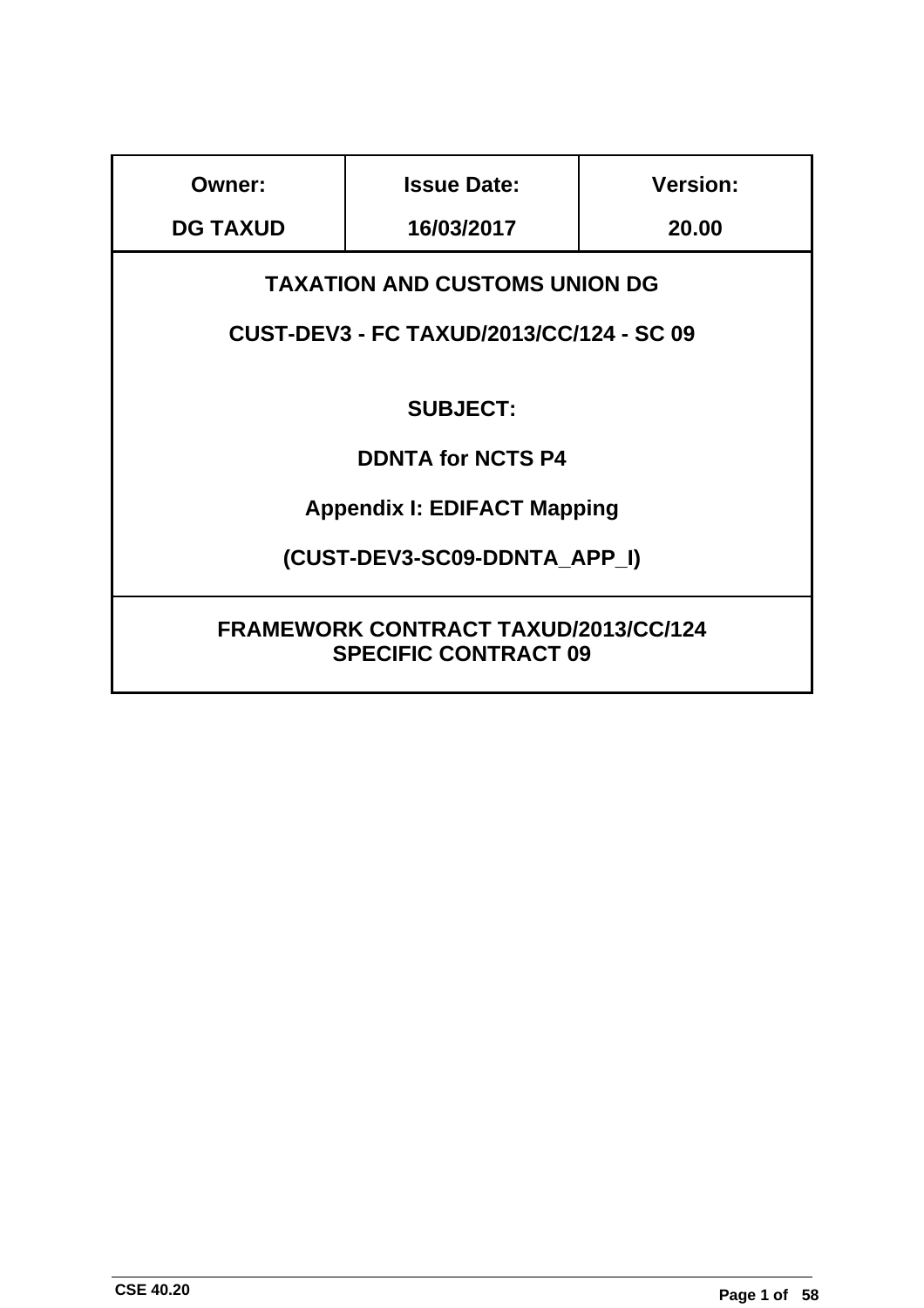#### **Aligned to DDNTA RFC-LIST v0.29**

**REF:CUST-DEV3-SC09-DDNTA\_APP\_I**

**Appendix I: EDIFACT Mapping**

**1. Introduction**

# **1. Introduction**

The Appendix I EDIFACT Mapping for NCTS P4 contains the EDIFACT mapping for all the Information Exchanges that are to be sent in EDIFACT-format in NCTS P4.It provides per EDIFACT

template used, the list of Data Groups and Data Items and the EDIFACT element to which they are mapped. It is in a way another representation of the EDIFACT Mapping as defined in Appendix H

of this DDNTA for NCTS P4).

# **Content of the Tables**

The tables contain the following columns:

| <b>Column name</b>     | Description                                                                                                                                                                        |
|------------------------|------------------------------------------------------------------------------------------------------------------------------------------------------------------------------------|
| <b>SAD Box</b>         | The number and name of the corresponding box on the Single Administrative Document for this data item. This information is only shown for CUSDEC and<br>CUSRES correlation tables. |
| Message Element        | The full name of the data item, consisting of the data group name (full hierarchical name) to which the data item belongs and the name of the data item itself.                    |
| Data Type              | The format of the data item.                                                                                                                                                       |
| <b>Pos</b>             | The position of the EDIFACT-segment in the UNSM. This position refers to the branching diagram (DDNTA Appendix G).                                                                 |
| <b>EDIFACT</b> mapping | The mapping information for a data item on a particular EDIFACT segment.                                                                                                           |

# **Content of the report**

The report contains 6 message-related sections, namely:

- CONTRL

- CUSDEC

- CUSRES

- FUNACK (CUSRES functional errors)

- GESMES

- PARTTC (PARTIN modified)

# **DDNA RFC-List Alignment**

The specific Appendix is aligned to DDNA RFC-List V0.29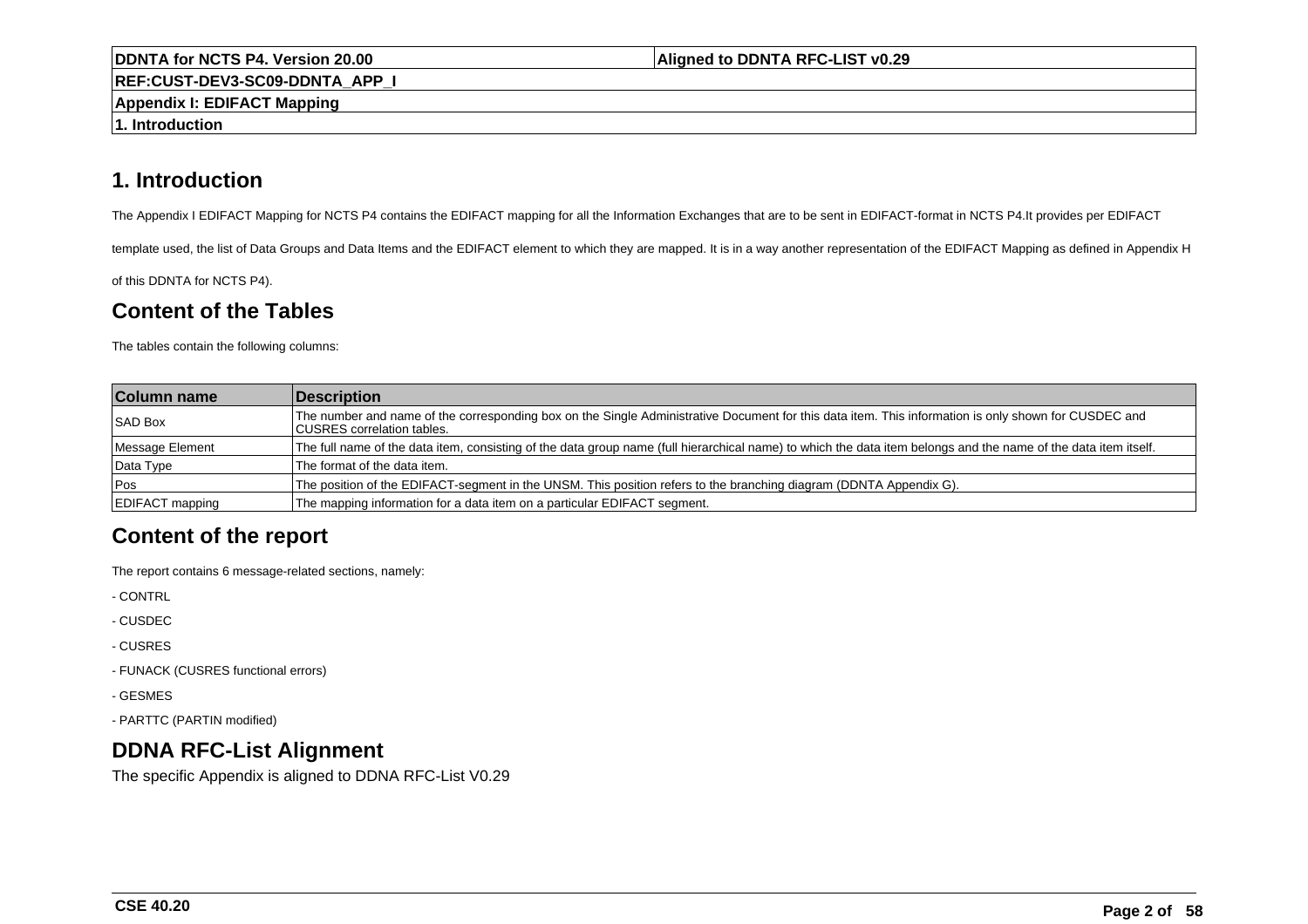### **Aligned to DDNTA RFC-LIST v0.29**

# **REF:CUST-DEV3-SC09-DDNTA\_APP\_I**

### **Appendix I: EDIFACT Mapping**

**1. Introduction**

| IE           | <b>REF</b> | <b>GESMES</b> | <b>PARTTC</b> |
|--------------|------------|---------------|---------------|
| <b>IE030</b> | IC COL COM |               |               |
| <b>IE031</b> | IC COL NAT |               |               |
| IE032        | C REF MOD  |               |               |

| IE           | <b>REF</b> | <b>CONTRL</b> | <b>CUSDEC</b> | <b>CUSRES</b> | <b>FUNACK</b> | <b>GESMES</b> | <b>PARTTC</b> | <b>XML</b> |
|--------------|------------|---------------|---------------|---------------|---------------|---------------|---------------|------------|
| <b>IE001</b> | C_AAR_SND  |               | X             |               |               |               |               |            |
| <b>IE002</b> | C_AAR_REQ  |               | X             |               |               |               |               |            |
| <b>IE003</b> | C_AAR_RSP  |               | $\mathsf X$   |               |               |               |               |            |
| <b>IE004</b> | E_AMD_ACC  |               | $\mathsf X$   |               |               |               |               |            |
| <b>IE005</b> | E_AMD_REJ  |               |               |               | $\mathsf X$   |               |               |            |
| <b>IE006</b> | C_ARR_ADV  |               |               | $\mathsf X$   |               |               |               |            |
| <b>IE007</b> | E_ARR_NOT  |               | $\mathsf X$   |               |               |               |               |            |
| <b>IE008</b> | E_ARR_REJ  |               |               |               | $\mathsf X$   |               |               |            |
| <b>IE009</b> | E_CAN_DEC  |               |               | $\mathsf X$   |               |               |               |            |
| <b>IE010</b> | C_CAN_NOT  |               | $\mathsf X$   |               |               |               |               |            |
| <b>IE011</b> | C_SGI_NOT  |               | $\mathsf X$   |               |               |               |               |            |
| <b>IE012</b> | C_AAR_SPD  |               | $\mathsf X$   |               |               |               |               |            |
| <b>IE013</b> | E_DEC_AMD  |               | $\mathsf X$   |               |               |               |               |            |
| <b>IE014</b> | E_DEC_CAN  |               | X             |               |               |               |               |            |
| <b>IE015</b> | E_DEC_DAT  |               | X             |               |               |               |               |            |
| <b>IE016</b> | E_DEC_REJ  |               |               |               | $\mathsf X$   |               |               |            |
| <b>IE017</b> | N_DEP_CON  |               | $\mathsf X$   |               |               |               |               |            |
| <b>IE018</b> | C_DES_CON  |               | $\mathsf X$   |               |               |               |               |            |
| <b>IE019</b> | E_DIS_SND  |               | X             |               |               |               |               |            |
| <b>IE020</b> | C_DIS_SOL  |               | $\mathsf X$   |               |               |               |               |            |
| IE021        | E_REJ_NOT  |               | $\mathsf X$   |               |               |               |               |            |
| IE023        | E_GUA_NOT  |               | $\mathsf{X}$  |               |               |               |               |            |
| IE024        | C_FWD_ARR  |               |               | $\mathsf X$   |               |               |               |            |
| <b>IE025</b> | E_GDS_REL  |               |               | $\mathsf X$   |               |               |               |            |
| IE026        | E_ACC_COD  |               |               |               |               |               |               |            |
| <b>IE027</b> | C_MVT_QUE  |               | $\mathsf X$   |               |               |               |               |            |
| <b>IE028</b> | E_MRN_ALL  |               |               | $\mathsf X$   |               |               |               |            |
| IE029        | E_REL_TRA  |               | $\mathsf{X}$  |               |               |               |               |            |
| <b>IE034</b> | C_GUA_QUE  |               |               |               |               |               |               |            |
| IE035        | E_REC_NOT  |               |               | $\mathsf X$   |               |               |               |            |
| <b>IE037</b> | C_GUA_RSP  |               |               |               |               |               |               |            |
| <b>IE038</b> | C_MVT_RSP  |               | $\mathsf X$   |               |               |               |               |            |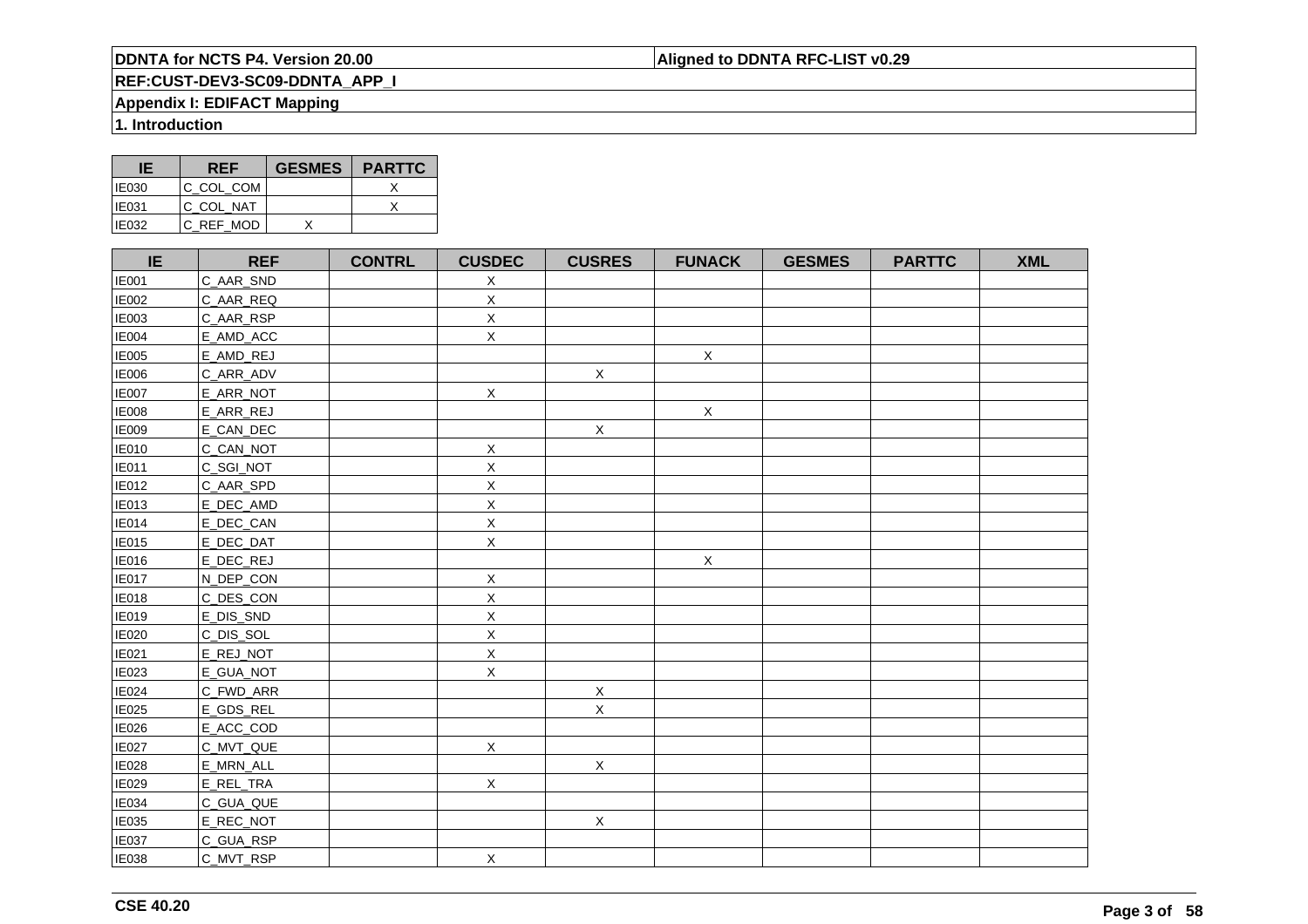### **Aligned to DDNTA RFC-LIST v0.29**

### **REF:CUST-DEV3-SC09-DDNTA\_APP\_I**

### **Appendix I: EDIFACT Mapping**

**1. Introduction**

| IE043        | E_ULD_PER | $\mathsf X$  |              |             |  |             |
|--------------|-----------|--------------|--------------|-------------|--|-------------|
| <b>IE044</b> | E_ULD_REM | $\mathsf{X}$ |              |             |  |             |
| IE045        | E_WRT_NOT | X            |              |             |  |             |
| <b>IE050</b> | C_ATR_SND | $\mathsf X$  |              |             |  |             |
| IE051        | E_REL_NOT | $\mathsf X$  |              |             |  |             |
| IE054        | E_REQ_REL | $\mathsf X$  |              |             |  |             |
| IE055        | E_GUA_INV | $\mathsf X$  |              |             |  |             |
| IE058        | E_ULD_REJ |              |              | $\mathsf X$ |  |             |
| IE059        | C_CAN_ENQ | $\mathsf X$  |              |             |  |             |
| IE060        | E_CTR_DEC |              | $\mathsf X$  |             |  |             |
| IE062        | E_REQ_REJ |              |              | $\mathsf X$ |  |             |
| IE063        | C_REC_COM |              | $\mathsf X$  |             |  |             |
| IE070        | C_UNA_COM |              |              |             |  | $\mathsf X$ |
| IE071        | C_UNA_NAT |              |              |             |  | $\mathsf X$ |
| IE100        | E_ASK_DOC | $\mathsf X$  |              |             |  |             |
| IE114        | C_ATR_REQ | $\mathsf X$  |              |             |  |             |
| E115         | C_ATR_RSP | $\mathsf X$  |              |             |  |             |
| IE118        | C_NCF_NOT | $\mathsf X$  |              |             |  |             |
| IE140        | E_REQ_MOV | $\mathsf X$  |              |             |  |             |
| IE141        | E_MOV_RSP |              | $\mathsf{X}$ |             |  |             |
| IE142        | C_ENQ_REQ | $\mathsf X$  |              |             |  |             |
| IE143        | C_ENQ_NEG |              | $\mathsf{X}$ |             |  |             |
| IE144        | C_ENQ_INF | $\mathsf X$  |              |             |  |             |
| IE145        | C_INF_REQ | $\mathsf X$  |              |             |  |             |
| IE150        | C_REC_REQ | $\mathsf X$  |              |             |  |             |
| IE151        | C_REC_ACC |              | $\mathsf{X}$ |             |  |             |
| IE152        | C_REC_DIS | $\mathsf X$  |              |             |  |             |
| IE200        | C_GUA_CHE | $\mathsf X$  |              |             |  |             |
| IE201        | C_GUA_RES |              | $\mathsf{X}$ |             |  |             |
| IE203        | C_GUA_USE | $\mathsf X$  |              |             |  |             |
| <b>IE204</b> | C_GUA_CAN | $\mathsf X$  |              |             |  |             |
| IE205        | C_GUA_USR |              | X            |             |  |             |
| IE209        | C_GUA_CRE | $\mathsf X$  |              |             |  |             |
| IE224        | E_IGV_INF |              |              |             |  |             |
| IE225        | E_GUA_WUP |              |              |             |  |             |
| IE228        | E_GOG_CNL |              |              |             |  |             |
| IE229        | E_IGV_RNG |              |              |             |  |             |
| IE231        | E_COG_CNP |              |              |             |  |             |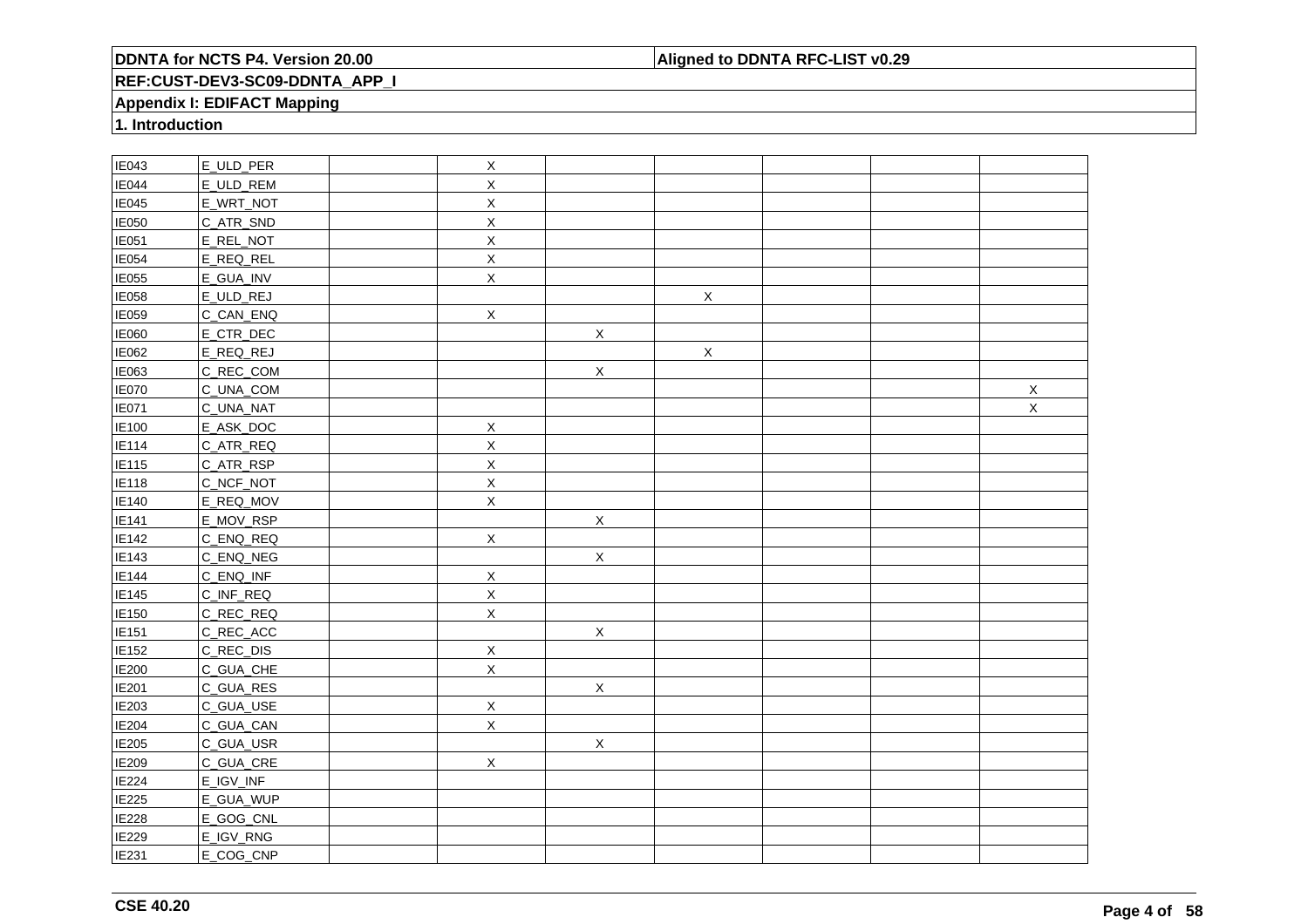### **Aligned to DDNTA RFC-LIST v0.29**

### **REF:CUST-DEV3-SC09-DDNTA\_APP\_I**

### **Appendix I: EDIFACT Mapping**

**1. Introduction**

| IE411        | C_STA_SND |   |   |   |   | X |   |   |
|--------------|-----------|---|---|---|---|---|---|---|
| <b>IE412</b> | C_STA_GEN |   |   |   |   |   |   | X |
| IE901        | C_CAN_ACK |   |   | X |   |   |   |   |
| IE904        | C_STD_REQ |   | X |   |   |   |   |   |
| <b>IE905</b> | C_STD_RSP |   |   | X |   |   |   |   |
| IE906        | C_FUN_NCK |   |   |   | X |   |   |   |
| IE907        | C_EDI_NCK | Χ |   |   |   |   |   |   |
| IE912        | C_AVL_MTX |   |   |   |   |   |   | X |
| <b>IE913</b> | C_UPL_RSP |   |   | X |   |   |   |   |
| IE914        | C_COL_REQ |   |   |   |   |   | Χ |   |
| IE916        | C_REF_REQ |   |   |   |   | X |   |   |
| <b>IE918</b> | C_MRN_QUE |   |   |   |   |   |   |   |
| IE919        | C_MRN_RSP |   |   |   |   |   |   |   |
| IE928        | E_POS_ACK |   |   | X |   |   |   |   |
| IE931        | C_COL_DAT |   |   |   |   |   | X |   |
| IE932        | C_REF_DAT |   |   |   |   | X |   |   |
| <b>IE971</b> | C_UNA_DAT |   |   |   |   |   |   | X |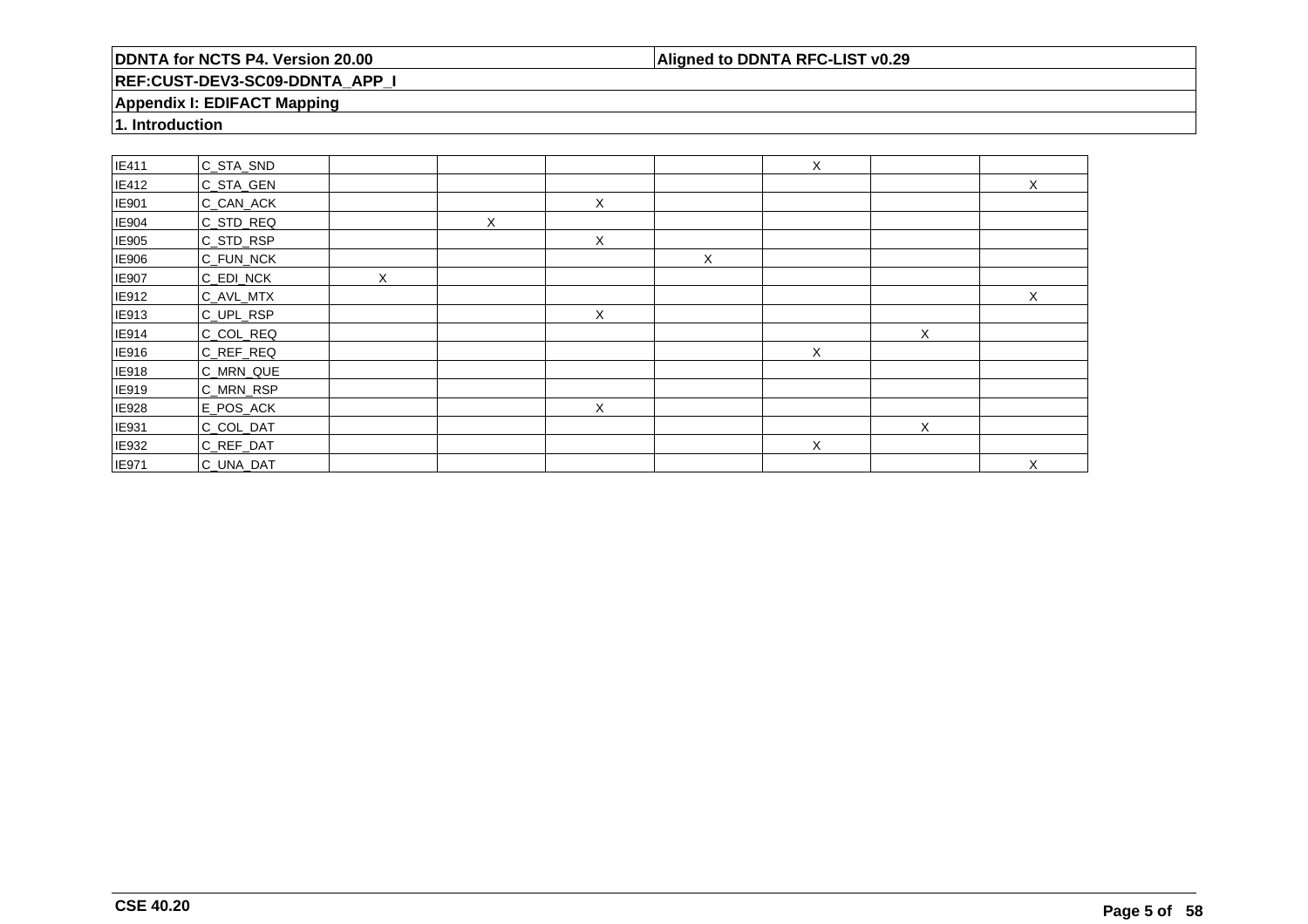### **Aligned to DDNTA RFC-LIST v0.29**

**REF:CUST-DEV3-SC09-DDNTA\_APP\_I**

**Appendix I: EDIFACT Mapping**

**3. BANSTA**

| <b>SAD Box Message Element</b>                                       | <b>Data</b><br><b>Type</b> | <b>Codelist</b> |                | <b>Pos EDIFACT Mapping</b>                                                   |
|----------------------------------------------------------------------|----------------------------|-----------------|----------------|------------------------------------------------------------------------------|
| <b>MESSAGE</b>                                                       |                            |                 |                |                                                                              |
| MESSAGE.Syntax identifier                                            | a4                         | CL021           | $\overline{0}$ | UNB[0].S001.0001                                                             |
| MESSAGE.Syntax version number                                        | n1                         | CL022           | $\mathbf 0$    | UNB[0].S001.0002                                                             |
| MESSAGE.Message sender                                               | an35                       |                 | $\mathbf 0$    | UNB[0].S002.0004                                                             |
| MESSAGE.Sender identification code qualifier                         | an.4                       |                 | $\Omega$       | UNB[0].S002.0007                                                             |
| MESSAGE.Message recipient                                            | an35                       |                 | $\mathbf 0$    | UNB[0].S003.0010                                                             |
| MESSAGE.Recipient identification code qualifier                      | an.4                       |                 | $\mathbf 0$    | UNB[0].S003.0007                                                             |
| MESSAGE.Date of preparation                                          | n6                         |                 | $\mathbf 0$    | UNB[0].S004.0017                                                             |
| MESSAGE. Time of preparation                                         | n4                         |                 | $\Omega$       | UNB[0].S004.0019                                                             |
| MESSAGE.Interchange control reference                                | an14                       |                 | $\mathbf{0}$   | UNB[0].0020                                                                  |
| MESSAGE.Interchange control reference                                | an14                       |                 | 34             | UNZ[34].0020                                                                 |
| MESSAGE.Recipient's reference/password                               | an14                       |                 | $\Omega$       | UNB[0].S005.0022                                                             |
| MESSAGE.Recipient's reference/password qualifier                     | an2                        |                 | $\mathbf 0$    | UNB[0].S005.0025                                                             |
| MESSAGE.Application reference                                        | an14                       |                 | $\mathbf 0$    | UNB[0].0026                                                                  |
| MESSAGE.Priority                                                     | a1                         |                 | $\mathbf 0$    | UNB[0].0029                                                                  |
| MESSAGE.Acknowledgement request                                      | n1                         | <b>CL027</b>    | $\mathbf 0$    | UNB[0].0031                                                                  |
| MESSAGE.Communications agreement id                                  | an35                       |                 | $\overline{0}$ | UNB[0].0032                                                                  |
| MESSAGE.Test indicator                                               | n1                         | <b>CL027</b>    | $\overline{0}$ | UNB[0].0035                                                                  |
| MESSAGE.Message identification                                       | an14                       |                 |                | UNH[1](S009.0065=BANSTA)(S009.0052=D)(S009.0054=96B)(S009.0051=UN).0062      |
| MESSAGE.Message identification                                       | an14                       |                 | 33             | UNT[33].0062                                                                 |
| MESSAGE.Message type                                                 | an.6                       | CL060           |                | UNH[1](S009.0065=BANSTA)(S009.0052=D)(S009.0054=96B)(S009.0051=UN).S009.0057 |
| MESSAGE.Common access reference                                      | an35                       |                 |                | UNH[1](S009.0065=BANSTA)(S009.0052=D)(S009.0054=96B)(S009.0051=UN).0068      |
| MESSAGE.Original message identification                              | an14                       |                 | $\mathcal{P}$  | BGM[2](1225=13).C106.1004                                                    |
| MESSAGE.Message sequence number                                      | n.2                        |                 |                | UNH[1](S009.0065=BANSTA)(S009.0052=D)(S009.0054=96B)(S009.0051=UN).S010.0070 |
| MESSAGE.First and last transfer                                      | a1                         | <b>CL028</b>    |                | UNH[1](S009.0065=BANSTA)(S009.0052=D)(S009.0054=96B)(S009.0051=UN).S010.0073 |
| MESSAGE - (REQUESTER PRINCIPAL) TRADER                               |                            |                 |                |                                                                              |
| MESSAGE - (REQUESTER PRINCIPAL) TRADER.TIN                           | an17                       |                 | 10             | NAD[10](3035=AF).C082.3039                                                   |
| MESSAGE - (GUARANTEE) CUSTOMS OFFICE                                 |                            |                 |                |                                                                              |
| MESSAGE - (GUARANTEE) CUSTOMS OFFICE.Reference number                | an8                        |                 | 10             | NAD[10](3035=GU).C082.3039                                                   |
| MESSAGE - (GUARANTEE) COUNTRY                                        |                            |                 |                |                                                                              |
| MESSAGE - (GUARANTEE) COUNTRY.Country code                           | a2                         | <b>CL070</b>    | 10             | NAD[10](3035=GF).C082.3039                                                   |
| MESSAGE - (REQUESTER) CUSTOMS OFFICE                                 |                            |                 |                |                                                                              |
| MESSAGE - (REQUESTER) CUSTOMS OFFICE.Reference number                | an8                        |                 | 10             | NAD[10](3035=CM).C082.3039                                                   |
| MESSAGE - (GUARANTEE SIMPLIFICATION) CUSTOMS OFFICE                  |                            |                 |                |                                                                              |
| MESSAGE - (GUARANTEE SIMPLIFICATION) CUSTOMS OFFICE.Reference number | an8                        |                 | 10             | NAD[10](3035=AM).C082.3039                                                   |
| MESSAGE - (RECOVERY) CUSTOMS OFFICE                                  |                            |                 |                |                                                                              |
| MESSAGE - (RECOVERY) CUSTOMS OFFICE.Reference number                 | an8                        |                 | 10             | NAD[10](3035=RE).C082.3039                                                   |
| <b>MESSAGE - MRNLIST</b>                                             |                            |                 |                |                                                                              |
| MESSAGE - MRNLIST.Document/reference number                          | an21                       |                 | 13             | LIN[13](1082=10).C212.7140                                                   |
| MESSAGE - MRNLIST.Country code A                                     | a2                         | <b>CL070</b>    | 13             | LIN[13](1082=10).C212.7143                                                   |
| MESSAGE - MRNLIST.Role A                                             | a2                         | <b>CL083</b>    | 13             | LIN[13](1082=10).C212.1131                                                   |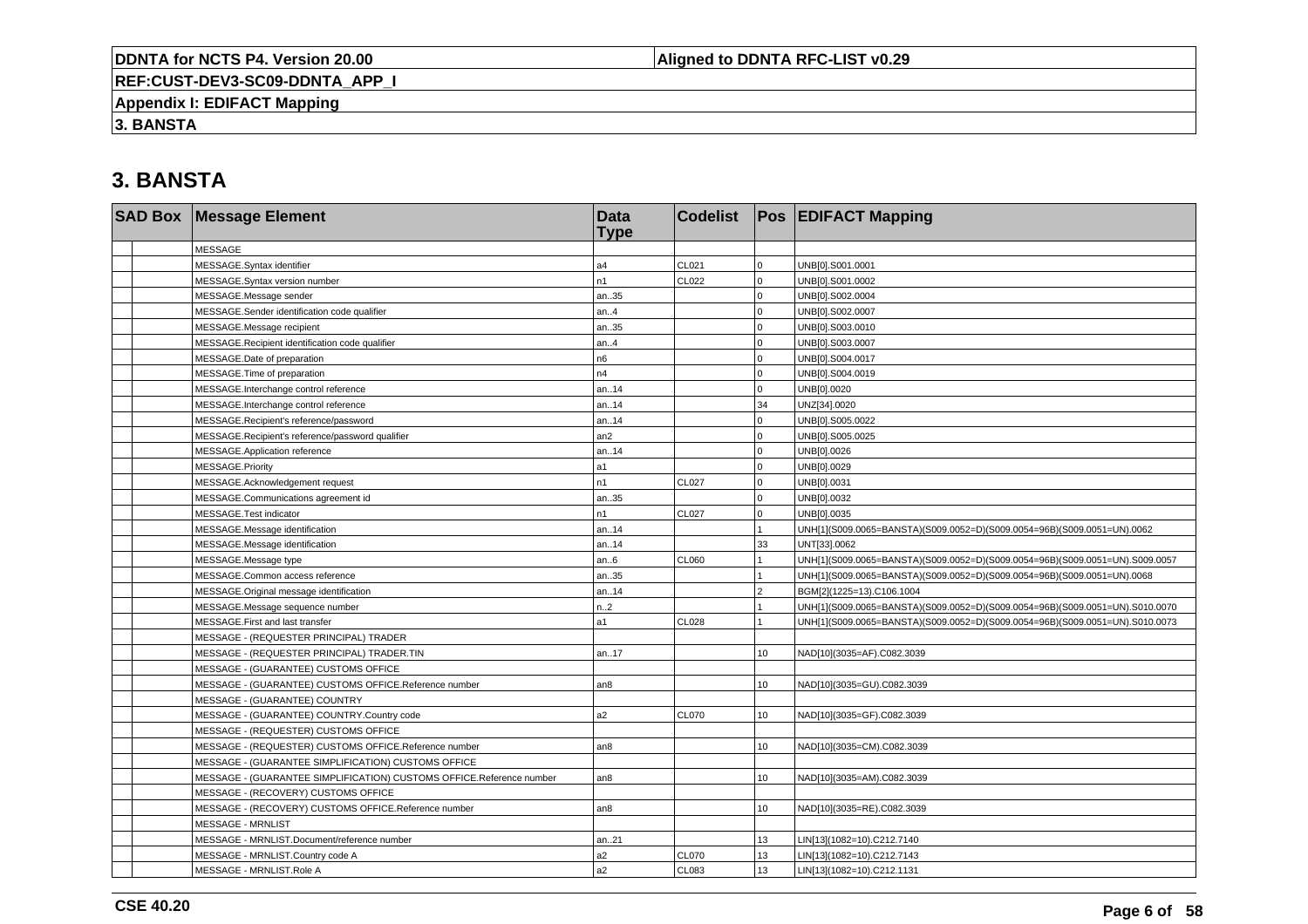### **Aligned to DDNTA RFC-LIST v0.29**

# **REF:CUST-DEV3-SC09-DDNTA\_APP\_I**

### **Appendix I: EDIFACT Mapping**

| MESSAGE - MRNLIST.Country code B                                                  | a2              | <b>CL070</b> | 13 | LIN[13](1082=10).C212.3055                                       |
|-----------------------------------------------------------------------------------|-----------------|--------------|----|------------------------------------------------------------------|
| MESSAGE - MRNLIST.Role B                                                          | a <sub>2</sub>  | CL083        | 13 | LIN[13](1082=10).C829.5495                                       |
| MESSAGE - MRNLIST - MSGTYPE                                                       |                 |              |    |                                                                  |
| MESSAGE - MRNLIST - MSGTYPE.Message type                                          | an6             | <b>CL060</b> | 24 | LIN(1082=10).SEQ(1245=8).FII[24](3035=CJ).C078.3194              |
| MESSAGE - MRNLIST - PERIOD OF REQUEST                                             |                 |              |    |                                                                  |
| MESSAGE - MRNLIST - PERIOD OF REQUEST.Day period from                             | n8              |              | 18 | LIN(1082=10).SEQ(1245=9).DTM[18](C507.2005=147).C507.2380        |
| MESSAGE - MRNLIST - PERIOD OF REQUEST. Time period from                           | n <sub>6</sub>  |              | 18 | LIN(1082=10).SEQ(1245=9).DTM[18](C507.2005=10).C507.2380         |
| MESSAGE - MRNLIST - PERIOD OF REQUEST.Day period to                               | n <sub>8</sub>  |              | 18 | LIN(1082=10).SEQ(1245=9).DTM[18](C507.2005=156).C507.2380        |
| MESSAGE - MRNLIST - PERIOD OF REQUEST. Time period to                             | n6              |              | 18 | LIN(1082=10).SEQ(1245=9).DTM[18](C507.2005=180).C507.2380        |
| <b>MESSAGE - MRNINFO</b>                                                          |                 |              |    |                                                                  |
| MESSAGE - MRNINFO.Document/reference number                                       | an21            |              | 13 | LIN[13](1082=10).C212.7140                                       |
| MESSAGE - MRNINFO.CSMIS status                                                    | an <sub>2</sub> | <b>CL081</b> | 13 | LIN[13](1082=10).7083                                            |
| MESSAGE - MRNINFO.CSMIS status explanation code                                   | n2              | <b>CL084</b> | 13 | LIN[13](1082=10).1222                                            |
| MESSAGE - MRNINFO - MSGINFO                                                       |                 |              |    |                                                                  |
| MESSAGE - MRNINFO - MSGINFO.Message type                                          | an6             | <b>CL060</b> | 24 | LIN(1082=10).SEQ(1245=8).FII[24](3035=CJ).C078.3194              |
| MESSAGE - MRNINFO - MSGINFO.Sequence id                                           | n.8             |              | 19 | LIN(1082=10).SEQ(1245=9).MOA[19](C516.5025=168).C516.5004        |
| MESSAGE - MRNINFO - MSGINFO.Reply to                                              | n8              |              | 19 | LIN(1082=10).SEQ(1245=9).MOA[19](C516.5025=167).C516.5004        |
| MESSAGE - MRNINFO - MSGINFO.Country code A                                        | a <sub>2</sub>  | CL070        | 24 | LIN(1082=10).SEQ(1245=8).FII[24](3035=CU).3207                   |
| MESSAGE - MRNINFO - MSGINFO.Sent Date                                             | n14             |              | 18 | LIN(1082=10).SEQ(1245=9).DTM[18](C507.2005=147).C507.2380        |
| MESSAGE - MRNINFO - MSGINFO.Country code B                                        | a2              | <b>CL070</b> | 24 | LIN(1082=10).SEQ(1245=8).FII[24](3035=CV).3207                   |
| MESSAGE - MRNINFO - MSGINFO.Received Date                                         | n14             |              | 18 | LIN(1082=10).SEQ(1245=9).DTM[18](C507.2005=185).C507.2380        |
| MESSAGE - MRNINFO - MSGINFO.Reception return code                                 | n <sub>1</sub>  | <b>CL027</b> | 17 | LIN(1082=10).SEQ(1245=4).GIS[17](C529.7365=5).C529.1131          |
| MESSAGE - MRNINFO - MSGINFO.CoA report                                            | n <sub>1</sub>  | <b>CL082</b> | 17 | LIN(1082=10).SEQ(1245=4).GIS[17](C529.7365=7).C529.1131          |
| MESSAGE - MRNINFO - MSGINFO.CoD report                                            | n <sub>1</sub>  | <b>CL082</b> | 17 | LIN(1082=10).SEQ(1245=4).GIS[17](C529.7365=9).C529.1131          |
| MESSAGE - MRNINFO - MSGINFO.EXP report                                            | n <sub>1</sub>  | CL082        | 17 | LIN(1082=10).SEQ(1245=4).GIS[17](C529.7365=11).C529.1131         |
| MESSAGE - MRNINFO - MSGINFO.EXC report                                            | n <sub>1</sub>  | CL082        | 17 | LIN(1082=10).SEQ(1245=4).GIS[17](C529.7365=13).C529.1131         |
| MESSAGE - GUARANTEE REFERENCE                                                     |                 |              |    |                                                                  |
| MESSAGE - GUARANTEE REFERENCE.Guarantee reference number (GRN)                    | an24            |              | 13 | LIN[13](1229=10).C212.7140                                       |
| MESSAGE - GUARANTEE REFERENCE.Acceptance date                                     | n8              |              | 15 | LIN(1229=10).RFF(C506.1153=ABL).DTM[15](C507.2005=143).C507.2380 |
| MESSAGE - GUARANTEE REFERENCE.Guarantee type                                      | an1             | CL051        | 13 | LIN[13](1229=10).C212.7143                                       |
| MESSAGE - GUARANTEE REFERENCE.Guarantee monitoring code                           | n <sub>1</sub>  | <b>CL050</b> | 13 | LIN[13](1229=10).C212.1131                                       |
| MESSAGE - GUARANTEE REFERENCE - GUARANTEE QUERY                                   |                 |              |    |                                                                  |
| MESSAGE - GUARANTEE REFERENCE - GUARANTEE QUERY.Query identifier                  | n1              | CL054        | 17 | LIN(1229=10).SEQ(1245=6).GIS[17](C529.7365=3).C529.1131          |
| MESSAGE - GUARANTEE REFERENCE - GUARANTEE QUERY. Period from date                 | n8              |              | 18 | LIN(1229=10).SEQ(1245=6).DTM[18](C507.2005=273).C507.2380        |
| MESSAGE - GUARANTEE REFERENCE - GUARANTEE QUERY.Period to date                    | n <sub>8</sub>  |              | 18 | LIN(1229=10).SEQ(1245=6).DTM[18](C507.2005=206).C507.2380        |
| MESSAGE - GUARANTEE REFERENCE - (OWNER PRINCIPAL) TRADER                          |                 |              |    |                                                                  |
| MESSAGE - GUARANTEE REFERENCE - (OWNER PRINCIPAL) TRADER.Name                     | an35            |              | 27 | LIN(1229=10).SEQ(1245=1).NAD[27](3035=AF).C080.3036#1            |
| MESSAGE - GUARANTEE REFERENCE - (OWNER PRINCIPAL) TRADER.Street and number   an35 |                 |              | 27 | LIN(1229=10).SEQ(1245=1).NAD[27](3035=AF).C059.3042#1            |
| MESSAGE - GUARANTEE REFERENCE - (OWNER PRINCIPAL) TRADER.Postal code              | an9             |              | 27 | LIN(1229=10).SEQ(1245=1).NAD[27](3035=AF).3251                   |
| MESSAGE - GUARANTEE REFERENCE - (OWNER PRINCIPAL) TRADER.City                     | an35            |              | 27 | LIN(1229=10).SEQ(1245=1).NAD[27](3035=AF).3164                   |
| MESSAGE - GUARANTEE REFERENCE - (OWNER PRINCIPAL) TRADER.Country code             | a <sub>2</sub>  | <b>CL008</b> | 27 | LIN(1229=10).SEQ(1245=1).NAD[27](3035=AF).3207                   |
| MESSAGE - GUARANTEE REFERENCE - (OWNER PRINCIPAL) TRADER.NAD LNG                  | a2              | CL012        | 27 | LIN(1229=10).SEQ(1245=1).NAD[27](3035=AF).3229                   |
| MESSAGE - GUARANTEE REFERENCE - (OWNER PRINCIPAL) TRADER.TIN                      | an17            |              | 27 | LIN(1229=10).SEQ(1245=1).NAD[27](3035=AF).C082.3039              |
| MESSAGE - GUARANTEE REFERENCE - USAGE                                             |                 |              |    |                                                                  |
| MESSAGE - GUARANTEE REFERENCE - USAGE.Document/reference number                   | an21            |              | 23 | LIN(1229=10).SEQ(1245=10).DOC[23](C002.1001=101).C002.1000       |
| MESSAGE - GUARANTEE REFERENCE - USAGE.Covered amount                              | n15,2           |              | 19 | LIN(1229=10).SEQ(1245=10).MOA[19](C516.5025=6).C516.5004         |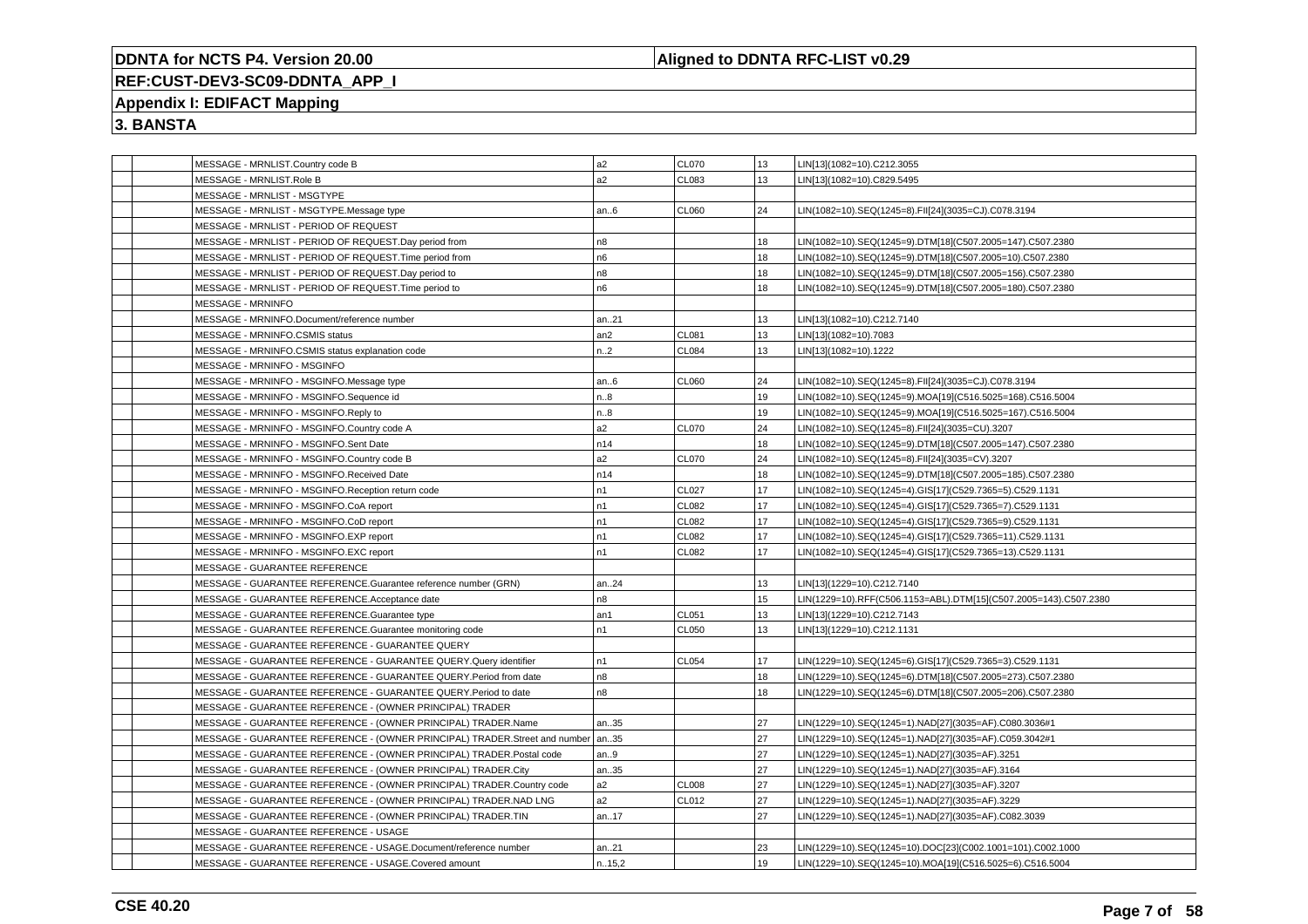#### **Aligned to DDNTA RFC-LIST v0.29**

### **REF:CUST-DEV3-SC09-DDNTA\_APP\_I**

### **Appendix I: EDIFACT Mapping**

|  | MESSAGE - GUARANTEE REFERENCE - USAGE.Currency                                             | l an3          | CL048             | 20 | LIN(1229=10).SEQ(1245=10).CUX[20](C504#1.6347=7).C504#1.6345 |
|--|--------------------------------------------------------------------------------------------|----------------|-------------------|----|--------------------------------------------------------------|
|  | MESSAGE - GUARANTEE REFERENCE - USAGE.Lock date                                            | n <sub>8</sub> |                   | 18 | LIN(1229=10).SEQ(1245=10).DTM[18](C507.2005=109).C507.2380   |
|  | MESSAGE - GUARANTEE REFERENCE - USAGE.Arrival date                                         | n8             |                   | 18 | LIN(1229=10).SEQ(1245=10).DTM[18](C507.2005=132).C507.2380   |
|  | MESSAGE - GUARANTEE REFERENCE - USAGE.Date of release                                      | n <sub>8</sub> |                   | 18 | LIN(1229=10).SEQ(1245=10).DTM[18](C507.2005=161).C507.2380   |
|  | MESSAGE - GUARANTEE REFERENCE - EXPOSURE                                                   |                |                   |    |                                                              |
|  | MESSAGE - GUARANTEE REFERENCE - EXPOSURE.Exposure                                          | n.15,2         |                   | 19 | IN(1229=10).SEQ(1245=7).MOA[19](C516.5025=14).C516.5004      |
|  | MESSAGE - GUARANTEE REFERENCE - EXPOSURE.Exposure counter                                  | n.8            |                   | 16 | LIN(1229=10).SEQ[16](1245=7).C286.1050                       |
|  | MESSAGE - GUARANTEE REFERENCE - EXPOSURE.Balance                                           | n15,2          |                   | 19 | LIN(1229=10).SEQ(1245=7).MOA[19](C516.5025=34).C516.5004     |
|  | MESSAGE - GUARANTEE REFERENCE - EXPOSURE.Currency                                          | l an3          | CL048             | 20 | LIN(1229=10).SEQ(1245=7).CUX[20](C504#1.6347=7).C504#1.6345  |
|  | MESSAGE - GUARANTEE REFERENCE - GUARANTOR                                                  |                |                   |    |                                                              |
|  | MESSAGE - GUARANTEE REFERENCE - GUARANTOR.Name                                             | an35           |                   | 22 | LIN(1229=10).SEQ(1245=4).FTX[22](4451=ACB).C108.4440#1       |
|  | MESSAGE - GUARANTEE REFERENCE - GUARANTOR.Street and number                                | an35           |                   | 22 | LIN(1229=10).SEQ(1245=4).FTX[22](4451=ACB).C108.4440#2       |
|  | MESSAGE - GUARANTEE REFERENCE - GUARANTOR.Postal code                                      | an9            |                   | 22 | LIN(1229=10).SEQ(1245=4).FTX[22](4451=ACB).C107.4441         |
|  | MESSAGE - GUARANTEE REFERENCE - GUARANTOR.City                                             | an35           |                   | 22 | LIN(1229=10).SEQ(1245=4).FTX[22](4451=ACB).C108.4440#3       |
|  | MESSAGE - GUARANTEE REFERENCE - GUARANTOR.Country code                                     | a2             | <b>CL070</b>      | 22 | LIN(1229=10).SEQ(1245=4).FTX[22](4451=ACB).C107.3055         |
|  | MESSAGE - GUARANTEE REFERENCE - GUARANTOR.NAD LNG                                          | a <sub>2</sub> | CL012             | 22 | LIN(1229=10).SEQ(1245=4).FTX[22](4451=ACB).3453              |
|  | MESSAGE - GUARANTEE REFERENCE - GUARANTOR.Contact person                                   | an35           |                   | 23 | IN(1229=10).SEQ(1245=4).DOC[23](C002.1001=10).C503.1004      |
|  | MESSAGE - GUARANTEE REFERENCE - GUARANTOR.Phone number                                     | an35           |                   | 23 | LIN(1229=10).SEQ(1245=4).DOC[23](C002.1001=10).C503.1366     |
|  | MESSAGE - GUARANTEE REFERENCE - GUARANTOR.Fax number                                       | an35           |                   | 23 | LIN(1229=10).SEQ(1245=4).DOC[23](C002.1001=10).C002.1000     |
|  | MESSAGE - GUARANTEE REFERENCE - GUARANTOR. Telex number                                    | an35           |                   | 22 | LIN(1229=10).SEQ(1245=4).FTX[22](4451=ACB).C108.4440#5       |
|  | MESSAGE - GUARANTEE REFERENCE - GUARANTOR.E-mail address                                   | an70           |                   | 22 | LIN(1229=10).SEQ(1245=4).FTX[22](4451=ACB).C108.4440#4       |
|  | MESSAGE - GUARANTEE REFERENCE - GUARANTOR.Language code                                    | a2             | CL012             | 22 | LIN(1229=10).SEQ(1245=4).FTX[22](4451=ACB).4453              |
|  | MESSAGE - GUARANTEE REFERENCE - GUARANTOR.TIN                                              | an17           |                   | 17 | LIN(1229=10).SEQ(1245=4).GIS[17](C529.7365=10).C529.7187     |
|  | MESSAGE - GUARANTEE REFERENCE - GUARANTOR - GUARANTOR OTHER<br><b>ADDRESSES</b>            |                |                   |    |                                                              |
|  | MESSAGE - GUARANTEE REFERENCE - GUARANTOR - GUARANTOR OTHER<br>ADDRESSES.Address type      | l a1           | CL <sub>025</sub> | 27 | LIN(1229=10).SEQ(1245=4).NAD[27](3035=AH).C058.3124#1        |
|  | MESSAGE - GUARANTEE REFERENCE - GUARANTOR - GUARANTOR OTHER<br>ADDRESSES.Name              | an35           |                   | 27 | LIN(1229=10).SEQ(1245=4).NAD[27](3035=AH).C080.3036#1        |
|  | MESSAGE - GUARANTEE REFERENCE - GUARANTOR - GUARANTOR OTHER<br>ADDRESSES.Street and number | an35           |                   | 27 | LIN(1229=10).SEQ(1245=4).NAD[27](3035=AH).C059.3042#1        |
|  | MESSAGE - GUARANTEE REFERENCE - GUARANTOR - GUARANTOR OTHER<br>ADDRESSES.Postal code       | an.9           |                   | 27 | LIN(1229=10).SEQ(1245=4).NAD[27](3035=AH).3251               |
|  | MESSAGE - GUARANTEE REFERENCE - GUARANTOR - GUARANTOR OTHER<br>ADDRESSES.City              | an35           |                   | 27 | LIN(1229=10).SEQ(1245=4).NAD[27](3035=AH).3164               |
|  | MESSAGE - GUARANTEE REFERENCE - GUARANTOR - GUARANTOR OTHER<br>ADDRESSES.Country code      | a2             | CL070             | 27 | LIN(1229=10).SEQ(1245=4).NAD[27](3035=AH).3207               |
|  | MESSAGE - GUARANTEE REFERENCE - GUARANTOR - GUARANTOR OTHER<br>ADDRESSES.NAD LNG           | a <sub>2</sub> | CL012             | 27 | LIN(1229=10).SEQ(1245=4).NAD[27](3035=AH).3229               |
|  | MESSAGE - GUARANTEE REFERENCE - GUARANTOR - GUARANTOR OTHER<br>ADDRESSES.Contact person    | an35           |                   | 27 | LIN(1229=10).SEQ(1245=4).NAD[27](3035=AH).C080.3036#2        |
|  | MESSAGE - GUARANTEE REFERENCE - GUARANTOR - GUARANTOR OTHER<br>ADDRESSES.Phone number      | an35           |                   | 27 | LIN(1229=10).SEQ(1245=4).NAD[27](3035=AH).C058.3124#3        |
|  | MESSAGE - GUARANTEE REFERENCE - GUARANTOR - GUARANTOR OTHER<br>ADDRESSES.Fax number        | an35           |                   | 27 | LIN(1229=10).SEQ(1245=4).NAD[27](3035=AH).C058.3124#4        |
|  | MESSAGE - GUARANTEE REFERENCE - GUARANTOR - GUARANTOR OTHER<br>ADDRESSES.Telex number      | an $35$        |                   | 27 | LIN(1229=10).SEQ(1245=4).NAD[27](3035=AH).C058.3124#5        |
|  | MESSAGE - GUARANTEE REFERENCE - GUARANTOR - GUARANTOR OTHER<br>ADDRESSES.E-mail address    | an70           |                   | 27 | IN(1229=10).SEQ(1245=4).NAD[27](3035=AH).C059.3042#3         |
|  | MESSAGE - GUARANTEE REFERENCE - GUARANTOR - GUARANTOR OTHER<br>ADDRESSES.Language code     | a2             | CL012             | 27 | LIN(1229=10).SEQ(1245=4).NAD[27](3035=AH).C082.3039          |
|  | MESSAGE - GUARANTEE REFERENCE - COMPREHENSIVE GUARANTEE                                    |                |                   |    |                                                              |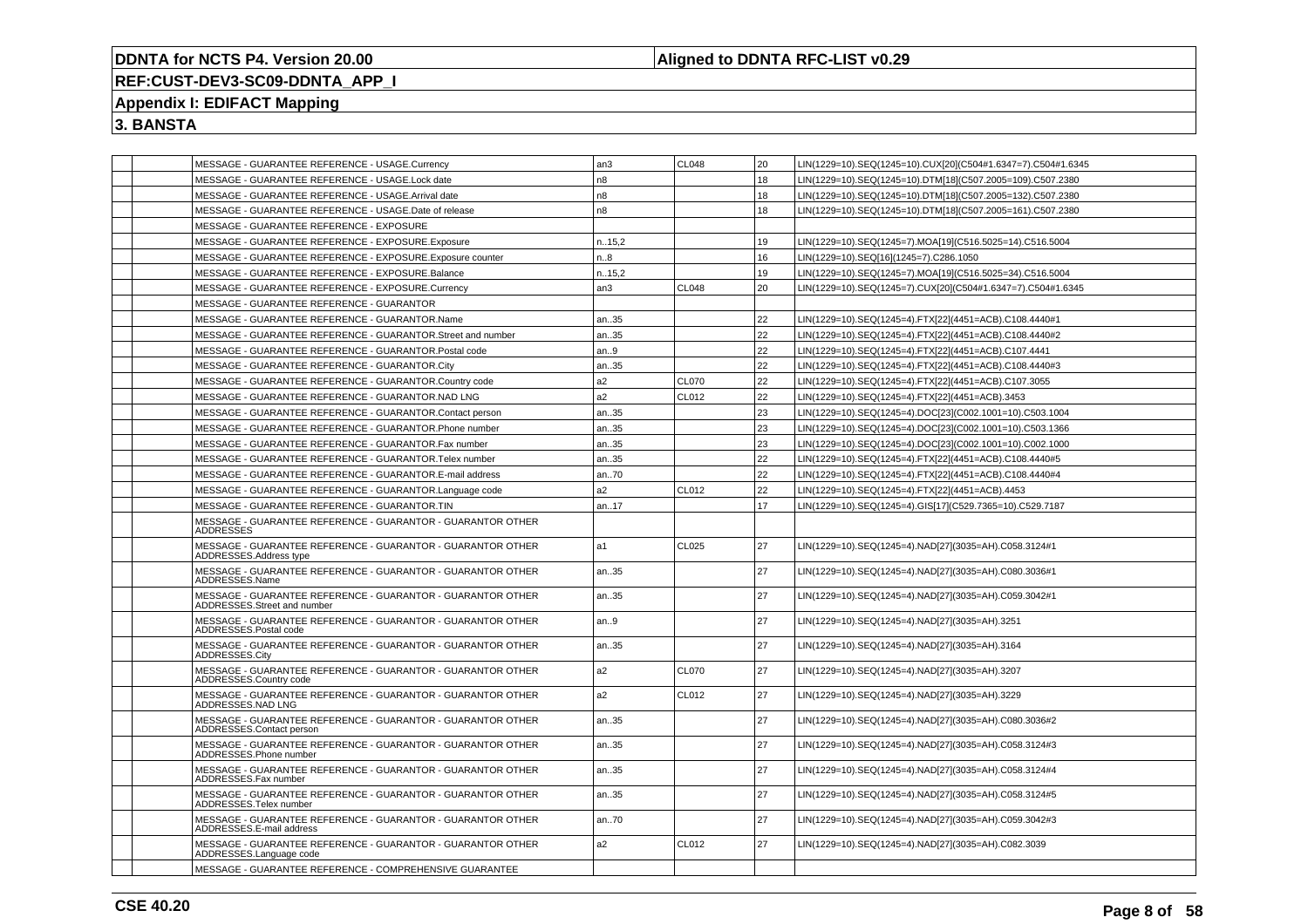### **Aligned to DDNTA RFC-LIST v0.29**

# **REF:CUST-DEV3-SC09-DDNTA\_APP\_I**

### **Appendix I: EDIFACT Mapping**

| MESSAGE - GUARANTEE REFERENCE - COMPREHENSIVE GUARANTEE.Reference<br>amount                                                     | n.15,2           |                   | 19 | LIN(1229=10).SEQ(1245=5).MOA[19](C516.5025=6).C516.5004     |
|---------------------------------------------------------------------------------------------------------------------------------|------------------|-------------------|----|-------------------------------------------------------------|
| MESSAGE - GUARANTEE REFERENCE - COMPREHENSIVE GUARANTEE.Percentage of<br>reference amount                                       | n.3              |                   | 21 | LIN(1229=10).SEQ(1245=5).PCD[21](C501.5245=7).C501.5482     |
| MESSAGE - GUARANTEE REFERENCE - COMPREHENSIVE GUARANTEE.Guarantee<br>amount                                                     | n.15,2           |                   | 19 | LIN(1229=10).SEQ(1245=5).MOA[19](C516.5025=166).C516.5004   |
| MESSAGE - GUARANTEE REFERENCE - COMPREHENSIVE GUARANTEE.Currency                                                                | an3              | CL048             | 20 | LIN(1229=10).SEQ(1245=5).CUX[20](C504#1.6347=7).C504#1.6345 |
| MESSAGE - GUARANTEE REFERENCE - COMPREHENSIVE GUARANTEE.Number of<br>certificates                                               | n8               |                   | 23 | LIN(1229=10).SEQ(1245=5).DOC[23](C002.1001=16).C503.1004    |
| MESSAGE - GUARANTEE REFERENCE - COMPREHENSIVE GUARANTEE. Validity date                                                          | n8               |                   | 18 | LIN(1229=10).SEQ(1245=5).DTM[18](C507.2005=157).C507.2380   |
| MESSAGE - GUARANTEE REFERENCE - COMPREHENSIVE GUARANTEE.Invalidity date                                                         | n8               |                   | 18 | LIN(1229=10).SEQ(1245=5).DTM[18](C507.2005=192).C507.2380   |
| MESSAGE - GUARANTEE REFERENCE - COMPREHENSIVE GUARANTEE.Invalidity reason<br>code                                               | an <sub>3</sub>  |                   | 22 | LIN(1229=10).SEQ(1245=5).FTX[22](4451=ACD).4453             |
| MESSAGE - GUARANTEE REFERENCE - COMPREHENSIVE GUARANTEE.Invalidity reason                                                       | an350            |                   | 22 | LIN(1229=10).SEQ(1245=5).FTX[22](4451=ACD).C108.4440#1      |
| MESSAGE - GUARANTEE REFERENCE - COMPREHENSIVE GUARANTEE.Invalidity reason<br>LNG                                                | a2               | CL012             | 22 | LIN(1229=10).SEQ(1245=5).FTX[22](4451=ACD).3453             |
| MESSAGE - GUARANTEE REFERENCE - COMPREHENSIVE GUARANTEE.Liability<br>liberation date                                            | n8               |                   | 18 | LIN(1229=10).SEQ(1245=5).DTM[18](C507.2005=261).C507.2380   |
| MESSAGE - GUARANTEE REFERENCE - COMPREHENSIVE GUARANTEE.Limited validity<br>(sensitive goods)                                   | n1               | CL <sub>027</sub> | 17 | LIN(1229=10).SEQ(1245=5).GIS[17](C529.7365=5).C529.1131     |
| MESSAGE - GUARANTEE REFERENCE - COMPREHENSIVE GUARANTEE.Restricted use<br>(suspended goods)                                     | n1               | CL027             | 17 | LIN(1229=10).SEQ(1245=5).GIS[17](C529.7365=6).C529.1131     |
| MESSAGE - GUARANTEE REFERENCE - COMPREHENSIVE GUARANTEE - GOODS ITEM                                                            |                  |                   |    |                                                             |
| MESSAGE - GUARANTEE REFERENCE - COMPREHENSIVE GUARANTEE - GOODS<br><b>ITEM.Commodity code</b>                                   | an22             |                   | 24 | LIN(1229=10).SEQ(1245=5).FII[24](3035=CG).C088.3433         |
| MESSAGE - GUARANTEE REFERENCE - COMPREHENSIVE GUARANTEE - GOODS<br>ITEM.Sensitive goods code                                    | n.2              | CL064             | 24 | LIN(1229=10).SEQ(1245=5).FII[24](3035=CG).3207              |
| MESSAGE - GUARANTEE REFERENCE - COMPREHENSIVE GUARANTEE - GOODS<br><b>ITEM.Goods description</b>                                | an280            |                   | 26 | LIN(1229=10).SEQ(1245=5).FII(3035=CG).COM[26].C076.3148     |
| MESSAGE - GUARANTEE REFERENCE - COMPREHENSIVE GUARANTEE - GOODS<br><b>ITEM.Goods description LNG</b>                            | a2               | CL012             | 26 | LIN(1229=10).SEQ(1245=5).FII(3035=CG).COM[26].C076.3155     |
| MESSAGE - GUARANTEE REFERENCE - COMPREHENSIVE GUARANTEE - VALIDITY<br><b>LIMITATION EC</b>                                      |                  |                   |    |                                                             |
| MESSAGE - GUARANTEE REFERENCE - COMPREHENSIVE GUARANTEE - VALIDITY<br><b>LIMITATION EC.Not valid for EC</b>                     | n <sub>1</sub>   | CL027             | 24 | LIN(1229=10).SEQ(1245=5).FII[24](3035=AN).C078.6345         |
| MESSAGE - GUARANTEE REFERENCE - COMPREHENSIVE GUARANTEE - VALIDITY<br><b>LIMITATION NON EC</b>                                  |                  |                   |    |                                                             |
| MESSAGE - GUARANTEE REFERENCE - COMPREHENSIVE GUARANTEE - VALIDITY<br>LIMITATION NON EC.Not valid for other contracting parties | a <sub>2</sub>   | CL071             | 24 | LIN(1229=10).SEQ(1245=5).FII[24](3035=IU).3207              |
| MESSAGE - GUARANTEE REFERENCE - INDIVIDUAL GUARANTEE BY GUARANTOR                                                               |                  |                   |    |                                                             |
| MESSAGE - GUARANTEE REFERENCE - INDIVIDUAL GUARANTEE BY<br><b>GUARANTOR.Guarantee amount</b>                                    | n.15,2           |                   | 19 | LIN(1229=10).SEQ(1245=8).MOA[19](C516.5025=166).C516.5004   |
| MESSAGE - GUARANTEE REFERENCE - INDIVIDUAL GUARANTEE BY<br><b>GUARANTOR.Currency</b>                                            | an3              | CL048             | 20 | LIN(1229=10).SEQ(1245=8).CUX[20](C504#1.6347=7).C504#1.6345 |
| MESSAGE - GUARANTEE REFERENCE - INDIVIDUAL GUARANTEE BY GUARANTOR -<br>GOODS ITEM                                               |                  |                   |    |                                                             |
| MESSAGE - GUARANTEE REFERENCE - INDIVIDUAL GUARANTEE BY GUARANTOR -<br>GOODS ITEM.Commodity code                                | an22             |                   | 24 | LIN(1229=10).SEQ(1245=8).FII[24](3035=GG).C088.3433         |
| MESSAGE - GUARANTEE REFERENCE - INDIVIDUAL GUARANTEE BY GUARANTOR -<br>GOODS ITEM.Sensitive goods code                          | n <sub>1</sub> 2 | CL064             | 24 | LIN(1229=10).SEQ(1245=8).FII[24](3035=GG).3207              |
| MESSAGE - GUARANTEE REFERENCE - INDIVIDUAL GUARANTEE BY GUARANTOR -<br>GOODS ITEM.Goods description                             | an280            |                   | 26 | LIN(1229=10).SEQ(1245=8).FII(3035=GG).COM[26].C076.3148     |
| MESSAGE - GUARANTEE REFERENCE - INDIVIDUAL GUARANTEE BY GUARANTOR -<br>GOODS ITEM.Goods description LNG                         | a2               | CL012             | 26 | LIN(1229=10).SEQ(1245=8).FII(3035=GG).COM[26].C076.3155     |
| MESSAGE - GUARANTEE REFERENCE - INDIVIDUAL GUARANTEE BY GUARANTOR -<br>(DEPARTURE) CUSTOMS OFFICE                               |                  |                   |    |                                                             |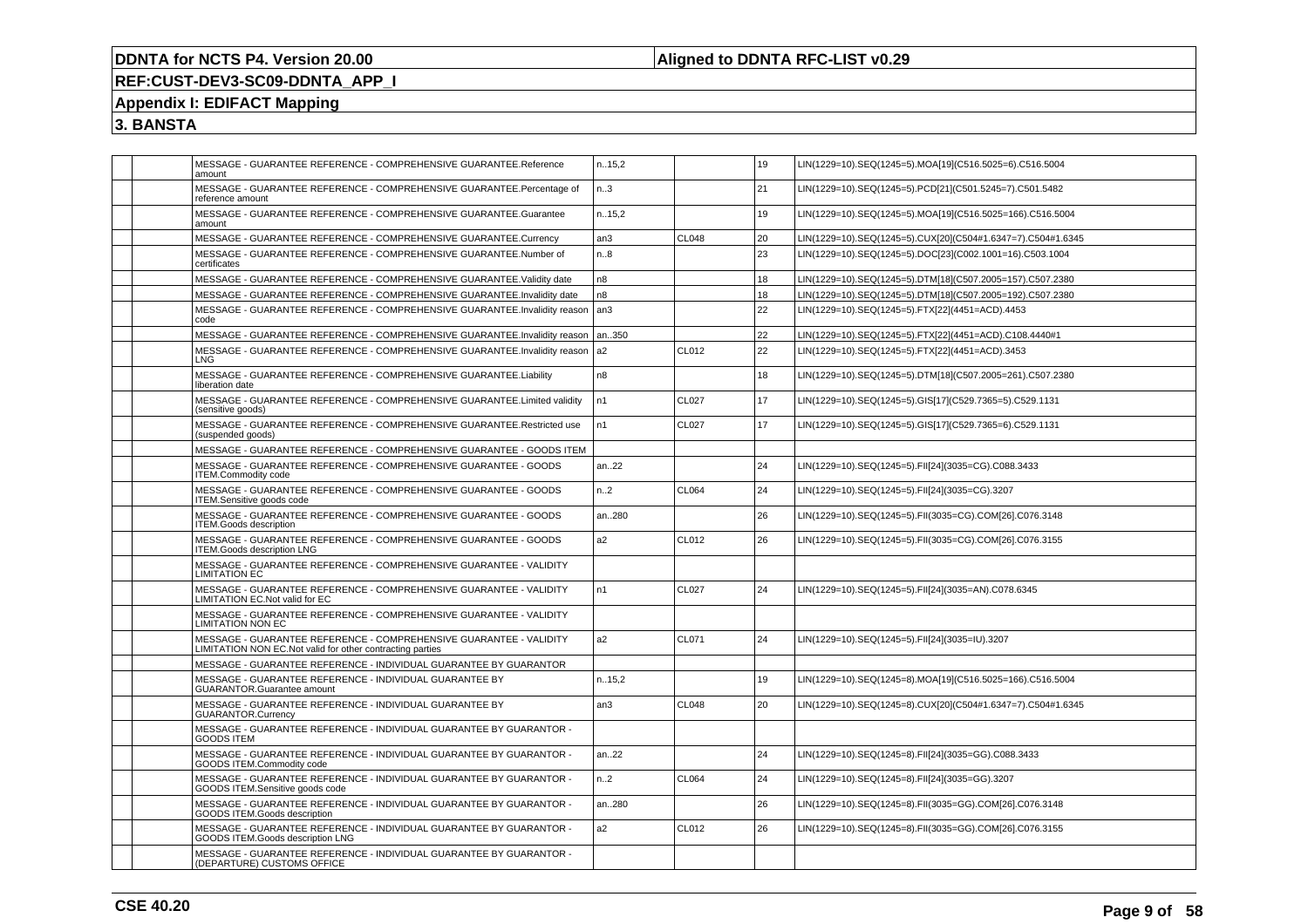### **Aligned to DDNTA RFC-LIST v0.29**

## **REF:CUST-DEV3-SC09-DDNTA\_APP\_I**

### **Appendix I: EDIFACT Mapping**

|  | MESSAGE - GUARANTEE REFERENCE - INDIVIDUAL GUARANTEE BY GUARANTOR -<br>(DEPARTURE) CUSTOMS OFFICE.Reference number                         | l an8          |                   | 24   | LIN(1229=10).SEQ(1245=8).FII[24](3035=CM).C078.3194         |
|--|--------------------------------------------------------------------------------------------------------------------------------------------|----------------|-------------------|------|-------------------------------------------------------------|
|  | MESSAGE - GUARANTEE REFERENCE - INDIVIDUAL GUARANTEE BY GUARANTOR -<br>(DESTINATION) CUSTOMS OFFICE                                        |                |                   |      |                                                             |
|  | MESSAGE - GUARANTEE REFERENCE - INDIVIDUAL GUARANTEE BY GUARANTOR -<br>(DESTINATION) CUSTOMS OFFICE.Reference number                       | l an8          |                   | 24   | LIN(1229=10).SEQ(1245=8).FII[24](3035=CPD).C078.3194        |
|  | MESSAGE - GUARANTEE REFERENCE - INDIVIDUAL GUARANTEE BY GUARANTOR -<br><b>VALIDITY LIMITATION EC</b>                                       |                |                   |      |                                                             |
|  | MESSAGE - GUARANTEE REFERENCE - INDIVIDUAL GUARANTEE BY GUARANTOR -<br>VALIDITY LIMITATION EC.Not valid for EC                             | n1             | CL <sub>027</sub> | 24   | LIN(1229=10).SEQ(1245=8).FII[24](3035=AN).C078.6345         |
|  | MESSAGE - GUARANTEE REFERENCE - INDIVIDUAL GUARANTEE BY GUARANTOR -<br>VALIDITY LIMITATION NON EC                                          |                |                   |      |                                                             |
|  | MESSAGE - GUARANTEE REFERENCE - INDIVIDUAL GUARANTEE BY GUARANTOR -<br>VALIDITY LIMITATION NON EC. Not valid for other contracting parties | a <sub>2</sub> | CL071             | 24   | LIN(1229=10).SEQ(1245=8).FII[24](3035=IU).3207              |
|  | MESSAGE - GUARANTEE REFERENCE - INDIVIDUAL GUARANTEE VOUCHER                                                                               |                |                   |      |                                                             |
|  | MESSAGE - GUARANTEE REFERENCE - INDIVIDUAL GUARANTEE VOUCHER. Date of<br>issue                                                             | n8             |                   | 18   | LIN(1229=10).SEQ(1245=9).DTM[18](C507.2005=182).C507.2380   |
|  | MESSAGE - GUARANTEE REFERENCE - INDIVIDUAL GUARANTEE VOUCHER. Expiry date   n8                                                             |                |                   | 18   | LIN(1229=10).SEQ(1245=9).DTM[18](C507.2005=36).C507.2380    |
|  | MESSAGE - GUARANTEE REFERENCE - INDIVIDUAL GUARANTEE VOUCHER.Hard copy<br>given to Principal                                               | n1             | CL <sub>027</sub> | 17   | LIN(1229=10).SEQ(1245=9).GIS[17](C529.7365=15).C529.1131    |
|  | MESSAGE - GUARANTEE REFERENCE - INDIVIDUAL GUARANTEE VOUCHER.Limited<br>validity (sensitive goods)                                         | n1             | CL <sub>027</sub> | 17   | LIN(1229=10).SEQ(1245=9).GIS[17](C529.7365=5).C529.1131     |
|  | MESSAGE - GUARANTEE REFERENCE - INDIVIDUAL GUARANTEE VOUCHER.TIR carnet                                                                    | n1             | <b>CL027</b>      | 17   | LIN(1229=10).SEQ(1245=9).GIS[17](C529.7365=13).C529.1131    |
|  | MESSAGE - GUARANTEE REFERENCE - INDIVIDUAL GUARANTEE VOUCHER.Voucher<br>amount                                                             | n15,2          |                   | 19   | LIN(1229=10).SEQ(1245=9).MOA[19](C516.5025=229).C516.5004   |
|  | MESSAGE - GUARANTEE REFERENCE - INDIVIDUAL GUARANTEE VOUCHER.Currency                                                                      | l an3          | CL048             | l 20 | LIN(1229=10).SEQ(1245=9).CUX[20](C504#1.6347=7).C504#1.6345 |
|  | MESSAGE - GUARANTEE REFERENCE - ACCESS CODE                                                                                                |                |                   |      |                                                             |
|  | MESSAGE - GUARANTEE REFERENCE - ACCESS CODE.Access code                                                                                    | l an4          |                   | 14   | LIN(1229=10).RFF[14](C506.1153=ABL).C506.1154               |
|  |                                                                                                                                            |                |                   |      |                                                             |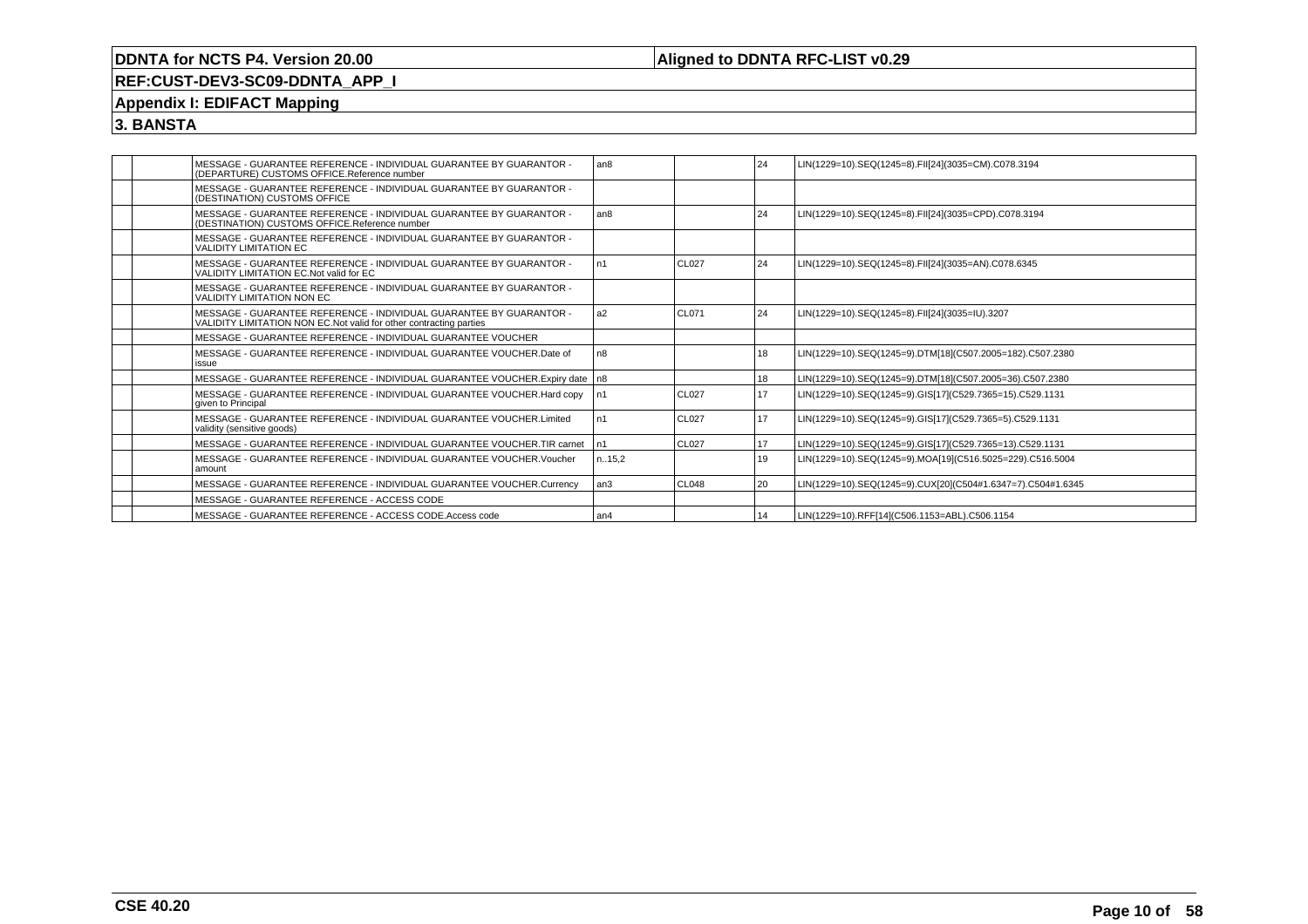**Aligned to DDNTA RFC-LIST v0.29**

**REF:CUST-DEV3-SC09-DDNTA\_APP\_I**

**Appendix I: EDIFACT Mapping**

**4. CONTRL**

# **4. CONTRL**

|  | <b>SAD Box Message Element</b>                                     | <b>Data</b><br><b>Type</b> | <b>Codelist</b> |                | <b>Pos EDIFACT Mapping</b>                                                 |
|--|--------------------------------------------------------------------|----------------------------|-----------------|----------------|----------------------------------------------------------------------------|
|  | <b>MESSAGE</b>                                                     |                            |                 |                |                                                                            |
|  | MESSAGE.Syntax identifier                                          | a4                         | CL021           | $\Omega$       | UNB[0].S001.0001                                                           |
|  | MESSAGE.Syntax version number                                      | n1                         | CL022           | $\Omega$       | UNB[0].S001.0002                                                           |
|  | MESSAGE.Message sender                                             | an35                       |                 | $\Omega$       | UNB[0].S002.0004                                                           |
|  | MESSAGE.Sender identification code qualifier                       | an4                        |                 |                | UNB[0].S002.0007                                                           |
|  | MESSAGE.Message recipient                                          | an35                       |                 | $\Omega$       | UNB[0].S003.0010                                                           |
|  | MESSAGE.Recipient identification code qualifier                    | an4                        |                 | $\Omega$       | UNB[0].S003.0007                                                           |
|  | MESSAGE.Date of preparation                                        | n6                         |                 | $\mathbf 0$    | UNB[0].S004.0017                                                           |
|  | MESSAGE. Time of preparation                                       | n4                         |                 | $\Omega$       | UNB[0].S004.0019                                                           |
|  | MESSAGE.Interchange control reference                              | an14                       |                 | $\Omega$       | UNB[0].0020                                                                |
|  | MESSAGE.Interchange control reference                              | an14                       |                 | 11             | UNZ[11].0020                                                               |
|  | MESSAGE.Recipient's reference/password                             | an14                       |                 |                | UNB[0].S005.0022                                                           |
|  | MESSAGE.Recipient's reference/password qualifier                   | an2                        |                 | $\Omega$       | UNB[0].S005.0025                                                           |
|  | MESSAGE.Application reference                                      | an14                       |                 | $\Omega$       | UNB[0].0026                                                                |
|  | MESSAGE.Priority                                                   | a1                         |                 | $\Omega$       | UNB[0].0029                                                                |
|  | MESSAGE.Acknowledgement request                                    | n1                         | <b>CL027</b>    | $\Omega$       | UNB[0].0031                                                                |
|  | MESSAGE.Communications agreement id                                | an35                       |                 | $\Omega$       | UNB[0].0032                                                                |
|  | MESSAGE.Test indicator                                             | n1                         | <b>CL027</b>    | $\mathbf 0$    | UNB[0].0035                                                                |
|  | MESSAGE.Message identification                                     | an14                       |                 |                | UNH[1](S009.0065=CONTRL)(S009.0052=D)(S009.0054=3)(S009.0051=UN).0062      |
|  | MESSAGE.Message identification                                     | an14                       |                 | 10             | UNT[10].0062                                                               |
|  | MESSAGE.Message type                                               | an6                        | CL060           |                | UNH[1](S009.0065=CONTRL)(S009.0052=D)(S009.0054=3)(S009.0051=UN).S009.0057 |
|  | MESSAGE.Common access reference                                    | an35                       |                 |                | UNH[1](S009.0065=CONTRL)(S009.0052=D)(S009.0054=3)(S009.0051=UN).0068      |
|  | <b>MESSAGE - INTERCHANGE ERRORS</b>                                |                            |                 |                |                                                                            |
|  | MESSAGE - INTERCHANGE ERRORS.Interchange control reference         | an14                       |                 | $\mathcal{P}$  | UCI[2].0020                                                                |
|  | MESSAGE - INTERCHANGE ERRORS.Message sender                        | an35                       |                 | $\mathcal{P}$  | UCI[2].S002.0004                                                           |
|  | MESSAGE - INTERCHANGE ERRORS.Message recipient                     | an35                       |                 | $\overline{ }$ | UCI[2].S003.0010                                                           |
|  | MESSAGE - INTERCHANGE ERRORS.Action taken by recipient             | an.3                       | CL032           | $\mathfrak{p}$ | UCI[2].0083                                                                |
|  | MESSAGE - INTERCHANGE ERRORS.Syntax error                          | n.2                        | CL023           | $\mathcal{P}$  | UCI[2].0085                                                                |
|  | MESSAGE - INTERCHANGE ERRORS.Interchange service segment           | a3                         | CL033           | $\mathcal{P}$  | UCI[2].0013                                                                |
|  | MESSAGE - INTERCHANGE ERRORS. Position of erroneous data element   | n.3                        |                 | $\mathcal{P}$  | UCI[2].S011.0098                                                           |
|  | MESSAGE - INTERCHANGE ERRORS. Position of erroneous data component | n.3                        |                 | $\mathcal{P}$  | UCI[2].S011.0104                                                           |
|  | MESSAGE - MESSAGE ERRORS                                           |                            |                 |                |                                                                            |
|  | MESSAGE - MESSAGE ERRORS.Message identification                    | an14                       |                 | 3              | UCM[3].0062                                                                |
|  | MESSAGE - MESSAGE ERRORS.Message type                              | an.6                       | <b>CL001</b>    | 3              | UCM[3].S009.0065                                                           |
|  | MESSAGE - MESSAGE ERRORS.Message version                           | an.3                       | CL035           | 3              | UCM[3].S009.0052                                                           |
|  | MESSAGE - MESSAGE ERRORS.Message release number                    | an.3                       | CL036           | 3              | UCM[3].S009.0054                                                           |
|  | MESSAGE - MESSAGE ERRORS.Controlling agency                        | an.2                       | <b>CL037</b>    | $\mathbf{R}$   | UCM[3].S009.0051                                                           |
|  | MESSAGE - MESSAGE ERRORS.Association assigned code                 | an.6                       |                 | 3              | UCM[3].S009.0057                                                           |
|  | MESSAGE - MESSAGE ERRORS.Action taken by recipient                 | an.3                       | CL032           | 3              | UCM[3].0083                                                                |
|  | MESSAGE - MESSAGE ERRORS.Error                                     | n.2                        | CL023           | 3              | UCM[3].0085                                                                |
|  | MESSAGE - MESSAGE ERRORS.Message service segment                   | a3                         | CL034           | 3              | UCM[3].0013                                                                |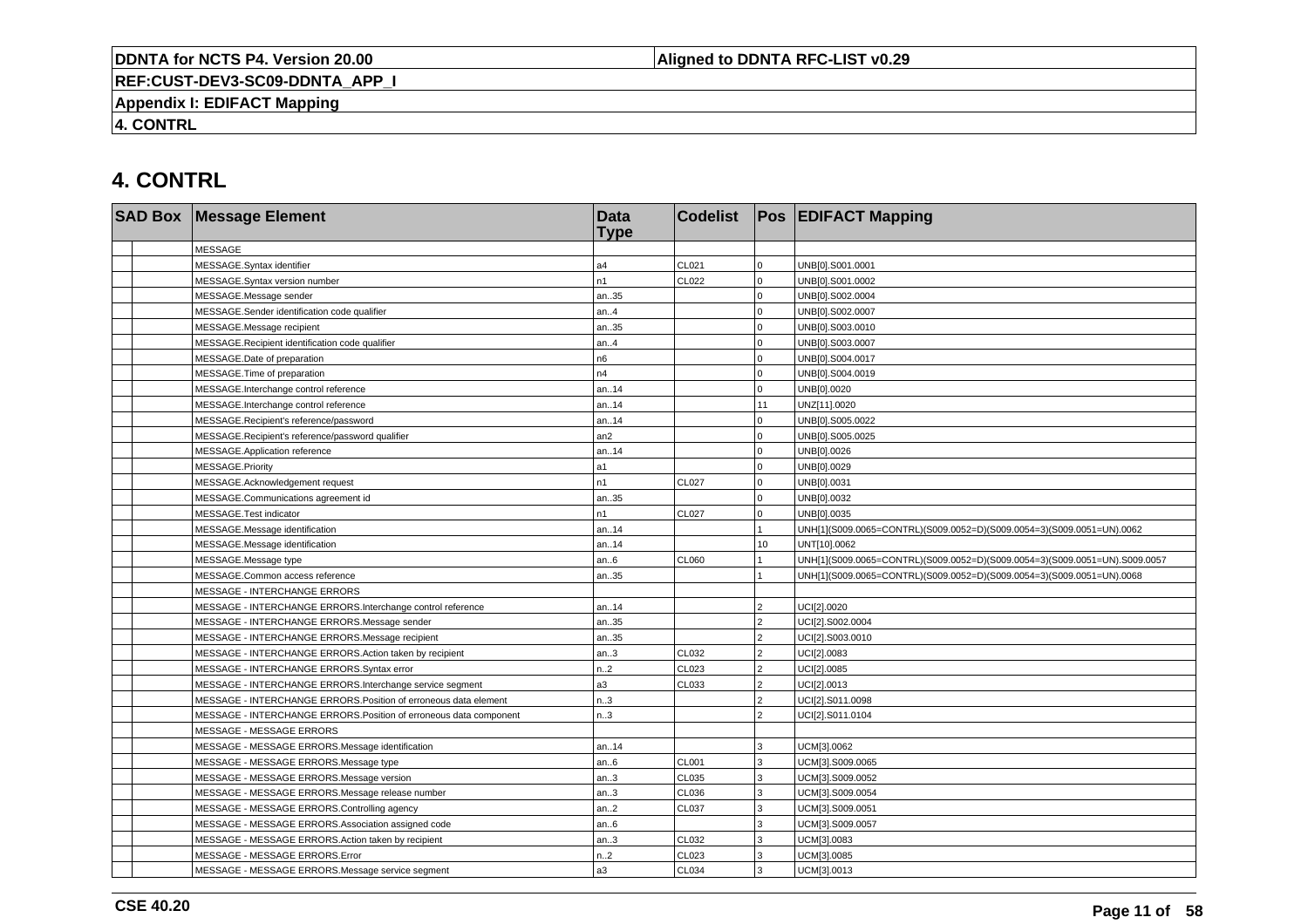### **Aligned to DDNTA RFC-LIST v0.29**

**REF:CUST-DEV3-SC09-DDNTA\_APP\_I**

#### **Appendix I: EDIFACT Mapping**

**4. CONTRL**

| MESSAGE - MESSAGE ERRORS. Position of erroneous data element                                                   | کا   |                   | UCM[3].S011.0098         |
|----------------------------------------------------------------------------------------------------------------|------|-------------------|--------------------------|
| MESSAGE - MESSAGE ERRORS. Position of erroneous data component                                                 | کا   |                   | UCM[3].S011.0104         |
| MESSAGE - MESSAGE ERRORS - SEGMENT ERRORS                                                                      |      |                   |                          |
| MESSAGE - MESSAGE ERRORS - SEGMENT ERRORS.Segment position in message                                          | n. 6 |                   | UCM.UCS[4].0096          |
| MESSAGE - MESSAGE ERRORS - SEGMENT ERRORS.Error                                                                | ı. 2 | I CL023           | UCM.UCS[4].0085          |
| MESSAGE - MESSAGE ERRORS - SEGMENT ERRORS - DATA ELEMENT ERRORS                                                |      |                   |                          |
| MESSAGE - MESSAGE ERRORS - SEGMENT ERRORS - DATA ELEMENT ERRORS. Error                                         | n2   | CL <sub>023</sub> | UCM.UCS.UCD[5].0085      |
| MESSAGE - MESSAGE ERRORS - SEGMENT ERRORS - DATA ELEMENT<br><b>ERRORS.Position of erroneous data element</b>   | ک…۱  |                   | UCM.UCS.UCD[5].S011.0098 |
| MESSAGE - MESSAGE ERRORS - SEGMENT ERRORS - DATA ELEMENT<br><b>ERRORS.Position of erroneous data component</b> | n3   |                   | UCM.UCS.UCD[5].S011.0104 |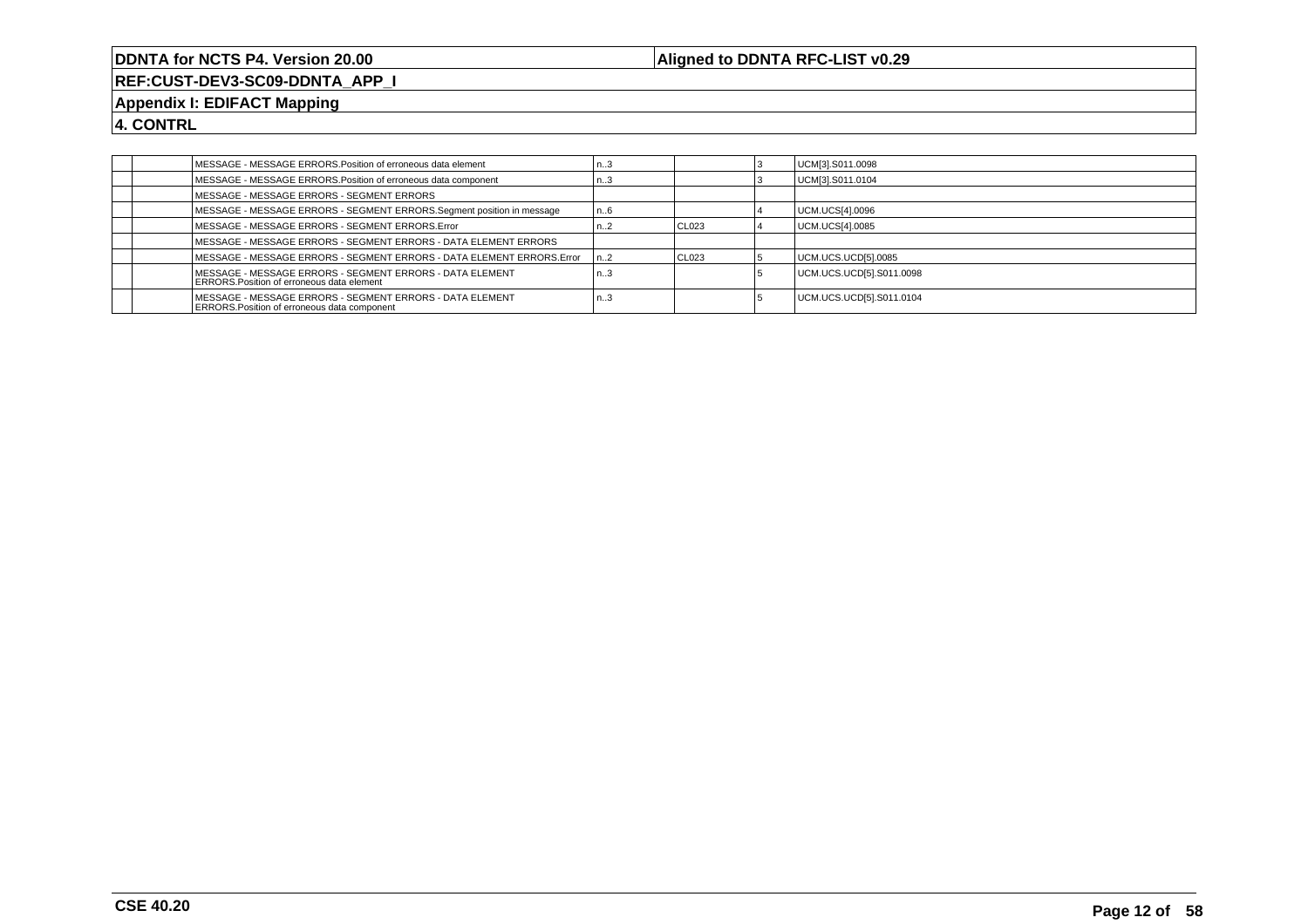**Aligned to DDNTA RFC-LIST v0.29**

**REF:CUST-DEV3-SC09-DDNTA\_APP\_I**

**Appendix I: EDIFACT Mapping**

**5. CUSDEC**

|              |                                              | <b>SAD Box Message Element</b>                   | <b>Data</b><br><b>Type</b> | <b>Codelist</b> |                 | <b>Pos EDIFACT Mapping</b>                                                   |
|--------------|----------------------------------------------|--------------------------------------------------|----------------------------|-----------------|-----------------|------------------------------------------------------------------------------|
|              |                                              | <b>MESSAGE</b>                                   |                            |                 |                 |                                                                              |
|              |                                              | MESSAGE.Syntax identifier                        | a4                         | CL021           | $\overline{0}$  | UNB[0].S001.0001                                                             |
|              |                                              | MESSAGE.Syntax version number                    | n1                         | CL022           | $\Omega$        | UNB[0].S001.0002                                                             |
|              |                                              | MESSAGE.Message sender                           | an35                       |                 | $\Omega$        | UNB[0].S002.0004                                                             |
|              |                                              | MESSAGE.Sender identification code qualifier     | an.4                       |                 | $\Omega$        | UNB[0].S002.0007                                                             |
|              |                                              | MESSAGE.Message recipient                        | an35                       |                 | $\overline{0}$  | UNB[0].S003.0010                                                             |
|              |                                              | MESSAGE.Recipient identification code qualifier  | an.4                       |                 | $\Omega$        | UNB[0].S003.0007                                                             |
|              |                                              | MESSAGE.Date of preparation                      | n <sub>6</sub>             |                 | $\Omega$        | UNB[0].S004.0017                                                             |
|              |                                              | MESSAGE.Time of preparation                      | n4                         |                 | $\Omega$        | UNB[0].S004.0019                                                             |
|              |                                              | MESSAGE.Interchange control reference            | an14                       |                 | $\mathbf 0$     | UNB[0].0020                                                                  |
|              |                                              | MESSAGE.Interchange control reference            | an14                       |                 | 152             | UNZ[152].0020                                                                |
|              |                                              | MESSAGE.Recipient's reference/password           | an14                       |                 | $\mathbf 0$     | UNB[0].S005.0022                                                             |
|              |                                              | MESSAGE.Recipient's reference/password qualifier | an2                        |                 | 0               | UNB[0].S005.0025                                                             |
|              |                                              | MESSAGE.Application reference                    | an14                       |                 | $\mathbf 0$     | UNB[0].0026                                                                  |
|              |                                              | MESSAGE.Priority                                 | a1                         |                 | $\overline{0}$  | UNB[0].0029                                                                  |
|              |                                              | MESSAGE.Acknowledgement request                  | n1                         | <b>CL027</b>    | $\overline{0}$  | UNB[0].0031                                                                  |
|              |                                              | MESSAGE.Communications agreement id              | an35                       |                 | $\mathbf 0$     | UNB[0].0032                                                                  |
|              |                                              | MESSAGE.Test indicator                           | n1                         | <b>CL027</b>    | $\overline{0}$  | UNB[0].0035                                                                  |
|              |                                              | MESSAGE.Message identification                   | an14                       |                 |                 | UNH[1](S009.0065=CUSDEC)(S009.0052=D)(S009.0054=96B)(S009.0051=UN).0062      |
|              |                                              | MESSAGE.Message identification                   | an14                       |                 | 151             | UNT[151].0062                                                                |
|              |                                              | MESSAGE.Message type                             | an.6                       | CL060           |                 | UNH[1](S009.0065=CUSDEC)(S009.0052=D)(S009.0054=96B)(S009.0051=UN).S009.0057 |
|              |                                              | MESSAGE.Common access reference                  | an35                       |                 |                 | UNH[1](S009.0065=CUSDEC)(S009.0052=D)(S009.0054=96B)(S009.0051=UN).0068      |
|              |                                              | MESSAGE.Message sequence number                  | n.2                        |                 |                 | UNH[1](S009.0065=CUSDEC)(S009.0052=D)(S009.0054=96B)(S009.0051=UN).S010.0070 |
|              |                                              | MESSAGE.First and last transfer                  | a1                         | <b>CL028</b>    |                 | UNH[1](S009.0065=CUSDEC)(S009.0052=D)(S009.0054=96B)(S009.0051=UN).S010.0073 |
|              |                                              | <b>MESSAGE - HEADER</b>                          |                            |                 |                 |                                                                              |
|              | Reference<br>number of<br>the<br>declaration | MESSAGE - HEADER.Reference number                | an.22                      |                 | 12 <sup>2</sup> | RFF[12](C506.1153=ABE).C506.1154                                             |
| l c          | Document/re<br>ference<br>number             | MESSAGE - HEADER.Document/reference number       | an21                       |                 | $\overline{2}$  | BGM[2].C106.1004                                                             |
| $\mathbf{1}$ | Type of<br>declaration                       | MESSAGE - HEADER. Type of declaration            | an.9                       | CL031           | $\overline{2}$  | BGM[2].C002.1000                                                             |
| 17<br>A      | Country of<br>destination,<br>code           | MESSAGE - HEADER.Country of destination code     | a2                         | <b>CL008</b>    | 4               | LOC[4](3227=36).C517.3225                                                    |
| 30           | Agreed<br>location of<br>goods               | MESSAGE - HEADER.Agreed location of goods, code  | an17                       |                 | $\Delta$        | LOC[4](3227=14).C517.3225                                                    |
| 30           | Agreed<br>location of<br>goods               | MESSAGE - HEADER.Agreed location of goods        | an35                       |                 | $\overline{4}$  | LOC[4](3227=14).C517.3224                                                    |
|              |                                              | MESSAGE - HEADER.Agreed location of goods LNG    | a2                         | CL012           | $\overline{a}$  | LOC[4](3227=14).5479                                                         |
|              |                                              |                                                  |                            |                 |                 |                                                                              |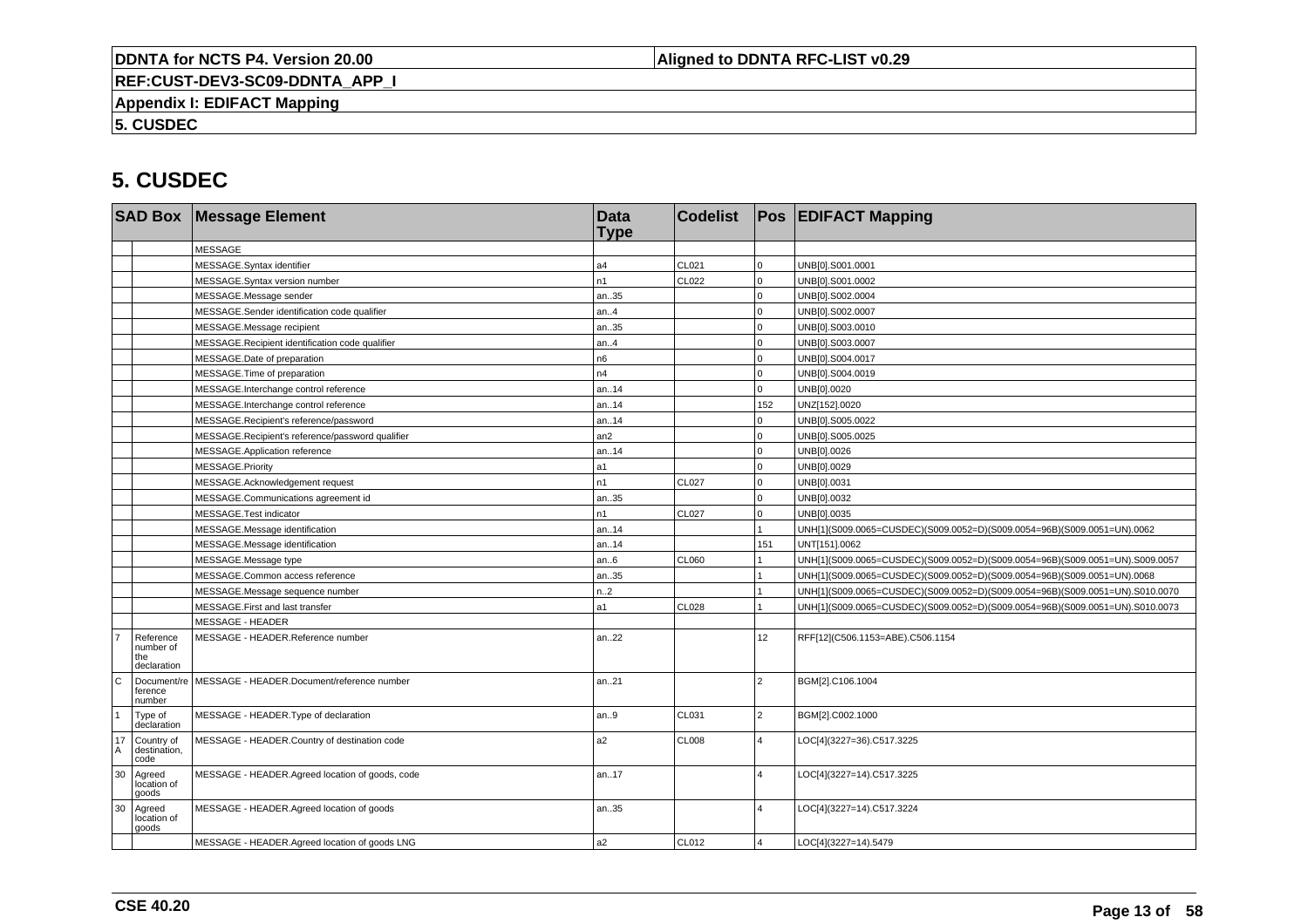### **Aligned to DDNTA RFC-LIST v0.29**

## **REF:CUST-DEV3-SC09-DDNTA\_APP\_I**

### **Appendix I: EDIFACT Mapping**

|         | 30 Authorised                                               | MESSAGE - HEADER.Authorised location of goods, code                      | an17           |              | 4              | LOC[4](3227=14).C519.3223                               |
|---------|-------------------------------------------------------------|--------------------------------------------------------------------------|----------------|--------------|----------------|---------------------------------------------------------|
|         | location of<br>the goods                                    |                                                                          |                |              |                |                                                         |
| 27      | Place of<br>loading                                         | MESSAGE - HEADER.Place of loading, code                                  | an17           |              | $\overline{4}$ | LOC[4](3227=9).C517.3225                                |
| 15<br>A | Country of<br>dispatch/exp<br>ort, code                     | MESSAGE - HEADER.Country of dispatch/export code                         | a <sub>2</sub> | <b>CL008</b> | $\overline{4}$ | LOC[4](3227=35).C517.3225                               |
|         |                                                             | MESSAGE - HEADER.Customs sub place                                       | an17           |              |                | LOC[4](3227=26).C517.3225                               |
| 26      | Inland<br>transport<br>mode                                 | MESSAGE - HEADER.Inland transport mode                                   | n2             | <b>CL018</b> | 17             | TDT[17](8051=1).C220.8067                               |
| 25      | Mode of<br>transport at<br>border                           | MESSAGE - HEADER. Transport mode at border                               | n.2            | <b>CL018</b> | 17             | TDT[17](8051=11).C220.8067                              |
| 18      | Id. of means<br>of transport<br>at departure                | MESSAGE - HEADER.Identity of means of transport at departure (exp/trans) | an27           |              | 17             | TDT[17](8051=12).C222.8212                              |
| 18      | Id. of means<br>of trans. at<br>dep.languag<br>$\mathbf{e}$ | MESSAGE - HEADER.Identity of means of transport at departure LNG         | a2             | CL012        | 18             | TDT(8051=12).TPL[18].C222.8453                          |
|         |                                                             | MESSAGE - HEADER. Nationality of means of transport at departure         | a <sub>2</sub> | <b>CL008</b> | 17             | TDT[17](8051=12).C222.8453                              |
| 21      | Id. of active<br>means o.t.<br>crossing<br>border           | MESSAGE - HEADER.Identity of means of transport crossing border          | an27           |              | 17             | TDT[17](8051=11).C222.8212                              |
|         |                                                             | MESSAGE - HEADER.Identity of means of transport crossing border LNG      | a <sub>2</sub> | CL012        | 18             | TDT(8051=11).TPL[18].C222.8453                          |
| 21      | Nat. of<br>active<br>means o.t.<br>crossing<br>border       | MESSAGE - HEADER. Nationality of means of transport crossing border      | a <sub>2</sub> | <b>CL008</b> | 17             | TDT[17](8051=11).C222.8453                              |
|         |                                                             | MESSAGE - HEADER. Type of means of transport crossing border             | n2             |              | 17             | TDT[17](8051=11).C228.8179                              |
| 19      | Containerise<br>d indicator                                 | MESSAGE - HEADER.Containerised indicator                                 | n1             | <b>CL027</b> | 6              | GIS[6](C529.1131=109).C529.7365                         |
|         |                                                             | MESSAGE - HEADER.NCTS return copy                                        | n1             | <b>CL027</b> | 6              | GIS[6](C529.1131=62).C529.7365                          |
|         |                                                             | MESSAGE - HEADER.Acceptance date                                         | n8             |              | 5              | DTM[5](C507.2005=148).C507.2380                         |
|         |                                                             | MESSAGE - HEADER.Issuing date                                            | n8             |              | 5              | DTM[5](C507.2005=182).C507.2380                         |
|         |                                                             | MESSAGE - HEADER.Dialog language indicator at departure                  | a2             | CL012        | 11             | FTX[11](4451=ACB).3453                                  |
|         |                                                             | MESSAGE - HEADER.NCTS accompanying document language code                | a2             | CL012        | 11             | FTX[11](4451=ALL).3453                                  |
|         |                                                             | MESSAGE - HEADER.Country of departure code                               | a <sub>2</sub> | <b>CL009</b> | $\overline{4}$ | LOC[4](3227=5).C517.3225                                |
|         |                                                             | MESSAGE - HEADER.Release requested                                       | n <sub>1</sub> | <b>CL027</b> | 6              | GIS[6](C529.1131=148).C529.7365                         |
|         |                                                             | MESSAGE - HEADER.Date of release request                                 | n8             |              | 5              | DTM[5](C507.2005=261).C507.2380                         |
|         |                                                             | MESSAGE - HEADER.Date of usage cancellation                              | n8             |              | 5              | DTM[5](C507.2005=153).C507.2380                         |
|         |                                                             | MESSAGE - HEADER.Date of release                                         | n8             |              | 5              | DTM[5](C507.2005=296).C507.2380                         |
|         |                                                             | MESSAGE - HEADER.Date limit for response                                 | n <sub>8</sub> |              | 5              | DTM[5](C507.2005=2).C507.2380                           |
|         |                                                             | MESSAGE - HEADER.Date of request on non-arrived movement                 | n8             |              | 5              | DTM[5](C507.2005=153).C507.2380                         |
| 5       | Total<br>number of<br>items                                 | MESSAGE - HEADER. Total number of items                                  | n.5            |              | 145            | CNT[145](C270.6069=5).C270.6066                         |
| 6       | Total<br>number of<br>packages                              | MESSAGE - HEADER. Total number of packages                               | n.7            |              | 145            | CNT[145](C270.6069=11).C270.6066                        |
| 35      | Total gross<br>mass                                         | MESSAGE - HEADER. Total gross mass                                       | n.11,3         |              | 8              | MEA[8](6311=WT)(C502.6313=AAD)(C174.6411=KGM).C174.6314 |
|         |                                                             | MESSAGE - HEADER.Binding itinerary                                       | n1             | <b>CL027</b> | 11             | FTX[11](4451=ABL).C108.4440#1                           |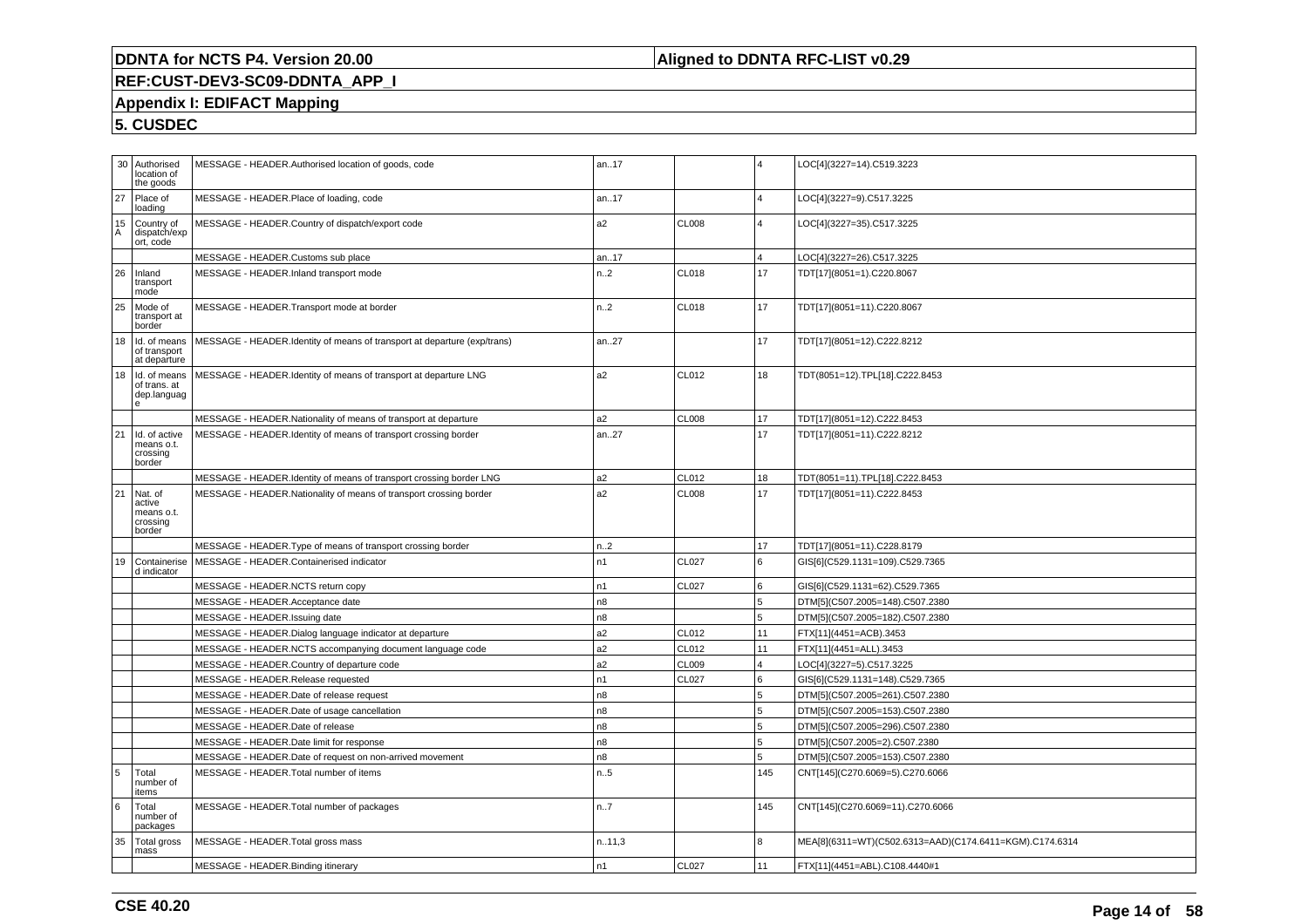#### **Aligned to DDNTA RFC-LIST v0.29**

### **REF:CUST-DEV3-SC09-DDNTA\_APP\_I**

### **Appendix I: EDIFACT Mapping**

|    |                                                 | MESSAGE - HEADER.Authorisation id                           | an17           |              | 12                      | RFF[12](C506.1153=LAN).C506.1154 |
|----|-------------------------------------------------|-------------------------------------------------------------|----------------|--------------|-------------------------|----------------------------------|
|    |                                                 | MESSAGE - HEADER.Amendment place                            | an35           |              | $\overline{4}$          | LOC[4](3227=112).C517.3224       |
|    |                                                 | MESSAGE - HEADER.Amendment place LNG                        | a2             | CL012        | $\overline{4}$          | LOC[4](3227=112).5479            |
|    |                                                 | MESSAGE - HEADER.Security code                              | an.8           |              | 12                      | RFF[12](C506.1153=ABP).C506.1154 |
|    |                                                 | MESSAGE - HEADER.ATR rejection reason code                  | n.2            | <b>CL044</b> | 11                      | FTX[11](4451=ACD).C107.4441      |
|    |                                                 | MESSAGE - HEADER.ATR rejection reason                       | an350          |              | 11                      | FTX[11](4451=ACD).C108.4440#1    |
|    |                                                 | MESSAGE - HEADER.ATR rejection reason LNG                   | a2             | CL012        | 11                      | FTX[11](4451=ACD).3453           |
|    |                                                 | MESSAGE - HEADER.Date of amendment                          | n <sub>8</sub> |              | 5                       | DTM[5](C507.2005=318).C507.2380  |
|    |                                                 | MESSAGE - HEADER.Amendment acceptance date                  | n8             |              | 5                       | DTM[5](C507.2005=184).C507.2380  |
|    |                                                 | MESSAGE - HEADER.Amendment rejection date                   | n8             |              | 5                       | DTM[5](C507.2005=317).C507.2380  |
|    |                                                 | MESSAGE - HEADER.Amendment rejection motivation code        | n1             | CL045        | 11                      | FTX[11](4451=ACD).C107.4441      |
|    |                                                 | MESSAGE - HEADER.Amendment rejection motivation text        | an350          |              | 11                      | FTX[11](4451=ACD).C108.4440#1    |
|    |                                                 | MESSAGE - HEADER.Amendment rejection motivation text LNG    | a2             | CL012        | 11                      | FTX[11](4451=ACD).3453           |
|    |                                                 | MESSAGE - HEADER.Arrival date                               | n8             |              | 5                       | DTM[5](C507.2005=178).C507.2380  |
|    |                                                 | MESSAGE - HEADER.Arrival notification place                 | an35           |              | $\overline{4}$          | LOC[4](3227=60).C517.3224        |
|    |                                                 | MESSAGE - HEADER.Arrival notification place LNG             | a2             | CL012        | $\overline{4}$          | LOC[4](3227=60).5479             |
|    |                                                 | MESSAGE - HEADER.Arrival agreed Location code               | an17           |              | $\overline{\mathbf{4}}$ | LOC[4](3227=20).C517.3225        |
|    |                                                 | MESSAGE - HEADER.Arrival agreed Location of goods           | an35           |              | $\overline{\mathbf{A}}$ | LOC[4](3227=20).C517.3224        |
|    |                                                 | MESSAGE - HEADER.Arrival agreed Location of goods LNG       | a2             | CL012        | $\overline{4}$          | LOC[4](3227=20).5479             |
|    |                                                 | MESSAGE - HEADER.Arrival authorised location of goods       | an17           |              | $\overline{\mathbf{A}}$ | LOC[4](3227=84).C517.3225        |
|    |                                                 | MESSAGE - HEADER.Simplified procedure flag                  | n1             | CL027        | l 6                     | GIS[6](C529.1131=119).C529.7365  |
|    |                                                 | MESSAGE - HEADER.Arrival notification date                  | n8             |              | 5                       | DTM[5](C507.2005=132).C507.2380  |
|    |                                                 | MESSAGE - HEADER.Dialog language indicator at destination   | a2             | CL012        | 11                      | FTX[11](4451=ACB).3453           |
|    |                                                 | MESSAGE - HEADER.Date of cancellation request               | n8             |              | 5                       | DTM[5](C507.2005=318).C507.2380  |
|    |                                                 | MESSAGE - HEADER.Cancellation reason                        | an350          |              | 11                      | FTX[11](4451=ACD).C108.4440#1    |
|    |                                                 | MESSAGE - HEADER.Cancellation reason LNG                    | a2             | CL012        | 11                      |                                  |
|    |                                                 |                                                             |                |              |                         | FTX[11](4451=ACD).3453           |
|    |                                                 | MESSAGE - HEADER.Date of cancellation                       | n8             |              | 5                       | DTM[5](C507.2005=46).C507.2380   |
| 50 | Declarant:<br>date of the<br>declaration        | MESSAGE - HEADER.Declaration date                           | n8             |              | 5                       | DTM[5](C507.2005=137).C507.2380  |
| 50 | Declarant:<br>place of<br>signature             | MESSAGE - HEADER.Declaration place                          | an35           |              | $\overline{4}$          | LOC[4](3227=91).C517.3224        |
| 50 | Declarant:<br>place of<br>signature<br>language | MESSAGE - HEADER.Declaration place LNG                      | a2             | CL012        | $\overline{4}$          | LOC[4](3227=91).5479             |
|    |                                                 | MESSAGE - HEADER.Discrepancies notification date            | n8             |              | 5                       | DTM[5](C507.2005=226).C507.2380  |
|    |                                                 | MESSAGE - HEADER.Discrepancies notification text            | an350          |              | 11                      | FTX[11](4451=ABO).C108.4440#1    |
|    |                                                 | MESSAGE - HEADER.Discrepancies notification text LNG        | a2             | CL012        | 11                      | FTX[11](4451=ABO).3453           |
|    |                                                 | MESSAGE - HEADER.Discrepancies solved notification date     | n8             |              | 5                       | DTM[5](C507.2005=218).C507.2380  |
|    |                                                 | MESSAGE - HEADER.Discrepancies solved notification code     | an.2           | CL069        | 11                      | FTX[11](4451=ABO).C107.4441      |
|    |                                                 | MESSAGE - HEADER.Discrepancies solved notification text     | an350          |              | 11                      | FTX[11](4451=ABO).C108.4440#1    |
|    |                                                 | MESSAGE - HEADER.Discrepancies solved notification text LNG | a2             | CL012        | 11                      | FTX[11](4451=ABO).3453           |
|    |                                                 | MESSAGE - HEADER.Diversion rejection code                   | n2             | <b>CL046</b> | 11                      | FTX[11](4451=ACD).C107.4441      |
|    |                                                 | MESSAGE - HEADER.Diversion rejection text                   | an350          |              | 11                      | FTX[11](4451=ACD).C108.4440#1    |
|    |                                                 | MESSAGE - HEADER. Diversion rejection text LNG              | a2             | CL012        | 11                      | FTX[11](4451=ACD).3453           |
|    |                                                 |                                                             |                |              |                         |                                  |
|    |                                                 | MESSAGE - HEADER.Guarantor notification text                | an350          |              | 11                      | FTX[11](4451=AAG).C108.4440#1    |
|    |                                                 | MESSAGE - HEADER.Guarantor notification text LNG            | a2             | CL012        | 11                      | FTX[11](4451=AAG).3453           |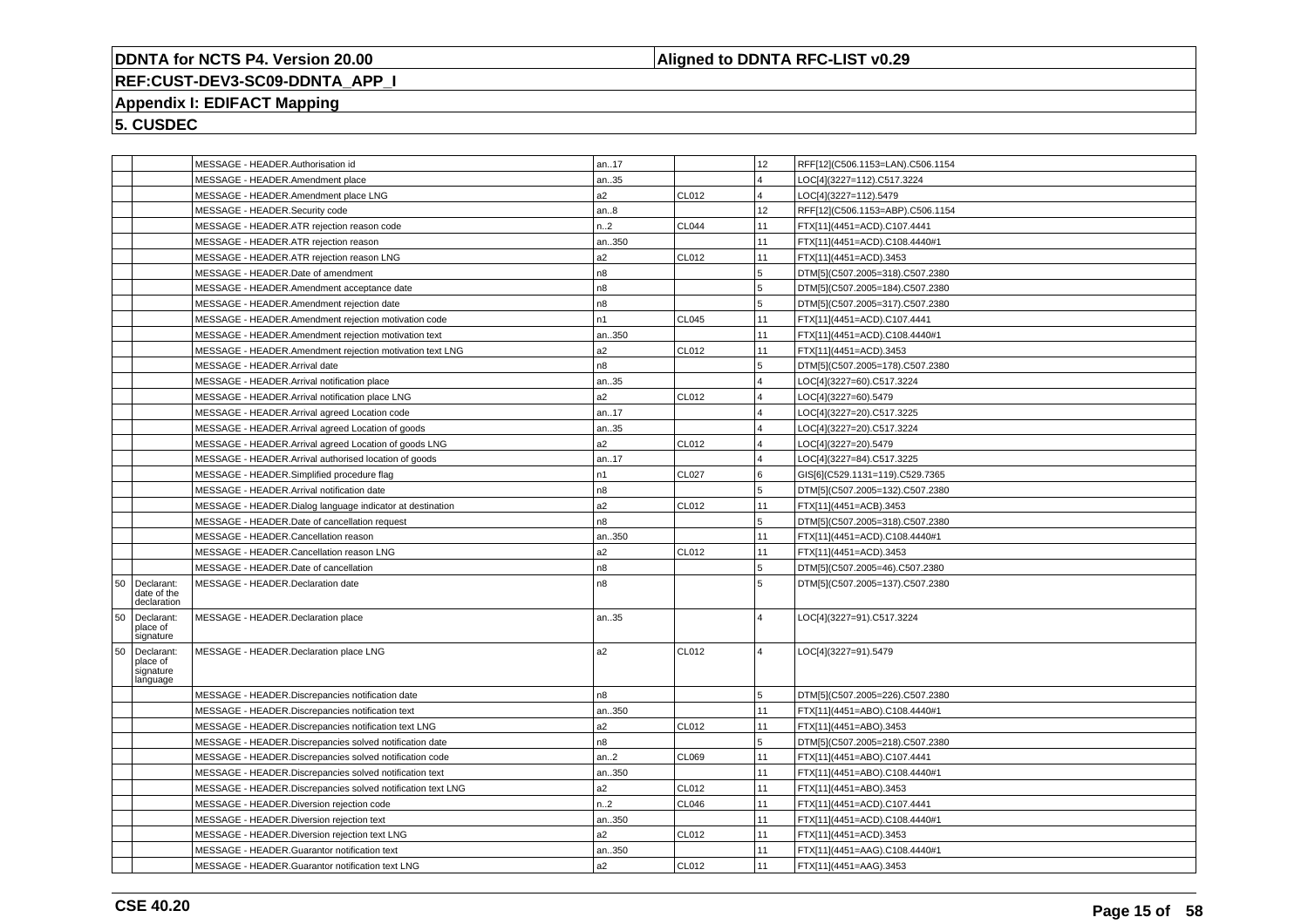### **Aligned to DDNTA RFC-LIST v0.29**

## **REF:CUST-DEV3-SC09-DDNTA\_APP\_I**

### **Appendix I: EDIFACT Mapping**

|                |                                       | MESSAGE - HEADER.Guarantor notification date             | n8             |       | 5.             | DTM[5](C507.2005=89).C507.2380   |
|----------------|---------------------------------------|----------------------------------------------------------|----------------|-------|----------------|----------------------------------|
|                |                                       | MESSAGE - HEADER.Cancel enquiry notification date        | n8             |       | 5.             | DTM[5](C507.2005=46).C507.2380   |
|                |                                       | MESSAGE - HEADER.Cancel enquiry notification remarks     | an350          |       | 11             | FTX[11](4451=ABG).C108.4440#1    |
|                |                                       | MESSAGE - HEADER.Cancel enquiry notification remarks LNG | a2             | CL012 | 11             | FTX[11](4451=ABG).3453           |
|                |                                       | MESSAGE - HEADER.No release motivation                   | an350          |       | 11             | FTX[11](4451=ABQ).C108.4440#1    |
|                |                                       | MESSAGE - HEADER.No release motivation LNG               | a <sub>2</sub> | CL012 | 11             | FTX[11](4451=ABQ).3453           |
|                |                                       | MESSAGE - HEADER.Ask for documents text                  | an350          |       | 11             | FTX[11](4451=ABX).C108.4440#1    |
|                |                                       | MESSAGE - HEADER.Ask for documents text LNG              | a2             | CL012 | 11             | FTX[11](4451=ABX).3453           |
|                |                                       | MESSAGE - HEADER.Status                                  | l an3          | CL058 | 6              | GIS[6](C529.1131=120).C529.7365  |
|                |                                       | MESSAGE - HEADER. Write-off date                         | n8             |       | 5              | DTM[5](C507.2005=204).C507.2380  |
|                |                                       | MESSAGE - HEADER.Specific Circumstance Indicator         | la1            | CL096 | 12             | RFF[12](C506.1153=AMJ).C506.1154 |
|                |                                       | MESSAGE - HEADER. Transport charges/ Method of Payment   | a1             | CL116 | 11             | FTX[11](4451=PAI).4453           |
|                |                                       | MESSAGE - HEADER.Commercial Reference Number             | an70           |       | $\overline{7}$ | FII[7](3035=XX).C088.3436        |
|                |                                       | MESSAGE - HEADER.AAR rejection reason code               | n.2            | CL043 | 11             | FTX[11](4451=ACD).C107.4441      |
|                |                                       | MESSAGE - HEADER.AAR rejection reason                    | an350          |       | 11             | FTX[11](4451=ACD).C108.4440#1    |
|                |                                       | MESSAGE - HEADER.AAR rejection reason LNG                | a <sub>2</sub> | CL012 | 11             | FTX[11](4451=ACD).3453           |
|                |                                       | MESSAGE - HEADER.Security                                | n <sub>1</sub> | CL117 | 6              | GIS[6](C529.1131=187).C529.7365  |
|                |                                       | MESSAGE - HEADER.Conveyance reference number             | an35           |       | 11             | FTX[11](4451=ACR).C108.4440#1    |
|                |                                       | MESSAGE - HEADER.Place of unloading, code                | an35           |       | $\overline{4}$ | LOC[4](3227=58).C517.3224        |
|                |                                       | MESSAGE - HEADER.Place of unloading LNG                  | a2             | CL012 | $\overline{4}$ | LOC[4](3227=58).C517.3225        |
|                |                                       | MESSAGE - (PRINCIPAL) TRADER                             |                |       |                |                                  |
|                |                                       | MESSAGE - (PRINCIPAL) TRADER.Name                        | an35           |       | 22             | NAD[22](3035=AF).C080.3036#1     |
|                |                                       | MESSAGE - (PRINCIPAL) TRADER.Street and number           | an35           |       | 22             | NAD[22](3035=AF).C059.3042#1     |
|                |                                       | MESSAGE - (PRINCIPAL) TRADER.Postal code                 | an9            |       | 22             | NAD[22](3035=AF).3251            |
|                |                                       | MESSAGE - (PRINCIPAL) TRADER.City                        | an35           |       | 22             | NAD[22](3035=AF).3164            |
|                |                                       | MESSAGE - (PRINCIPAL) TRADER.Country code                | a2             | CL008 | 22             | NAD[22](3035=AF).3207            |
|                |                                       | MESSAGE - (PRINCIPAL) TRADER.NAD LNG                     | a <sub>2</sub> | CL012 | 22             | NAD[22](3035=AF).3229            |
|                |                                       | MESSAGE - (PRINCIPAL) TRADER.TIN                         | an17           |       | 22             | NAD[22](3035=AF).C082.3039       |
|                |                                       | MESSAGE - (PRINCIPAL) TRADER.Holder ID TIR               | an17           |       | 22             | NAD[22](3035=AF).C080.3036#2     |
|                |                                       | MESSAGE - (CONSIGNOR) TRADER                             |                |       |                |                                  |
| $\overline{2}$ | Consignor<br>name                     | MESSAGE - (CONSIGNOR) TRADER.Name                        | an35           |       | 22             | NAD[22](3035=CZ).C080.3036#1     |
| $\overline{2}$ | Consignor<br>street and<br>number     | MESSAGE - (CONSIGNOR) TRADER.Street and number           | an35           |       | 22             | NAD[22](3035=CZ).C059.3042#1     |
| $\overline{2}$ | Consignor<br>postal code              | MESSAGE - (CONSIGNOR) TRADER.Postal code                 | an.9           |       | 22             | NAD[22](3035=CZ).3251            |
| $\overline{2}$ | Consignor<br>city                     | MESSAGE - (CONSIGNOR) TRADER.City                        | an35           |       | 22             | NAD[22](3035=CZ).3164            |
| $\overline{2}$ | Consignor<br>country                  | MESSAGE - (CONSIGNOR) TRADER.Country code                | a2             | CL008 | 22             | NAD[22](3035=CZ).3207            |
| $\overline{2}$ | Consignor<br><b>NAD</b><br>language   | MESSAGE - (CONSIGNOR) TRADER.NAD LNG                     | a2             | CL012 | 22             | NAD[22](3035=CZ).3229            |
| $\overline{2}$ | Consignor<br>identification<br>number | MESSAGE - (CONSIGNOR) TRADER.TIN                         | an17           |       | 22             | NAD[22](3035=CZ).C082.3039       |
|                |                                       | MESSAGE - (CONSIGNEE) TRADER                             |                |       |                |                                  |
| 8              | Consignee<br>name                     | MESSAGE - (CONSIGNEE) TRADER.Name                        | an35           |       | 22             | NAD[22](3035=CN).C080.3036#1     |
|                |                                       |                                                          |                |       |                |                                  |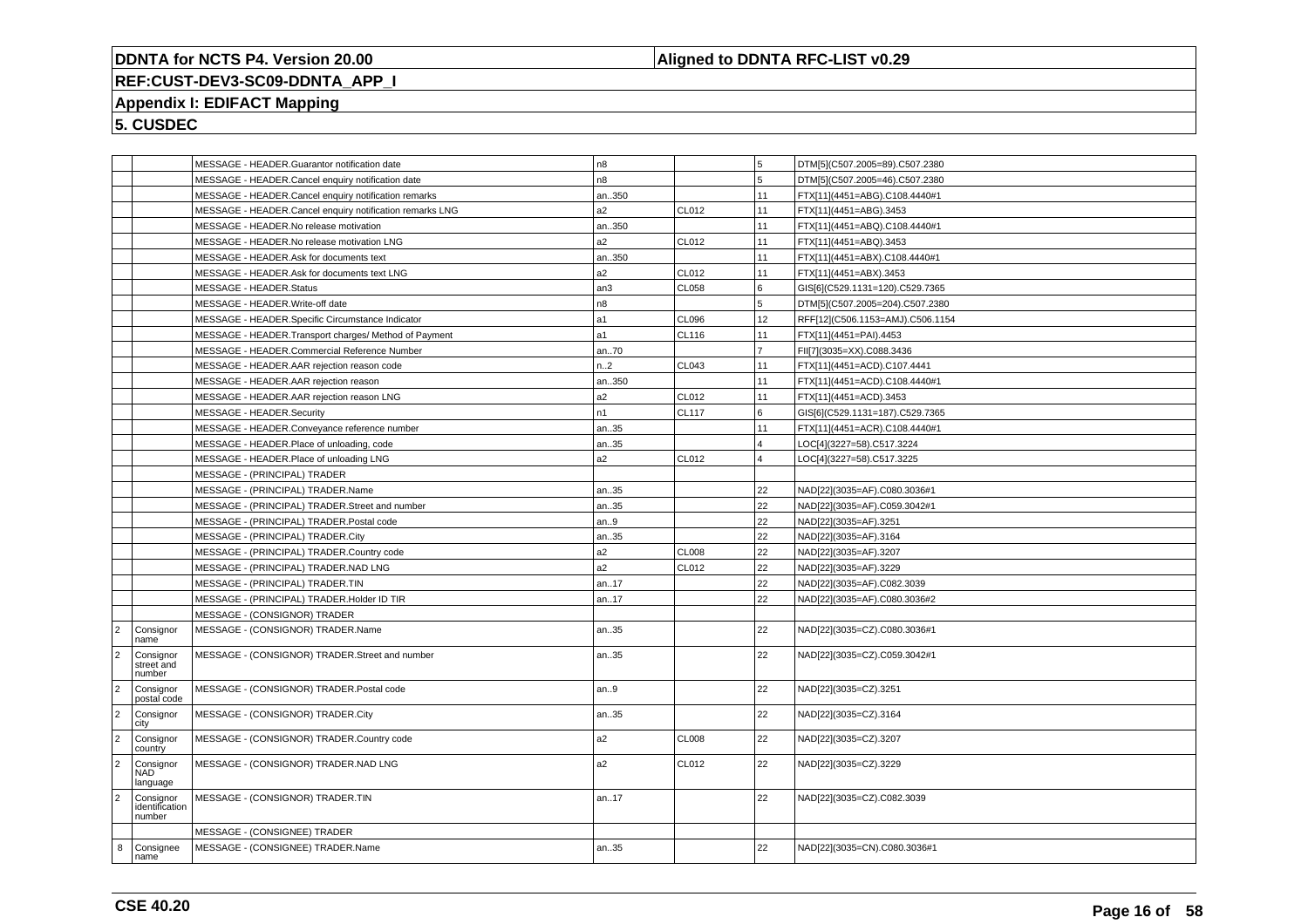### **Aligned to DDNTA RFC-LIST v0.29**

# **REF:CUST-DEV3-SC09-DDNTA\_APP\_I**

### **Appendix I: EDIFACT Mapping**

| 8 | Consignee<br>street and<br>number     | MESSAGE - (CONSIGNEE) TRADER.Street and number                                        | an35            |              | 22 | NAD[22](3035=CN).C059.3042#1  |
|---|---------------------------------------|---------------------------------------------------------------------------------------|-----------------|--------------|----|-------------------------------|
| 8 | Consignee<br>postal code              | MESSAGE - (CONSIGNEE) TRADER.Postal code                                              | lan9            |              | 22 | NAD[22](3035=CN).3251         |
| 8 | Consignee<br>city                     | MESSAGE - (CONSIGNEE) TRADER.City                                                     | an35            |              | 22 | NAD[22](3035=CN).3164         |
| 8 | Consignee<br>country                  | MESSAGE - (CONSIGNEE) TRADER.Country code                                             | a <sub>2</sub>  | <b>CL008</b> | 22 | NAD[22](3035=CN).3207         |
| 8 | Consignee<br>NAD<br>language          | MESSAGE - (CONSIGNEE) TRADER.NAD LNG                                                  | a <sub>2</sub>  | CL012        | 22 | NAD[22](3035=CN).3229         |
| 8 | Consignee<br>identification<br>number | MESSAGE - (CONSIGNEE) TRADER.TIN                                                      | an17            |              | 22 | NAD[22](3035=CN).C082.3039    |
|   |                                       | MESSAGE - (AUTHORISED CONSIGNEE) TRADER                                               |                 |              |    |                               |
|   |                                       | MESSAGE - (AUTHORISED CONSIGNEE) TRADER.TIN                                           | an17            |              | 22 | NAD[22](3035=TD).C082.3039    |
|   |                                       | MESSAGE - (DESTINATION) TRADER                                                        |                 |              |    |                               |
|   |                                       | MESSAGE - (DESTINATION) TRADER.Name                                                   | an35            |              | 22 | NAD[22](3035=CPD).C080.3036#1 |
|   |                                       | MESSAGE - (DESTINATION) TRADER.Street and number                                      | an35            |              | 22 | NAD[22](3035=CPD).C059.3042#1 |
|   |                                       | MESSAGE - (DESTINATION) TRADER.Postal code                                            | an9             |              | 22 | NAD[22](3035=CPD).3251        |
|   |                                       | MESSAGE - (DESTINATION) TRADER.City                                                   | an35            |              | 22 | NAD[22](3035=CPD).3164        |
|   |                                       | MESSAGE - (DESTINATION) TRADER.Country code                                           | a2              | <b>CL008</b> | 22 | NAD[22](3035=CPD).3207        |
|   |                                       | MESSAGE - (DESTINATION) TRADER.NAD LNG                                                | a2              | CL012        | 22 | NAD[22](3035=CPD).3229        |
|   |                                       | MESSAGE - (DESTINATION) TRADER.TIN                                                    | an17            |              | 22 | NAD[22](3035=CPD).C082.3039   |
|   |                                       | MESSAGE - GUARANTOR                                                                   |                 |              |    |                               |
|   |                                       | MESSAGE - GUARANTOR.Name                                                              | an35            |              | 22 | NAD[22](3035=SX).C080.3036#1  |
|   |                                       | MESSAGE - GUARANTOR.Street and number                                                 | an35            |              | 22 | NAD[22](3035=SX).C059.3042#1  |
|   |                                       | MESSAGE - GUARANTOR. Postal code                                                      | lan9            |              | 22 | NAD[22](3035=SX).3251         |
|   |                                       | MESSAGE - GUARANTOR.City                                                              | an35            |              | 22 | NAD[22](3035=SX).3164         |
|   |                                       | MESSAGE - GUARANTOR.Country code                                                      | a <sub>2</sub>  | <b>CL070</b> | 22 | NAD[22](3035=SX).3207         |
|   |                                       | MESSAGE - GUARANTOR.NAD LNG                                                           | a <sub>2</sub>  | CL012        | 22 | NAD[22](3035=SX).3229         |
|   |                                       | MESSAGE - GUARANTOR.TIN                                                               | an17            |              | 22 | NAD[22](3035=SX).C082.3039    |
|   |                                       | MESSAGE - (DEPARTURE) CUSTOMS OFFICE                                                  |                 |              |    |                               |
|   |                                       | MESSAGE - (DEPARTURE) CUSTOMS OFFICE.Reference number                                 | an <sub>8</sub> |              |    | LOC[4](3227=118).C517.3225    |
|   |                                       | MESSAGE - (DEPARTURE) CUSTOMS OFFICE.Address                                          | an140           |              | 11 | FTX[11](4451=SPH).C108.4440#1 |
|   |                                       | MESSAGE - (DEPARTURE) CUSTOMS OFFICE.Address LNG                                      | a2              | CL012        | 11 | FTX[11](4451=SPH).3453        |
|   |                                       | MESSAGE - (DEPARTURE) CUSTOMS OFFICE.Contact person Details                           | an140           |              | 11 | FTX[11](4451=SSR).C108.4440#1 |
|   |                                       | MESSAGE - (DEPARTURE) CUSTOMS OFFICE.Contact person Details LNG                       | a <sub>2</sub>  | CL012        | 11 | FTX[11](4451=SSR).3453        |
|   |                                       | MESSAGE - (INVOLVED) COUNTRY                                                          |                 |              |    |                               |
|   |                                       | MESSAGE - (INVOLVED) COUNTRY.Country code                                             | a2              | <b>CL008</b> |    | LOC[4](3227=25).C517.3225     |
|   |                                       | MESSAGE - (GUARANTEE) CUSTOMS OFFICE                                                  |                 |              |    |                               |
|   |                                       | MESSAGE - (GUARANTEE) CUSTOMS OFFICE.Reference number                                 | l an8           |              |    | LOC[4](3227=119).C517.3225    |
|   |                                       | MESSAGE - (COMPETENT AUTHORITY OF DEPARTURE) CUSTOMS OFFICE                           |                 |              |    |                               |
|   |                                       | MESSAGE - (COMPETENT AUTHORITY OF DEPARTURE) CUSTOMS OFFICE.Reference<br>number       | l an8           |              |    | LOC[4](3227=120).C517.3225    |
|   |                                       | MESSAGE - (COMPETENT AUTHORITY OF DEPARTURE) CUSTOMS OFFICE.Address                   | an140           |              | 11 | FTX[11](4451=CUS).C108.4440#1 |
|   |                                       | MESSAGE - (COMPETENT AUTHORITY OF DEPARTURE) CUSTOMS OFFICE.Address<br>LNG.           | a <sub>2</sub>  | CL012        | 11 | FTX[11](4451=CUS).3453        |
|   |                                       | MESSAGE - (COMPETENT AUTHORITY OF DEPARTURE) CUSTOMS OFFICE.Contact<br>person Details | an140           |              | 11 | FTX[11](4451=CHG).C108.4440#3 |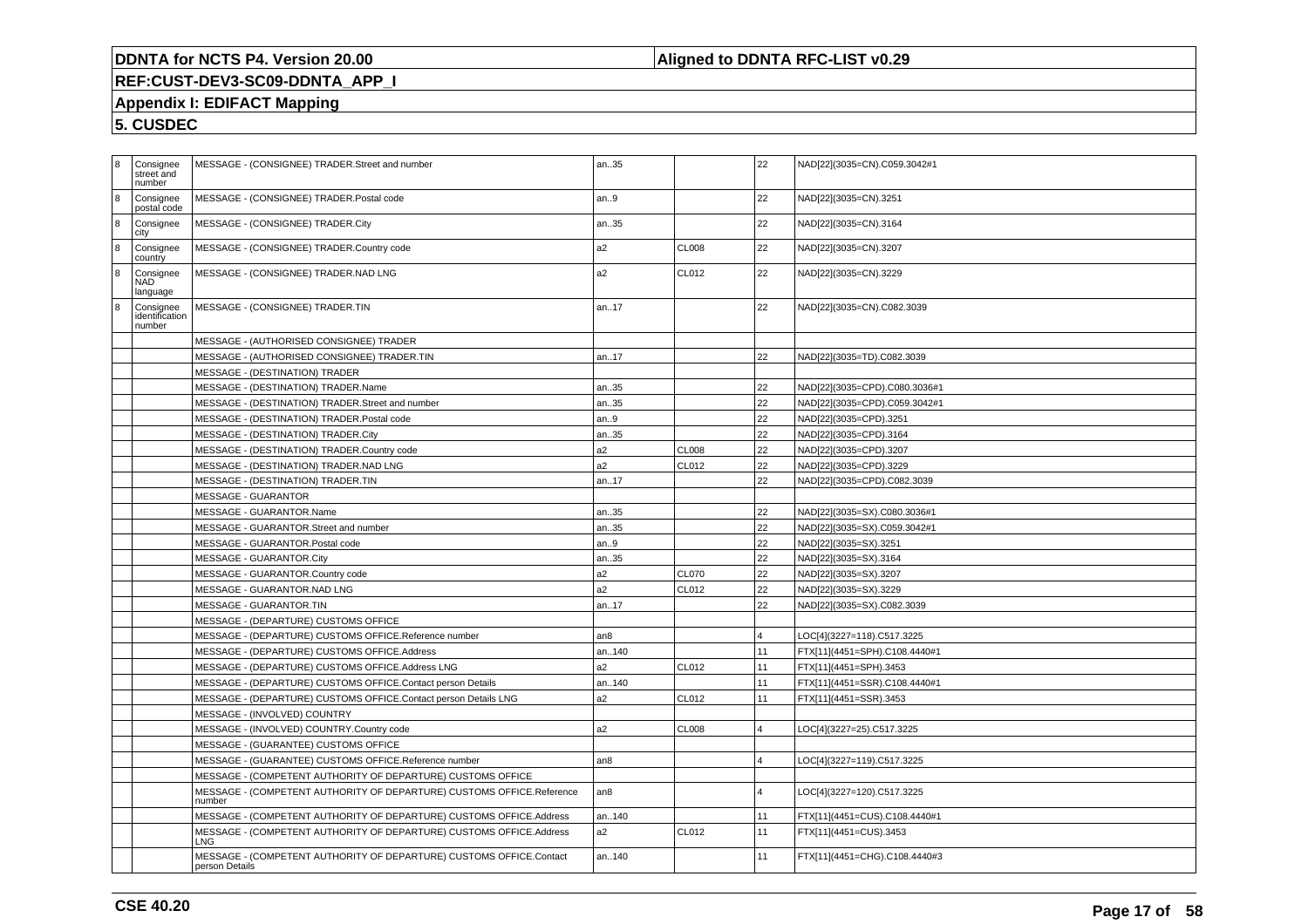### **Aligned to DDNTA RFC-LIST v0.29**

### **REF:CUST-DEV3-SC09-DDNTA\_APP\_I**

### **Appendix I: EDIFACT Mapping**

|    |                                                   | MESSAGE - (COMPETENT AUTHORITY OF DEPARTURE) CUSTOMS OFFICE.Contact<br>person Details LNG | a <sub>2</sub>  | CL012        | 11             | FTX[11](4451=CHG).3453          |
|----|---------------------------------------------------|-------------------------------------------------------------------------------------------|-----------------|--------------|----------------|---------------------------------|
|    |                                                   | MESSAGE - (COMPETENT AUTHORITY FOR RECOVERY) CUSTOMS OFFICE                               |                 |              |                |                                 |
|    |                                                   | MESSAGE - (COMPETENT AUTHORITY FOR RECOVERY) CUSTOMS OFFICE.Reference<br>number           | an8             |              | $\overline{4}$ | LOC[4](3227=158).C517.3225      |
|    |                                                   | MESSAGE - (GUARANTEE) COUNTRY                                                             |                 |              |                |                                 |
|    |                                                   | MESSAGE - (GUARANTEE) COUNTRY.Country code                                                | a <sub>2</sub>  | <b>CL070</b> | $\overline{4}$ | LOC[4](3227=86).C517.3225       |
|    |                                                   | MESSAGE - (PRESENTATION OFFICE) CUSTOMS OFFICE                                            |                 |              |                |                                 |
|    |                                                   | MESSAGE - (PRESENTATION OFFICE) CUSTOMS OFFICE.Reference number                           | an <sub>8</sub> |              | $\overline{4}$ | LOC[4](3227=22).C517.3225       |
|    |                                                   | MESSAGE - (EXPORT) CUSTOMS OFFICE                                                         |                 |              |                |                                 |
|    |                                                   | MESSAGE - (EXPORT) CUSTOMS OFFICE.Reference number                                        | an <sub>8</sub> |              | $\overline{4}$ | LOC[4](3227=116).C517.3225      |
|    |                                                   | MESSAGE - (TRANSIT) CUSTOMS OFFICE                                                        |                 |              |                |                                 |
|    |                                                   | MESSAGE - (TRANSIT) CUSTOMS OFFICE.Reference number                                       | an8             |              | $\overline{4}$ | LOC[4](3227=50).C517.3225       |
|    |                                                   | MESSAGE - (TRANSIT) CUSTOMS OFFICE.Arrival Time                                           | n12             |              | $\overline{4}$ | LOC[4](3227=50).C519.3223       |
|    |                                                   | MESSAGE - (TRANSIT DECLARED) CUSTOMS OFFICE                                               |                 |              |                |                                 |
|    |                                                   | MESSAGE - (TRANSIT DECLARED) CUSTOMS OFFICE.Reference number                              | an <sub>8</sub> |              | $\overline{4}$ | LOC[4](3227=52).C517.3225       |
|    |                                                   | MESSAGE - (EXIT DECLARED) CUSTOMS OFFICE                                                  |                 |              |                |                                 |
|    |                                                   | MESSAGE - (EXIT DECLARED) CUSTOMS OFFICE.Reference number                                 | an8             |              | $\overline{4}$ | LOC[4](3227=115).C517.3225      |
|    |                                                   | MESSAGE - (DESTINATION) CUSTOMS OFFICE                                                    |                 |              |                |                                 |
| 53 | Customs<br>office of<br>destination:<br>reference | MESSAGE - (DESTINATION) CUSTOMS OFFICE.Reference number                                   | an8             |              | $\overline{4}$ | LOC[4](3227=45).C517.3225       |
|    |                                                   | MESSAGE - (DESTINATION DECLARED) CUSTOMS OFFICE                                           |                 |              |                |                                 |
|    |                                                   | MESSAGE - (DESTINATION DECLARED) CUSTOMS OFFICE.Reference number                          | an8             |              | $\overline{4}$ | LOC[4](3227=122).C517.3225      |
|    |                                                   | MESSAGE - (ACTUAL OFFICE OF TRANSIT) CUSTOMS OFFICE                                       |                 |              |                |                                 |
|    |                                                   | MESSAGE - (ACTUAL OFFICE OF TRANSIT) CUSTOMS OFFICE.Reference number                      | l an8           |              | $\overline{4}$ | LOC[4](3227=65).C517.3225       |
|    |                                                   | MESSAGE - (ACTUAL OFFICE OF TRANSIT) CUSTOMS OFFICE.Guarantee not valid for<br>country    | n1              | <b>CL027</b> | $\overline{4}$ | LOC[4](3227=65).C517.1131       |
|    |                                                   | MESSAGE - (REQUESTER) CUSTOMS OFFICE                                                      |                 |              |                |                                 |
|    |                                                   | MESSAGE - (REQUESTER) CUSTOMS OFFICE.Reference number                                     | an8             |              | $\overline{4}$ | LOC[4](3227=95).C517.3225       |
|    |                                                   | MESSAGE - (REQUESTED) CUSTOMS OFFICE                                                      |                 |              |                |                                 |
|    |                                                   | MESSAGE - (REQUESTED) CUSTOMS OFFICE.Reference number                                     | an8             |              | $\overline{4}$ | LOC[4](3227=96).C517.3225       |
|    |                                                   | MESSAGE - (RETURN COPIES) CUSTOMS OFFICE                                                  |                 |              |                |                                 |
|    |                                                   | MESSAGE - (RETURN COPIES) CUSTOMS OFFICE.Reference number                                 | an <sub>8</sub> |              | $\overline{4}$ | LOC[4](3227=168).C517.3225      |
|    |                                                   | MESSAGE - (RETURN COPIES) CUSTOMS OFFICE.Customs office name                              | an35            |              | $\overline{4}$ | LOC[4](3227=168).C517.3224      |
|    |                                                   | MESSAGE - (RETURN COPIES) CUSTOMS OFFICE.Street and number                                | an35            |              | $\overline{4}$ | LOC[4](3227=168).C519.3222      |
|    |                                                   | MESSAGE - (RETURN COPIES) CUSTOMS OFFICE.Country code                                     | a2              | <b>CL009</b> | $\overline{4}$ | LOC[4](3227=168).C519.3223      |
|    |                                                   | MESSAGE - (RETURN COPIES) CUSTOMS OFFICE.Postal code                                      | an.9            |              | $\overline{4}$ | LOC[4](3227=168).C553.3233      |
|    |                                                   | MESSAGE - (RETURN COPIES) CUSTOMS OFFICE.City                                             | an35            |              | $\overline{4}$ | LOC[4](3227=168).C553.3232      |
|    |                                                   | MESSAGE - (RETURN COPIES) CUSTOMS OFFICE.NAD LNG                                          | a2              | CL012        | $\overline{4}$ | LOC[4](3227=168).5479           |
|    |                                                   | MESSAGE - PASSAGE                                                                         |                 |              |                |                                 |
|    |                                                   | MESSAGE - PASSAGE.Date of passage                                                         | n <sub>8</sub>  |              | 5              | DTM[5](C507.2005=219).C507.2380 |
|    |                                                   | MESSAGE - CTL_CONTROL                                                                     |                 |              |                |                                 |
|    |                                                   | MESSAGE - CTL_CONTROL.Amendment type flag                                                 | n <sub>1</sub>  | CL027        | 6              | GIS[6](C529.1131=165).C529.7365 |
|    |                                                   | MESSAGE - CTL_CONTROL.Continue unloading                                                  | n <sub>1</sub>  |              | l 6            | GIS[6](C529.1131=63).C529.7365  |
|    |                                                   | MESSAGE - CTL_CONTROL.Transhipment notified                                               | n <sub>1</sub>  | <b>CL027</b> | 11             | FTX[11](4451=AAP).C107.3055     |
|    |                                                   | MESSAGE - CTL CONTROL.Incident notified                                                   | n <sub>1</sub>  | <b>CL027</b> | 11             | FTX[11](4451=AAP).C107.4441     |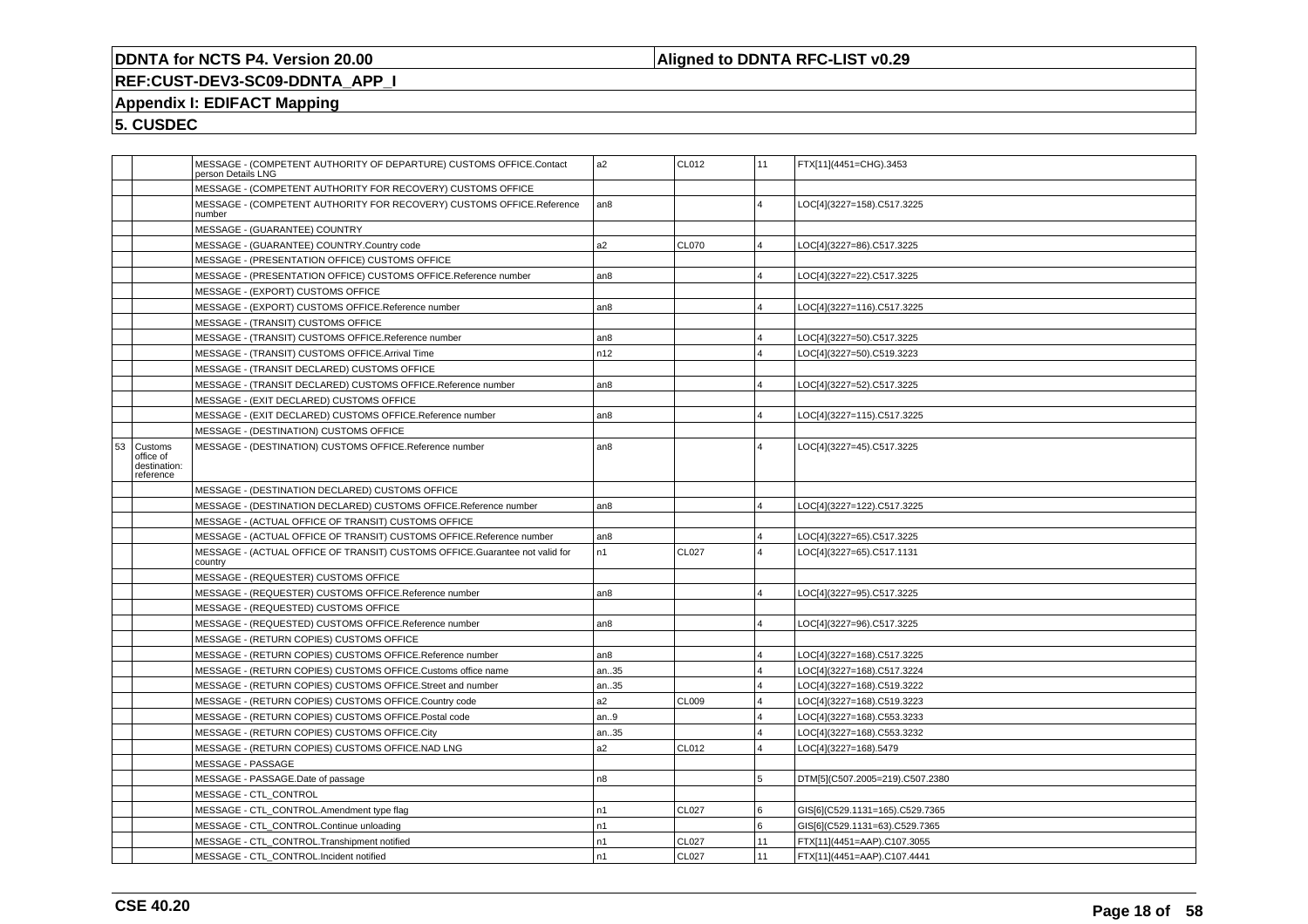### **Aligned to DDNTA RFC-LIST v0.29**

### **REF:CUST-DEV3-SC09-DDNTA\_APP\_I**

### **Appendix I: EDIFACT Mapping**

| MESSAGE - CTL_CONTROL.Transit operation state type                         | an.3           | <b>CL058</b> | 11  | FTX[11](4451=AAP).C107.4441                    |
|----------------------------------------------------------------------------|----------------|--------------|-----|------------------------------------------------|
| MESSAGE - CTL_CONTROL.Other movement information response                  | an350          |              | 11  | FTX[11](4451=AAP).C108.4440#1                  |
| MESSAGE - CTL_CONTROL.Other movement information response LNG              | a2             | CL012        | 11  | FTX[11](4451=AAP).3453                         |
| MESSAGE - CTL CONTROL.Other movement information request                   | an350          |              | 11  | FTX[11](4451=AAP).C108.4440#1                  |
| MESSAGE - CTL_CONTROL.Other movement information request LNG               | a2             | CL012        | 11  | FTX[11](4451=AAP).3453                         |
| MESSAGE - CTL_CONTROL.Sensitive goods flag                                 | n <sub>1</sub> | <b>CL027</b> | 6   | GIS[6](C529.1131=64).C529.7365                 |
| MESSAGE - CTL_CONTROL.Suspended goods flag                                 | n1             | <b>CL027</b> | 6   | GIS[6](C529.1131=5).C529.7365                  |
| MESSAGE - CONTROL RESULT                                                   |                |              |     |                                                |
| MESSAGE - CONTROL RESULT.Control date                                      | n8             |              | 5   | DTM[5](C507.2005=9).C507.2380                  |
| MESSAGE - CONTROL RESULT.Control result code                               | an2            | <b>CL047</b> | 11  | FTX[11](4451=ADO).C107.4441                    |
| MESSAGE - CONTROL RESULT.Controlled by                                     | an35           |              | 22  | NAD[22](3035=EI).C082.3039                     |
| MESSAGE - CONTROL RESULT.Controlled by LNG                                 | a2             | <b>CL012</b> | 22  | NAD[22](3035=EI).3207                          |
| MESSAGE - CONTROL RESULT.Remark                                            | an350          |              | 11  | FTX[11](4451=CUR).C108.4440#1                  |
| MESSAGE - CONTROL RESULT.Remark LNG                                        | a2             | CL012        | 11  | FTX[11](4451=CUR).3453                         |
| MESSAGE - CONTROL RESULT.Date limit                                        | n8             |              | 5   | DTM[5](C507.2005=268).C507.2380                |
| MESSAGE - CONTROL RESULT. Waiting for discrepancies resolution             | n1             | <b>CL027</b> | 6   | GIS[6](C529.1131=128).C529.7365                |
| MESSAGE - CONTROL RESULT.State of seals ok                                 | n1             | CL027        | 6   | GIS[6](C529.1131=131).C529.7365                |
| MESSAGE - UNLOADING REMARK                                                 |                |              |     |                                                |
| MESSAGE - UNLOADING REMARK.State of seals ok                               | n <sub>1</sub> | <b>CL027</b> | 28  | TOD(4055=5).FTX[28](4451=CLR).C107.4441        |
| MESSAGE - UNLOADING REMARK.Unloading remark                                | an350          |              | 28  | TOD(4055=5).FTX[28](4451=CLR).C108.4440#1      |
| MESSAGE - UNLOADING REMARK.Unloading remark LNG                            | a2             | CL012        | 28  | TOD(4055=5).FTX[28](4451=CLR).3453             |
| MESSAGE - UNLOADING REMARK.Conform                                         | n1             |              | 26  | TOD[26](4055=5).4215                           |
| MESSAGE - UNLOADING REMARK.Unloading completion                            | n <sub>1</sub> | <b>CL027</b> | 26  | TOD[26](4055=5).C100.4053                      |
| MESSAGE - UNLOADING REMARK.Unloading date                                  | n <sub>8</sub> |              | 26  | TOD[26](4055=5).C100.4052#1                    |
| MESSAGE - RESULTS OF CONTROL                                               |                |              |     |                                                |
| MESSAGE - RESULTS OF CONTROL.Description                                   | an140          |              | 11  | FTX[11](4451=ABV).C108.4440#2                  |
| MESSAGE - RESULTS OF CONTROL.Description LNG                               | a2             | CL012        | 11  | FTX[11](4451=ABV).3453                         |
| MESSAGE - RESULTS OF CONTROL.Control indicator                             | an2            | CL041        | 11  | FTX[11](4451=ABV).C107.4441                    |
| MESSAGE - RESULTS OF CONTROL.Pointer to the attribute                      | an35           |              | 11  | FTX[11](4451=ABV).C108.4440#1                  |
| MESSAGE - RESULTS OF CONTROL.Corrected value                               | an27           |              | 11  | FTX[11](4451=ABV).C108.4440#4                  |
| MESSAGE - REPRESENTATIVE                                                   |                |              |     |                                                |
| MESSAGE - REPRESENTATIVE.Name                                              | an35           |              | 22  | NAD[22](3035=AH).C080.3036#1                   |
| MESSAGE - REPRESENTATIVE.Representative capacity                           | an35           |              | 11  | FTX[11](4451=ACP).C108.4440#1                  |
| MESSAGE - REPRESENTATIVE.Representative capacity LNG                       | a2             | CL012        | 11  | FTX[11](4451=ACP).3453                         |
| MESSAGE - SEALS INFO                                                       |                |              |     |                                                |
| MESSAGE - SEALS INFO.Seals number                                          | n.A            |              | 145 | CNT[145](C270.6069=16).C270.6066               |
| MESSAGE - SEALS INFO - SEALS ID                                            |                |              |     |                                                |
| MESSAGE - SEALS INFO - SEALS ID.Seals identity                             | an20           |              | 10  | SEL[10](9308=0).C215.9302                      |
| MESSAGE - SEALS INFO - SEALS ID. Seals identity LNG                        | a2             | CL012        | 10  | SEL[10](9308=0).4517                           |
| MESSAGE - GUARANTEE                                                        |                |              |     |                                                |
| MESSAGE - GUARANTEE.Guarantee type                                         | an1            | CL051        | 12  | RFF[12](C506.1153=ABL).C506.1154               |
| MESSAGE - GUARANTEE - GUARANTEE REFERENCE                                  |                |              |     |                                                |
| MESSAGE - GUARANTEE - GUARANTEE REFERENCE.Guarantee reference number (GRN) | an24           |              | 14  | RFF(C506.1153=ABL).PAC[14](7224=1).C402.7064#1 |
| MESSAGE - GUARANTEE - GUARANTEE REFERENCE.Other guarantee reference        | an35           |              | 14  | RFF(C506.1153=ABL).PAC[14](7224=1).C402.7064#2 |
| MESSAGE - GUARANTEE - GUARANTEE REFERENCE.Access code                      | an4            |              | 14  | RFF(C506.1153=ABL).PAC[14](7224=1).C402.7077   |
| MESSAGE - GUARANTEE - GUARANTEE REFERENCE.Amount concerned                 | n.15,2         |              | 14  | RFF(C506.1153=ABL).PAC[14](7224=1).C202.7064   |
|                                                                            |                |              |     |                                                |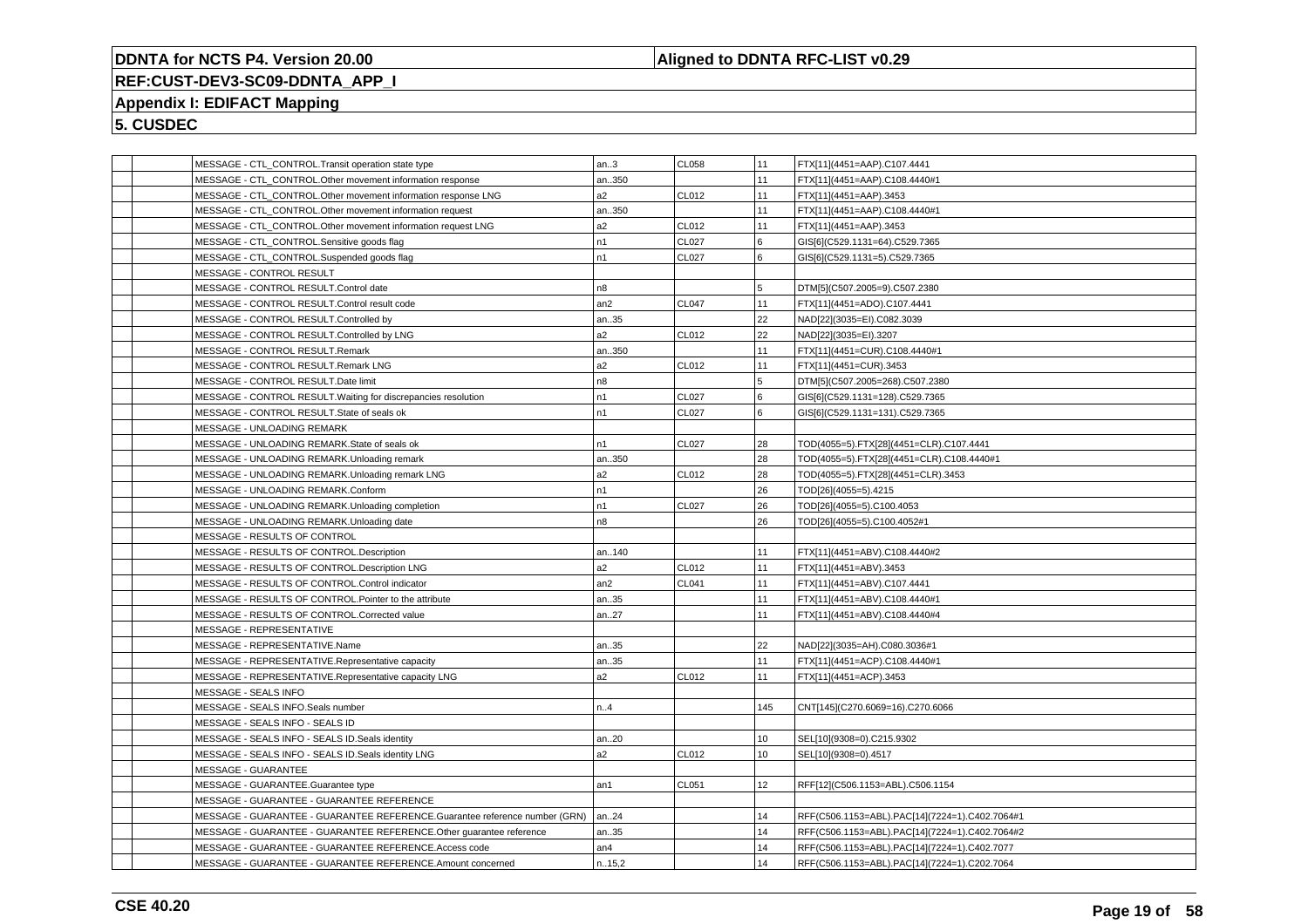### **Aligned to DDNTA RFC-LIST v0.29**

### **REF:CUST-DEV3-SC09-DDNTA\_APP\_I**

### **Appendix I: EDIFACT Mapping**

|    |                                                   |              | MESSAGE - GUARANTEE - GUARANTEE REFERENCE.Currency                                                                 | an3              | <b>CL048</b> | 14 | RFF(C506.1153=ABL).PAC[14](7224=1).C402.7143#2                            |
|----|---------------------------------------------------|--------------|--------------------------------------------------------------------------------------------------------------------|------------------|--------------|----|---------------------------------------------------------------------------|
|    |                                                   |              | MESSAGE - GUARANTEE - GUARANTEE REFERENCE - VALIDITY LIMITATION EC                                                 |                  |              |    |                                                                           |
|    |                                                   | valid for EC | MESSAGE - GUARANTEE - GUARANTEE REFERENCE - VALIDITY LIMITATION EC.Not                                             | n1               | CL027        | 15 | RFF(C506.1153=ABL).PAC(7224=1).PCI[15](4233=19).C210.7102#1               |
|    |                                                   |              | MESSAGE - GUARANTEE - GUARANTEE REFERENCE - VALIDITY LIMITATION NON EC                                             |                  |              |    |                                                                           |
|    |                                                   |              | MESSAGE - GUARANTEE - GUARANTEE REFERENCE - VALIDITY LIMITATION NON<br>EC. Not valid for other contracting parties | a2               | CL071        | 15 | RFF(C506.1153=ABL).PAC(7224=1).PCI[15](4233=28).C210.7102#1               |
|    |                                                   |              | MESSAGE - EN ROUTE EVENT                                                                                           |                  |              |    |                                                                           |
|    |                                                   |              | MESSAGE - EN ROUTE EVENT.Place                                                                                     | an35             |              | 12 | RFF[12](C506.1153=AIV).C506.1154                                          |
|    |                                                   |              | MESSAGE - EN ROUTE EVENT.Place LNG                                                                                 | a2               | CL012        | 12 | RFF[12](C506.1153=AIV).C506.1156                                          |
|    |                                                   |              | MESSAGE - EN ROUTE EVENT.Country code                                                                              | a2               | CL009        | 14 | RFF(C506.1153=AIV).PAC[14](7224=2).C402.7077                              |
|    |                                                   |              | MESSAGE - EN ROUTE EVENT - CTL_CONTROL                                                                             |                  |              |    |                                                                           |
|    |                                                   |              | MESSAGE - EN ROUTE EVENT - CTL CONTROL.Already in NCTS                                                             | n1               | <b>CL027</b> | 13 | RFF(C506.1153=AIV).DTM[13](C507.2005=311).C507.2380                       |
|    |                                                   |              | MESSAGE - EN ROUTE EVENT - INCIDENT                                                                                |                  |              |    |                                                                           |
|    |                                                   |              | MESSAGE - EN ROUTE EVENT - INCIDENT. Incident flag                                                                 | n1               | <b>CL027</b> | 14 | RFF(C506.1153=AIV).PAC[14](7224=3).C531.7075                              |
|    |                                                   |              | MESSAGE - EN ROUTE EVENT - INCIDENT.Incident information                                                           | an350            |              | 16 | RFF(C506.1153=AIV).PAC(7224=3).PCI(4233=18).FTX[16](4451=ABM).C108.4440#1 |
|    |                                                   |              | MESSAGE - EN ROUTE EVENT - INCIDENT. Incident information LNG                                                      | a2               | CL012        | 16 | RFF(C506.1153=AIV).PAC(7224=3).PCI(4233=18).FTX[16](4451=ABM).3453        |
|    |                                                   |              | MESSAGE - EN ROUTE EVENT - INCIDENT. Endorsement date                                                              | n8               |              | 15 | RFF(C506.1153=AIV).PAC(7224=3).PCI[15](4233=18).C210.7102#1               |
|    |                                                   |              | MESSAGE - EN ROUTE EVENT - INCIDENT. Endorsement authority                                                         | an35             |              | 15 | RFF(C506.1153=AIV).PAC(7224=3).PCI[15](4233=18).C210.7102#2               |
|    |                                                   |              | MESSAGE - EN ROUTE EVENT - INCIDENT. Endorsement authority LNG                                                     | a2               | CL012        | 15 | RFF(C506.1153=AIV).PAC(7224=3).PCI[15](4233=18).C210.7102#3               |
|    |                                                   |              | MESSAGE - EN ROUTE EVENT - INCIDENT. Endorsement place                                                             | an35             |              | 15 | RFF(C506.1153=AIV).PAC(7224=3).PCI[15](4233=18).C210.7102#4               |
|    |                                                   |              | MESSAGE - EN ROUTE EVENT - INCIDENT. Endorsement place LNG                                                         | a <sub>2</sub>   | CL012        | 15 | RFF(C506.1153=AIV).PAC(7224=3).PCI[15](4233=18).C210.7102#5               |
|    |                                                   |              | MESSAGE - EN ROUTE EVENT - INCIDENT. Endorsement country                                                           | a <sub>2</sub>   | <b>CL009</b> | 15 | RFF(C506.1153=AIV).PAC(7224=3).PCI[15](4233=18).C210.7102#6               |
|    |                                                   |              | MESSAGE - EN ROUTE EVENT - SEALS INFO                                                                              |                  |              |    |                                                                           |
|    |                                                   |              | MESSAGE - EN ROUTE EVENT - SEALS INFO.Seals number                                                                 | n.4              |              | 14 | RFF(C506.1153=AIV).PAC[14](7224=4).C402.7077                              |
|    |                                                   |              | MESSAGE - EN ROUTE EVENT - SEALS INFO - SEALS ID                                                                   |                  |              |    |                                                                           |
|    |                                                   |              | MESSAGE - EN ROUTE EVENT - SEALS INFO - SEALS ID. Seals identity                                                   | an20             |              | 15 | RFF(C506.1153=AIV).PAC(7224=4).PCI[15](4233=21).C210.7102#1               |
|    |                                                   |              | MESSAGE - EN ROUTE EVENT - SEALS INFO - SEALS ID. Seals identity LNG                                               | a2               | CL012        | 15 | RFF(C506.1153=AIV).PAC(7224=4).PCI[15](4233=21).C210.7102#2               |
|    |                                                   |              | MESSAGE - EN ROUTE EVENT - TRANSHIPMENT                                                                            |                  |              |    |                                                                           |
|    |                                                   |              | MESSAGE - EN ROUTE EVENT - TRANSHIPMENT. New transport means identity                                              | an27             |              | 16 | RFF(C506.1153=AIV).PAC(7224=5).PCI(4233=23).FTX[16](4451=TRA).C108.4440#1 |
|    |                                                   |              | MESSAGE - EN ROUTE EVENT - TRANSHIPMENT. New transport means identity LNG                                          | a <sub>2</sub>   | CL012        | 16 | RFF(C506.1153=AIV).PAC(7224=5).PCI(4233=23).FTX[16](4451=TRA).3453        |
|    |                                                   |              | MESSAGE - EN ROUTE EVENT - TRANSHIPMENT.New transport means nationality                                            | a2               | <b>CL008</b> | 14 | RFF(C506.1153=AIV).PAC[14](7224=5).C202.7064                              |
|    |                                                   |              | MESSAGE - EN ROUTE EVENT - TRANSHIPMENT. Endorsement date                                                          | n8               |              | 15 | RFF(C506.1153=AIV).PAC(7224=5).PCI[15](4233=23).C210.7102#1               |
|    |                                                   |              | MESSAGE - EN ROUTE EVENT - TRANSHIPMENT. Endorsement authority                                                     | an35             |              | 15 | RFF(C506.1153=AIV).PAC(7224=5).PCI[15](4233=23).C210.7102#2               |
|    |                                                   |              | MESSAGE - EN ROUTE EVENT - TRANSHIPMENT. Endorsement authority LNG                                                 | a2               | CL012        | 15 | RFF(C506.1153=AIV).PAC(7224=5).PCI[15](4233=23).C210.7102#3               |
|    |                                                   |              | MESSAGE - EN ROUTE EVENT - TRANSHIPMENT. Endorsement place                                                         | an35             |              | 15 | RFF(C506.1153=AIV).PAC(7224=5).PCI[15](4233=23).C210.7102#4               |
|    |                                                   |              | MESSAGE - EN ROUTE EVENT - TRANSHIPMENT. Endorsement place LNG                                                     | a2               | CL012        | 15 | RFF(C506.1153=AIV).PAC(7224=5).PCI[15](4233=23).C210.7102#5               |
|    |                                                   |              | MESSAGE - EN ROUTE EVENT - TRANSHIPMENT.Endorsement country                                                        | a2               | <b>CL009</b> | 15 | RFF(C506.1153=AIV).PAC(7224=5).PCI[15](4233=23).C210.7102#6               |
|    |                                                   |              | MESSAGE - EN ROUTE EVENT - TRANSHIPMENT - CONTAINERS                                                               |                  |              |    |                                                                           |
|    |                                                   |              | MESSAGE - EN ROUTE EVENT - TRANSHIPMENT - CONTAINERS.Container number                                              | an17             |              | 15 | RFF(C506.1153=AIV).PAC(7224=5).PCI[15](4233=30).C210.7102#1               |
|    |                                                   |              | MESSAGE - GOODS ITEM                                                                                               |                  |              |    |                                                                           |
| 32 | Item number<br>correspondin<br>q to SAD<br>box 31 |              | MESSAGE - GOODS ITEM.Item number                                                                                   | n.5              |              | 92 | CST[92].1496                                                              |
| 33 | Commodity<br>code (taric<br>code)                 |              | MESSAGE - GOODS ITEM.Commodity code                                                                                | an.22            |              | 92 | CST[92].C246#1.7361                                                       |
|    |                                                   |              | MESSAGE - GOODS ITEM.Sensitive goods code                                                                          | n <sub>1</sub> 2 | <b>CL064</b> | 92 | CST[92].C246#2.7361                                                       |
|    |                                                   |              |                                                                                                                    |                  |              |    |                                                                           |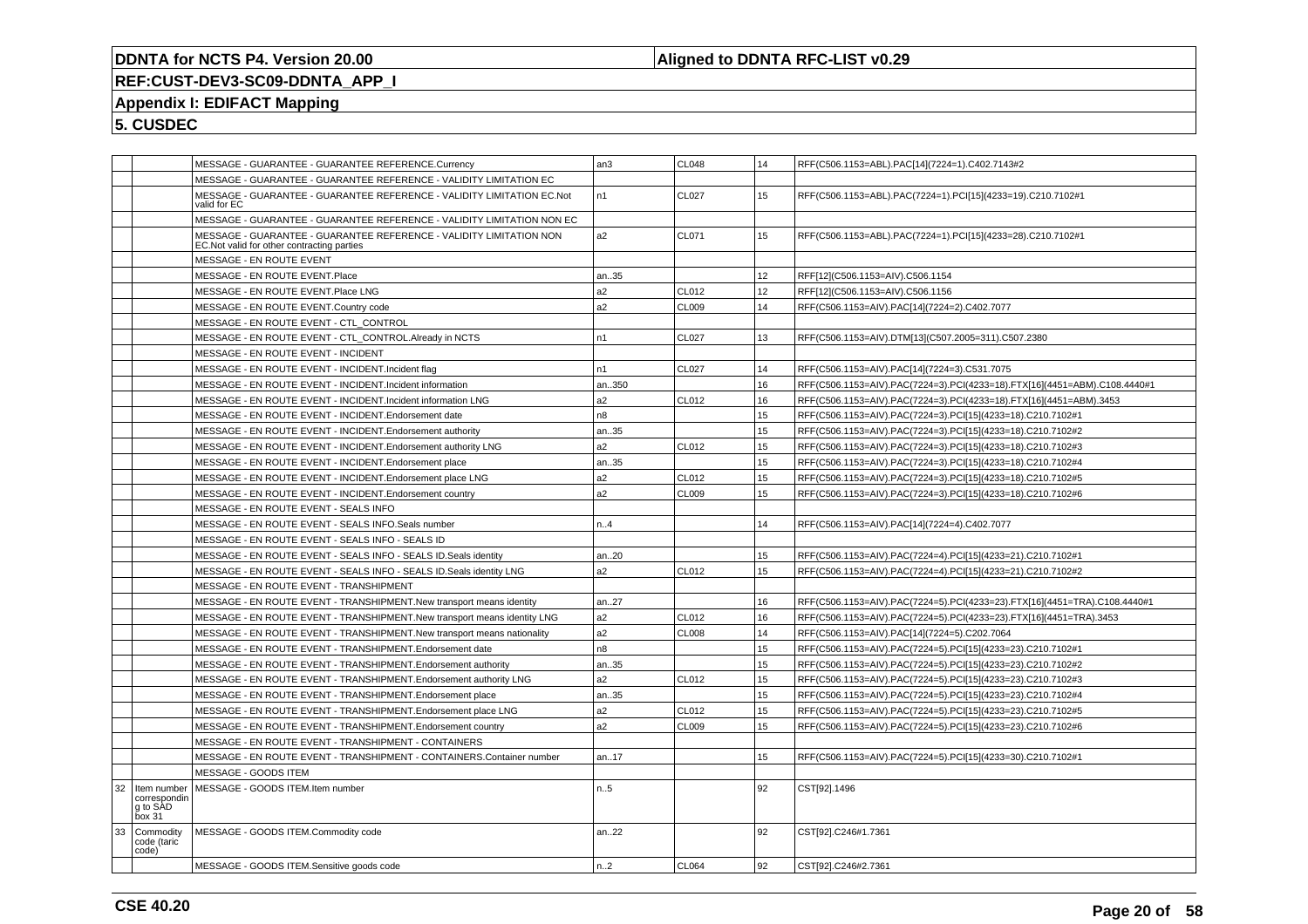### **Aligned to DDNTA RFC-LIST v0.29**

# **REF:CUST-DEV3-SC09-DDNTA\_APP\_I**

### **Appendix I: EDIFACT Mapping**

|    |                                                 | MESSAGE - GOODS ITEM. Type of declaration                                                              | an.9            | CL031        | 92   | CST[92].C246#5.7361                                          |
|----|-------------------------------------------------|--------------------------------------------------------------------------------------------------------|-----------------|--------------|------|--------------------------------------------------------------|
|    | 31   Description<br>of goods                    | MESSAGE - GOODS ITEM.Goods description                                                                 | an280           |              | 93   | CST.FTX[93](4451=AAA).C108.4440#1                            |
|    |                                                 | MESSAGE - GOODS ITEM.Goods description LNG                                                             | a <sub>2</sub>  | CL012        | l 93 | CST.FTX[93](4451=AAA).3453                                   |
| 35 | Gross mass                                      | MESSAGE - GOODS ITEM.Gross mass                                                                        | n.11,3          |              | 96   | CST.MEA[96](6311=WT)(C502.6313=AAB)(C174.6411=KGM).C174.6314 |
| 38 | Net mass                                        | MESSAGE - GOODS ITEM.Net mass                                                                          | n.11,3          |              | 96   | CST.MEA[96](6311=WT)(C502.6313=AAA)(C174.6411=KGM).C174.6314 |
|    |                                                 | MESSAGE - GOODS ITEM.Country of dispatch/export code                                                   | a <sub>2</sub>  | <b>CL008</b> | 94   | CST.LOC[94](3227=35).C517.3225                               |
|    |                                                 | MESSAGE - GOODS ITEM.Country of destination code                                                       | a <sub>2</sub>  | CL008        | 94   | CST.LOC[94](3227=36).C517.3225                               |
|    |                                                 | MESSAGE - GOODS ITEM. Transport charges/ Method of Payment                                             | l a1            | CL116        | 98   | CST.TDT[98](8051=10).C228.8179                               |
|    |                                                 | MESSAGE - GOODS ITEM.Commercial Reference Number                                                       | an70            |              | 93   | CST.FTX[93](4451=IND).C108.4440#1                            |
|    |                                                 | MESSAGE - GOODS ITEM.UN dangerous goods code                                                           | an4             | CL101        | 98   | CST.TDT[98](8051=10).C222.8213                               |
|    |                                                 | MESSAGE - GOODS ITEM - PREVIOUS ADMINISTRATIVE REFERENCES                                              |                 |              |      |                                                              |
|    |                                                 | MESSAGE - GOODS ITEM - PREVIOUS ADMINISTRATIVE REFERENCES.Previous<br>document type                    | an6             | CL014        | 111  | CST.DOC[111](C002.1001=190).C002.1000                        |
| 40 | Summary<br>revious<br>document                  | MESSAGE - GOODS ITEM - PREVIOUS ADMINISTRATIVE REFERENCES.Previous<br>declaration/p document reference | an35            |              | 111  | CST.DOC[111](C002.1001=190).C503.1004                        |
|    |                                                 | MESSAGE - GOODS ITEM - PREVIOUS ADMINISTRATIVE REFERENCES.Previous<br>document reference LNG           | a <sub>2</sub>  | CL012        | 111  | CST.DOC[111](C002.1001=190).C503.3453                        |
|    |                                                 | MESSAGE - GOODS ITEM - PREVIOUS ADMINISTRATIVE REFERENCES.Complement of<br>information                 | an26            |              | 111  | CST.DOC[111](C002.1001=190).C503.1366                        |
|    |                                                 | MESSAGE - GOODS ITEM - PREVIOUS ADMINISTRATIVE REFERENCES.Complement of<br>information LNG             | a <sub>2</sub>  | <b>CL012</b> | 111  | CST.DOC[111](C002.1001=190).C503.1373                        |
|    |                                                 | MESSAGE - GOODS ITEM - PREVIOUS ADMINISTRATIVE REFERENCES.Complete control                             | n <sub>1</sub>  | <b>CL027</b> | 111  | CST.DOC[111](C002.1001=190).3153                             |
|    |                                                 | MESSAGE - GOODS ITEM - PRODUCED DOCUMENTS/CERTIFICATES                                                 |                 |              |      |                                                              |
|    |                                                 | MESSAGE - GOODS ITEM - PRODUCED DOCUMENTS/CERTIFICATES.Document type                                   | l an4           | <b>CL013</b> | 111  | CST.DOC[111](C002.1001=916).C002.1000                        |
| 44 | Summary<br>declaration/p<br>revious<br>document | MESSAGE - GOODS ITEM - PRODUCED DOCUMENTS/CERTIFICATES.Document reference   an35                       |                 |              | 111  | CST.DOC[111](C002.1001=916).C503.1004                        |
|    |                                                 | MESSAGE - GOODS ITEM - PRODUCED DOCUMENTS/CERTIFICATES.Document reference a2<br><b>LNG</b>             |                 | CL012        | 111  | CST.DOC[111](C002.1001=916).C503.3453                        |
|    |                                                 | MESSAGE - GOODS ITEM - PRODUCED DOCUMENTS/CERTIFICATES.Complement of<br>information                    | an26            |              | 111  | CST.DOC[111](C002.1001=916).C503.1366                        |
|    |                                                 | MESSAGE - GOODS ITEM - PRODUCED DOCUMENTS/CERTIFICATES.Complement of<br>information LNG                | a <sub>2</sub>  | <b>CL012</b> | 111  | CST.DOC[111](C002.1001=916).C503.1373                        |
|    |                                                 | MESSAGE - GOODS ITEM - PRODUCED DOCUMENTS/CERTIFICATES.Complete control                                | n1              | <b>CL027</b> | 111  | CST.DOC[111](C002.1001=916).3153                             |
|    |                                                 | MESSAGE - GOODS ITEM - SPECIAL MENTIONS                                                                |                 |              |      |                                                              |
| 44 | Additional<br>information                       | MESSAGE - GOODS ITEM - SPECIAL MENTIONS.Additional information                                         | an70            |              | 117  | CST.TOD(4055=2).FTX[117](4451=ACB).C108.4440#1               |
| 44 | Additional<br>information<br>language           | MESSAGE - GOODS ITEM - SPECIAL MENTIONS.Additional information LNG                                     | a2              | CL012        | 117  | CST.TOD(4055=2).FTX[117](4451=ACB).3453                      |
| 44 | Additional<br>information<br>code               | MESSAGE - GOODS ITEM - SPECIAL MENTIONS.Additional information coded                                   | an5             | CL039        | 117  | CST.TOD(4055=2).FTX[117](4451=ACB).C107.4441                 |
|    |                                                 | MESSAGE - GOODS ITEM - SPECIAL MENTIONS. Export from EC                                                | n <sub>1</sub>  | <b>CL027</b> | 115  | CST.TOD[115](4055=2).C100.4053                               |
|    |                                                 | MESSAGE - GOODS ITEM - SPECIAL MENTIONS. Export from country                                           | a2              | CL063        | 115  | CST.TOD[115](4055=2).C100.1131                               |
|    |                                                 | MESSAGE - GOODS ITEM - SPECIAL MENTIONS.Complete control                                               | n <sub>1</sub>  | <b>CL027</b> | 115  | CST.TOD[115](4055=2).4215                                    |
|    |                                                 | MESSAGE - GOODS ITEM - RESULTS OF CONTROL                                                              |                 |              |      |                                                              |
|    |                                                 | MESSAGE - GOODS ITEM - RESULTS OF CONTROL.Description                                                  | an140           |              | 93   | CST.FTX[93](4451=ABV).C108.4440#2                            |
|    |                                                 | MESSAGE - GOODS ITEM - RESULTS OF CONTROL.Description LNG                                              | a <sub>2</sub>  | CL012        | 93   | CST.FTX[93](4451=ABV).3453                                   |
|    |                                                 | MESSAGE - GOODS ITEM - RESULTS OF CONTROL.Control indicator                                            | an <sub>2</sub> | <b>CL041</b> | 93   | CST.FTX[93](4451=ABV).C107.4441                              |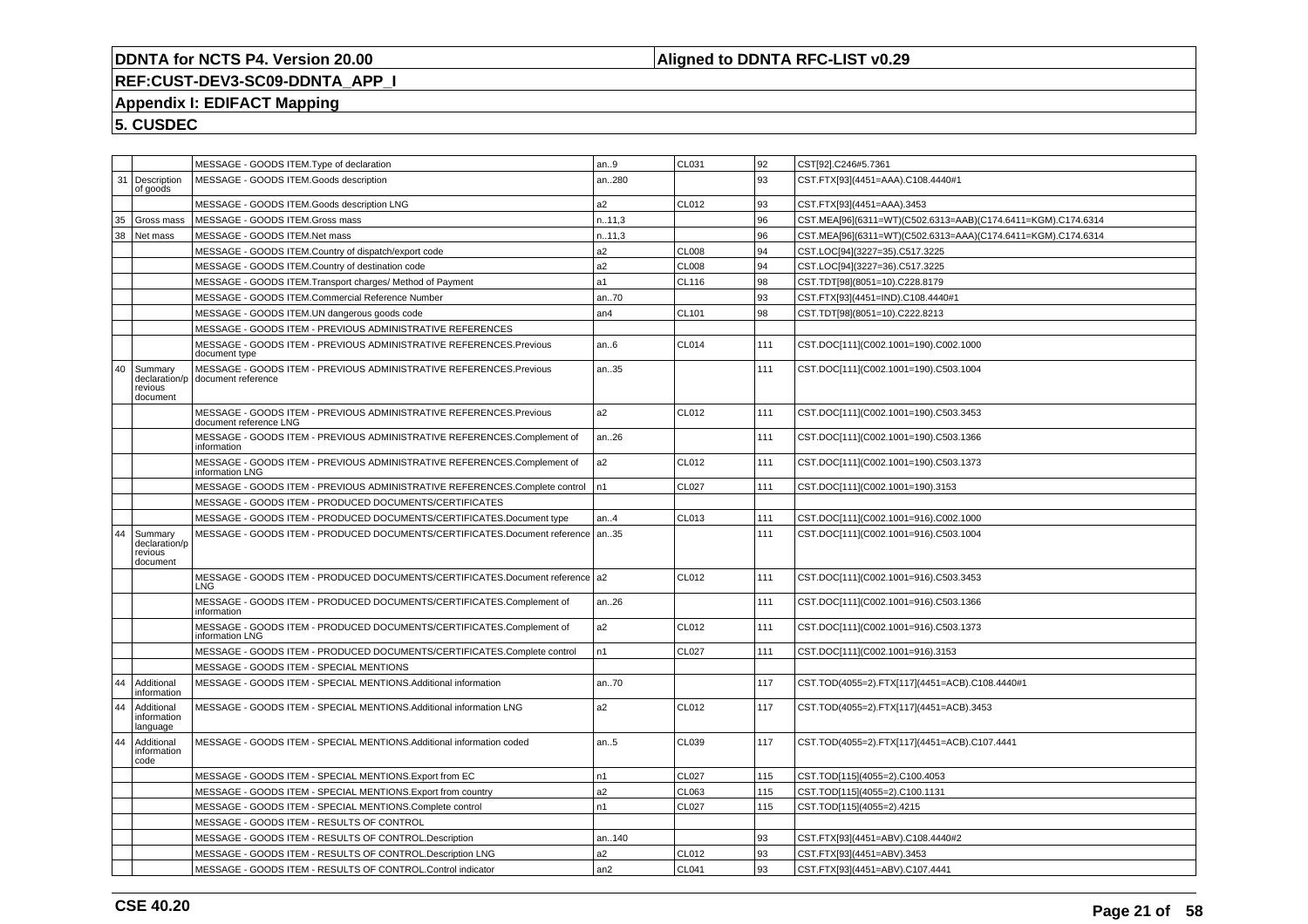#### **Aligned to DDNTA RFC-LIST v0.29**

### **REF:CUST-DEV3-SC09-DDNTA\_APP\_I**

#### **Appendix I: EDIFACT Mapping**

|                                                                                                                                                                                                                                |                                       | MESSAGE - GOODS ITEM - RESULTS OF CONTROL.Pointer to the attribute | an35           |              | 93   | CST.FTX[93](4451=ABV).C108.4440#1 |
|--------------------------------------------------------------------------------------------------------------------------------------------------------------------------------------------------------------------------------|---------------------------------------|--------------------------------------------------------------------|----------------|--------------|------|-----------------------------------|
|                                                                                                                                                                                                                                |                                       | MESSAGE - GOODS ITEM - (CONSIGNOR) TRADER                          |                |              |      |                                   |
|                                                                                                                                                                                                                                | Consignor<br>name <sup>1</sup>        | MESSAGE - GOODS ITEM - (CONSIGNOR) TRADER.Name                     | an35           |              | 97   | CST.NAD[97](3035=CZ).C080.3036#1  |
| ANDEN ANDEN ANDEN ANDEN ANDEN ANDEN ANDEN ANDEN ANDEN ANDEN ANDEN ANDEN ANDEN ANDEN ANDEN ANDEN ANDEN ANDEN ANDEN ANDEN ANDEN ANDEN ANDEN ANDEN ANDEN ANDEN ANDEN ANDEN ANDEN ANDEN ANDEN ANDEN ANDEN ANDEN ANDEN ANDEN ANDEN  | Consignor<br>street and<br>number     | MESSAGE - GOODS ITEM - (CONSIGNOR) TRADER.Street and number        | an35           |              | 97   | CST.NAD[97](3035=CZ).C059.3042#1  |
|                                                                                                                                                                                                                                | Consignor<br>postal code              | MESSAGE - GOODS ITEM - (CONSIGNOR) TRADER.Postal code              | an.9           |              | 97   | CST.NAD[97](3035=CZ).3251         |
|                                                                                                                                                                                                                                | Consignor<br>city                     | MESSAGE - GOODS ITEM - (CONSIGNOR) TRADER.City                     | an35           |              | 97   | CST.NAD[97](3035=CZ).3164         |
|                                                                                                                                                                                                                                | Consignor<br>country                  | MESSAGE - GOODS ITEM - (CONSIGNOR) TRADER.Country code             | a2             | <b>CL008</b> | 97   | CST.NAD[97](3035=CZ).3207         |
|                                                                                                                                                                                                                                | Consignor<br><b>NAD</b><br>language   | MESSAGE - GOODS ITEM - (CONSIGNOR) TRADER.NAD LNG                  | a <sub>2</sub> | CL012        | 97   | CST.NAD[97](3035=CZ).3229         |
|                                                                                                                                                                                                                                | Consignor<br>identification<br>number | MESSAGE - GOODS ITEM - (CONSIGNOR) TRADER.TIN                      | an.17          |              | 97   | CST.NAD[97](3035=CZ).C082.3039    |
|                                                                                                                                                                                                                                |                                       | MESSAGE - GOODS ITEM - (CONSIGNEE) TRADER                          |                |              |      |                                   |
|                                                                                                                                                                                                                                | Consignee<br>name                     | MESSAGE - GOODS ITEM - (CONSIGNEE) TRADER.Name                     | an35           |              | 97   | CST.NAD[97](3035=CN).C080.3036#1  |
|                                                                                                                                                                                                                                | Consignee<br>street and<br>number     | MESSAGE - GOODS ITEM - (CONSIGNEE) TRADER.Street and number        | an35           |              | l 97 | CST.NAD[97](3035=CN).C059.3042#1  |
|                                                                                                                                                                                                                                | Consignee<br>postal code              | MESSAGE - GOODS ITEM - (CONSIGNEE) TRADER.Postal code              | an.9           |              | 97   | CST.NAD[97](3035=CN).3251         |
| ANDES SANDES SANDES SANDES SANDERS SANDERS SANDERS SANDERS SANDERS SANDERS SANDERS SANDERS SANDERS SANDERS SANDERS SANDERS SANDERS SANDERS SANDERS SANDERS SANDERS SANDERS SANDERS SANDERS SANDERS SANDERS SANDERS SANDERS SAN | Consignee<br>city                     | MESSAGE - GOODS ITEM - (CONSIGNEE) TRADER.City                     | an35           |              | 97   | CST.NAD[97](3035=CN).3164         |
|                                                                                                                                                                                                                                | Consignee<br>country                  | MESSAGE - GOODS ITEM - (CONSIGNEE) TRADER.Country code             | a2             | CL008        | 97   | CST.NAD[97](3035=CN).3207         |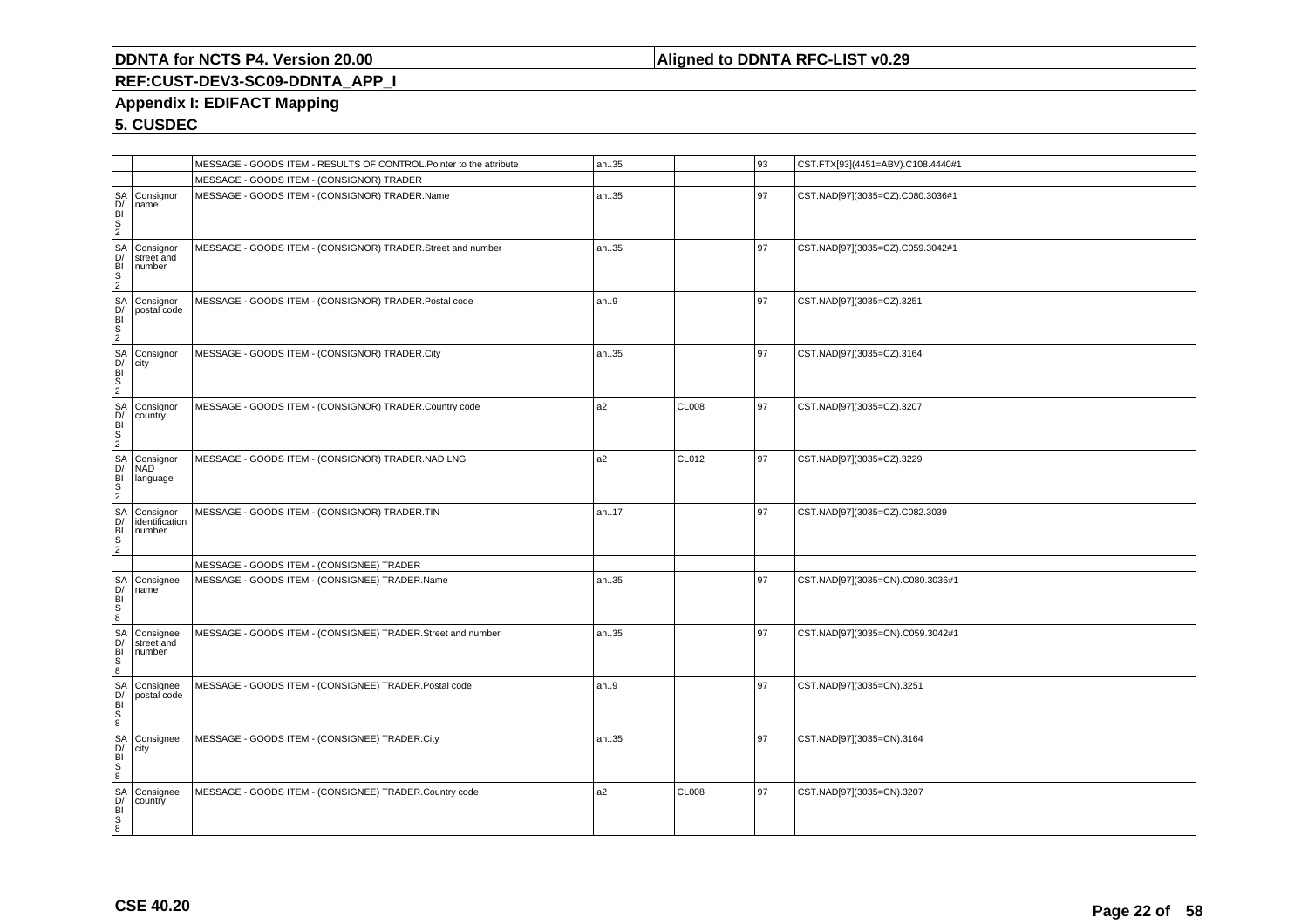### **Aligned to DDNTA RFC-LIST v0.29**

### **REF:CUST-DEV3-SC09-DDNTA\_APP\_I**

#### **Appendix I: EDIFACT Mapping**

| ®©<br>©<br>©<br>©<br>©<br>© | Consignee<br><b>NAD</b><br>language   |                                   | MESSAGE - GOODS ITEM - (CONSIGNEE) TRADER.NAD LNG                    | a2     | CL012        | 97   | CST.NAD[97](3035=CN).3229                                   |
|-----------------------------|---------------------------------------|-----------------------------------|----------------------------------------------------------------------|--------|--------------|------|-------------------------------------------------------------|
| 8<br>8<br>8<br>8<br>8<br>8  | Consignee<br>identification<br>number |                                   | MESSAGE - GOODS ITEM - (CONSIGNEE) TRADER.TIN                        | an17   |              | l 97 | CST.NAD[97](3035=CN).C082.3039                              |
|                             |                                       | MESSAGE - GOODS ITEM - CONTAINERS |                                                                      |        |              |      |                                                             |
| 31                          | Container<br>no(s)                    |                                   | MESSAGE - GOODS ITEM - CONTAINERS.Container number                   | an17   |              | 105  | CST.RFF[105](C506.1153=AAQ).C506.1154                       |
|                             |                                       |                                   | MESSAGE - GOODS ITEM - CONTAINERS.Complete control                   | n1     | <b>CL027</b> | 105  | CST.RFF[105](C506.1153=AAQ).C506.1156                       |
|                             |                                       | MESSAGE - GOODS ITEM - PACKAGES   |                                                                      |        |              |      |                                                             |
| 31                          | Marks and<br>numbers of<br>packages   |                                   | MESSAGE - GOODS ITEM - PACKAGES.Marks & numbers of packages          | an42   |              | 100  | CST.PAC(7224=6).PCI[100](4233=28).C210.7102#1               |
|                             |                                       |                                   | MESSAGE - GOODS ITEM - PACKAGES.Marks & numbers of packages LNG      | a2     | CL012        | 100  | CST.PAC(7224=6).PCI[100](4233=28).8275                      |
| 31                          | Kind of<br>packages                   |                                   | MESSAGE - GOODS ITEM - PACKAGES.Kind of packages                     | an.3   | <b>CL017</b> | 99   | CST.PAC[99](7224=6).C402.7077                               |
| 31                          | Number of<br>packages                 |                                   | MESSAGE - GOODS ITEM - PACKAGES.Number of packages                   | n.5    |              | 99   | CST.PAC[99](7224=6).C402.7064#1                             |
| 31                          | Number of<br>pieces                   |                                   | MESSAGE - GOODS ITEM - PACKAGES.Number of pieces                     | n5     |              | 99   | CST.PAC[99](7224=6).C402.7064#2                             |
|                             |                                       |                                   | MESSAGE - GOODS ITEM - PACKAGES.Controlled packages                  | an70   |              | 101  | CST.PAC(7224=6).PCI(4233=28).FTX[101](4451=PKG).C108.4440#1 |
|                             |                                       |                                   | MESSAGE - GOODS ITEM - PACKAGES.Controlled packages LNG              | a2     | <b>CL012</b> | 101  | CST.PAC(7224=6).PCI(4233=28).FTX[101](4451=PKG).3453        |
|                             |                                       |                                   | MESSAGE - GOODS ITEM - PACKAGES.Complete control                     | n1     | <b>CL027</b> | 101  | CST.PAC(7224=6).PCI(4233=28).FTX[101](4451=PKG).C107.4441   |
|                             |                                       | MESSAGE - GOODS ITEM - SGI CODES  |                                                                      |        |              |      |                                                             |
|                             |                                       |                                   | MESSAGE - GOODS ITEM - SGI CODES.Sensitive goods code                | n.2    | <b>CL064</b> | 131  | CST.GIR[131](7297=3).C206#2.7402                            |
|                             |                                       |                                   | MESSAGE - GOODS ITEM - SGI CODES.Sensitive quantity                  | n.11,3 |              | 131  | CST.GIR[131](7297=3).C206#1.7402                            |
|                             |                                       |                                   | MESSAGE - GOODS ITEM - SGI CODES.Complete control                    | n1     | <b>CL027</b> | 131  | CST.GIR[131](7297=3).C206#3.7402                            |
|                             |                                       |                                   | MESSAGE - GOODS ITEM - (CONSIGNOR-SECURITY) TRADER                   |        |              |      |                                                             |
|                             |                                       |                                   | MESSAGE - GOODS ITEM - (CONSIGNOR-SECURITY) TRADER.Name              | an35   |              | 97   | CST.NAD[97](3035=GM).C080.3036#1                            |
|                             |                                       |                                   | MESSAGE - GOODS ITEM - (CONSIGNOR-SECURITY) TRADER.Street and number | an35   |              | l 97 | CST.NAD[97](3035=GM).C059.3042#1                            |
|                             |                                       |                                   | MESSAGE - GOODS ITEM - (CONSIGNOR-SECURITY) TRADER.Postal code       | an.9   |              | 97   | CST.NAD[97](3035=GM).3251                                   |
|                             |                                       |                                   | MESSAGE - GOODS ITEM - (CONSIGNOR-SECURITY) TRADER.City              | an35   |              | 97   | CST.NAD[97](3035=GM).3164                                   |
|                             |                                       |                                   | MESSAGE - GOODS ITEM - (CONSIGNOR-SECURITY) TRADER.Country code      | a2     | CL008        | 97   | CST.NAD[97](3035=GM).3207                                   |
|                             |                                       |                                   | MESSAGE - GOODS ITEM - (CONSIGNOR-SECURITY) TRADER.NAD LNG           | a2     | CL012        | 97   | CST.NAD[97](3035=GM).3229                                   |
|                             |                                       |                                   | MESSAGE - GOODS ITEM - (CONSIGNOR-SECURITY) TRADER.TIN               | an17   |              | 97   | CST.NAD[97](3035=GM).C082.3039                              |
|                             |                                       |                                   | MESSAGE - GOODS ITEM - (CONSIGNEE-SECURITY) TRADER                   |        |              |      |                                                             |
|                             |                                       |                                   | MESSAGE - GOODS ITEM - (CONSIGNEE-SECURITY) TRADER.Name              | an35   |              | 97   | CST.NAD[97](3035=DP).C080.3036#1                            |
|                             |                                       |                                   | MESSAGE - GOODS ITEM - (CONSIGNEE-SECURITY) TRADER.Street and number | an35   |              | 97   | CST.NAD[97](3035=DP).C059.3042#1                            |
|                             |                                       |                                   | MESSAGE - GOODS ITEM - (CONSIGNEE-SECURITY) TRADER.Postal code       | an.9   |              | l 97 | CST.NAD[97](3035=DP).3251                                   |
|                             |                                       |                                   | MESSAGE - GOODS ITEM - (CONSIGNEE-SECURITY) TRADER.City              | an35   |              | l 97 | CST.NAD[97](3035=DP).3164                                   |
|                             |                                       |                                   | MESSAGE - GOODS ITEM - (CONSIGNEE-SECURITY) TRADER.Country code      | a2     | <b>CL008</b> | 97   | CST.NAD[97](3035=DP).3207                                   |
|                             |                                       |                                   | MESSAGE - GOODS ITEM - (CONSIGNEE-SECURITY) TRADER.NAD LNG           | a2     | CL012        | l 97 | CST.NAD[97](3035=DP).3229                                   |
|                             |                                       |                                   | MESSAGE - GOODS ITEM - (CONSIGNEE-SECURITY) TRADER.TIN               | an17   |              | 97   | CST.NAD[97](3035=DP).C082.3039                              |
|                             |                                       | MESSAGE - GUARANTEE REFERENCE     |                                                                      |        |              |      |                                                             |
|                             |                                       |                                   | MESSAGE - GUARANTEE REFERENCE.Guarantee reference number (GRN)       | an24   |              | 14   | RFF(C506.1153=ABK).PAC[14](C531.7075=1).C402.7064#1         |
|                             |                                       |                                   | MESSAGE - GUARANTEE REFERENCE - INVALID GUARANTEE REASON             |        |              |      |                                                             |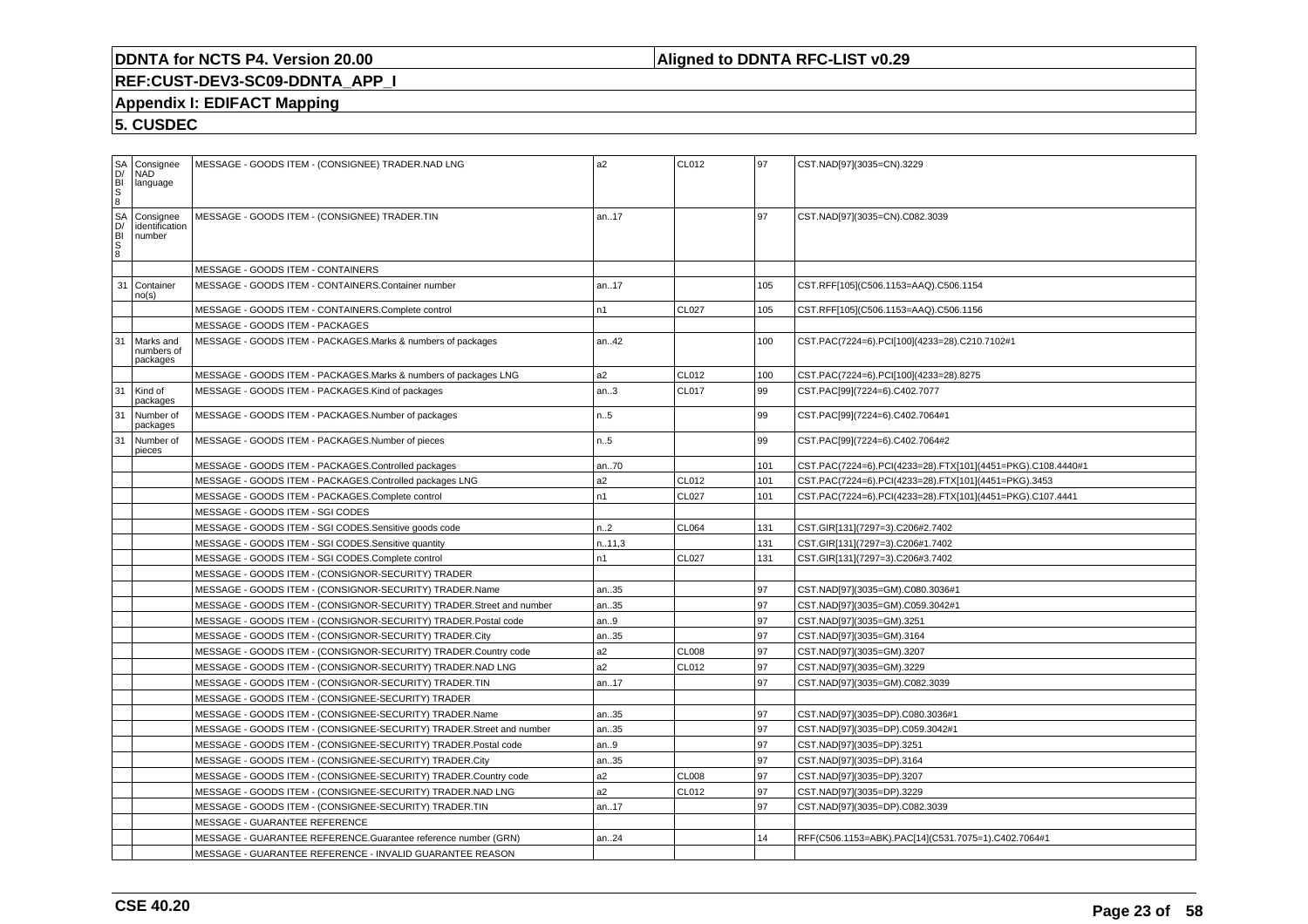### **Aligned to DDNTA RFC-LIST v0.29**

### **REF:CUST-DEV3-SC09-DDNTA\_APP\_I**

### **Appendix I: EDIFACT Mapping**

| MESSAGE - GUARANTEE REFERENCE - INVALID GUARANTEE REASON.Invalid quarantee   an3<br>reason code |                | CL052        | 16  | RFF(C506.1153=ABK).PAC(C531.7075=1).PCI(4233=23).FTX[16](4451=AUT).C107.4441   |
|-------------------------------------------------------------------------------------------------|----------------|--------------|-----|--------------------------------------------------------------------------------|
| MESSAGE - GUARANTEE REFERENCE - INVALID GUARANTEE REASON.Invalid quarantee<br>reason            | an350          |              | 16  | RFF(C506.1153=ABK).PAC(C531.7075=1).PCI(4233=23).FTX[16](4451=AUT).C108.4440#1 |
| MESSAGE - GUARANTEE REFERENCE - INVALID GUARANTEE REASON.Invalid quarantee   a2<br>reason LNG   |                | CL012        | 16  | RFF(C506.1153=ABK).PAC(C531.7075=1).PCI(4233=23).FTX[16](4451=AUT).3453        |
| <b>MESSAGE - ITINERARY</b>                                                                      |                |              |     |                                                                                |
| MESSAGE - ITINERARY.Country of routing code                                                     | a <sub>2</sub> | <b>CL008</b> | l 9 | EQD[9](8053=CH).C237.3207                                                      |
| MESSAGE - RISK ANALYSIS                                                                         |                |              |     |                                                                                |
| MESSAGE - RISK ANALYSIS.Item Number involved                                                    | n.5            |              | 33  | DMS[33](1004=1).7240                                                           |
| MESSAGE - RISK ANALYSIS. Risk Analysis result code                                              | an5            |              | 39  | DMS(1004=1).TOD[39](4055=1).C100.4052#1                                        |
| MESSAGE - RISK ANALYSIS.Risk Analysis text                                                      | an350          |              | 41  | DMS(1004=1).TOD(4055=1).FTX[41](4451=RAH).C108.4440#1                          |
| MESSAGE - RISK ANALYSIS.Risk Analysis LNG                                                       | a <sub>2</sub> | CL012        | 41  | DMS(1004=1).TOD(4055=1).FTX[41](4451=RAH).3453                                 |
| MESSAGE - SEALS ID                                                                              |                |              |     |                                                                                |
| MESSAGE - SEALS ID.Seals identity                                                               | an20           |              | 10  | SEL[10](9308=5).C215.9302                                                      |
| MESSAGE - SEALS ID.Seals identity LNG                                                           | a <sub>2</sub> | CL012        | 10  | SEL[10](9308=5).4517                                                           |
| <b>MESSAGE - ENQUIRY</b>                                                                        |                |              |     |                                                                                |
| MESSAGE - ENQUIRY. Enquiry date                                                                 | n <sub>8</sub> |              | 5   | DTM[5](C507.2005=316).C507.2380                                                |
| MESSAGE - ENQUIRY.TC11 delivered by Customs                                                     | n1             | <b>CL027</b> | l 6 | GIS[6](C529.1131=126).C529.7365                                                |
| MESSAGE - ENQUIRY.Delivery date TC11                                                            | n <sub>8</sub> |              | 11  | FTX[11](4451=QUT).C107.4441                                                    |
| MESSAGE - ENQUIRY.Information text                                                              | an140          |              | 11  | FTX[11](4451=QUT).C108.4440#1                                                  |
| MESSAGE - ENQUIRY.Information text LNG                                                          | a <sub>2</sub> | CL012        | 11  | FTX[11](4451=QUT).3453                                                         |
| MESSAGE - ENQUIRY. Enquiry request date                                                         | n <sub>8</sub> |              | 11  | FTX[11](4451=RQR).C107.4441                                                    |
| MESSAGE - ENQUIRY.Information from Principal available                                          | n <sub>1</sub> | CL027        | 11  | FTX[11](4451=RQR).4453                                                         |
| MESSAGE - (ACTUAL CONSIGNEE) TRADER                                                             |                |              |     |                                                                                |
| MESSAGE - (ACTUAL CONSIGNEE) TRADER.Name                                                        | an35           |              | 22  | NAD[22](3035=CM).C080.3036#1                                                   |
| MESSAGE - (ACTUAL CONSIGNEE) TRADER.Street and number                                           | an35           |              | 22  | NAD[22](3035=CM).C059.3042#1                                                   |
| MESSAGE - (ACTUAL CONSIGNEE) TRADER.Postal code                                                 | an9            |              | 22  | NAD[22](3035=CM).3251                                                          |
| MESSAGE - (ACTUAL CONSIGNEE) TRADER.City                                                        | an35           |              | 22  | NAD[22](3035=CM).3164                                                          |
| MESSAGE - (ACTUAL CONSIGNEE) TRADER.Country code                                                | a <sub>2</sub> | <b>CL008</b> | 22  | NAD[22](3035=CM).3207                                                          |
| MESSAGE - (ACTUAL CONSIGNEE) TRADER.NAD LNG                                                     | a <sub>2</sub> | CL012        | 22  | NAD[22](3035=CM).3229                                                          |
| MESSAGE - (ACTUAL CONSIGNEE) TRADER.TIN                                                         | an17           |              | 22  | NAD[22](3035=CM).C082.3039                                                     |
| <b>MESSAGE - (CARRIER) TRADER</b>                                                               |                |              |     |                                                                                |
| MESSAGE - (CARRIER) TRADER.Name                                                                 | an35           |              | 22  | NAD[22](3035=GA).C080.3036#1                                                   |
| MESSAGE - (CARRIER) TRADER.Street and number                                                    | an35           |              | 22  | NAD[22](3035=GA).C059.3042#1                                                   |
| MESSAGE - (CARRIER) TRADER. Postal code                                                         | an9            |              | 22  | NAD[22](3035=GA).3251                                                          |
| MESSAGE - (CARRIER) TRADER.City                                                                 | an35           |              | 22  | NAD[22](3035=GA).3164                                                          |
| MESSAGE - (CARRIER) TRADER.Country code                                                         | a <sub>2</sub> | <b>CL008</b> | 22  | NAD[22](3035=GA).3207                                                          |
| MESSAGE - (CARRIER) TRADER.NAD LNG                                                              | a <sub>2</sub> | <b>CL012</b> | 22  | NAD[22](3035=GA).3229                                                          |
| MESSAGE - (CARRIER) TRADER.TIN                                                                  | an17           |              | 22  | NAD[22](3035=GA).C082.3039                                                     |
| <b>MESSAGE - INFORMATION</b>                                                                    |                |              |     |                                                                                |
| MESSAGE - INFORMATION.Information (on paper) available                                          | n <sub>1</sub> | <b>CL027</b> | 11  | FTX[11](4451=OSI).4453                                                         |
| MESSAGE - INFORMATION.Information text                                                          | an140          |              | 11  | FTX[11](4451=OSI).C108.4440#1                                                  |
| MESSAGE - INFORMATION.Information text LNG                                                      | a <sub>2</sub> | CL012        | 11  | FTX[11](4451=OSI).3453                                                         |
| MESSAGE - INFORMATION.Contact person Details                                                    | an140          |              | 11  | FTX[11](4451=IND).C108.4440#1                                                  |
| MESSAGE - INFORMATION.Contact person Details LNG                                                | a <sub>2</sub> | CL012        | 11  | FTX[11](4451=IND).3453                                                         |
| MESSAGE - ENQUIRY INFORMATION                                                                   |                |              |     |                                                                                |
|                                                                                                 |                |              |     |                                                                                |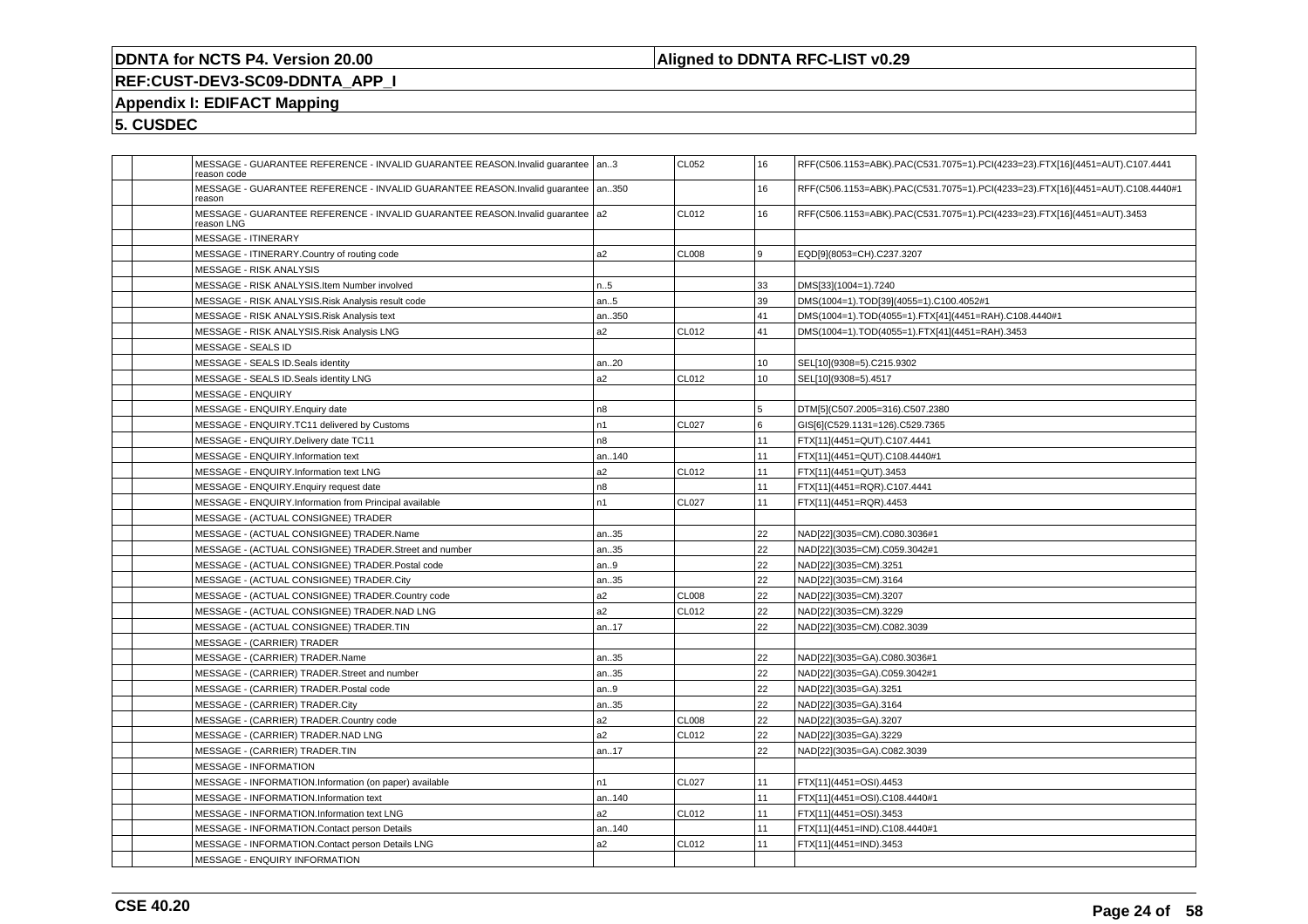#### **Aligned to DDNTA RFC-LIST v0.29**

# **REF:CUST-DEV3-SC09-DDNTA\_APP\_I**

### **Appendix I: EDIFACT Mapping**

|  | MESSAGE - ENQUIRY INFORMATION.Information Code                                                   | n2             | CL119        | 11             | FTX[11](4451=SIC).4453                     |
|--|--------------------------------------------------------------------------------------------------|----------------|--------------|----------------|--------------------------------------------|
|  | MESSAGE - ENQUIRY INFORMATION.Information text                                                   | an140          |              | 11             | FTX[11](4451=SIC).C108.4440#1              |
|  | MESSAGE - ENQUIRY INFORMATION.Information text LNG                                               | a2             | CL012        | 11             | FTX[11](4451=SIC).3453                     |
|  | MESSAGE - (COMPETENT AUTHORITY OF DESTINATION) CUSTOMS OFFICE                                    |                |              |                |                                            |
|  | MESSAGE - (COMPETENT AUTHORITY OF DESTINATION) CUSTOMS OFFICE.Reference<br>number                | an8            |              | $\overline{4}$ | LOC[4](3227=167).C517.3225                 |
|  | MESSAGE - (COMPETENT AUTHORITY OF DESTINATION) CUSTOMS OFFICE.Contact<br>person Details          | an140          |              | 11             | FTX[11](4451=CEX).C108.4440#3              |
|  | MESSAGE - (COMPETENT AUTHORITY OF DESTINATION) CUSTOMS OFFICE.Contact<br>person Details LNG      | a2             | CL012        | 11             | FTX[11](4451=CEX).3453                     |
|  | MESSAGE - (COMPETENT AUTHORITY OF DESTINATION) CUSTOMS OFFICE.Reply<br>Address                   | an140          |              | 11             | FTX[11](4451=CCI).C108.4440#1              |
|  | MESSAGE - (COMPETENT AUTHORITY OF DESTINATION) CUSTOMS OFFICE.Reply<br>Address LNG               | a2             | CL012        | 11             | FTX[11](4451=CCI).3453                     |
|  | MESSAGE - REQUEST FOR ENQUIRY INFORMATION                                                        |                |              |                |                                            |
|  | MESSAGE - REQUEST FOR ENQUIRY INFORMATION.Requested Information Code                             | n1             | <b>CL118</b> | 11             | FTX[11](4451=MKS).4453                     |
|  | MESSAGE - REQUEST FOR ENQUIRY INFORMATION.Requested Information Text                             | an140          |              | 11             | FTX[11](4451=MKS).C108.4440#1              |
|  | MESSAGE - REQUEST FOR ENQUIRY INFORMATION.Requested Information Text LNG                         | a <sub>2</sub> | CL012        | 11             | FTX[11](4451=MKS).3453                     |
|  | MESSAGE - GUARANTEE INFORMATION                                                                  |                |              |                |                                            |
|  | MESSAGE - GUARANTEE INFORMATION.Guarantee reference number (GRN)                                 | an24           |              | 33             | DMS[33](1001=429).1004                     |
|  | MESSAGE - GUARANTEE INFORMATION - GUARANTOR                                                      |                |              |                |                                            |
|  | MESSAGE - GUARANTEE INFORMATION - GUARANTOR.Name                                                 | an35           |              | 42             | DMS(1001=429).NAD[42](3035=SX).C080.3036#1 |
|  | MESSAGE - GUARANTEE INFORMATION - GUARANTOR.Street and number                                    | an35           |              | 42             | DMS(1001=429).NAD[42](3035=SX).C059.3042#1 |
|  | MESSAGE - GUARANTEE INFORMATION - GUARANTOR.Postal code                                          | an9            |              | 42             | DMS(1001=429).NAD[42](3035=SX).3251        |
|  | MESSAGE - GUARANTEE INFORMATION - GUARANTOR.City                                                 | an35           |              | 42             | DMS(1001=429).NAD[42](3035=SX).3164        |
|  | MESSAGE - GUARANTEE INFORMATION - GUARANTOR.NAD LNG                                              | a2             | CL012        | 42             | DMS(1001=429).NAD[42](3035=SX).3229        |
|  | MESSAGE - GUARANTEE INFORMATION - GUARANTOR.Contact details in country of<br>competent authority | an140          |              | 42             | DMS(1001=429).NAD[42](3035=SX).C058.3124#1 |
|  | MESSAGE - GUARANTEE INFORMATION - GUARANTOR.TIN                                                  | an17           |              | 42             | DMS(1001=429).NAD[42](3035=SX).C082.3039   |
|  | MESSAGE - (COMPETENT AUTHORITY OF REQUESTED COUNTRY) CUSTOMS OFFICE                              |                |              |                |                                            |
|  | MESSAGE - (COMPETENT AUTHORITY OF REQUESTED COUNTRY) CUSTOMS<br>OFFICE.Reference number          | an8            |              | $\overline{4}$ | LOC[4](3227=169).C517.3225                 |
|  | MESSAGE - (COMPETENT AUTHORITY OF REQUESTING COUNTRY) CUSTOMS OFFICE                             |                |              |                |                                            |
|  | MESSAGE - (COMPETENT AUTHORITY OF REQUESTING COUNTRY) CUSTOMS<br>OFFICE.Reference number         | an8            |              | $\overline{4}$ | LOC[4](3227=167).C517.3225                 |
|  | <b>MESSAGE - RECOVERY</b>                                                                        |                |              |                |                                            |
|  | MESSAGE - RECOVERY.Recovery communication date                                                   | n8             |              | 26             | TOD[26](4055=1).C100.4052#2                |
|  | MESSAGE - RECOVERY.Recovery Acceptance                                                           | n1             | <b>CL027</b> | 26             | TOD[26](4055=1).C100.4053                  |
|  | MESSAGE - RECOVERY.Collection Date                                                               | n8             |              | 26             | TOD[26](4055=1).C100.4052#1                |
|  | MESSAGE - (CONSIGNOR-SECURITY) TRADER                                                            |                |              |                |                                            |
|  | MESSAGE - (CONSIGNOR-SECURITY) TRADER.Name                                                       | an35           |              | 22             | NAD[22](3035=GL).C080.3036#1               |
|  | MESSAGE - (CONSIGNOR-SECURITY) TRADER.Street and number                                          | an35           |              | 22             | NAD[22](3035=GL).C059.3042#1               |
|  | MESSAGE - (CONSIGNOR-SECURITY) TRADER.Postal code                                                | an9            |              | 22             | NAD[22](3035=GL).3251                      |
|  | MESSAGE - (CONSIGNOR-SECURITY) TRADER.City                                                       | an35           |              | 22             | NAD[22](3035=GL).3164                      |
|  | MESSAGE - (CONSIGNOR-SECURITY) TRADER.Country code                                               | a2             | <b>CL008</b> | 22             | NAD[22](3035=GL).3207                      |
|  | MESSAGE - (CONSIGNOR-SECURITY) TRADER.NAD LNG                                                    | a2             | CL012        | 22             | NAD[22](3035=GL).3229                      |
|  | MESSAGE - (CONSIGNOR-SECURITY) TRADER.TIN                                                        | an17           |              | 22             | NAD[22](3035=GL).C082.3039                 |
|  | MESSAGE - (CONSIGNEE-SECURITY) TRADER                                                            |                |              |                |                                            |
|  | MESSAGE - (CONSIGNEE-SECURITY) TRADER.Name                                                       | an35           |              | 22             | NAD[22](3035=UC).C080.3036#1               |
|  |                                                                                                  |                |              |                |                                            |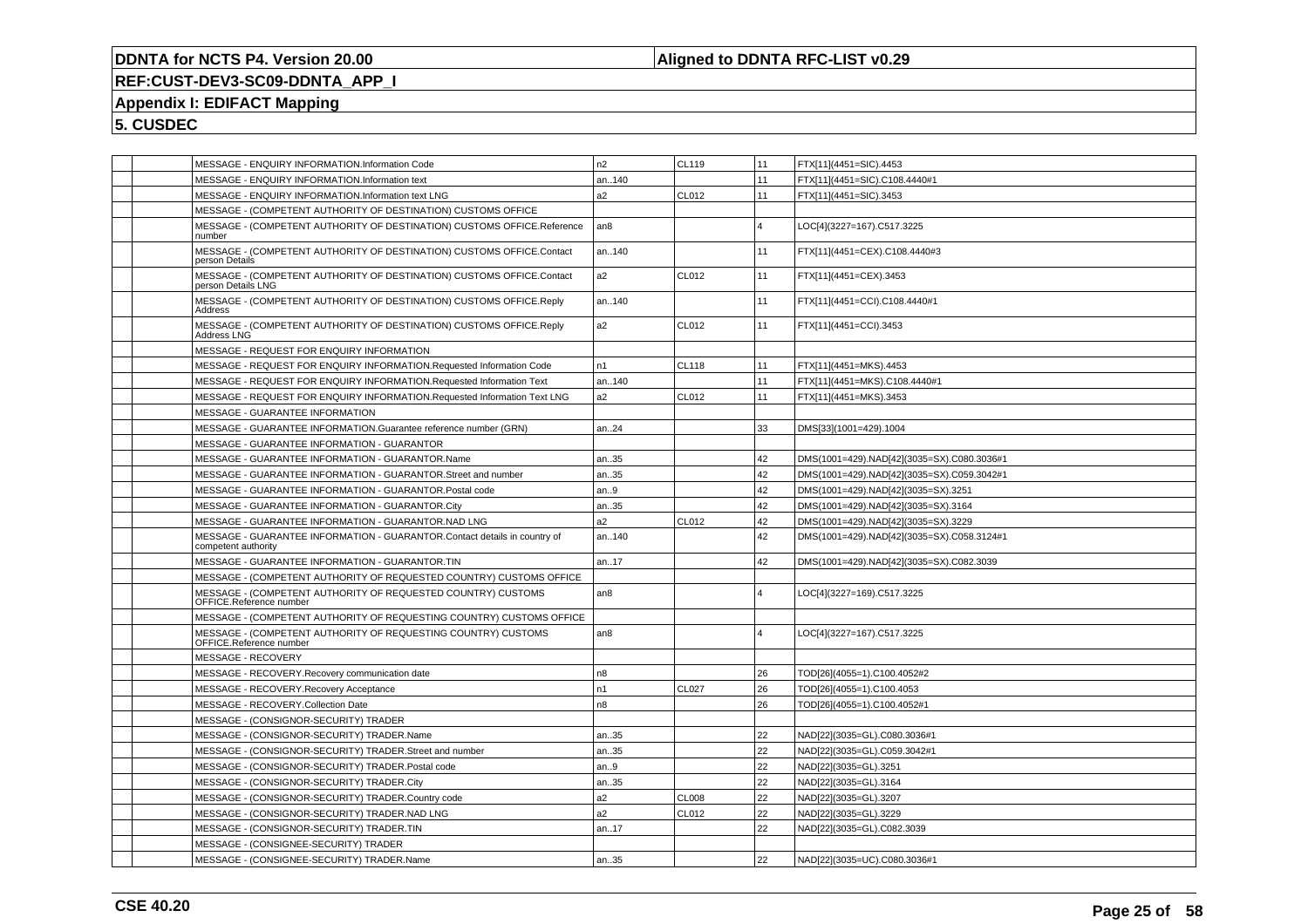**Aligned to DDNTA RFC-LIST v0.29**

**REF:CUST-DEV3-SC09-DDNTA\_APP\_I**

**Appendix I: EDIFACT Mapping**

|  | MESSAGE - (CONSIGNEE-SECURITY) TRADER.Street and number | an35   |         | 22 | NAD[22](3035=UC).C059.3042#1 |
|--|---------------------------------------------------------|--------|---------|----|------------------------------|
|  | MESSAGE - (CONSIGNEE-SECURITY) TRADER.Postal code       | lan9   |         | 22 | NAD[22](3035=UC).3251        |
|  | MESSAGE - (CONSIGNEE-SECURITY) TRADER.City              | an35   |         | 22 | NAD[22](3035=UC).3164        |
|  | MESSAGE - (CONSIGNEE-SECURITY) TRADER.Country code      |        | I CL008 | 22 | NAD[22](3035=UC).3207        |
|  | MESSAGE - (CONSIGNEE-SECURITY) TRADER.NAD LNG           |        | I CL012 | 22 | NAD[22](3035=UC).3229        |
|  | MESSAGE - (CONSIGNEE-SECURITY) TRADER.TIN               | l an17 |         | 22 | NAD[22](3035=UC).C082.3039   |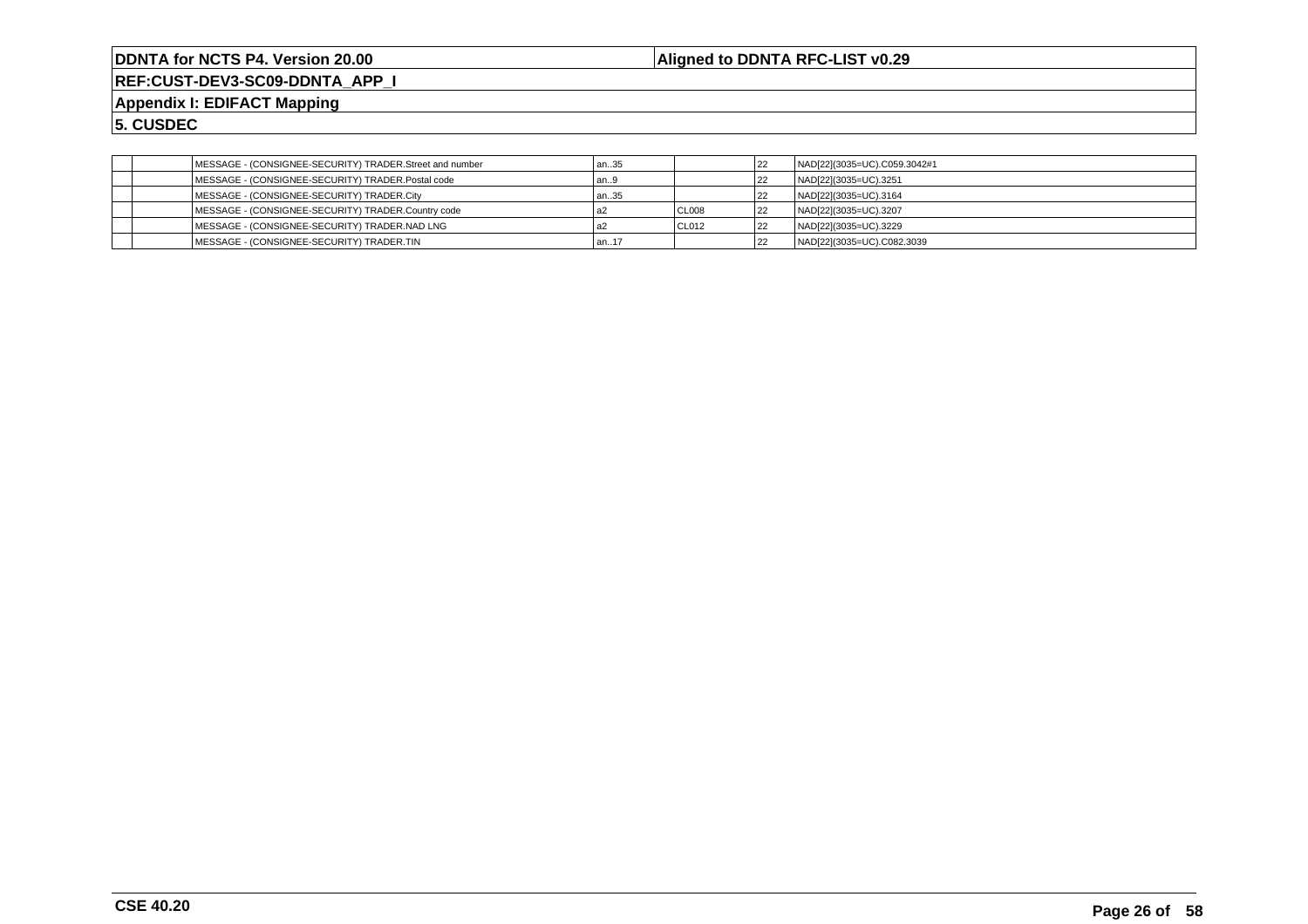**Aligned to DDNTA RFC-LIST v0.29**

**REF:CUST-DEV3-SC09-DDNTA\_APP\_I**

**Appendix I: EDIFACT Mapping**

**6. CUSRES**

|             |                                              | <b>SAD Box Message Element</b>                        | <b>Data</b><br><b>Type</b> | <b>Codelist</b> |                | <b>Pos EDIFACT Mapping</b>                                                   |
|-------------|----------------------------------------------|-------------------------------------------------------|----------------------------|-----------------|----------------|------------------------------------------------------------------------------|
|             |                                              | <b>MESSAGE</b>                                        |                            |                 |                |                                                                              |
|             |                                              | MESSAGE.Syntax identifier                             | a4                         | CL021           | $\Omega$       | UNB[0].S001.0001                                                             |
|             |                                              | MESSAGE.Syntax version number                         | n1                         | CL022           | $\Omega$       | UNB[0].S001.0002                                                             |
|             |                                              | MESSAGE.Message sender                                | an35                       |                 | $\Omega$       | UNB[0].S002.0004                                                             |
|             |                                              | MESSAGE.Sender identification code qualifier          | an.4                       |                 |                | UNB[0].S002.0007                                                             |
|             |                                              | MESSAGE.Message recipient                             | an35                       |                 | $\Omega$       | UNB[0].S003.0010                                                             |
|             |                                              | MESSAGE.Recipient identification code qualifier       | an.4                       |                 | $\Omega$       | UNB[0].S003.0007                                                             |
|             |                                              | MESSAGE.Date of preparation                           | n <sub>6</sub>             |                 | $\Omega$       | UNB[0].S004.0017                                                             |
|             |                                              | MESSAGE.Time of preparation                           | n4                         |                 | $\Omega$       | UNB[0].S004.0019                                                             |
|             |                                              | MESSAGE.Interchange control reference                 | an14                       |                 | $\mathbf 0$    | UNB[0].0020                                                                  |
|             |                                              | MESSAGE.Interchange control reference                 | an14                       |                 | 53             | UNZ[53].0020                                                                 |
|             |                                              | MESSAGE.Recipient's reference/password                | an14                       |                 | $\Omega$       | UNB[0].S005.0022                                                             |
|             |                                              | MESSAGE.Recipient's reference/password qualifier      | an2                        |                 | $\Omega$       | UNB[0].S005.0025                                                             |
|             |                                              | MESSAGE.Application reference                         | an14                       |                 | $\Omega$       | UNB[0].0026                                                                  |
|             |                                              | MESSAGE.Priority                                      | a1                         |                 | $\Omega$       | UNB[0].0029                                                                  |
|             |                                              | MESSAGE.Acknowledgement request                       | n1                         | <b>CL027</b>    | $\Omega$       | UNB[0].0031                                                                  |
|             |                                              | MESSAGE.Communications agreement id                   | an35                       |                 | $\Omega$       | UNB[0].0032                                                                  |
|             |                                              | MESSAGE.Test indicator                                | n1                         | <b>CL027</b>    | $\mathbf 0$    | UNB[0].0035                                                                  |
|             |                                              | MESSAGE.Message identification                        | an14                       |                 |                | UNH[1](S009.0065=CUSRES)(S009.0052=D)(S009.0054=96B)(S009.0051=UN).0062      |
|             |                                              | MESSAGE.Message identification                        | an14                       |                 | 52             | UNT[52].0062                                                                 |
|             |                                              | MESSAGE.Message type                                  | an.6                       | <b>CL060</b>    |                | UNH[1](S009.0065=CUSRES)(S009.0052=D)(S009.0054=96B)(S009.0051=UN).S009.0057 |
|             |                                              | MESSAGE.Common access reference                       | an35                       |                 |                | UNH[1](S009.0065=CUSRES)(S009.0052=D)(S009.0054=96B)(S009.0051=UN).0068      |
|             |                                              | MESSAGE.Message sequence number                       | n2                         |                 |                | UNH[1](S009.0065=CUSRES)(S009.0052=D)(S009.0054=96B)(S009.0051=UN).S010.0070 |
|             |                                              | MESSAGE.First and last transfer                       | a1                         | <b>CL028</b>    |                | UNH[1](S009.0065=CUSRES)(S009.0052=D)(S009.0054=96B)(S009.0051=UN).S010.0073 |
|             |                                              | <b>MESSAGE - HEADER</b>                               |                            |                 |                |                                                                              |
|             | Reference<br>number of<br>the<br>declaration | MESSAGE - HEADER.Reference number                     | an22                       |                 | 12             | RFF[12](C506.1153=ABE).C506.1154                                             |
| $\mathbf C$ | Document/re<br>ference<br>number             | MESSAGE - HEADER.Document/reference number            | an21                       |                 | $\overline{a}$ | BGM[2](1225=11).C106.1004                                                    |
|             |                                              | MESSAGE - HEADER.Acceptance date                      | n8                         |                 | 3              | DTM[3](C507.2005=148).C507.2380                                              |
|             |                                              | MESSAGE - HEADER.Release requested                    | n1                         | <b>CL027</b>    |                | GIS[7](C529.1131=148).C529.7365                                              |
|             |                                              | MESSAGE - HEADER.Recovery communication date          | n <sub>8</sub>             |                 | 3              | DTM[3](C507.2005=270).C507.2380                                              |
|             |                                              | MESSAGE - HEADER.Release request rejection reason     | an350                      |                 |                | FTX[4](4451=ACD).C108.4440#1                                                 |
|             |                                              | MESSAGE - HEADER.Release request rejection reason LNG | a2                         | CL012           |                | FTX[4](4451=ACD).3453                                                        |
|             |                                              | MESSAGE - HEADER.Arrival date                         | n8                         |                 | 3              | DTM[3](C507.2005=178).C507.2380                                              |
|             |                                              | MESSAGE - HEADER.Cancellation decision                | n1                         | <b>CL027</b>    |                | GIS[7](C529.1131=70).C529.7365                                               |
|             |                                              | MESSAGE - HEADER.Date of cancellation request         | n <sub>8</sub>             |                 | ٩              | DTM[3](C507.2005=318).C507.2380                                              |
|             |                                              | MESSAGE - HEADER.Cancellation initiated by customs    | n1                         | <b>CL027</b>    | $\overline{7}$ | GIS[7](C529.1131=117).C529.7365                                              |
|             |                                              | MESSAGE - HEADER.Date of cancellation decision        | n8                         |                 | 3              | DTM[3](C507.2005=193).C507.2380                                              |
|             |                                              | MESSAGE - HEADER.Cancellation justification           | an350                      |                 |                | FTX[4](4451=ABY).C108.4440#1                                                 |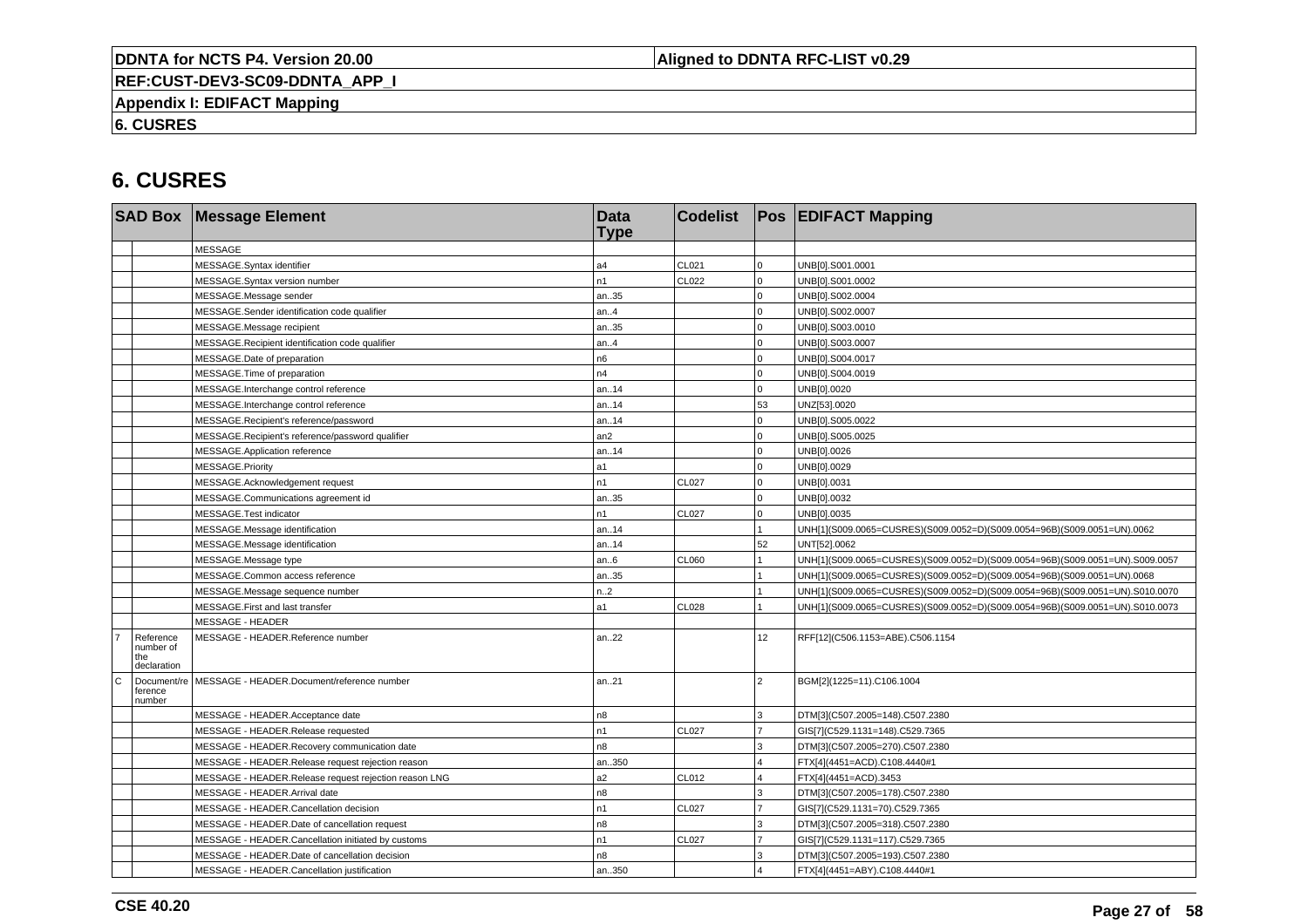### **Aligned to DDNTA RFC-LIST v0.29**

## **REF:CUST-DEV3-SC09-DDNTA\_APP\_I**

### **Appendix I: EDIFACT Mapping**

| MESSAGE - HEADER.Date of enquiry response                                       | n <sub>8</sub>  |              | lз             | DTM[3](C507.2005=55).C507.2380  |
|---------------------------------------------------------------------------------|-----------------|--------------|----------------|---------------------------------|
| MESSAGE - HEADER.Cancellation justification LNG                                 | a2              | CL012        | $\overline{4}$ | FTX[4](4451=ABY).3453           |
| MESSAGE - HEADER.Date of cancellation                                           | n <sub>8</sub>  |              | 3              | DTM[3](C507.2005=46).C507.2380  |
| MESSAGE - HEADER.Recovery notification date                                     | n8              |              | 3              | DTM[3](C507.2005=184).C507.2380 |
| MESSAGE - HEADER.Recovery notification text                                     | an350           |              | $\overline{4}$ | FTX[4](4451=RAH).C108.4440#1    |
| MESSAGE - HEADER.Recovery notification text LNG                                 | a2              | CL012        | $\overline{4}$ | FTX[4](4451=RAH).3453           |
| MESSAGE - HEADER.Amount claimed                                                 | n.15,2          |              | $\overline{4}$ | FTX[4](4451=ABT).C107.4441      |
| MESSAGE - HEADER.Currency                                                       | an3             | <b>CL048</b> | $\overline{7}$ | GIS[7](C529.1131=104).C529.7365 |
| MESSAGE - HEADER.Goods release date                                             | n8              |              | Iз             | DTM[3](C507.2005=261).C507.2380 |
| MESSAGE - HEADER.Date of control notification                                   | n <sub>8</sub>  |              | 3              | DTM[3](C507.2005=184).C507.2380 |
| MESSAGE - HEADER.Status                                                         | an3             | <b>CL058</b> | $\overline{7}$ | GIS[7](C529.1131=120).C529.7365 |
| MESSAGE - (PRINCIPAL) TRADER                                                    |                 |              |                |                                 |
| MESSAGE - (PRINCIPAL) TRADER.Name                                               | an35            |              | 9              | NAD[9](3035=AF).C080.3036#1     |
| MESSAGE - (PRINCIPAL) TRADER.Street and number                                  | an35            |              | 9              | NAD[9](3035=AF).C059.3042#1     |
| MESSAGE - (PRINCIPAL) TRADER.Postal code                                        | an.9            |              | l 9            | NAD[9](3035=AF).3251            |
| MESSAGE - (PRINCIPAL) TRADER.City                                               | an35            |              | 9              | NAD[9](3035=AF).3164            |
| MESSAGE - (PRINCIPAL) TRADER.Country code                                       | a2              | <b>CL008</b> | 9              | NAD[9](3035=AF).3207            |
| MESSAGE - (PRINCIPAL) TRADER.NAD LNG                                            | a2              | <b>CL012</b> | 9              | NAD[9](3035=AF).3229            |
| MESSAGE - (PRINCIPAL) TRADER.TIN                                                | an17            |              | l 9            | NAD[9](3035=AF).C082.3039       |
| MESSAGE - (PRINCIPAL) TRADER.Holder ID TIR                                      | an17            |              | 9              | NAD[9](3035=AF).C080.3036#2     |
| MESSAGE - (DESTINATION) TRADER                                                  |                 |              |                |                                 |
| MESSAGE - (DESTINATION) TRADER.Name                                             | an35            |              | 9              | NAD[9](3035=CPD).C080.3036#1    |
| MESSAGE - (DESTINATION) TRADER.Street and number                                | an35            |              | 9              | NAD[9](3035=CPD).C059.3042#1    |
| MESSAGE - (DESTINATION) TRADER.Postal code                                      | an.9            |              | l 9            | NAD[9](3035=CPD).3251           |
| MESSAGE - (DESTINATION) TRADER.City                                             | an35            |              | 9              | NAD[9](3035=CPD).3164           |
| MESSAGE - (DESTINATION) TRADER.Country code                                     | a2              | <b>CL008</b> | 9              | NAD[9](3035=CPD).3207           |
| MESSAGE - (DESTINATION) TRADER.NAD LNG                                          | a2              | CL012        | 9              | NAD[9](3035=CPD).3229           |
| MESSAGE - (DESTINATION) TRADER.TIN                                              | an17            |              | 9              | NAD[9](3035=CPD).C082.3039      |
| <b>MESSAGE - GUARANTOR</b>                                                      |                 |              |                |                                 |
| MESSAGE - GUARANTOR.Name                                                        | an35            |              | g              | NAD[9](3035=SX).C080.3036#1     |
| MESSAGE - GUARANTOR.Street and number                                           | an35            |              | 9              | NAD[9](3035=SX).C059.3042#1     |
| MESSAGE - GUARANTOR.Postal code                                                 | an.9            |              | 9              | NAD[9](3035=SX).3251            |
| MESSAGE - GUARANTOR.City                                                        | an35            |              | 9              | NAD[9](3035=SX).3164            |
| MESSAGE - GUARANTOR.Country code                                                | a2              | <b>CL070</b> | 9              | NAD[9](3035=SX).3207            |
| MESSAGE - GUARANTOR.NAD LNG                                                     | a2              | CL012        | 9              | NAD[9](3035=SX).3229            |
| MESSAGE - GUARANTOR.TIN                                                         | an17            |              | 9              | NAD[9](3035=SX).C082.3039       |
| MESSAGE - (DEPARTURE) CUSTOMS OFFICE                                            |                 |              |                |                                 |
| MESSAGE - (DEPARTURE) CUSTOMS OFFICE.Reference number                           | an <sub>8</sub> |              | 6              | LOC[6](3227=118).C517.3225      |
| MESSAGE - (GUARANTEE) CUSTOMS OFFICE                                            |                 |              |                |                                 |
| MESSAGE - (GUARANTEE) CUSTOMS OFFICE.Reference number                           | an8             |              | 6              | LOC[6](3227=119).C517.3225      |
| MESSAGE - (COMPETENT AUTHORITY OF DEPARTURE) CUSTOMS OFFICE                     |                 |              |                |                                 |
| MESSAGE - (COMPETENT AUTHORITY OF DEPARTURE) CUSTOMS OFFICE.Reference<br>number | an8             |              | 6              | LOC[6](3227=120).C517.3225      |
| MESSAGE - (COMPETENT AUTHORITY FOR RECOVERY) CUSTOMS OFFICE                     |                 |              |                |                                 |
| MESSAGE - (COMPETENT AUTHORITY FOR RECOVERY) CUSTOMS OFFICE.Reference<br>number | an <sub>8</sub> |              | 6              | LOC[6](3227=22).C517.3225       |
| MESSAGE - (PRESENTATION OFFICE) CUSTOMS OFFICE                                  |                 |              |                |                                 |
|                                                                                 |                 |              |                |                                 |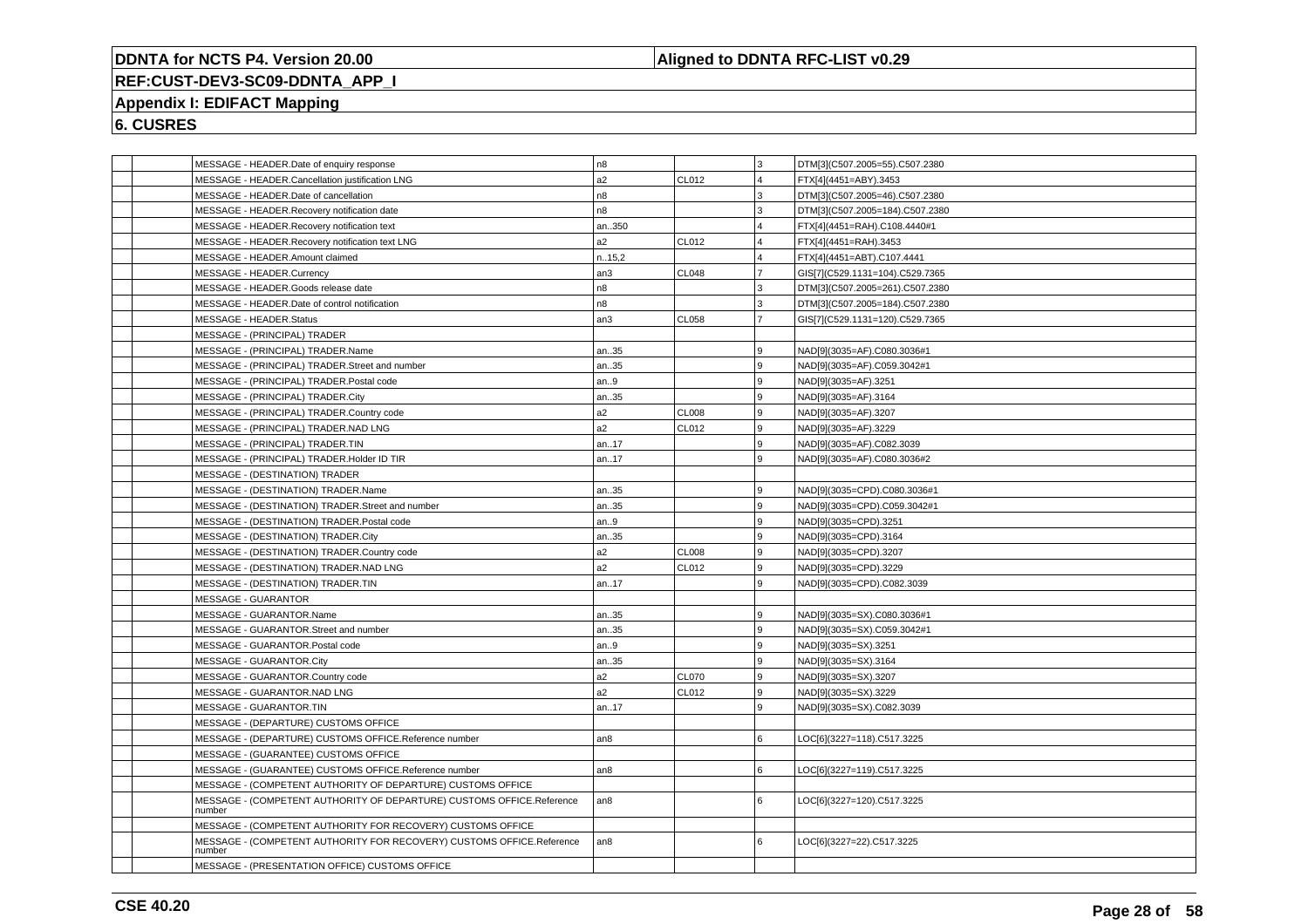### **Aligned to DDNTA RFC-LIST v0.29**

## **REF:CUST-DEV3-SC09-DDNTA\_APP\_I**

### **Appendix I: EDIFACT Mapping**

| MESSAGE - (PRESENTATION OFFICE) CUSTOMS OFFICE.Reference number                                                    | an8              |              | l6                      | LOC[6](3227=22).C517.3225                                            |
|--------------------------------------------------------------------------------------------------------------------|------------------|--------------|-------------------------|----------------------------------------------------------------------|
| MESSAGE - (EXPORT) CUSTOMS OFFICE                                                                                  |                  |              |                         |                                                                      |
| MESSAGE - (EXPORT) CUSTOMS OFFICE.Reference number                                                                 | an8              |              | l 6                     | LOC[6](3227=116).C517.3225                                           |
| MESSAGE - (TRANSIT DECLARED) CUSTOMS OFFICE                                                                        |                  |              |                         |                                                                      |
| MESSAGE - (TRANSIT DECLARED) CUSTOMS OFFICE.Reference number                                                       | an8              |              | 6                       | LOC[6](3227=52).C517.3225                                            |
| MESSAGE - (EXIT DECLARED) CUSTOMS OFFICE                                                                           |                  |              |                         |                                                                      |
| MESSAGE - (EXIT DECLARED) CUSTOMS OFFICE.Reference number                                                          | an8              |              | l 6                     | LOC[6](3227=115).C517.3225                                           |
| MESSAGE - (DESTINATION DECLARED) CUSTOMS OFFICE                                                                    |                  |              |                         |                                                                      |
| MESSAGE - (DESTINATION DECLARED) CUSTOMS OFFICE.Reference number                                                   | an8              |              | l 6                     | LOC[6](3227=122).C517.3225                                           |
| MESSAGE - (ACTUAL OFFICE OF TRANSIT) CUSTOMS OFFICE                                                                |                  |              |                         |                                                                      |
| MESSAGE - (ACTUAL OFFICE OF TRANSIT) CUSTOMS OFFICE.Reference number                                               | an8              |              | ۱6.                     | LOC[6](3227=65).C517.3225                                            |
| MESSAGE - (REQUESTED) CUSTOMS OFFICE                                                                               |                  |              |                         |                                                                      |
| MESSAGE - (REQUESTED) CUSTOMS OFFICE.Reference number                                                              | an8              |              | 6                       | LOC[6](3227=96).C517.3225                                            |
| <b>MESSAGE - GUARANTEE</b>                                                                                         |                  |              |                         |                                                                      |
| MESSAGE - GUARANTEE.Guarantee type                                                                                 | an1              | CL051        | 22                      | DOC[22](C002.1001=430).C503.1004                                     |
| MESSAGE - GUARANTEE - GUARANTEE REFERENCE                                                                          |                  |              |                         |                                                                      |
| MESSAGE - GUARANTEE - GUARANTEE REFERENCE.Guarantee reference number (GRN)                                         | an24             |              | 45                      | DOC(C002.1001=430).ERP[45](C701.1049=8).C701.1052                    |
| MESSAGE - GUARANTEE - GUARANTEE REFERENCE - INVALID GUARANTEE REASON                                               |                  |              |                         |                                                                      |
| MESSAGE - GUARANTEE - GUARANTEE REFERENCE - INVALID GUARANTEE<br>REASON.Invalid guarantee reason code              | an.3             | CL052        | 47                      | DOC(C002.1001=430).ERP(C701.1049=8).ERC[47](C901.1131=125).C901.9321 |
| MESSAGE - GUARANTEE - GUARANTEE REFERENCE - VALIDITY LIMITATION EC                                                 |                  |              |                         |                                                                      |
| MESSAGE - GUARANTEE - GUARANTEE REFERENCE - VALIDITY LIMITATION EC.Not<br>valid for EC                             | n <sub>1</sub>   | CL027        | 48                      | DOC(C002.1001=430).ERP(C701.1049=8).FTX[48](4451=AAP).4453           |
| MESSAGE - GUARANTEE - GUARANTEE REFERENCE - VALIDITY LIMITATION NON EC                                             |                  |              |                         |                                                                      |
| MESSAGE - GUARANTEE - GUARANTEE REFERENCE - VALIDITY LIMITATION NON<br>EC. Not valid for other contracting parties | a2               | CL071        | 48                      | DOC(C002.1001=430).ERP(C701.1049=8).FTX[48](4451=AAG).4453           |
| MESSAGE - UPL RESPONSE                                                                                             |                  |              |                         |                                                                      |
| MESSAGE - UPL RESPONSE.Original message identification                                                             | an14             |              | $\overline{4}$          | FTX[4](4451=AAQ).C108.4440#1                                         |
| MESSAGE - UPL RESPONSE.Status                                                                                      | a8               |              | $\overline{4}$          | FTX[4](4451=AAQ).C108.4440#2                                         |
| MESSAGE - UPL RESPONSE.Description                                                                                 | an210            |              | $\overline{4}$          | FTX[4](4451=AAQ).C108.4440#3                                         |
| MESSAGE - UPL ERROR                                                                                                |                  |              |                         |                                                                      |
| MESSAGE - UPL ERROR.Action identification                                                                          | an20             |              | 45                      | DOC(C002.1001=430).ERP[45].C701.1052                                 |
| MESSAGE - UPL ERROR.Attribute path                                                                                 | an140            |              | 48                      | DOC(C002.1001=430).ERP.FTX[48](4451=AAO).C108.4440#4                 |
| MESSAGE - UPL ERROR.Code                                                                                           | an.8             |              | 47                      | DOC(C002.1001=430).ERP.ERC[47].C901.9321                             |
| MESSAGE - UPL ERROR.Description                                                                                    | an210            |              | 48                      | DOC(C002.1001=430).ERP.FTX[48](4451=AAO).C108.4440#1                 |
| MESSAGE - GUARANTEE REFERENCE                                                                                      |                  |              |                         |                                                                      |
| MESSAGE - GUARANTEE REFERENCE.Guarantee reference number (GRN)                                                     | an24             |              | 12                      | RFF[12](C506.1153=ABK).C506.1154                                     |
| <b>MESSAGE - ENQUIRY</b>                                                                                           |                  |              |                         |                                                                      |
| MESSAGE - ENQUIRY.Return Copy returned on                                                                          | n8               |              | 3                       | DTM[3](C507.2005=162).C507.2380                                      |
| MESSAGE - ENQUIRY.TC11 delivered by Customs                                                                        | n1               | CL027        | $\overline{14}$         | FTX[4](4451=RET).C107.1131                                           |
| MESSAGE - ENQUIRY. Delivery date TC11                                                                              | n8               |              | $\overline{4}$          | FTX[4](4451=RET).C107.4441                                           |
| MESSAGE - ENQUIRY.Information text                                                                                 | an140            |              | $\overline{4}$          | FTX[4](4451=RET).C108.4440#1                                         |
| MESSAGE - ENQUIRY.Information text LNG                                                                             | a2               | CL012        | $\overline{4}$          | FTX[4](4451=RET).3453                                                |
| MESSAGE - ENQUIRY.Response Code                                                                                    | n <sub>1</sub> 2 | CL029        | $\overline{7}$          | GIS[7](C529.1131=67).C529.7365                                       |
| MESSAGE - ENQUIRY.Response Information                                                                             | an140            |              | $\overline{4}$          | FTX[4](4451=ADG).C108.4440#1                                         |
| MESSAGE - ENQUIRY.Response Information LNG                                                                         | a2               | CL012        | $\overline{4}$          | FTX[4](4451=ADG).3453                                                |
| MESSAGE - ENQUIRY.Information (on paper) available                                                                 | n1               | <b>CL027</b> | $\overline{\mathbf{A}}$ | FTX[4](4451=RET).4453                                                |
|                                                                                                                    |                  |              |                         |                                                                      |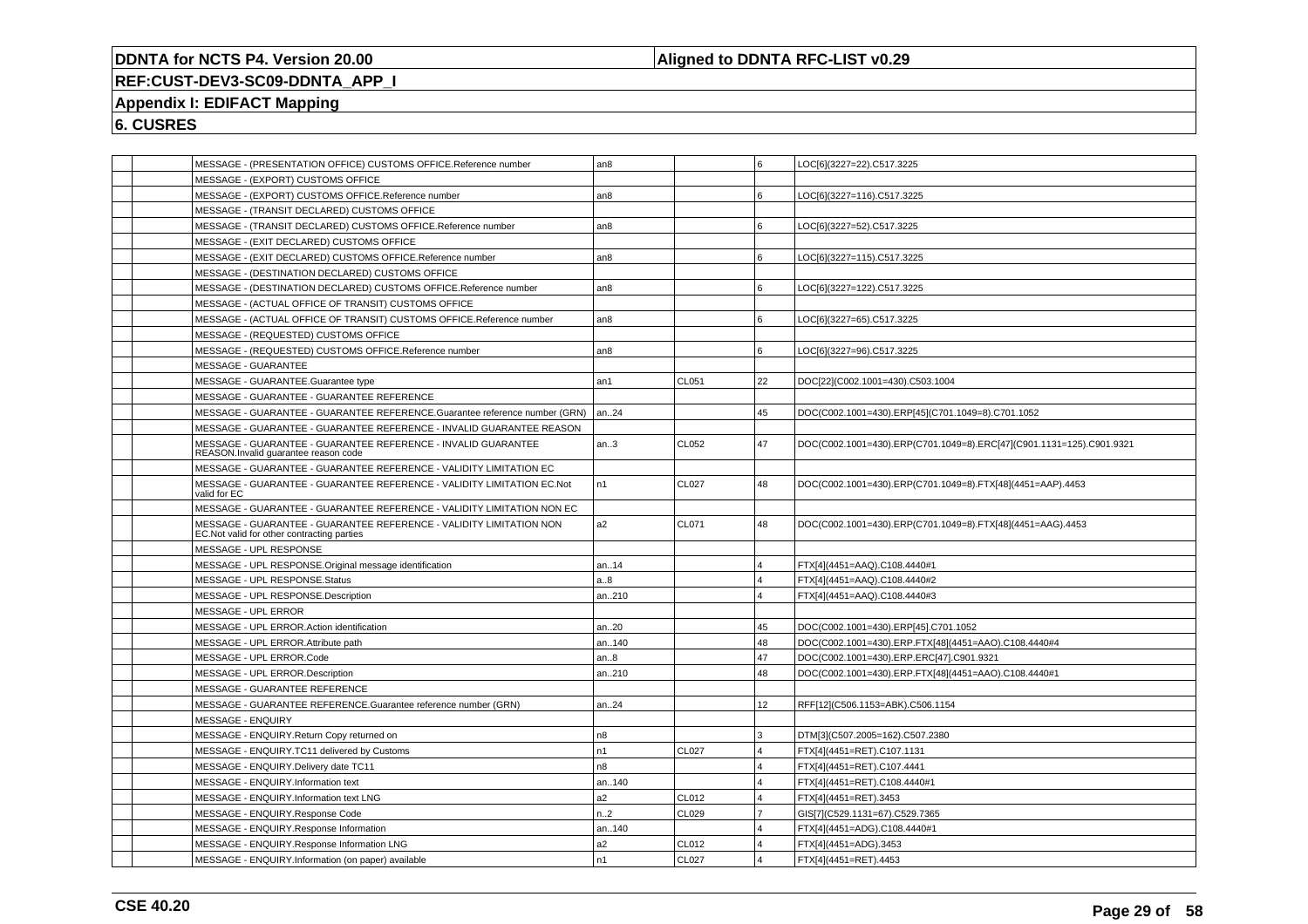### **Aligned to DDNTA RFC-LIST v0.29**

# **REF:CUST-DEV3-SC09-DDNTA\_APP\_I**

### **Appendix I: EDIFACT Mapping**

| MESSAGE - (ACTUAL CONSIGNEE) TRADER<br>MESSAGE - (ACTUAL CONSIGNEE) TRADER.Name<br>MESSAGE - (ACTUAL CONSIGNEE) TRADER.Street and number | an35            |                   | و ا                    |                                                 |
|------------------------------------------------------------------------------------------------------------------------------------------|-----------------|-------------------|------------------------|-------------------------------------------------|
|                                                                                                                                          |                 |                   |                        |                                                 |
|                                                                                                                                          |                 |                   |                        | NAD[9](3035=CM).C080.3036#1                     |
|                                                                                                                                          | an35            |                   | و ا                    | NAD[9](3035=CM).C059.3042#1                     |
| MESSAGE - (ACTUAL CONSIGNEE) TRADER.Postal code                                                                                          | an9             |                   | l 9                    | NAD[9](3035=CM).3251                            |
| MESSAGE - (ACTUAL CONSIGNEE) TRADER.City                                                                                                 | an35            |                   | و ا                    | NAD[9](3035=CM).3164                            |
| MESSAGE - (ACTUAL CONSIGNEE) TRADER.Country code                                                                                         | a <sub>2</sub>  | CL008             | l 9                    | NAD[9](3035=CM).3207                            |
| MESSAGE - (ACTUAL CONSIGNEE) TRADER.NAD LNG                                                                                              | a <sub>2</sub>  | CL <sub>012</sub> | و ا                    | NAD[9](3035=CM).3229                            |
| MESSAGE - (ACTUAL CONSIGNEE) TRADER.TIN                                                                                                  | an17            |                   | l 9                    | NAD[9](3035=CM).C082.3039                       |
| <b>MESSAGE - INFORMATION</b>                                                                                                             |                 |                   |                        |                                                 |
| MESSAGE - INFORMATION.Information (on paper) available                                                                                   | n <sub>1</sub>  | CL027             | $\overline{4}$         | FTX[4](4451=REV).4453                           |
| MESSAGE - INFORMATION.Information text                                                                                                   | an140           |                   | $\overline{4}$         | FTX[4](4451=REV).C108.4440#1                    |
| MESSAGE - INFORMATION.Information text LNG                                                                                               | a <sub>2</sub>  | CL012             | $\overline{4}$         | FTX[4](4451=REV).3453                           |
| MESSAGE - INFORMATION.Contact person Details                                                                                             | an140           |                   | $\Delta$               | FTX[4](4451=IND).C108.4440#1                    |
| MESSAGE - INFORMATION.Contact person Details LNG                                                                                         | a <sub>2</sub>  | CL <sub>012</sub> | $\overline{4}$         | FTX[4](4451=IND).3453                           |
| MESSAGE - INFORMATION.Contact Person at Destination                                                                                      | an140           |                   | $\boldsymbol{\Lambda}$ | FTX[4](4451=RQR).C108.4440#1                    |
| MESSAGE - INFORMATION.Contact Person at Destination LNG                                                                                  | a <sub>2</sub>  | CL012             | $\overline{4}$         | FTX[4](4451=RQR).3453                           |
| MESSAGE - GUARANTEE INFORMATION                                                                                                          |                 |                   |                        |                                                 |
| MESSAGE - GUARANTEE INFORMATION.Guarantee reference number (GRN)                                                                         | an24            |                   | 22                     | DOC[22](C002.1131=125).C002.1000                |
| <b>MESSAGE - GUARANTEE INFORMATION - GUARANTOR</b>                                                                                       |                 |                   |                        |                                                 |
| MESSAGE - GUARANTEE INFORMATION - GUARANTOR.Name                                                                                         | an35            |                   | 33                     | DOC(C002.1131=125).NAD[33](3035=SX).C080.3036#1 |
| MESSAGE - GUARANTEE INFORMATION - GUARANTOR.Street and number                                                                            | an35            |                   | 33                     | DOC(C002.1131=125).NAD[33](3035=SX).C059.3042#1 |
| MESSAGE - GUARANTEE INFORMATION - GUARANTOR.Postal code                                                                                  | an9             |                   | 33                     | DOC(C002.1131=125).NAD[33](3035=SX).3251        |
| MESSAGE - GUARANTEE INFORMATION - GUARANTOR.City                                                                                         | an35            |                   | 33                     | DOC(C002.1131=125).NAD[33](3035=SX).3164        |
| MESSAGE - GUARANTEE INFORMATION - GUARANTOR.NAD LNG                                                                                      | a <sub>2</sub>  | CL012             | 33                     | DOC(C002.1131=125).NAD[33](3035=SX).3229        |
| MESSAGE - GUARANTEE INFORMATION - GUARANTOR.Contact details in country of<br>competent authority                                         | an140           |                   | 33                     | DOC(C002.1131=125).NAD[33](3035=SX).C058.3124#1 |
| MESSAGE - GUARANTEE INFORMATION - GUARANTOR.TIN                                                                                          | an17            |                   | 33                     | DOC(C002.1131=125).NAD[33](3035=SX).C082.3039   |
| MESSAGE - (COMPETENT AUTHORITY OF REQUESTED COUNTRY) CUSTOMS OFFICE                                                                      |                 |                   |                        |                                                 |
| MESSAGE - (COMPETENT AUTHORITY OF REQUESTED COUNTRY) CUSTOMS<br>OFFICE.Reference number                                                  | an <sub>8</sub> |                   | l 6                    | LOC[6](3227=76).C517.3225                       |
| MESSAGE - (COMPETENT AUTHORITY OF REQUESTING COUNTRY) CUSTOMS OFFICE                                                                     |                 |                   |                        |                                                 |
| MESSAGE - (COMPETENT AUTHORITY OF REQUESTING COUNTRY) CUSTOMS<br>OFFICE.Reference number                                                 | an <sub>8</sub> |                   | l 6                    | LOC[6](3227=77).C517.3225                       |
| MESSAGE - RECOVERY                                                                                                                       |                 |                   |                        |                                                 |
| MESSAGE - RECOVERY.Recovery communication date                                                                                           | n <sub>8</sub>  |                   |                        | FTX[4](4451=ABV).C107.4441                      |
| MESSAGE - RECOVERY.Recovery Acceptance                                                                                                   | n <sub>1</sub>  | CL027             | $\overline{4}$         | FTX[4](4451=ABV).4453                           |
| MESSAGE - RECOVERY.Collection Date                                                                                                       | n <sub>8</sub>  |                   | $\overline{4}$         | FTX[4](4451=ABV).C108.4440#1                    |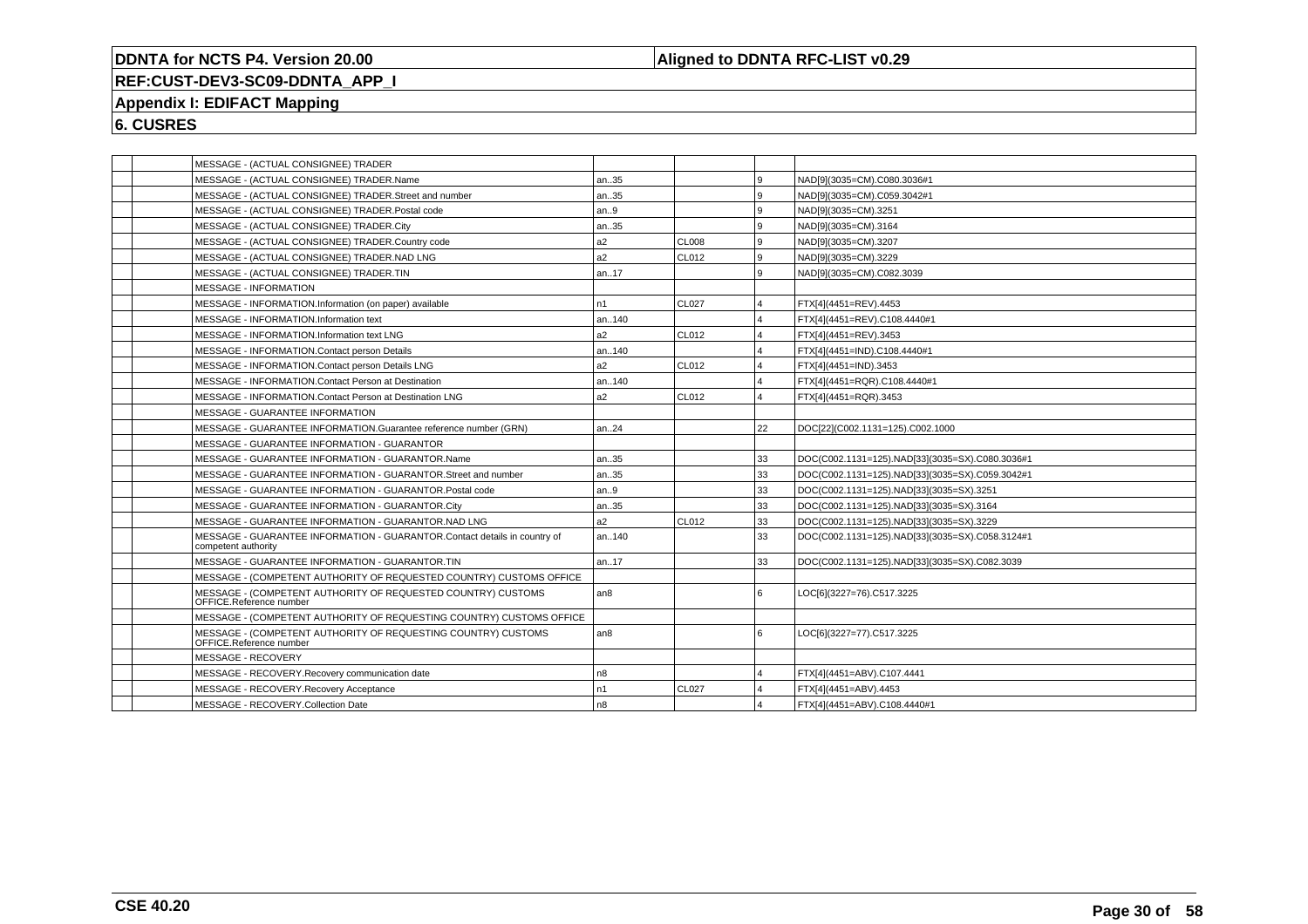### **Aligned to DDNTA RFC-LIST v0.29**

**REF:CUST-DEV3-SC09-DDNTA\_APP\_I**

**Appendix I: EDIFACT Mapping**

**7. FINSTA**

# **7. FINSTA**

| <b>SAD Box Message Element</b>                                 | <b>Data</b><br><b>Type</b> | <b>Codelist</b> |              | <b>Pos EDIFACT Mapping</b>                                                   |
|----------------------------------------------------------------|----------------------------|-----------------|--------------|------------------------------------------------------------------------------|
| <b>MESSAGE</b>                                                 |                            |                 |              |                                                                              |
| MESSAGE.Syntax identifier                                      | a4                         | CL021           | $\mathbf 0$  | UNB[0].S001.0001                                                             |
| MESSAGE.Syntax version number                                  | n1                         | CL022           | $\mathbf{0}$ | UNB[0].S001.0002                                                             |
| MESSAGE.Message sender                                         | an35                       |                 | $\Omega$     | UNB[0].S002.0004                                                             |
| MESSAGE.Sender identification code qualifier                   | an.4                       |                 | $\Omega$     | UNB[0].S002.0007                                                             |
| MESSAGE.Message recipient                                      | an35                       |                 | $\mathbf 0$  | UNB[0].S003.0010                                                             |
| MESSAGE.Recipient identification code qualifier                | an.4                       |                 | $\mathbf 0$  | UNB[0].S003.0007                                                             |
| MESSAGE.Date of preparation                                    | n <sub>6</sub>             |                 | $\Omega$     | UNB[0].S004.0017                                                             |
| MESSAGE. Time of preparation                                   | n4                         |                 | $\Omega$     | UNB[0].S004.0019                                                             |
| MESSAGE.Interchange control reference                          | an14                       |                 | $\mathbf{0}$ | UNB[0].0020                                                                  |
| MESSAGE.Interchange control reference                          | an14                       |                 | 28           | UNZ[28].0020                                                                 |
| MESSAGE.Recipient's reference/password                         | an14                       |                 | $\Omega$     | UNB[0].S005.0022                                                             |
| MESSAGE.Recipient's reference/password qualifier               | an <sub>2</sub>            |                 | $\Omega$     | UNB[0].S005.0025                                                             |
| MESSAGE.Application reference                                  | an14                       |                 | $\Omega$     | UNB[0].0026                                                                  |
| MESSAGE.Priority                                               | a1                         |                 | $\mathbf 0$  | UNB[0].0029                                                                  |
| MESSAGE.Acknowledgement request                                | n1                         | <b>CL027</b>    | $\Omega$     | UNB[0].0031                                                                  |
| MESSAGE.Communications agreement id                            | an35                       |                 | $\Omega$     | UNB[0].0032                                                                  |
| MESSAGE.Test indicator                                         | n1                         | <b>CL027</b>    | 0            | UNB[0].0035                                                                  |
| MESSAGE.Message identification                                 | an14                       |                 |              | UNH[1](S009.0065=FINSTA)(S009.0052=D)(S009.0054=96B)(S009.0051=UN).0062      |
| MESSAGE.Message identification                                 | an14                       |                 | 27           | UNT[27].0062                                                                 |
| MESSAGE.Message type                                           | an.6                       | CL060           |              | UNH[1](S009.0065=FINSTA)(S009.0052=D)(S009.0054=96B)(S009.0051=UN).S009.0057 |
| MESSAGE.Common access reference                                | an35                       |                 |              | UNH[1](S009.0065=FINSTA)(S009.0052=D)(S009.0054=96B)(S009.0051=UN).0068      |
| MESSAGE.Message sequence number                                | n2                         |                 |              | UNH[1](S009.0065=FINSTA)(S009.0052=D)(S009.0054=96B)(S009.0051=UN).S010.0070 |
| MESSAGE.First and last transfer                                | a1                         | <b>CL028</b>    |              | UNH[1](S009.0065=FINSTA)(S009.0052=D)(S009.0054=96B)(S009.0051=UN).S010.0073 |
| MESSAGE - (PRINCIPAL) TRADER                                   |                            |                 |              |                                                                              |
| MESSAGE - (PRINCIPAL) TRADER.TIN                               | an17                       |                 | 9            | NAD[9](3035=AF).C082.3039                                                    |
| MESSAGE - (PRINCIPAL) TRADER.Holder ID TIR                     | an17                       |                 | 9            | NAD[9](3035=AF).C080.3036#2                                                  |
| <b>MESSAGE - GUARANTOR</b>                                     |                            |                 |              |                                                                              |
| MESSAGE - GUARANTOR.Name                                       | an35                       |                 | g            | NAD[9](3035=SX).C080.3036#1                                                  |
| MESSAGE - GUARANTOR.Street and number                          | an35                       |                 | 9            | NAD[9](3035=SX).C059.3042#1                                                  |
| MESSAGE - GUARANTOR.Postal code                                | an.9                       |                 | 9            | NAD[9](3035=SX).3251                                                         |
| MESSAGE - GUARANTOR.City                                       | an35                       |                 | 9            | NAD[9](3035=SX).3164                                                         |
| MESSAGE - GUARANTOR.Country code                               | a2                         | <b>CL070</b>    | 9            | NAD[9](3035=SX).3207                                                         |
| MESSAGE - GUARANTOR.NAD LNG                                    | a2                         | CL012           | 9            | NAD[9](3035=SX).3229                                                         |
| MESSAGE - GUARANTOR.TIN                                        | an17                       |                 | 9            | NAD[9](3035=SX).C082.3039                                                    |
| MESSAGE - (GUARANTEE) CUSTOMS OFFICE                           |                            |                 |              |                                                                              |
| MESSAGE - (GUARANTEE) CUSTOMS OFFICE.Reference number          | an8                        |                 | 6            | FII[6](3035=GU).C078.3194                                                    |
| MESSAGE - GUARANTEE REFERENCE                                  |                            |                 |              |                                                                              |
| MESSAGE - GUARANTEE REFERENCE.Guarantee reference number (GRN) | an24                       |                 | 12           | LIN[12].C212.7140                                                            |
| MESSAGE - GUARANTEE REFERENCE.Reference amount                 | n.15,2                     |                 | 16           | LIN.MOA[16](C516.5025=6).C516.5004                                           |
| MESSAGE - GUARANTEE REFERENCE.Percentage of reference amount   | n.3                        |                 | 16           | LIN.MOA[16](C516.5025=6).C516.6343                                           |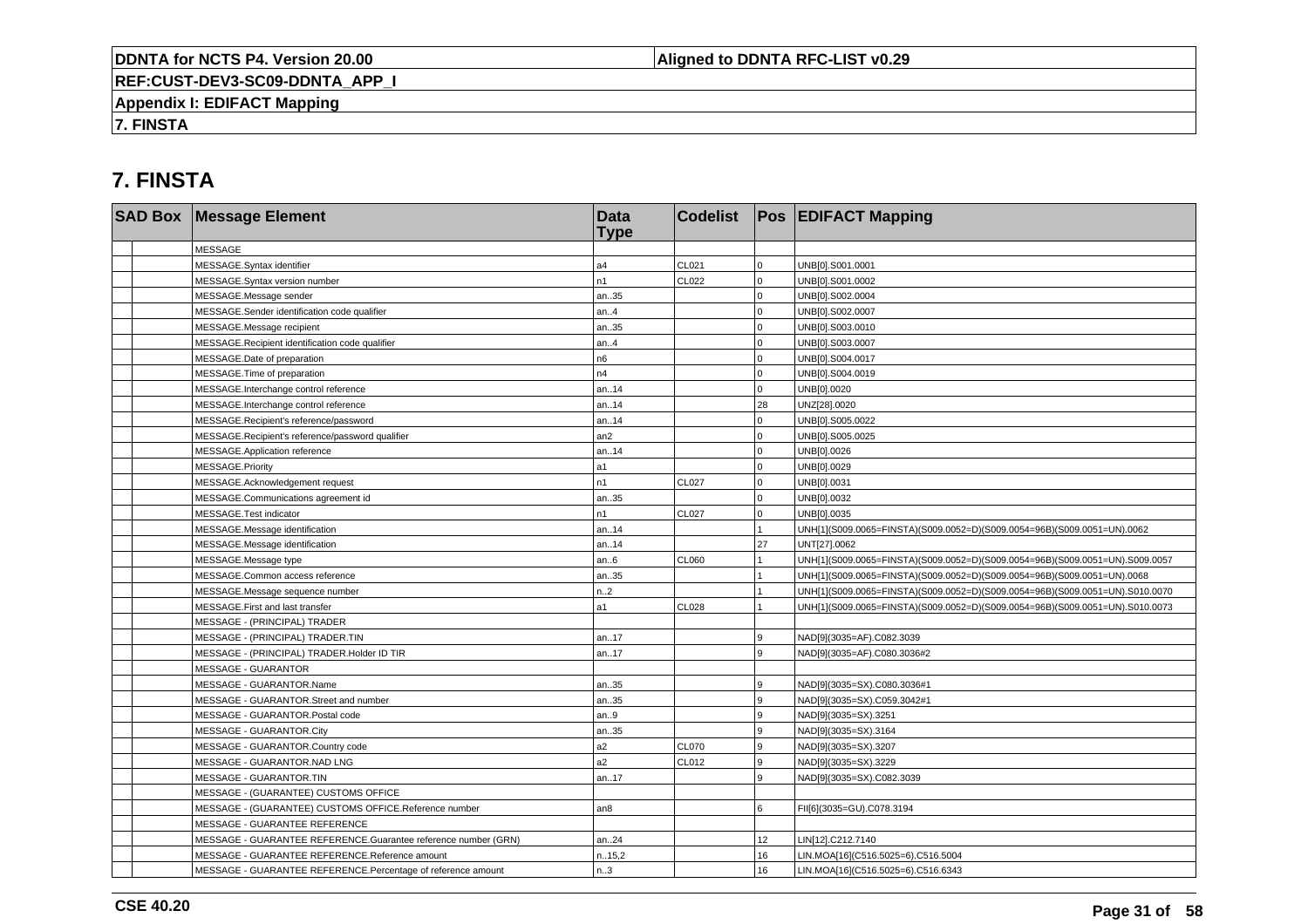### **Aligned to DDNTA RFC-LIST v0.29**

### **REF:CUST-DEV3-SC09-DDNTA\_APP\_I**

### **Appendix I: EDIFACT Mapping**

**7. FINSTA**

|  | MESSAGE - GUARANTEE REFERENCE.Guarantee amount                                                            | n.,15.2        |                   | 16   | LIN.MOA[16](C516.5025=166).C516.5004             |
|--|-----------------------------------------------------------------------------------------------------------|----------------|-------------------|------|--------------------------------------------------|
|  | MESSAGE - GUARANTEE REFERENCE.Currency                                                                    | an3            | CL048             | 16   | LIN.MOA[16](C516.5025=166).C516.6345             |
|  | MESSAGE - GUARANTEE REFERENCE.Number of certificates                                                      | n.8            |                   | 14   | LIN.RFF[14](C506.1153=AIR).C506.1154             |
|  | MESSAGE - GUARANTEE REFERENCE.Validity date                                                               | n8             |                   | 20   | LIN.SEQ(1245=1).DTM[20](C507.2005=157).C507.2380 |
|  | MESSAGE - GUARANTEE REFERENCE.Invalidity date                                                             | n8             |                   | 20   | LIN.SEQ(1245=1).DTM[20](C507.2005=192).C507.2380 |
|  | MESSAGE - GUARANTEE REFERENCE.Invalidity reason code                                                      | an3            |                   | 23   | LIN.SEQ(1245=1).FTX[23](4451=ACD).4453           |
|  | MESSAGE - GUARANTEE REFERENCE.Invalidity reason                                                           | an350          |                   | 23   | LIN.SEQ(1245=1).FTX[23](4451=ACD).C108.4440#1    |
|  | MESSAGE - GUARANTEE REFERENCE.Invalidity reason LNG                                                       | a2             | CL012             | l 23 | LIN.SEQ(1245=1).FTX[23](4451=ACD).3453           |
|  | MESSAGE - GUARANTEE REFERENCE.Limited validity (sensitive goods)                                          | n1             | CL027             | 12   | LIN[12].C829.5495                                |
|  | MESSAGE - GUARANTEE REFERENCE.Restricted use (suspended goods)                                            | n1             | CL <sub>027</sub> | 12   | LIN[12].C829.1082                                |
|  | MESSAGE - GUARANTEE REFERENCE.Liability liberation date                                                   | n8             |                   | l 20 | LIN.SEQ(1245=1).DTM[20](C507.2005=261).C507.2380 |
|  | MESSAGE - GUARANTEE REFERENCE - (PRINCIPAL) TRADER                                                        |                |                   |      |                                                  |
|  | MESSAGE - GUARANTEE REFERENCE - (PRINCIPAL) TRADER.Name                                                   | an35           |                   | و ا  | NAD[9](3035=AL).C080.3036#1                      |
|  | MESSAGE - GUARANTEE REFERENCE - (PRINCIPAL) TRADER.Street and number                                      | an35           |                   | و ا  | NAD[9](3035=AL).C059.3042#1                      |
|  | MESSAGE - GUARANTEE REFERENCE - (PRINCIPAL) TRADER. Postal code                                           | an9            |                   | و ا  | NAD[9](3035=AL).3251                             |
|  | MESSAGE - GUARANTEE REFERENCE - (PRINCIPAL) TRADER.City                                                   | an35           |                   | و ا  | NAD[9](3035=AL).3164                             |
|  | MESSAGE - GUARANTEE REFERENCE - (PRINCIPAL) TRADER.Country code                                           | a <sub>2</sub> | CL008             | l 9  | NAD[9](3035=AL).3207                             |
|  | MESSAGE - GUARANTEE REFERENCE - (PRINCIPAL) TRADER.NAD LNG                                                | a <sub>2</sub> | CL012             | l 9  | NAD[9](3035=AL).3229                             |
|  | MESSAGE - GUARANTEE REFERENCE - (PRINCIPAL) TRADER.TIN                                                    | an17           |                   | و ا  | NAD[9](3035=AL).C082.3039                        |
|  | MESSAGE - GUARANTEE REFERENCE - VALIDITY LIMITATION EC                                                    |                |                   |      |                                                  |
|  | MESSAGE - GUARANTEE REFERENCE - VALIDITY LIMITATION EC. Not valid for EC                                  | n1             | CL027             | 13   | LIN.FII[13](3035=AN).C078.6345                   |
|  | MESSAGE - GUARANTEE REFERENCE - VALIDITY LIMITATION NON EC                                                |                |                   |      |                                                  |
|  | MESSAGE - GUARANTEE REFERENCE - VALIDITY LIMITATION NON EC.Not valid for other 1a2<br>contracting parties |                | CL071             | 13   | LIN.FII[13](3035=IU).3207                        |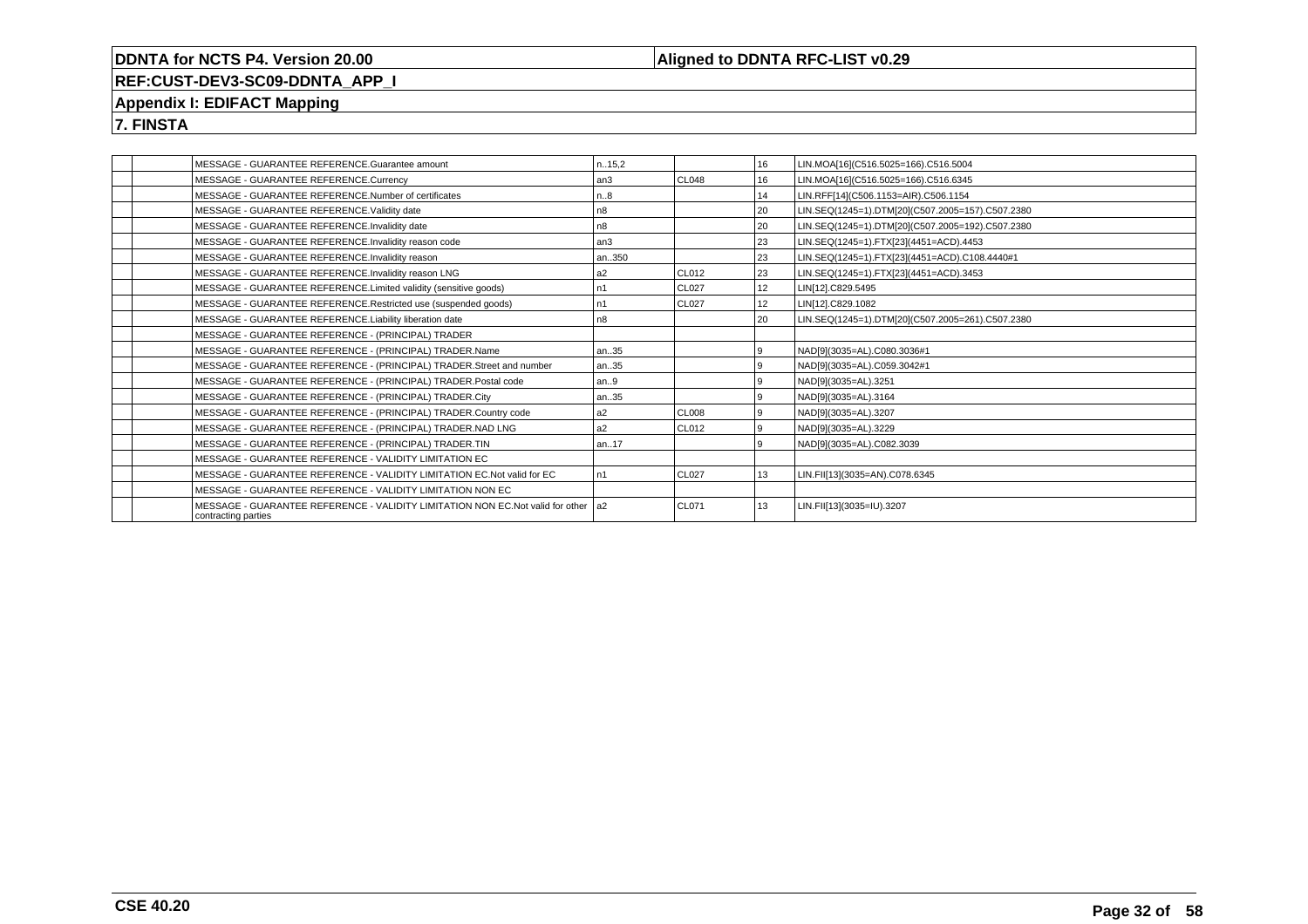### **Aligned to DDNTA RFC-LIST v0.29**

**REF:CUST-DEV3-SC09-DDNTA\_APP\_I**

**Appendix I: EDIFACT Mapping**

**8. FUNACK**

# **8. FUNACK**

|                |                                              | <b>SAD Box Message Element</b>                        | <b>Data</b><br><b>Type</b> | <b>Codelist</b> |                 | <b>Pos EDIFACT Mapping</b>                                                   |
|----------------|----------------------------------------------|-------------------------------------------------------|----------------------------|-----------------|-----------------|------------------------------------------------------------------------------|
|                |                                              | <b>MESSAGE</b>                                        |                            |                 |                 |                                                                              |
|                |                                              | MESSAGE.Syntax identifier                             | a4                         | CL021           | $\overline{0}$  | UNB[0].S001.0001                                                             |
|                |                                              | MESSAGE.Syntax version number                         | n1                         | CL022           | $\overline{0}$  | UNB[0].S001.0002                                                             |
|                |                                              | MESSAGE.Message sender                                | an35                       |                 | $\overline{0}$  | UNB[0].S002.0004                                                             |
|                |                                              | MESSAGE.Sender identification code qualifier          | an.4                       |                 | $\mathbf 0$     | UNB[0].S002.0007                                                             |
|                |                                              | MESSAGE.Message recipient                             | an35                       |                 | $\mathbf 0$     | UNB[0].S003.0010                                                             |
|                |                                              | MESSAGE.Recipient identification code qualifier       | an.4                       |                 | $\mathbf 0$     | UNB[0].S003.0007                                                             |
|                |                                              | MESSAGE.Date of preparation                           | n6                         |                 | $\overline{0}$  | UNB[0].S004.0017                                                             |
|                |                                              | MESSAGE.Time of preparation                           | n4                         |                 | $\mathsf 0$     | UNB[0].S004.0019                                                             |
|                |                                              | MESSAGE.Interchange control reference                 | an14                       |                 | $\overline{0}$  | UNB[0].0020                                                                  |
|                |                                              | MESSAGE.Interchange control reference                 | an14                       |                 | 53              | UNZ[53].0020                                                                 |
|                |                                              | MESSAGE.Recipient's reference/password                | an14                       |                 | $\mathbf 0$     | UNB[0].S005.0022                                                             |
|                |                                              | MESSAGE.Recipient's reference/password qualifier      | an2                        |                 | $\Omega$        | UNB[0].S005.0025                                                             |
|                |                                              | MESSAGE.Application reference                         | an14                       |                 | $\Omega$        | UNB[0].0026                                                                  |
|                |                                              | MESSAGE.Priority                                      | a1                         |                 | $\mathbf 0$     | UNB[0].0029                                                                  |
|                |                                              | MESSAGE.Acknowledgement request                       | n1                         | <b>CL027</b>    | $\mathbf 0$     | UNB[0].0031                                                                  |
|                |                                              | MESSAGE.Communications agreement id                   | an35                       |                 | $\Omega$        | UNB[0].0032                                                                  |
|                |                                              | MESSAGE.Test indicator                                | n1                         | <b>CL027</b>    | $\overline{0}$  | UNB[0].0035                                                                  |
|                |                                              | MESSAGE.Message identification                        | an14                       |                 |                 | UNH[1](S009.0065=CUSRES)(S009.0052=D)(S009.0054=96B)(S009.0051=UN).0062      |
|                |                                              | MESSAGE.Message identification                        | an14                       |                 | 52              | UNT[52].0062                                                                 |
|                |                                              | MESSAGE.Message type                                  | an.6                       | CL060           |                 | UNH[1](S009.0065=CUSRES)(S009.0052=D)(S009.0054=96B)(S009.0051=UN).S009.0057 |
|                |                                              | MESSAGE.Common access reference                       | an35                       |                 |                 | UNH[1](S009.0065=CUSRES)(S009.0052=D)(S009.0054=96B)(S009.0051=UN).0068      |
|                |                                              | MESSAGE.Original message identification               | an14                       |                 | 12              | RFF[12](C506.1153=AGO).C506.1154                                             |
|                |                                              | MESSAGE.Message sequence number                       | n.2                        |                 |                 | UNH[1](S009.0065=CUSRES)(S009.0052=D)(S009.0054=96B)(S009.0051=UN).S010.0070 |
|                |                                              | MESSAGE.First and last transfer                       | a1                         | <b>CL028</b>    |                 | UNH[1](S009.0065=CUSRES)(S009.0052=D)(S009.0054=96B)(S009.0051=UN).S010.0073 |
|                |                                              | <b>MESSAGE - HEADER</b>                               |                            |                 |                 |                                                                              |
| $\overline{7}$ | Reference<br>number of<br>the<br>declaration | MESSAGE - HEADER.Reference number                     | an22                       |                 | 12 <sup>°</sup> | RFF[12](C506.1153=ABE).C506.1154                                             |
| l c            | Document/re<br>ference<br>number             | MESSAGE - HEADER.Document/reference number            | an.21                      |                 | $\overline{2}$  | BGM[2](1225=11).C106.1004                                                    |
|                | Type of<br>declaration                       | MESSAGE - HEADER. Type of declaration                 | an.9                       | CL031           | $\overline{2}$  | BGM[2](1225=11).C002.1000                                                    |
|                |                                              | MESSAGE - HEADER.Release requested                    | n1                         | <b>CL027</b>    | $\overline{4}$  | FTX[4](4451=ACD).C107.4441                                                   |
|                |                                              | MESSAGE - HEADER.Date of release request              | n8                         |                 | 3               | DTM[3](C507.2005=261).C507.2380                                              |
|                |                                              | MESSAGE - HEADER.Date of release request rejection    | n <sub>8</sub>             |                 | 3               | DTM[3](C507.2005=204).C507.2380                                              |
|                |                                              | MESSAGE - HEADER.Release request rejection reason     | an350                      |                 | $\Delta$        | FTX[4](4451=ACD).C108.4440#1                                                 |
|                |                                              | MESSAGE - HEADER.Release request rejection reason LNG | a2                         | CL012           | $\overline{4}$  | FTX[4](4451=ACD).3453                                                        |
|                |                                              | MESSAGE - HEADER.Date of amendment                    | n8                         |                 | 3               | DTM[3](C507.2005=318).C507.2380                                              |
|                |                                              | MESSAGE - HEADER.Amendment rejection date             | n8                         |                 | 3               | DTM[3](C507.2005=46).C507.2380                                               |
|                |                                              | MESSAGE - HEADER.Amendment rejection motivation code  | n1                         | CL045           |                 | FTX[4](4451=ACD).C107.4441                                                   |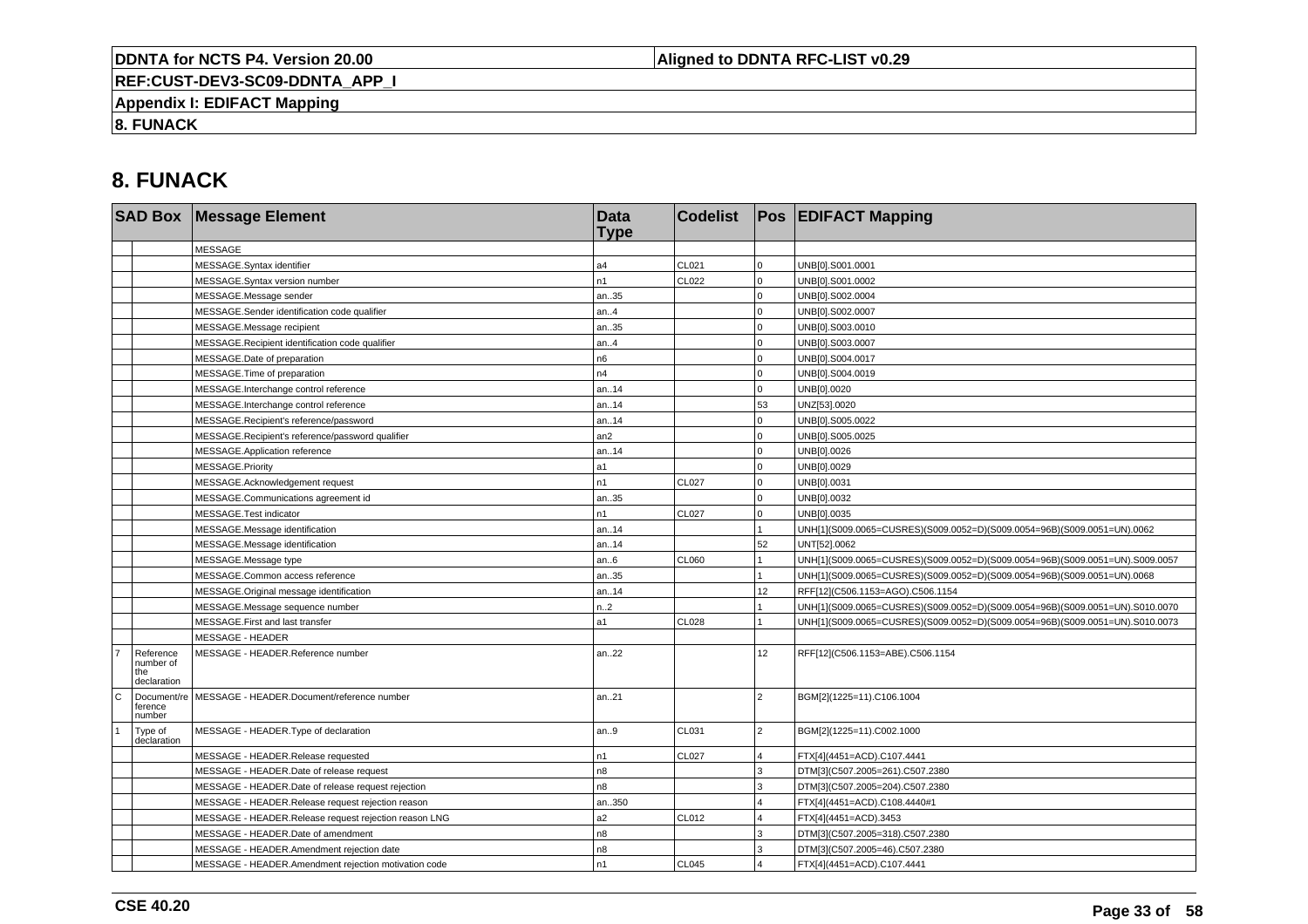### **Aligned to DDNTA RFC-LIST v0.29**

# **REF:CUST-DEV3-SC09-DDNTA\_APP\_I**

### **Appendix I: EDIFACT Mapping**

**8. FUNACK**

|  | MESSAGE - HEADER.Amendment rejection motivation text     | an350          |       | ا 4            | FTX[4](4451=ACD).C108.4440#1    |
|--|----------------------------------------------------------|----------------|-------|----------------|---------------------------------|
|  | MESSAGE - HEADER.Amendment rejection motivation text LNG | a2             | CL012 | 14             | FTX[4](4451=ACD).3453           |
|  | MESSAGE - HEADER.Arrival rejection date                  | n <sub>8</sub> |       | Iз             | DTM[3](C507.2005=46).C507.2380  |
|  | MESSAGE - HEADER.Action to be taken                      | an350          |       | 14             | FTX[4](4451=ABD).C108.4440#1    |
|  | MESSAGE - HEADER.Action to be taken LNG                  | a2             | CL012 | $\overline{4}$ | FTX[4](4451=ABD).3453           |
|  | MESSAGE - HEADER.Arrival rejection reason                | an350          |       | $\overline{4}$ | FTX[4](4451=ARR).C108.4440#1    |
|  | MESSAGE - HEADER.Arrival rejection reason LNG            | a2             | CL012 | $\overline{4}$ | FTX[4](4451=ARR).3453           |
|  | MESSAGE - HEADER.Declaration rejection date              | n <sub>8</sub> |       | Iз             | DTM[3](C507.2005=46).C507.2380  |
|  | MESSAGE - HEADER.Declaration rejection reason            | an350          |       | 14             | FTX[4](4451=ACD).C108.4440#1    |
|  | MESSAGE - HEADER.Declaration rejection reason LNG        | l a2           | CL012 | $\overline{4}$ | FTX[4](4451=ACD).3453           |
|  | MESSAGE - HEADER.Unloading remarks rejection date        | n8             |       | l3             | DTM[3](C507.2005=357).C507.2380 |
|  | MESSAGE - HEADER.Unloading remarks rejection reason      | an350          |       | l 4            | FTX[4](4451=ACD).C108.4440#1    |
|  | MESSAGE - HEADER.Unloading remarks rejection reason LNG  | a2             | CL012 | 14             | FTX[4](4451=ACD).3453           |
|  | MESSAGE - (PRINCIPAL) TRADER                             |                |       |                |                                 |
|  | MESSAGE - (PRINCIPAL) TRADER.Name                        | an35           |       | و ا            | NAD[9](3035=AF).C080.3036#1     |
|  | MESSAGE - (PRINCIPAL) TRADER.Street and number           | an35           |       | l 9            | NAD[9](3035=AF).C059.3042#1     |
|  | MESSAGE - (PRINCIPAL) TRADER.Postal code                 | an9            |       | l 9            | NAD[9](3035=AF).3251            |
|  | MESSAGE - (PRINCIPAL) TRADER.City                        | an35           |       | و ا            | NAD[9](3035=AF).3164            |
|  | MESSAGE - (PRINCIPAL) TRADER.Country code                | l a2           | CLOO8 | l 9            | NAD[9](3035=AF).3207            |
|  | MESSAGE - (PRINCIPAL) TRADER.NAD LNG                     | a2             | CL012 | l 9            | NAD[9](3035=AF).3229            |
|  | MESSAGE - (PRINCIPAL) TRADER.TIN                         | an17           |       | و ا            | NAD[9](3035=AF).C082.3039       |
|  | MESSAGE - (PRINCIPAL) TRADER.Holder ID TIR               | an17           |       | l 9            | NAD[9](3035=AF).C080.3036#2     |
|  | MESSAGE - (DEPARTURE) CUSTOMS OFFICE                     |                |       |                |                                 |
|  | MESSAGE - (DEPARTURE) CUSTOMS OFFICE.Reference number    | an8            |       | l 6            | LOC[6](3227=118).C517.3225      |
|  | MESSAGE - FUNCTIONAL ERROR                               |                |       |                |                                 |
|  | MESSAGE - FUNCTIONAL ERROR. Error type                   | n2             | CL049 | $\overline{4}$ | FTX[4](4451=AAO).C107.4441      |
|  | MESSAGE - FUNCTIONAL ERROR. Error pointer                | an210          |       | $\overline{4}$ | FTX[4](4451=AAO).C108.4440#1    |
|  | MESSAGE - FUNCTIONAL ERROR.Error reason                  | an6            |       | $\overline{4}$ | FTX[4](4451=AAO).C108.4440#4    |
|  | MESSAGE - FUNCTIONAL ERROR.Original attribute value      | an140          |       | $\overline{4}$ | FTX[4](4451=AAP).C108.4440#1    |
|  |                                                          |                |       |                |                                 |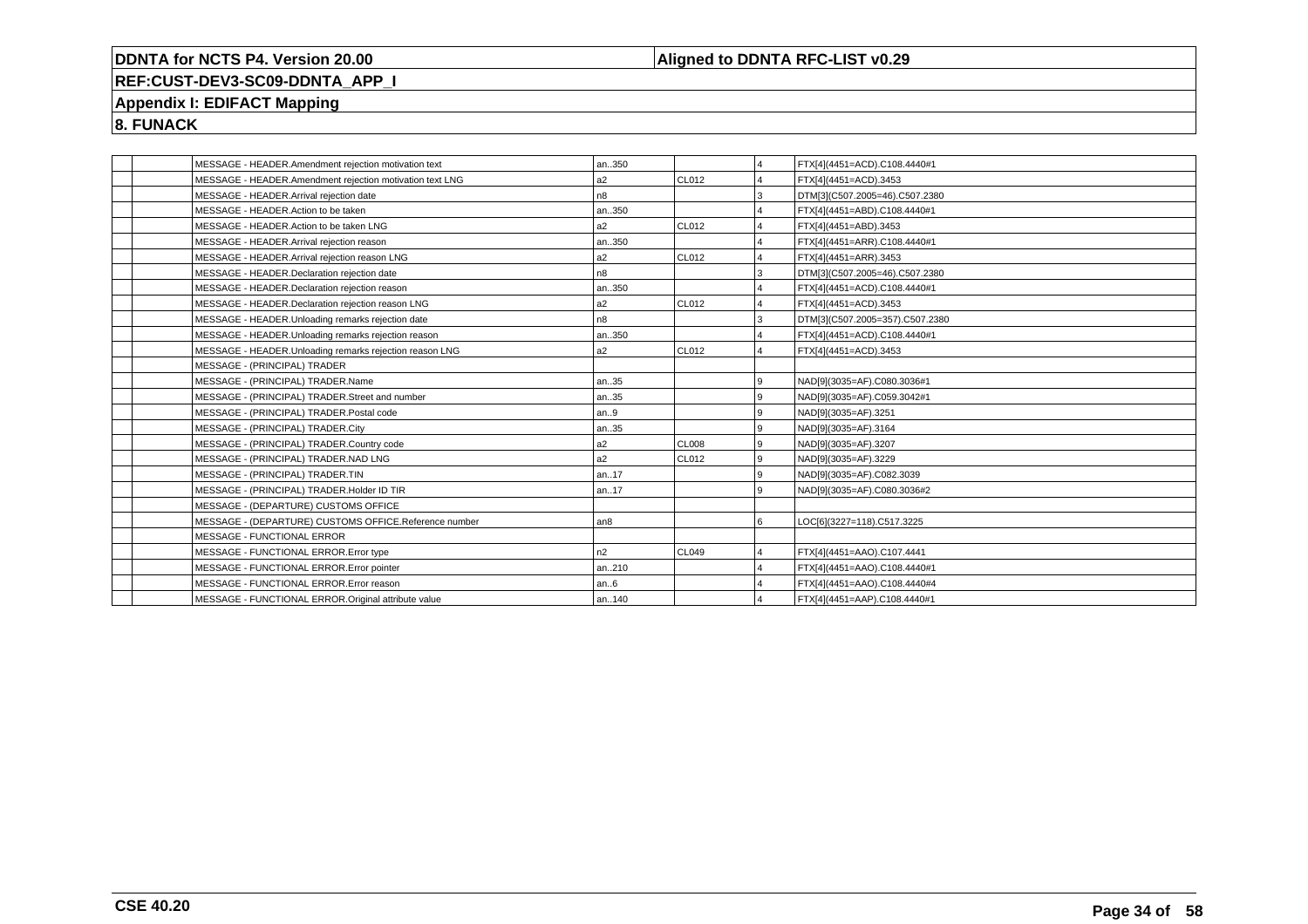**Aligned to DDNTA RFC-LIST v0.29**

**REF:CUST-DEV3-SC09-DDNTA\_APP\_I**

**Appendix I: EDIFACT Mapping**

**9. GESMES**

|  | <b>SAD Box Message Element</b>                                                         | <b>Data</b><br><b>Type</b> | <b>Codelist</b> |                  | <b>Pos EDIFACT Mapping</b>                                                   |
|--|----------------------------------------------------------------------------------------|----------------------------|-----------------|------------------|------------------------------------------------------------------------------|
|  | <b>MESSAGE</b>                                                                         |                            |                 |                  |                                                                              |
|  | MESSAGE.Syntax identifier                                                              | a <sub>4</sub>             | CL021           | $\Omega$         | UNB[0].S001.0001                                                             |
|  | MESSAGE.Syntax version number                                                          | n1                         | CL022           | $\Omega$         | UNB[0].S001.0002                                                             |
|  | MESSAGE.Message sender                                                                 | an35                       |                 | $\Omega$         | UNB[0].S002.0004                                                             |
|  | MESSAGE.Sender identification code qualifier                                           | an.4                       |                 | $\Omega$         | UNB[0].S002.0007                                                             |
|  | MESSAGE.Message recipient                                                              | an35                       |                 | $\Omega$         | UNB[0].S003.0010                                                             |
|  | MESSAGE.Recipient identification code qualifier                                        | an.4                       |                 | U                | UNB[0].S003.0007                                                             |
|  | MESSAGE.Date of preparation                                                            | n6                         |                 | <sup>n</sup>     | UNB[0].S004.0017                                                             |
|  | MESSAGE. Time of preparation                                                           | n4                         |                 | U                | UNB[0].S004.0019                                                             |
|  | MESSAGE.Interchange control reference                                                  | an14                       |                 | $\Omega$         | UNB[0].0020                                                                  |
|  | MESSAGE.Interchange control reference                                                  | an14                       |                 | 58               | UNZ[58].0020                                                                 |
|  | MESSAGE.Recipient's reference/password                                                 | an14                       |                 | $\Omega$         | UNB[0].S005.0022                                                             |
|  | MESSAGE.Recipient's reference/password qualifier                                       | an2                        |                 | $\Omega$         | UNB[0].S005.0025                                                             |
|  | MESSAGE.Test indicator                                                                 | n1                         | <b>CL027</b>    | $\Omega$         | UNB[0].0035                                                                  |
|  | MESSAGE.Message identification                                                         | an14                       |                 |                  | UNH[1](S009.0065=GESMES)(S009.0052=D)(S009.0054=96B)(S009.0051=UN).0062      |
|  | MESSAGE.Message identification                                                         | an14                       |                 | 57               | UNT[57].0062                                                                 |
|  | MESSAGE.Message type                                                                   | an.6                       | CL060           |                  | UNH[1](S009.0065=GESMES)(S009.0052=D)(S009.0054=96B)(S009.0051=UN).S009.0057 |
|  | <b>MESSAGE - HEADER</b>                                                                |                            |                 |                  |                                                                              |
|  | MESSAGE - HEADER.Period from date                                                      | n8                         |                 | $\mathbf{R}$     | DTM[3](C507.2005=200).C507.2380                                              |
|  | MESSAGE - HEADER.Period to date                                                        | n8                         |                 | 3                | DTM[3](C507.2005=201).C507.2380                                              |
|  | MESSAGE - HEADER.Extraction                                                            | n <sub>1</sub>             | <b>CL027</b>    | 3                | DTM[3](C507.2005=202).C507.2380                                              |
|  | MESSAGE - RESULTS OF CONTROL                                                           |                            |                 |                  |                                                                              |
|  | MESSAGE - RESULTS OF CONTROL.Control indicator                                         | an2                        | <b>CL041</b>    | 10               | VLI[10](C780.7405=36).C780.1518                                              |
|  | MESSAGE - RESULTS OF CONTROL - LANGUAGE SPECIFIC DATA                                  |                            |                 |                  |                                                                              |
|  | MESSAGE - RESULTS OF CONTROL - LANGUAGE SPECIFIC DATA.Language code                    | a2                         | CL012           | 12               | VLI(C780.7405=36).FTX[12](4451=ACV).4453                                     |
|  | MESSAGE - RESULTS OF CONTROL - LANGUAGE SPECIFIC DATA.Description                      | an140                      |                 | 12 <sup>12</sup> | VLI(C780.7405=36).FTX[12](4451=ACV).C108.4440#1                              |
|  | MESSAGE - RESULTS OF CONTROL - LANGUAGE SPECIFIC DATA.Language specific data a2<br>LNG |                            | CL012           | 12               | VLI(C780.7405=36).FTX[12](4451=ACV).3453                                     |
|  | MESSAGE - RESULTS OF CONTROL - ACTION                                                  |                            |                 |                  |                                                                              |
|  | MESSAGE - RESULTS OF CONTROL - ACTION.Operation                                        | l a1                       | CL024           | 12 <sup>°</sup>  | VLI(C780.7405=36).FTX[12](4451=ABS).C107.4441                                |
|  | MESSAGE - RESULTS OF CONTROL - ACTION. Validity date                                   | n <sub>8</sub>             |                 | 12               | VLI(C780.7405=36).FTX[12](4451=ABS).C108.4440#1                              |
|  | MESSAGE - RESULTS OF CONTROL - ACTION.Modification subtype                             | n1                         |                 | 12 <sup>°</sup>  | VLI(C780.7405=36).FTX[12](4451=ABS).C108.4440#2                              |
|  | MESSAGE - RESULTS OF CONTROL - ACTION.Legal references                                 | an70                       |                 | 12 <sup>2</sup>  | VLI(C780.7405=36).FTX[12](4451=ABS).C108.4440#3                              |
|  | MESSAGE - RESULTS OF CONTROL - ACTION.Responsible data manager                         | an35                       |                 | 12               | VLI(C780.7405=36).FTX[12](4451=ABS).C108.4440#4                              |
|  | MESSAGE - RESULTS OF CONTROL - ACTION.Action identification                            | an20                       |                 | 12 <sup>2</sup>  | VLI(C780.7405=36).FTX[12](4451=ABS).C108.4440#5                              |
|  | MESSAGE - AMENDMENT REJECTION MOTIVATION                                               |                            |                 |                  |                                                                              |
|  | MESSAGE - AMENDMENT REJECTION MOTIVATION.Amendment rejection motivation code           | In1                        | <b>CL045</b>    | 10               | VLI[10](C780.7405=31).C780.1518                                              |
|  | MESSAGE - AMENDMENT REJECTION MOTIVATION - LANGUAGE SPECIFIC DATA                      |                            |                 |                  |                                                                              |
|  | MESSAGE - AMENDMENT REJECTION MOTIVATION - LANGUAGE SPECIFIC<br>DATA.Language code     | a2                         | CL012           | 12               | VLI(C780.7405=31).FTX[12](4451=ACV).4453                                     |
|  | MESSAGE - AMENDMENT REJECTION MOTIVATION - LANGUAGE SPECIFIC<br>DATA.Description       | an.140                     |                 | 12 <sup>12</sup> | VLI(C780.7405=31).FTX[12](4451=ACV).C108.4440#1                              |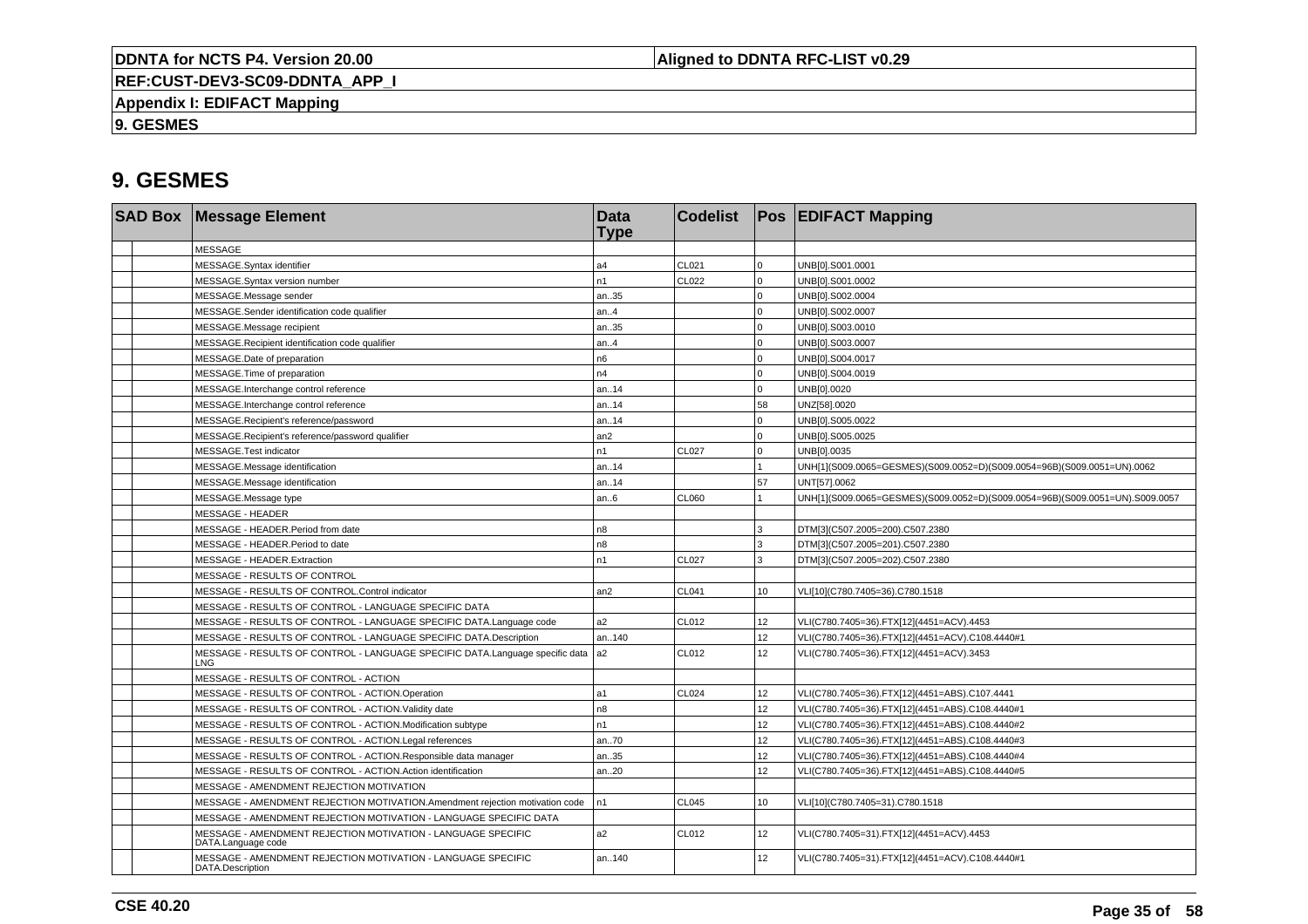### **Aligned to DDNTA RFC-LIST v0.29**

### **REF:CUST-DEV3-SC09-DDNTA\_APP\_I**

### **Appendix I: EDIFACT Mapping**

|  | MESSAGE - AMENDMENT REJECTION MOTIVATION - LANGUAGE SPECIFIC<br>DATA.Language specific data LNG | a2             | CL012        | 12              | VLI(C780.7405=31).FTX[12](4451=ACV).3453        |
|--|-------------------------------------------------------------------------------------------------|----------------|--------------|-----------------|-------------------------------------------------|
|  | MESSAGE - AMENDMENT REJECTION MOTIVATION - ACTION                                               |                |              |                 |                                                 |
|  | MESSAGE - AMENDMENT REJECTION MOTIVATION - ACTION.Operation                                     | a1             | CL024        | 12              | VLI(C780.7405=31).FTX[12](4451=ABS).C107.4441   |
|  | MESSAGE - AMENDMENT REJECTION MOTIVATION - ACTION. Validity date                                | n8             |              | 12              | VLI(C780.7405=31).FTX[12](4451=ABS).C108.4440#1 |
|  | MESSAGE - AMENDMENT REJECTION MOTIVATION - ACTION.Modification subtype                          | n1             |              | 12              | VLI(C780.7405=31).FTX[12](4451=ABS).C108.4440#2 |
|  | MESSAGE - AMENDMENT REJECTION MOTIVATION - ACTION.Legal references                              | an70           |              | 12              | VLI(C780.7405=31).FTX[12](4451=ABS).C108.4440#3 |
|  | MESSAGE - AMENDMENT REJECTION MOTIVATION - ACTION.Responsible data manager                      | an35           |              | 12              | VLI(C780.7405=31).FTX[12](4451=ABS).C108.4440#4 |
|  | MESSAGE - AMENDMENT REJECTION MOTIVATION - ACTION.Action identification                         | an20           |              | 12              | VLI(C780.7405=31).FTX[12](4451=ABS).C108.4440#5 |
|  | MESSAGE - AAR/AER REJECTION REASON                                                              |                |              |                 |                                                 |
|  | MESSAGE - AAR/AER REJECTION REASON.AAR/AER rejection reason code                                | n.2            | CL043        | 10              | VLI[10](C780.7405=29).C780.1518                 |
|  | MESSAGE - AAR/AER REJECTION REASON - LANGUAGE SPECIFIC DATA                                     |                |              |                 |                                                 |
|  | MESSAGE - AAR/AER REJECTION REASON - LANGUAGE SPECIFIC DATA.Language code                       | a <sub>2</sub> | CL012        | 12              | VLI(C780.7405=29).FTX[12](4451=ACV).4453        |
|  | MESSAGE - AAR/AER REJECTION REASON - LANGUAGE SPECIFIC DATA.Description                         | an140          |              | 12              | VLI(C780.7405=29).FTX[12](4451=ACV).C108.4440#1 |
|  | MESSAGE - AAR/AER REJECTION REASON - LANGUAGE SPECIFIC DATA.Language<br>specific data LNG       | a2             | CL012        | 12              | VLI(C780.7405=29).FTX[12](4451=ACV).3453        |
|  | MESSAGE - AAR/AER REJECTION REASON - ACTION                                                     |                |              |                 |                                                 |
|  | MESSAGE - AAR/AER REJECTION REASON - ACTION.Operation                                           | a1             | CL024        | 12              | VLI(C780.7405=29).FTX[12](4451=ABS).C107.4441   |
|  | MESSAGE - AAR/AER REJECTION REASON - ACTION. Validity date                                      | n8             |              | 12              | VLI(C780.7405=29).FTX[12](4451=ABS).C108.4440#1 |
|  | MESSAGE - AAR/AER REJECTION REASON - ACTION.Modification subtype                                | n1             |              | 12              | VLI(C780.7405=29).FTX[12](4451=ABS).C108.4440#2 |
|  | MESSAGE - AAR/AER REJECTION REASON - ACTION.Legal references                                    | an70           |              | 12              | VLI(C780.7405=29).FTX[12](4451=ABS).C108.4440#3 |
|  | MESSAGE - AAR/AER REJECTION REASON - ACTION.Responsible data manager                            | an35           |              | 12              | VLI(C780.7405=29).FTX[12](4451=ABS).C108.4440#4 |
|  | MESSAGE - AAR/AER REJECTION REASON - ACTION.Action identification                               | an20           |              | 12 <sup>°</sup> | VLI(C780.7405=29).FTX[12](4451=ABS).C108.4440#5 |
|  | MESSAGE - ATR REJECTION REASON                                                                  |                |              |                 |                                                 |
|  | MESSAGE - ATR REJECTION REASON.ATR rejection reason code                                        | n2             | <b>CL044</b> | 10              | VLI[10](C780.7405=32).C780.1518                 |
|  | MESSAGE - ATR REJECTION REASON - LANGUAGE SPECIFIC DATA                                         |                |              |                 |                                                 |
|  | MESSAGE - ATR REJECTION REASON - LANGUAGE SPECIFIC DATA.Language code                           | a2             | CL012        | 12              | VLI(C780.7405=32).FTX[12](4451=ACV).4453        |
|  | MESSAGE - ATR REJECTION REASON - LANGUAGE SPECIFIC DATA.Description                             | an140          |              | 12 <sup>°</sup> | VLI(C780.7405=32).FTX[12](4451=ACV).C108.4440#1 |
|  | MESSAGE - ATR REJECTION REASON - LANGUAGE SPECIFIC DATA.Language specific<br>data LNG           | a2             | CL012        | 12 <sup>°</sup> | VLI(C780.7405=32).FTX[12](4451=ACV).3453        |
|  | MESSAGE - ATR REJECTION REASON - ACTION                                                         |                |              |                 |                                                 |
|  | MESSAGE - ATR REJECTION REASON - ACTION.Operation                                               | a1             | CL024        | 12              | VLI(C780.7405=32).FTX[12](4451=ABS).C107.4441   |
|  | MESSAGE - ATR REJECTION REASON - ACTION. Validity date                                          | n <sub>8</sub> |              | 12 <sup>°</sup> | VLI(C780.7405=32).FTX[12](4451=ABS).C108.4440#1 |
|  | MESSAGE - ATR REJECTION REASON - ACTION.Modification subtype                                    | n1             |              | 12              | VLI(C780.7405=32).FTX[12](4451=ABS).C108.4440#2 |
|  | MESSAGE - ATR REJECTION REASON - ACTION.Legal references                                        | an70           |              | 12              | VLI(C780.7405=32).FTX[12](4451=ABS).C108.4440#3 |
|  | MESSAGE - ATR REJECTION REASON - ACTION.Responsible data manager                                | an35           |              | 12              | VLI(C780.7405=32).FTX[12](4451=ABS).C108.4440#4 |
|  | MESSAGE - ATR REJECTION REASON - ACTION.Action identification                                   | an20           |              | 12 <sup>°</sup> | VLI(C780.7405=32).FTX[12](4451=ABS).C108.4440#5 |
|  | MESSAGE - CONTROL RESULT CODE                                                                   |                |              |                 |                                                 |
|  | MESSAGE - CONTROL RESULT CODE.Control result code                                               | an2            | <b>CL047</b> | 10              | VLI[10](C780.7405=6).C780.1518                  |
|  | MESSAGE - CONTROL RESULT CODE - ACTION                                                          |                |              |                 |                                                 |
|  | MESSAGE - CONTROL RESULT CODE - ACTION.Operation                                                | a1             | CL024        | 12              | VLI(C780.7405=6).FTX[12](4451=ABS).C107.4441    |
|  | MESSAGE - CONTROL RESULT CODE - ACTION. Validity date                                           | n8             |              | 12              | VLI(C780.7405=6).FTX[12](4451=ABS).C108.4440#1  |
|  | MESSAGE - CONTROL RESULT CODE - ACTION.Modification subtype                                     | n1             |              | 12              | VLI(C780.7405=6).FTX[12](4451=ABS).C108.4440#2  |
|  | MESSAGE - CONTROL RESULT CODE - ACTION.Legal references                                         | an70           |              | 12              | VLI(C780.7405=6).FTX[12](4451=ABS).C108.4440#3  |
|  | MESSAGE - CONTROL RESULT CODE - ACTION.Responsible data manager                                 | an35           |              | 12              | VLI(C780.7405=6).FTX[12](4451=ABS).C108.4440#4  |
|  | MESSAGE - CONTROL RESULT CODE - ACTION.Action identification                                    | an20           |              | 12              | VLI(C780.7405=6).FTX[12](4451=ABS).C108.4440#5  |
|  | MESSAGE - CONTROL RESULT CODE - LANGUAGE SPECIFIC DATA                                          |                |              |                 |                                                 |
|  |                                                                                                 |                |              |                 |                                                 |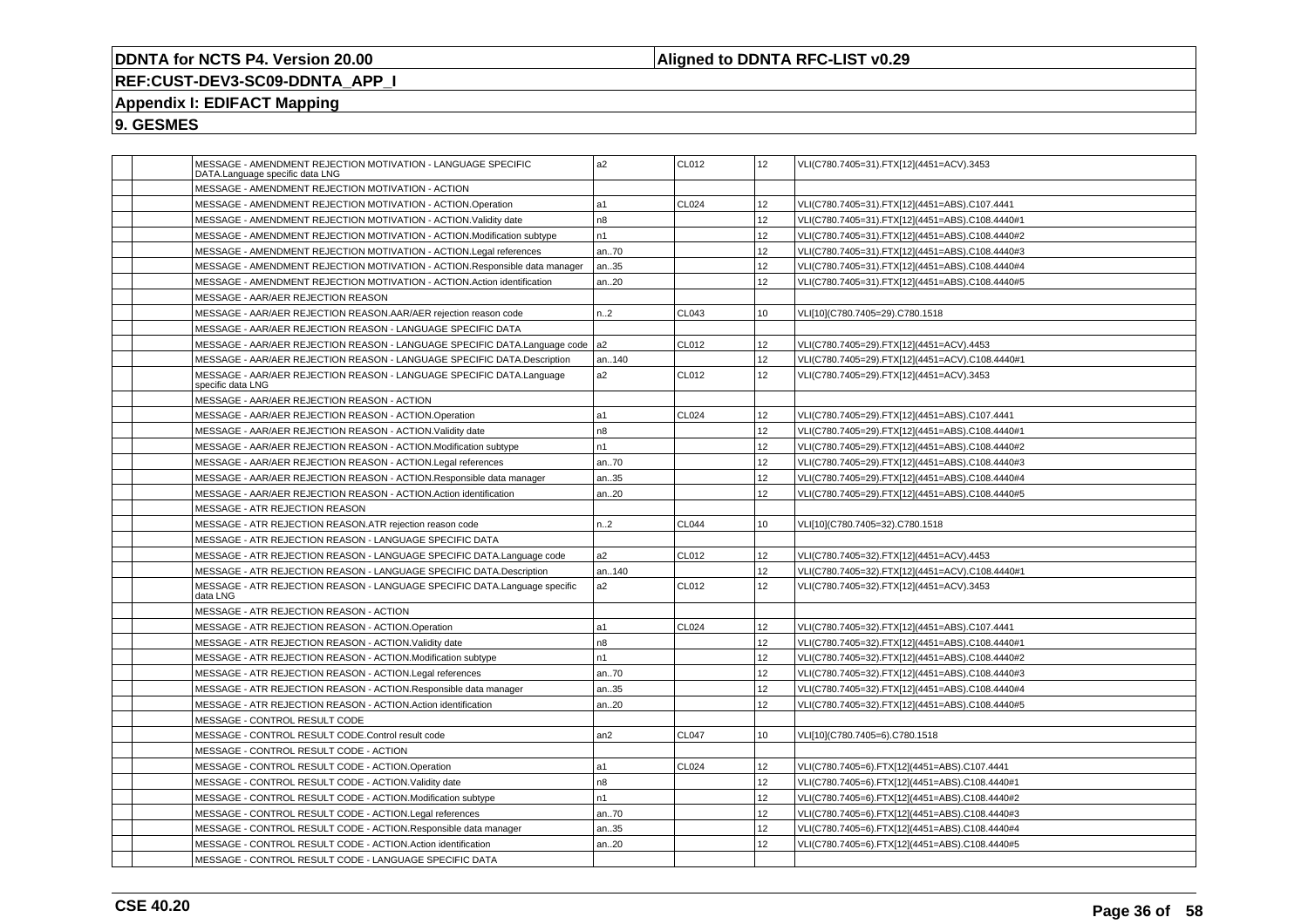### **Aligned to DDNTA RFC-LIST v0.29**

## **REF:CUST-DEV3-SC09-DDNTA\_APP\_I**

### **Appendix I: EDIFACT Mapping**

|  | MESSAGE - CONTROL RESULT CODE - LANGUAGE SPECIFIC DATA.Language code                 | l a2           | CL012        | 12              | VLI(C780.7405=6).FTX[12](4451=ACV).4453           |
|--|--------------------------------------------------------------------------------------|----------------|--------------|-----------------|---------------------------------------------------|
|  | MESSAGE - CONTROL RESULT CODE - LANGUAGE SPECIFIC DATA.Description                   | an140          |              | 12 <sup>°</sup> | VLI(C780.7405=6).FTX[12](4451=ACV).C108.4440#1    |
|  | MESSAGE - CONTROL RESULT CODE - LANGUAGE SPECIFIC DATA.Language specific<br>data LNG | a <sub>2</sub> | CL012        | 12              | VLI(C780.7405=6).FTX[12](4451=ACV).3453           |
|  | MESSAGE - COUNTRY                                                                    |                |              |                 |                                                   |
|  | MESSAGE - COUNTRY.Country code                                                       | a <sub>2</sub> | <b>CL008</b> | 10              | VLI[10](C780.7405=8).C780.1518                    |
|  | MESSAGE - COUNTRY.TCC entry date                                                     | n <sub>8</sub> |              | 11              | VLI(C780.7405=8).DTM[11](C507.2005=146).C507.2380 |
|  | MESSAGE - COUNTRY.NCTS entry date                                                    | n <sub>8</sub> |              | 11              | VLI(C780.7405=8).DTM[11](C507.2005=375).C507.2380 |
|  | MESSAGE - COUNTRY.Geo-nomenclature code                                              | n3             |              | 10              | VLI[10](C780.7405=8).4513                         |
|  | MESSAGE - COUNTRY.Country regime code                                                | an3            | CL011        | 10              | VLI[10](C780.7405=8).1507                         |
|  | MESSAGE - COUNTRY - ACTION                                                           |                |              |                 |                                                   |
|  | MESSAGE - COUNTRY - ACTION.Operation                                                 | la1            | CL024        | 12              | VLI(C780.7405=8).FTX[12](4451=ABS).C107.4441      |
|  | MESSAGE - COUNTRY - ACTION. Validity date                                            | n <sub>8</sub> |              | 12              | VLI(C780.7405=8).FTX[12](4451=ABS).C108.4440#1    |
|  | MESSAGE - COUNTRY - ACTION.Modification subtype                                      | n <sub>1</sub> |              | 12              | VLI(C780.7405=8).FTX[12](4451=ABS).C108.4440#2    |
|  | MESSAGE - COUNTRY - ACTION.Legal references                                          | an70           |              | 12              | VLI(C780.7405=8).FTX[12](4451=ABS).C108.4440#3    |
|  | MESSAGE - COUNTRY - ACTION.Responsible data manager                                  | an35           |              | 12              | VLI(C780.7405=8).FTX[12](4451=ABS).C108.4440#4    |
|  | MESSAGE - COUNTRY - ACTION.Action identification                                     | an20           |              | 12              | VLI(C780.7405=8).FTX[12](4451=ABS).C108.4440#5    |
|  | MESSAGE - COUNTRY - LANGUAGE SPECIFIC DATA                                           |                |              |                 |                                                   |
|  | MESSAGE - COUNTRY - LANGUAGE SPECIFIC DATA.Language code                             | a <sub>2</sub> | CL012        | 12              | VLI(C780.7405=8).FTX[12](4451=ACV).4453           |
|  | MESSAGE - COUNTRY - LANGUAGE SPECIFIC DATA.Description                               | an140          |              | 12              | VLI(C780.7405=8).FTX[12](4451=ACV).C108.4440#1    |
|  | MESSAGE - COUNTRY - LANGUAGE SPECIFIC DATA.Language specific data LNG                | a2             | CL012        | 12 <sup>2</sup> | VLI(C780.7405=8).FTX[12](4451=ACV).3453           |
|  | MESSAGE - COUNTRY REGIME                                                             |                |              |                 |                                                   |
|  | MESSAGE - COUNTRY REGIME.Country regime code                                         | an3            | CL011        | 10              | VLI[10](C780.7405=9).C780.1518                    |
|  | MESSAGE - COUNTRY REGIME - ACTION                                                    |                |              |                 |                                                   |
|  | MESSAGE - COUNTRY REGIME - ACTION.Operation                                          | la1            | CL024        | 12              | VLI(C780.7405=9).FTX[12](4451=ABS).C107.4441      |
|  | MESSAGE - COUNTRY REGIME - ACTION. Validity date                                     | n <sub>8</sub> |              | 12 <sup>°</sup> | VLI(C780.7405=9).FTX[12](4451=ABS).C108.4440#1    |
|  | MESSAGE - COUNTRY REGIME - ACTION.Modification subtype                               | n <sub>1</sub> |              | 12              | VLI(C780.7405=9).FTX[12](4451=ABS).C108.4440#2    |
|  | MESSAGE - COUNTRY REGIME - ACTION.Legal references                                   | an70           |              | 12              | VLI(C780.7405=9).FTX[12](4451=ABS).C108.4440#3    |
|  | MESSAGE - COUNTRY REGIME - ACTION.Responsible data manager                           | an35           |              | 12              | VLI(C780.7405=9).FTX[12](4451=ABS).C108.4440#4    |
|  | MESSAGE - COUNTRY REGIME - ACTION.Action identification                              | an20           |              | 12 <sup>°</sup> | VLI(C780.7405=9).FTX[12](4451=ABS).C108.4440#5    |
|  | MESSAGE - COUNTRY REGIME - LANGUAGE SPECIFIC DATA                                    |                |              |                 |                                                   |
|  | MESSAGE - COUNTRY REGIME - LANGUAGE SPECIFIC DATA.Language code                      | a <sub>2</sub> | CL012        | 12              | VLI(C780.7405=9).FTX[12](4451=ACV).4453           |
|  | MESSAGE - COUNTRY REGIME - LANGUAGE SPECIFIC DATA.Description                        | an140          |              | 12              | VLI(C780.7405=9).FTX[12](4451=ACV).C108.4440#1    |
|  | MESSAGE - COUNTRY REGIME - LANGUAGE SPECIFIC DATA.Language specific data LNG   a2    |                | CL012        | 12              | VLI(C780.7405=9).FTX[12](4451=ACV).3453           |
|  | MESSAGE - CUSTOMS OFFICE GEO INFO                                                    |                |              |                 |                                                   |
|  | MESSAGE - CUSTOMS OFFICE GEO INFO.Geo info code                                      | an6            | CL015        | 10              | VLI[10](C780.7405=AF).C780.1518                   |
|  | MESSAGE - CUSTOMS OFFICE GEO INFO - ACTION                                           |                |              |                 |                                                   |
|  | MESSAGE - CUSTOMS OFFICE GEO INFO - ACTION.Operation                                 | a1             | CL024        | 12              | VLI(C780.7405=AF).FTX[12](4451=ABS).C107.4441     |
|  | MESSAGE - CUSTOMS OFFICE GEO INFO - ACTION. Validity date                            | n8             |              | 12              | VLI(C780.7405=AF).FTX[12](4451=ABS).C108.4440#1   |
|  | MESSAGE - CUSTOMS OFFICE GEO INFO - ACTION.Modification subtype                      | n1             |              | 12              | VLI(C780.7405=AF).FTX[12](4451=ABS).C108.4440#2   |
|  | MESSAGE - CUSTOMS OFFICE GEO INFO - ACTION.Legal references                          | an70           |              | 12 <sup>2</sup> | VLI(C780.7405=AF).FTX[12](4451=ABS).C108.4440#3   |
|  | MESSAGE - CUSTOMS OFFICE GEO INFO - ACTION.Responsible data manager                  | an35           |              | 12              | VLI(C780.7405=AF).FTX[12](4451=ABS).C108.4440#4   |
|  | MESSAGE - CUSTOMS OFFICE GEO INFO - ACTION.Action identification                     | an20           |              | 12 <sup>°</sup> | VLI(C780.7405=AF).FTX[12](4451=ABS).C108.4440#5   |
|  | MESSAGE - CUSTOMS OFFICE GEO INFO - LANGUAGE SPECIFIC DATA                           |                |              |                 |                                                   |
|  | MESSAGE - CUSTOMS OFFICE GEO INFO - LANGUAGE SPECIFIC DATA.Language code             | a <sub>2</sub> | CL012        | 12              | VLI(C780.7405=AF).FTX[12](4451=ACV).4453          |
|  | MESSAGE - CUSTOMS OFFICE GEO INFO - LANGUAGE SPECIFIC DATA.Description               | an140          |              | 12              | VLI(C780.7405=AF).FTX[12](4451=ACV).C108.4440#1   |
|  |                                                                                      |                |              |                 |                                                   |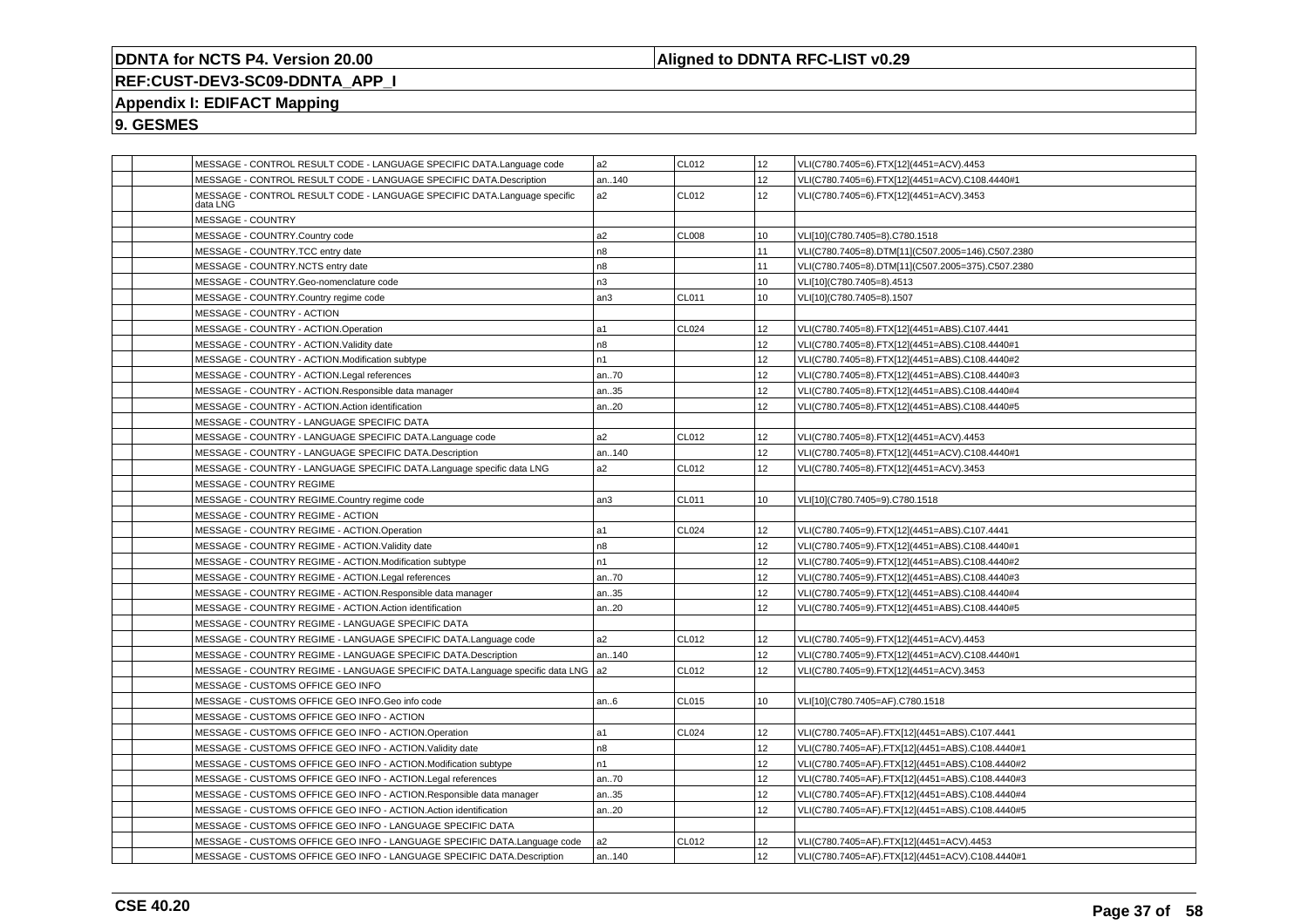### **Aligned to DDNTA RFC-LIST v0.29**

## **REF:CUST-DEV3-SC09-DDNTA\_APP\_I**

### **Appendix I: EDIFACT Mapping**

| MESSAGE - CUSTOMS OFFICE GEO INFO - LANGUAGE SPECIFIC DATA.Language<br>specific data LNG           | a <sub>2</sub>  | CL012             | 12              | VLI(C780.7405=AF).FTX[12](4451=ACV).3453        |
|----------------------------------------------------------------------------------------------------|-----------------|-------------------|-----------------|-------------------------------------------------|
| MESSAGE - CURRENCY CODE                                                                            |                 |                   |                 |                                                 |
| MESSAGE - CURRENCY CODE.Currency                                                                   | an <sub>3</sub> | CL048             | 10              | VLI[10](C780.7405=2).C780.1518                  |
| MESSAGE - CURRENCY CODE.Rate value                                                                 | n.86            |                   | 10              | VLI[10](C780.7405=2).1514                       |
| MESSAGE - CURRENCY CODE - ACTION                                                                   |                 |                   |                 |                                                 |
| MESSAGE - CURRENCY CODE - ACTION.Operation                                                         | l a1            | CL <sub>024</sub> | 12              | VLI(C780.7405=2).FTX[12](4451=ABS).C107.4441    |
| MESSAGE - CURRENCY CODE - ACTION. Validity date                                                    | n <sub>8</sub>  |                   | 12              | VLI(C780.7405=2).FTX[12](4451=ABS).C108.4440#1  |
| MESSAGE - CURRENCY CODE - ACTION.Modification subtype                                              | n <sub>1</sub>  |                   | 12              | VLI(C780.7405=2).FTX[12](4451=ABS).C108.4440#2  |
| MESSAGE - CURRENCY CODE - ACTION.Legal references                                                  | an70            |                   | 12              | VLI(C780.7405=2).FTX[12](4451=ABS).C108.4440#3  |
| MESSAGE - CURRENCY CODE - ACTION.Responsible data manager                                          | an35            |                   | 12              | VLI(C780.7405=2).FTX[12](4451=ABS).C108.4440#4  |
| MESSAGE - CURRENCY CODE - ACTION.Action identification                                             | an20            |                   | 12              | VLI(C780.7405=2).FTX[12](4451=ABS).C108.4440#5  |
| MESSAGE - CURRENCY CODE - LANGUAGE SPECIFIC DATA                                                   |                 |                   |                 |                                                 |
| MESSAGE - CURRENCY CODE - LANGUAGE SPECIFIC DATA.Language code                                     | a2              | CL012             | 12              | VLI(C780.7405=2).FTX[12](4451=ACV).4453         |
| MESSAGE - CURRENCY CODE - LANGUAGE SPECIFIC DATA.Description                                       | an140           |                   | 12              | VLI(C780.7405=2).FTX[12](4451=ACV).C108.4440#1  |
| MESSAGE - CURRENCY CODE - LANGUAGE SPECIFIC DATA.Language specific data LNG                        | l a2            | CL012             | 12              | VLI(C780.7405=2).FTX[12](4451=ACV).3453         |
| MESSAGE - DISCREPANCIES SOLVED NOTIFICATION                                                        |                 |                   |                 |                                                 |
| MESSAGE - DISCREPANCIES SOLVED NOTIFICATION.Discrepancies solved notification<br>code              | an.2            | CL069             | 10              | VLI[10](C780.7405=33).C780.1518                 |
| MESSAGE - DISCREPANCIES SOLVED NOTIFICATION - LANGUAGE SPECIFIC DATA                               |                 |                   |                 |                                                 |
| MESSAGE - DISCREPANCIES SOLVED NOTIFICATION - LANGUAGE SPECIFIC<br>DATA.Language code              | a <sub>2</sub>  | CL012             | 12 <sup>2</sup> | VLI(C780.7405=33).FTX[12](4451=ACV).4453        |
| MESSAGE - DISCREPANCIES SOLVED NOTIFICATION - LANGUAGE SPECIFIC<br>DATA.Description                | an140           |                   | 12              | VLI(C780.7405=33).FTX[12](4451=ACV).C108.4440#1 |
| MESSAGE - DISCREPANCIES SOLVED NOTIFICATION - LANGUAGE SPECIFIC<br>DATA.Language specific data LNG | a2              | CL012             | 12 <sup>2</sup> | VLI(C780.7405=33).FTX[12](4451=ACV).3453        |
| MESSAGE - DISCREPANCIES SOLVED NOTIFICATION - ACTION                                               |                 |                   |                 |                                                 |
| MESSAGE - DISCREPANCIES SOLVED NOTIFICATION - ACTION.Operation                                     | a1              | CL024             | 12              | VLI(C780.7405=33).FTX[12](4451=ABS).C107.4441   |
| MESSAGE - DISCREPANCIES SOLVED NOTIFICATION - ACTION. Validity date                                | n <sub>8</sub>  |                   | 12              | VLI(C780.7405=33).FTX[12](4451=ABS).C108.4440#1 |
| MESSAGE - DISCREPANCIES SOLVED NOTIFICATION - ACTION.Modification subtype                          | n <sub>1</sub>  |                   | 12              | VLI(C780.7405=33).FTX[12](4451=ABS).C108.4440#2 |
| MESSAGE - DISCREPANCIES SOLVED NOTIFICATION - ACTION.Legal references                              | l an70          |                   | 12              | VLI(C780.7405=33).FTX[12](4451=ABS).C108.4440#3 |
| MESSAGE - DISCREPANCIES SOLVED NOTIFICATION - ACTION.Responsible data<br>manager                   | an35            |                   | 12              | VLI(C780.7405=33).FTX[12](4451=ABS).C108.4440#4 |
| MESSAGE - DISCREPANCIES SOLVED NOTIFICATION - ACTION.Action identification                         | an20            |                   | 12              | VLI(C780.7405=33).FTX[12](4451=ABS).C108.4440#5 |
| MESSAGE - DIVERSION REJECTION REASON                                                               |                 |                   |                 |                                                 |
| MESSAGE - DIVERSION REJECTION REASON.Diversion rejection reason code                               | n.2             | CL046             | 10              | VLI[10](C780.7405=34).C780.1518                 |
| MESSAGE - DIVERSION REJECTION REASON - LANGUAGE SPECIFIC DATA                                      |                 |                   |                 |                                                 |
| MESSAGE - DIVERSION REJECTION REASON - LANGUAGE SPECIFIC DATA.Language<br>code                     | a2              | CL012             | 12              | VLI(C780.7405=34).FTX[12](4451=ACV).4453        |
| MESSAGE - DIVERSION REJECTION REASON - LANGUAGE SPECIFIC DATA.Description                          | an140           |                   | 12              | VLI(C780.7405=34).FTX[12](4451=ACV).C108.4440#1 |
| MESSAGE - DIVERSION REJECTION REASON - LANGUAGE SPECIFIC DATA.Language<br>specific data LNG        | a2              | CL012             | 12              | VLI(C780.7405=34).FTX[12](4451=ACV).3453        |
| MESSAGE - DIVERSION REJECTION REASON - ACTION                                                      |                 |                   |                 |                                                 |
| MESSAGE - DIVERSION REJECTION REASON - ACTION.Operation                                            | l a1            | CL024             | 12              | VLI(C780.7405=34).FTX[12](4451=ABS).C107.4441   |
| MESSAGE - DIVERSION REJECTION REASON - ACTION. Validity date                                       | n <sub>8</sub>  |                   | 12              | VLI(C780.7405=34).FTX[12](4451=ABS).C108.4440#1 |
| MESSAGE - DIVERSION REJECTION REASON - ACTION.Modification subtype                                 | n <sub>1</sub>  |                   | 12              | VLI(C780.7405=34).FTX[12](4451=ABS).C108.4440#2 |
| MESSAGE - DIVERSION REJECTION REASON - ACTION.Legal references                                     | an70            |                   | 12              | VLI(C780.7405=34).FTX[12](4451=ABS).C108.4440#3 |
| MESSAGE - DIVERSION REJECTION REASON - ACTION.Responsible data manager                             | an35            |                   | 12              | VLI(C780.7405=34).FTX[12](4451=ABS).C108.4440#4 |
| MESSAGE - DIVERSION REJECTION REASON - ACTION.Action identification                                | an20            |                   | 12              | VLI(C780.7405=34).FTX[12](4451=ABS).C108.4440#5 |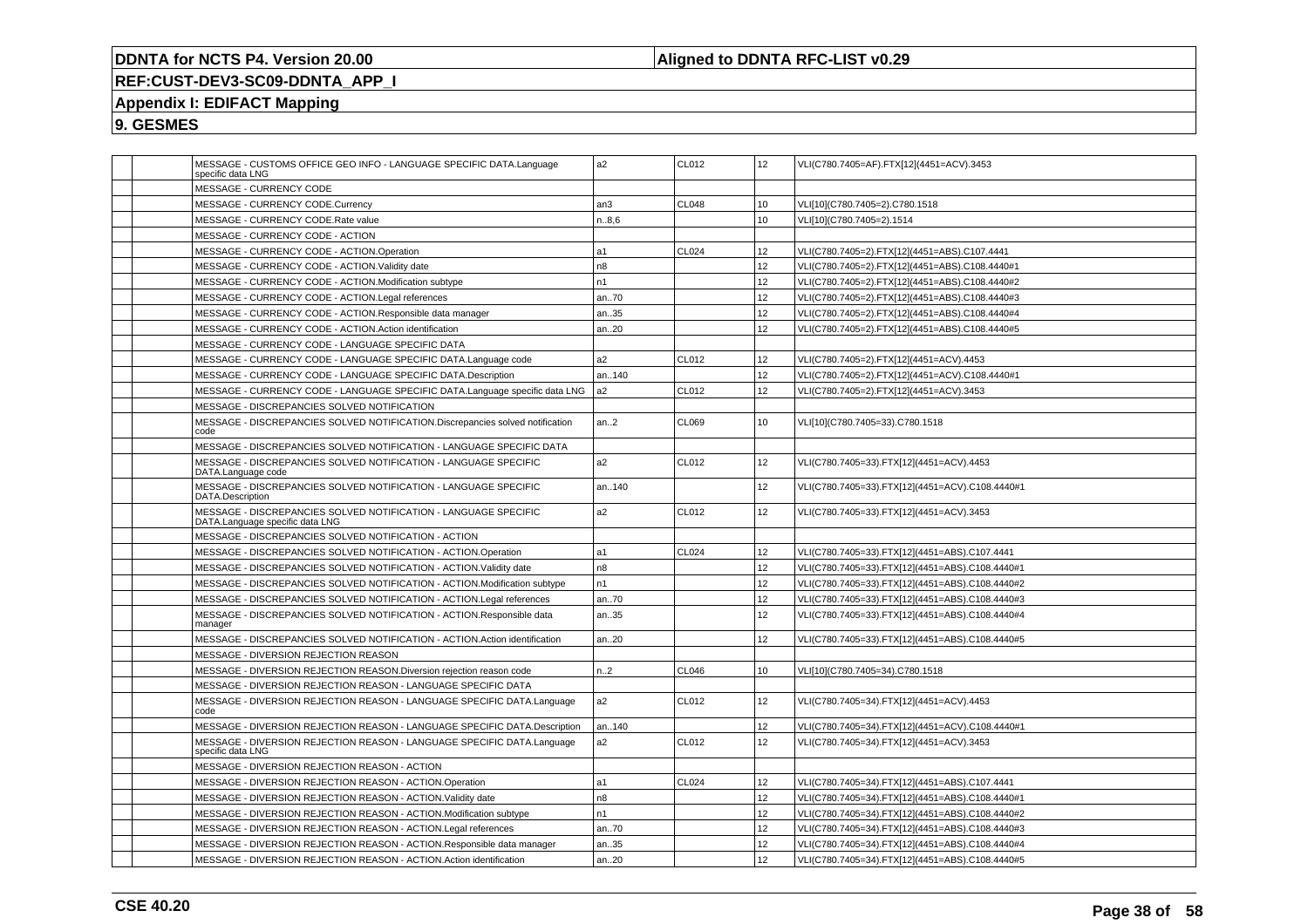### **Aligned to DDNTA RFC-LIST v0.29**

# **REF:CUST-DEV3-SC09-DDNTA\_APP\_I**

### **Appendix I: EDIFACT Mapping**

|  | MESSAGE - DOCUMENT TYPE                                                               |                |              |                 |                                                 |
|--|---------------------------------------------------------------------------------------|----------------|--------------|-----------------|-------------------------------------------------|
|  | MESSAGE - DOCUMENT TYPE.Document type                                                 | an.4           | CL013        | 10              | VLI[10](C780.7405=AE).C780.1518                 |
|  | MESSAGE - DOCUMENT TYPE.Transport document                                            | n1             | <b>CL027</b> | 10              | VLI[10](C780.7405=AE).1507                      |
|  | MESSAGE - DOCUMENT TYPE - ACTION                                                      |                |              |                 |                                                 |
|  | MESSAGE - DOCUMENT TYPE - ACTION.Operation                                            | l a1           | CL024        | 12 <sup>2</sup> | VLI(C780.7405=AE).FTX[12](4451=ABS).C107.4441   |
|  | MESSAGE - DOCUMENT TYPE - ACTION.Validity date                                        | n8             |              | 12              | VLI(C780.7405=AE).FTX[12](4451=ABS).C108.4440#1 |
|  | MESSAGE - DOCUMENT TYPE - ACTION.Modification subtype                                 | n <sub>1</sub> |              | 12              | VLI(C780.7405=AE).FTX[12](4451=ABS).C108.4440#2 |
|  | MESSAGE - DOCUMENT TYPE - ACTION.Legal references                                     | an70           |              | 12              | VLI(C780.7405=AE).FTX[12](4451=ABS).C108.4440#3 |
|  | MESSAGE - DOCUMENT TYPE - ACTION.Responsible data manager                             | an35           |              | 12 <sup>2</sup> | VLI(C780.7405=AE).FTX[12](4451=ABS).C108.4440#4 |
|  | MESSAGE - DOCUMENT TYPE - ACTION.Action identification                                | an20           |              | 12 <sup>°</sup> | VLI(C780.7405=AE).FTX[12](4451=ABS).C108.4440#5 |
|  | MESSAGE - DOCUMENT TYPE - LANGUAGE SPECIFIC DATA                                      |                |              |                 |                                                 |
|  | MESSAGE - DOCUMENT TYPE - LANGUAGE SPECIFIC DATA.Language code                        | a <sub>2</sub> | CL012        | 12              | VLI(C780.7405=AE).FTX[12](4451=ACV).4453        |
|  | MESSAGE - DOCUMENT TYPE - LANGUAGE SPECIFIC DATA.Description                          | an350          |              | 12              | VLI(C780.7405=AE).FTX[12](4451=ACV).C108.4440#1 |
|  | MESSAGE - DOCUMENT TYPE - LANGUAGE SPECIFIC DATA.Language specific data LNG           | a <sub>2</sub> | CL012        | 12 <sup>2</sup> | VLI(C780.7405=AE).FTX[12](4451=ACV).3453        |
|  | MESSAGE - GUARANTEE TYPE                                                              |                |              |                 |                                                 |
|  | MESSAGE - GUARANTEE TYPE.Guarantee type                                               | an1            | CL051        | 10              | VLI[10](C780.7405=16).C780.1518                 |
|  | MESSAGE - GUARANTEE TYPE - ACTION                                                     |                |              |                 |                                                 |
|  | MESSAGE - GUARANTEE TYPE - ACTION.Operation                                           | la1            | CL024        | 12              | VLI(C780.7405=16).FTX[12](4451=ABS).C107.4441   |
|  | MESSAGE - GUARANTEE TYPE - ACTION. Validity date                                      | n <sub>8</sub> |              | 12              | VLI(C780.7405=16).FTX[12](4451=ABS).C108.4440#1 |
|  | MESSAGE - GUARANTEE TYPE - ACTION.Modification subtype                                | n <sub>1</sub> |              | 12 <sup>2</sup> | VLI(C780.7405=16).FTX[12](4451=ABS).C108.4440#2 |
|  | MESSAGE - GUARANTEE TYPE - ACTION.Legal references                                    | an70           |              | 12              | VLI(C780.7405=16).FTX[12](4451=ABS).C108.4440#3 |
|  | MESSAGE - GUARANTEE TYPE - ACTION.Responsible data manager                            | an35           |              | 12 <sup>2</sup> | VLI(C780.7405=16).FTX[12](4451=ABS).C108.4440#4 |
|  | MESSAGE - GUARANTEE TYPE - ACTION.Action identification                               | an20           |              | 12 <sup>°</sup> | VLI(C780.7405=16).FTX[12](4451=ABS).C108.4440#5 |
|  | MESSAGE - GUARANTEE TYPE - LANGUAGE SPECIFIC DATA                                     |                |              |                 |                                                 |
|  | MESSAGE - GUARANTEE TYPE - LANGUAGE SPECIFIC DATA.Language code                       | a <sub>2</sub> | CL012        | 12              | VLI(C780.7405=16).FTX[12](4451=ACV).4453        |
|  | MESSAGE - GUARANTEE TYPE - LANGUAGE SPECIFIC DATA.Description                         | an140          |              | 12              | VLI(C780.7405=16).FTX[12](4451=ACV).C108.4440#1 |
|  | MESSAGE - GUARANTEE TYPE - LANGUAGE SPECIFIC DATA.Language specific data LNG   a2     |                | CL012        | 12 <sup>°</sup> | VLI(C780.7405=16).FTX[12](4451=ACV).3453        |
|  | MESSAGE - GUARANTEE MONITORING                                                        |                |              |                 |                                                 |
|  | MESSAGE - GUARANTEE MONITORING.Guarantee monitoring code                              | n1             | CL050        | 10              | VLI[10](C780.7405=19).C780.1518                 |
|  | MESSAGE - GUARANTEE MONITORING - ACTION                                               |                |              |                 |                                                 |
|  | MESSAGE - GUARANTEE MONITORING - ACTION.Operation                                     | l a1           | CL024        | 12              | VLI(C780.7405=19).FTX[12](4451=ABS).C107.4441   |
|  | MESSAGE - GUARANTEE MONITORING - ACTION.Validity date                                 | n <sub>8</sub> |              | 12              | VLI(C780.7405=19).FTX[12](4451=ABS).C108.4440#1 |
|  | MESSAGE - GUARANTEE MONITORING - ACTION.Modification subtype                          | n <sub>1</sub> |              | 12              | VLI(C780.7405=19).FTX[12](4451=ABS).C108.4440#2 |
|  | MESSAGE - GUARANTEE MONITORING - ACTION.Legal references                              | an70           |              | 12              | VLI(C780.7405=19).FTX[12](4451=ABS).C108.4440#3 |
|  | MESSAGE - GUARANTEE MONITORING - ACTION.Responsible data manager                      | an35           |              | 12              | VLI(C780.7405=19).FTX[12](4451=ABS).C108.4440#4 |
|  | MESSAGE - GUARANTEE MONITORING - ACTION.Action identification                         | an20           |              | 12 <sup>2</sup> | VLI(C780.7405=19).FTX[12](4451=ABS).C108.4440#5 |
|  | MESSAGE - GUARANTEE MONITORING - LANGUAGE SPECIFIC DATA                               |                |              |                 |                                                 |
|  | MESSAGE - GUARANTEE MONITORING - LANGUAGE SPECIFIC DATA.Language code                 | a <sub>2</sub> | CL012        | 12              | VLI(C780.7405=19).FTX[12](4451=ACV).4453        |
|  | MESSAGE - GUARANTEE MONITORING - LANGUAGE SPECIFIC DATA.Description                   | an140          |              | 12              | VLI(C780.7405=19).FTX[12](4451=ACV).C108.4440#1 |
|  | MESSAGE - GUARANTEE MONITORING - LANGUAGE SPECIFIC DATA.Language specific<br>data LNG | l a2           | CL012        | 12              | VLI(C780.7405=19).FTX[12](4451=ACV).3453        |
|  | MESSAGE - INVALID GUARANTEE REASON                                                    |                |              |                 |                                                 |
|  | MESSAGE - INVALID GUARANTEE REASON.Invalid guarantee reason code                      | an.3           | CL052        | 10              | VLI[10](C780.7405=17).C780.1518                 |
|  | MESSAGE - INVALID GUARANTEE REASON - ACTION                                           |                |              |                 |                                                 |
|  | MESSAGE - INVALID GUARANTEE REASON - ACTION.Operation                                 | la1            | CL024        | 12              | VLI(C780.7405=17).FTX[12](4451=ABS).C107.4441   |
|  | MESSAGE - INVALID GUARANTEE REASON - ACTION. Validity date                            | n <sub>8</sub> |              | 12              | VLI(C780.7405=17).FTX[12](4451=ABS).C108.4440#1 |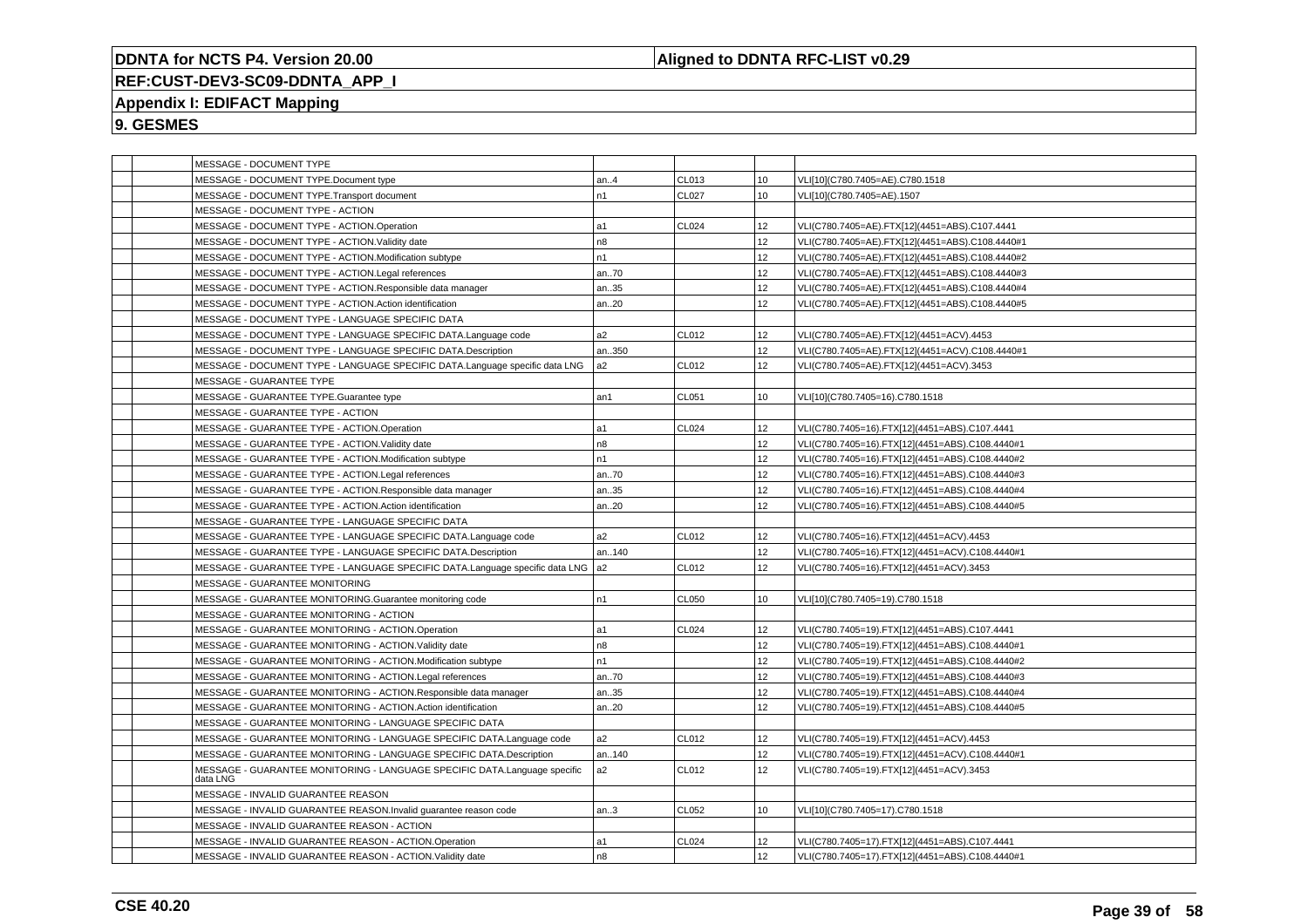### **Aligned to DDNTA RFC-LIST v0.29**

### **REF:CUST-DEV3-SC09-DDNTA\_APP\_I**

### **Appendix I: EDIFACT Mapping**

|  | MESSAGE - INVALID GUARANTEE REASON - ACTION.Modification subtype                          | n1             |       | 12              | VLI(C780.7405=17).FTX[12](4451=ABS).C108.4440#2 |
|--|-------------------------------------------------------------------------------------------|----------------|-------|-----------------|-------------------------------------------------|
|  | MESSAGE - INVALID GUARANTEE REASON - ACTION.Legal references                              | an70           |       | 12              | VLI(C780.7405=17).FTX[12](4451=ABS).C108.4440#3 |
|  | MESSAGE - INVALID GUARANTEE REASON - ACTION.Responsible data manager                      | an35           |       | 12              | VLI(C780.7405=17).FTX[12](4451=ABS).C108.4440#4 |
|  | MESSAGE - INVALID GUARANTEE REASON - ACTION.Action identification                         | an20           |       | 12              | VLI(C780.7405=17).FTX[12](4451=ABS).C108.4440#5 |
|  | MESSAGE - INVALID GUARANTEE REASON - LANGUAGE SPECIFIC DATA                               |                |       |                 |                                                 |
|  | MESSAGE - INVALID GUARANTEE REASON - LANGUAGE SPECIFIC DATA.Language code                 | l a2           | CL012 | 12              | VLI(C780.7405=17).FTX[12](4451=ACV).4453        |
|  | MESSAGE - INVALID GUARANTEE REASON - LANGUAGE SPECIFIC DATA.Description                   | an140          |       | 12              | VLI(C780.7405=17).FTX[12](4451=ACV).C108.4440#1 |
|  | MESSAGE - INVALID GUARANTEE REASON - LANGUAGE SPECIFIC DATA.Language<br>specific data LNG | a <sub>2</sub> | CL012 | 12              | VLI(C780.7405=17).FTX[12](4451=ACV).3453        |
|  | MESSAGE - LANGUAGE CODE                                                                   |                |       |                 |                                                 |
|  | MESSAGE - LANGUAGE CODE.Language code                                                     | a <sub>2</sub> | CL012 | 10              | VLI[10](C780.7405=18).C780.1518                 |
|  | MESSAGE - LANGUAGE CODE - ACTION                                                          |                |       |                 |                                                 |
|  | MESSAGE - LANGUAGE CODE - ACTION.Operation                                                | a1             | CL024 | 12              | VLI(C780.7405=18).FTX[12](4451=ABS).C107.4441   |
|  | MESSAGE - LANGUAGE CODE - ACTION. Validity date                                           | n8             |       | 12              | VLI(C780.7405=18).FTX[12](4451=ABS).C108.4440#1 |
|  | MESSAGE - LANGUAGE CODE - ACTION.Modification subtype                                     | n1             |       | 12              | VLI(C780.7405=18).FTX[12](4451=ABS).C108.4440#2 |
|  | MESSAGE - LANGUAGE CODE - ACTION.Legal references                                         | an70           |       | 12              | VLI(C780.7405=18).FTX[12](4451=ABS).C108.4440#3 |
|  | MESSAGE - LANGUAGE CODE - ACTION.Responsible data manager                                 | an35           |       | 12              | VLI(C780.7405=18).FTX[12](4451=ABS).C108.4440#4 |
|  | MESSAGE - LANGUAGE CODE - ACTION.Action identification                                    | an20           |       | 12              | VLI(C780.7405=18).FTX[12](4451=ABS).C108.4440#5 |
|  | MESSAGE - LANGUAGE CODE - LANGUAGE SPECIFIC DATA                                          |                |       |                 |                                                 |
|  | MESSAGE - LANGUAGE CODE - LANGUAGE SPECIFIC DATA.Language code                            | a2             | CL012 | 12              | VLI(C780.7405=18).FTX[12](4451=ACV).4453        |
|  | MESSAGE - LANGUAGE CODE - LANGUAGE SPECIFIC DATA.Description                              | an140          |       | 12 <sup>°</sup> | VLI(C780.7405=18).FTX[12](4451=ACV).C108.4440#1 |
|  | MESSAGE - LANGUAGE CODE - LANGUAGE SPECIFIC DATA.Language specific data LNG               | a <sub>2</sub> | CL012 | 12              | VLI(C780.7405=18).FTX[12](4451=ACV).3453        |
|  | MESSAGE - PACKAGING CODE                                                                  |                |       |                 |                                                 |
|  | MESSAGE - PACKAGING CODE.Kind of packages                                                 | an3            | CL017 | 10              | VLI[10](C780.7405=21).C780.1518                 |
|  | MESSAGE - PACKAGING CODE - ACTION                                                         |                |       |                 |                                                 |
|  | MESSAGE - PACKAGING CODE - ACTION.Operation                                               | a1             | CL024 | 12              | VLI(C780.7405=21).FTX[12](4451=ABS).C107.4441   |
|  | MESSAGE - PACKAGING CODE - ACTION. Validity date                                          | n8             |       | 12              | VLI(C780.7405=21).FTX[12](4451=ABS).C108.4440#1 |
|  | MESSAGE - PACKAGING CODE - ACTION.Modification subtype                                    | n1             |       | 12              | VLI(C780.7405=21).FTX[12](4451=ABS).C108.4440#2 |
|  | MESSAGE - PACKAGING CODE - ACTION.Legal references                                        | an70           |       | 12              | VLI(C780.7405=21).FTX[12](4451=ABS).C108.4440#3 |
|  | MESSAGE - PACKAGING CODE - ACTION.Responsible data manager                                | an35           |       | 12              | VLI(C780.7405=21).FTX[12](4451=ABS).C108.4440#4 |
|  | MESSAGE - PACKAGING CODE - ACTION.Action identification                                   | an20           |       | 12              | VLI(C780.7405=21).FTX[12](4451=ABS).C108.4440#5 |
|  | MESSAGE - PACKAGING CODE - LANGUAGE SPECIFIC DATA                                         |                |       |                 |                                                 |
|  | MESSAGE - PACKAGING CODE - LANGUAGE SPECIFIC DATA.Language code                           | a2             | CL012 | 12              | VLI(C780.7405=21).FTX[12](4451=ACV).4453        |
|  | MESSAGE - PACKAGING CODE - LANGUAGE SPECIFIC DATA.Description                             | an140          |       | 12              | VLI(C780.7405=21).FTX[12](4451=ACV).C108.4440#1 |
|  | MESSAGE - PACKAGING CODE - LANGUAGE SPECIFIC DATA.Language specific data LNG              | l a2           | CL012 | 12              | VLI(C780.7405=21).FTX[12](4451=ACV).3453        |
|  | MESSAGE - ROLE                                                                            |                |       |                 |                                                 |
|  | MESSAGE - ROLE.Role                                                                       | an.3           | CL056 | 10              | VLI[10](C780.7405=22).C780.1518                 |
|  | MESSAGE - ROLE - ACTION                                                                   |                |       |                 |                                                 |
|  | MESSAGE - ROLE - ACTION.Operation                                                         | a1             | CL024 | 12              | VLI(C780.7405=22).FTX[12](4451=ABS).C107.4441   |
|  | MESSAGE - ROLE - ACTION. Validity date                                                    | n <sub>8</sub> |       | 12 <sup>°</sup> | VLI(C780.7405=22).FTX[12](4451=ABS).C108.4440#1 |
|  | MESSAGE - ROLE - ACTION.Modification subtype                                              | n1             |       | 12              | VLI(C780.7405=22).FTX[12](4451=ABS).C108.4440#2 |
|  | MESSAGE - ROLE - ACTION.Legal references                                                  | an70           |       | 12              | VLI(C780.7405=22).FTX[12](4451=ABS).C108.4440#3 |
|  | MESSAGE - ROLE - ACTION.Responsible data manager                                          | an35           |       | 12              | VLI(C780.7405=22).FTX[12](4451=ABS).C108.4440#4 |
|  | MESSAGE - ROLE - ACTION.Action identification                                             | an20           |       | 12              | VLI(C780.7405=22).FTX[12](4451=ABS).C108.4440#5 |
|  | MESSAGE - ROLE - LANGUAGE SPECIFIC DATA                                                   |                |       |                 |                                                 |
|  | MESSAGE - ROLE - LANGUAGE SPECIFIC DATA.Language code                                     | a2             | CL012 | 12              | VLI(C780.7405=22).FTX[12](4451=ACV).4453        |
|  |                                                                                           |                |       |                 |                                                 |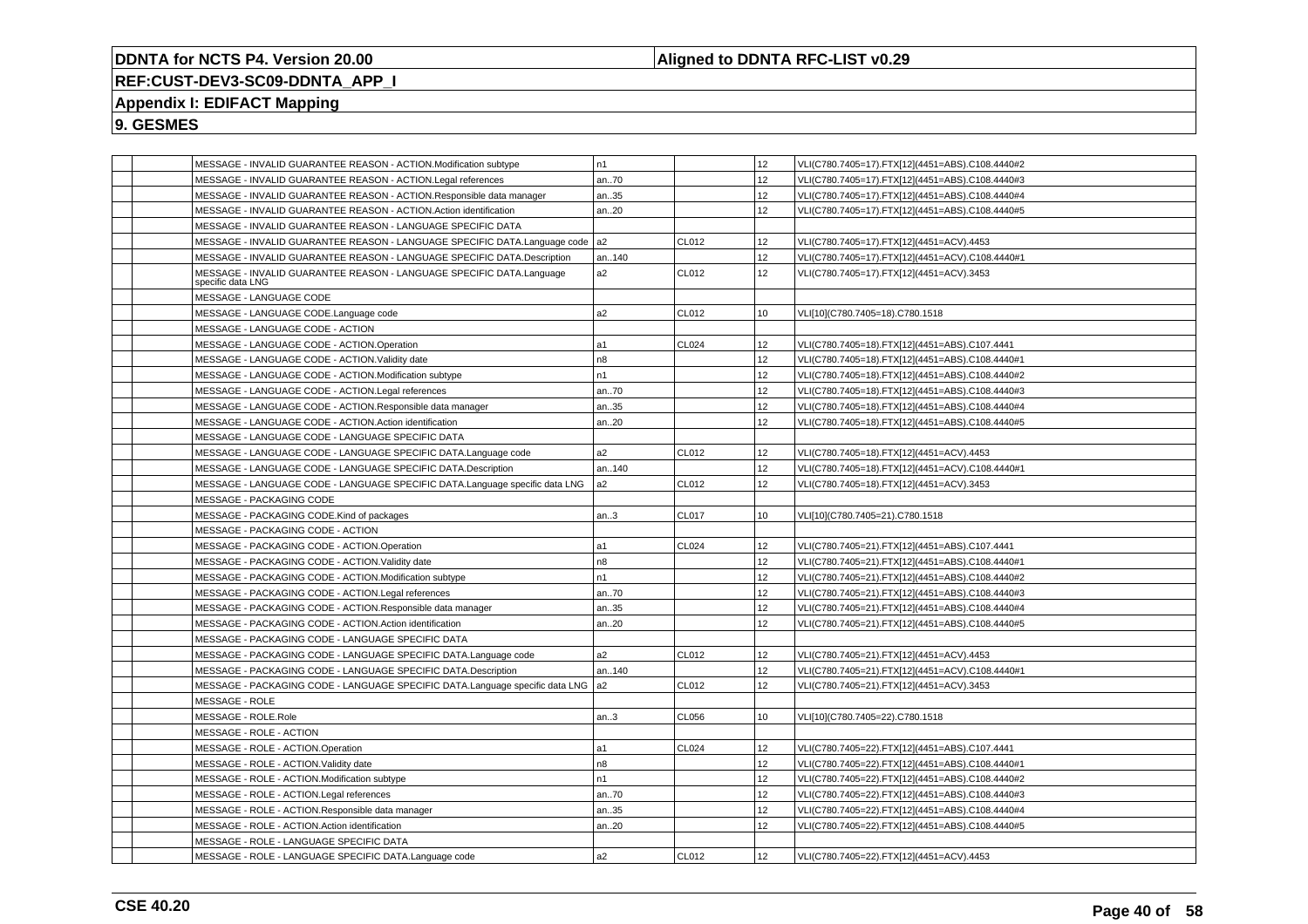### **Aligned to DDNTA RFC-LIST v0.29**

### **REF:CUST-DEV3-SC09-DDNTA\_APP\_I**

### **Appendix I: EDIFACT Mapping**

|  | MESSAGE - ROLE - LANGUAGE SPECIFIC DATA.Description                                   | an140          |              | 12               | VLI(C780.7405=22).FTX[12](4451=ACV).C108.4440#1 |
|--|---------------------------------------------------------------------------------------|----------------|--------------|------------------|-------------------------------------------------|
|  | MESSAGE - ROLE - LANGUAGE SPECIFIC DATA.Language specific data LNG                    | a2             | CL012        | 12               | VLI(C780.7405=22).FTX[12](4451=ACV).3453        |
|  | MESSAGE - SENSITIVE GOODS CODE                                                        |                |              |                  |                                                 |
|  | MESSAGE - SENSITIVE GOODS CODE.Commodity code (taric code)                            | an.6           | CL062        | 10               | VLI[10](C780.7405=24).C780.1518                 |
|  | MESSAGE - SENSITIVE GOODS CODE.Sensitive goods code                                   | n.2            | <b>CL064</b> | 10               | VLI[10](C780.7405=24).1507                      |
|  | MESSAGE - SENSITIVE GOODS CODE.Reference quantity                                     | n6             |              | 10               | VLI[10](C780.7405=24).C240.7036#1               |
|  | MESSAGE - SENSITIVE GOODS CODE.Unit of measure code                                   | an3            | <b>CL059</b> | 10               | VLI[10](C780.7405=24).C240.7036#2               |
|  | MESSAGE - SENSITIVE GOODS CODE.EEC territory limitation                               | n1             | <b>CL027</b> | 10               | VLI[10](C780.7405=24).C240.7037                 |
|  | MESSAGE - SENSITIVE GOODS CODE - ACTION                                               |                |              |                  |                                                 |
|  | MESSAGE - SENSITIVE GOODS CODE - ACTION.Operation                                     | a1             | CL024        | 12               | VLI(C780.7405=24).FTX[12](4451=ABS).C107.4441   |
|  | MESSAGE - SENSITIVE GOODS CODE - ACTION. Validity date                                | n <sub>8</sub> |              | 12               | VLI(C780.7405=24).FTX[12](4451=ABS).C108.4440#1 |
|  | MESSAGE - SENSITIVE GOODS CODE - ACTION.Modification subtype                          | n1             |              | 12               | VLI(C780.7405=24).FTX[12](4451=ABS).C108.4440#2 |
|  | MESSAGE - SENSITIVE GOODS CODE - ACTION.Legal references                              | an70           |              | 12               | VLI(C780.7405=24).FTX[12](4451=ABS).C108.4440#3 |
|  | MESSAGE - SENSITIVE GOODS CODE - ACTION.Responsible data manager                      | an35           |              | 12               | VLI(C780.7405=24).FTX[12](4451=ABS).C108.4440#4 |
|  | MESSAGE - SENSITIVE GOODS CODE - ACTION.Action identification                         | an.20          |              | 12               | VLI(C780.7405=24).FTX[12](4451=ABS).C108.4440#5 |
|  | MESSAGE - SENSITIVE GOODS CODE - LANGUAGE SPECIFIC DATA                               |                |              |                  |                                                 |
|  | MESSAGE - SENSITIVE GOODS CODE - LANGUAGE SPECIFIC DATA.Language code                 | a <sub>2</sub> | CL012        | 12               | VLI(C780.7405=24).FTX[12](4451=ACV).4453        |
|  | MESSAGE - SENSITIVE GOODS CODE - LANGUAGE SPECIFIC DATA.Description                   | an140          |              | 12               | VLI(C780.7405=24).FTX[12](4451=ACV).C108.4440#1 |
|  | MESSAGE - SENSITIVE GOODS CODE - LANGUAGE SPECIFIC DATA.Language specific<br>data LNG | a2             | CL012        | 12               | VLI(C780.7405=24).FTX[12](4451=ACV).3453        |
|  | MESSAGE - SPECIAL MENTION CODE                                                        |                |              |                  |                                                 |
|  | MESSAGE - SPECIAL MENTION CODE.Additional information coded                           | an5            | CL039        | 10 <sup>10</sup> | VLI[10](C780.7405=AD).C780.1518                 |
|  | MESSAGE - SPECIAL MENTION CODE - ACTION                                               |                |              |                  |                                                 |
|  | MESSAGE - SPECIAL MENTION CODE - ACTION.Operation                                     | a1             | CL024        | 12 <sup>2</sup>  | VLI(C780.7405=AD).FTX[12](4451=ABS).C107.4441   |
|  | MESSAGE - SPECIAL MENTION CODE - ACTION. Validity date                                | n8             |              | 12               | VLI(C780.7405=AD).FTX[12](4451=ABS).C108.4440#1 |
|  | MESSAGE - SPECIAL MENTION CODE - ACTION.Modification subtype                          | n1             |              | 12               | VLI(C780.7405=AD).FTX[12](4451=ABS).C108.4440#2 |
|  | MESSAGE - SPECIAL MENTION CODE - ACTION.Legal references                              | an70           |              | 12               | VLI(C780.7405=AD).FTX[12](4451=ABS).C108.4440#3 |
|  | MESSAGE - SPECIAL MENTION CODE - ACTION.Responsible data manager                      | an35           |              | 12               | VLI(C780.7405=AD).FTX[12](4451=ABS).C108.4440#4 |
|  | MESSAGE - SPECIAL MENTION CODE - ACTION.Action identification                         | an.20          |              | 12               | VLI(C780.7405=AD).FTX[12](4451=ABS).C108.4440#5 |
|  | MESSAGE - SPECIAL MENTION CODE - LANGUAGE SPECIFIC DATA                               |                |              |                  |                                                 |
|  | MESSAGE - SPECIAL MENTION CODE - LANGUAGE SPECIFIC DATA.Language code                 | a <sub>2</sub> | CL012        | 12               | VLI(C780.7405=AD).FTX[12](4451=ACV).4453        |
|  | MESSAGE - SPECIAL MENTION CODE - LANGUAGE SPECIFIC DATA.Description                   | an140          |              | 12               | VLI(C780.7405=AD).FTX[12](4451=ACV).C108.4440#1 |
|  | MESSAGE - SPECIAL MENTION CODE - LANGUAGE SPECIFIC DATA.Language specific<br>data LNG | a2             | CL012        | 12               | VLI(C780.7405=AD).FTX[12](4451=ACV).3453        |
|  | MESSAGE - STATISTICS TYPE                                                             |                |              |                  |                                                 |
|  | MESSAGE - STATISTICS TYPE.Statistics type                                             | an.4           | CL057        | 10 <sup>10</sup> | VLI[10](C780.7405=23).C780.1518                 |
|  | MESSAGE - STATISTICS TYPE - ACTION                                                    |                |              |                  |                                                 |
|  | MESSAGE - STATISTICS TYPE - ACTION.Operation                                          | a1             | CL024        | 12               | VLI(C780.7405=23).FTX[12](4451=ABS).C107.4441   |
|  | MESSAGE - STATISTICS TYPE - ACTION. Validity date                                     | n <sub>8</sub> |              | 12 <sup>2</sup>  | VLI(C780.7405=23).FTX[12](4451=ABS).C108.4440#1 |
|  | MESSAGE - STATISTICS TYPE - ACTION.Modification subtype                               | n1             |              | 12               | VLI(C780.7405=23).FTX[12](4451=ABS).C108.4440#2 |
|  | MESSAGE - STATISTICS TYPE - ACTION.Legal references                                   | an70           |              | 12               | VLI(C780.7405=23).FTX[12](4451=ABS).C108.4440#3 |
|  | MESSAGE - STATISTICS TYPE - ACTION.Responsible data manager                           | an35           |              | 12               | VLI(C780.7405=23).FTX[12](4451=ABS).C108.4440#4 |
|  | MESSAGE - STATISTICS TYPE - ACTION.Action identification                              | an20           |              | 12               | VLI(C780.7405=23).FTX[12](4451=ABS).C108.4440#5 |
|  | MESSAGE - STATISTICS TYPE - LANGUAGE SPECIFIC DATA                                    |                |              |                  |                                                 |
|  | MESSAGE - STATISTICS TYPE - LANGUAGE SPECIFIC DATA.Language code                      | a2             | CL012        | 12               | VLI(C780.7405=23).FTX[12](4451=ACV).4453        |
|  | MESSAGE - STATISTICS TYPE - LANGUAGE SPECIFIC DATA.Description                        | an140          |              | 12 <sup>2</sup>  | VLI(C780.7405=23).FTX[12](4451=ACV).C108.4440#1 |
|  | MESSAGE - STATISTICS TYPE - LANGUAGE SPECIFIC DATA.Language specific data LNG         | a <sub>2</sub> | CL012        | 12               | VLI(C780.7405=23).FTX[12](4451=ACV).3453        |
|  |                                                                                       |                |              |                  |                                                 |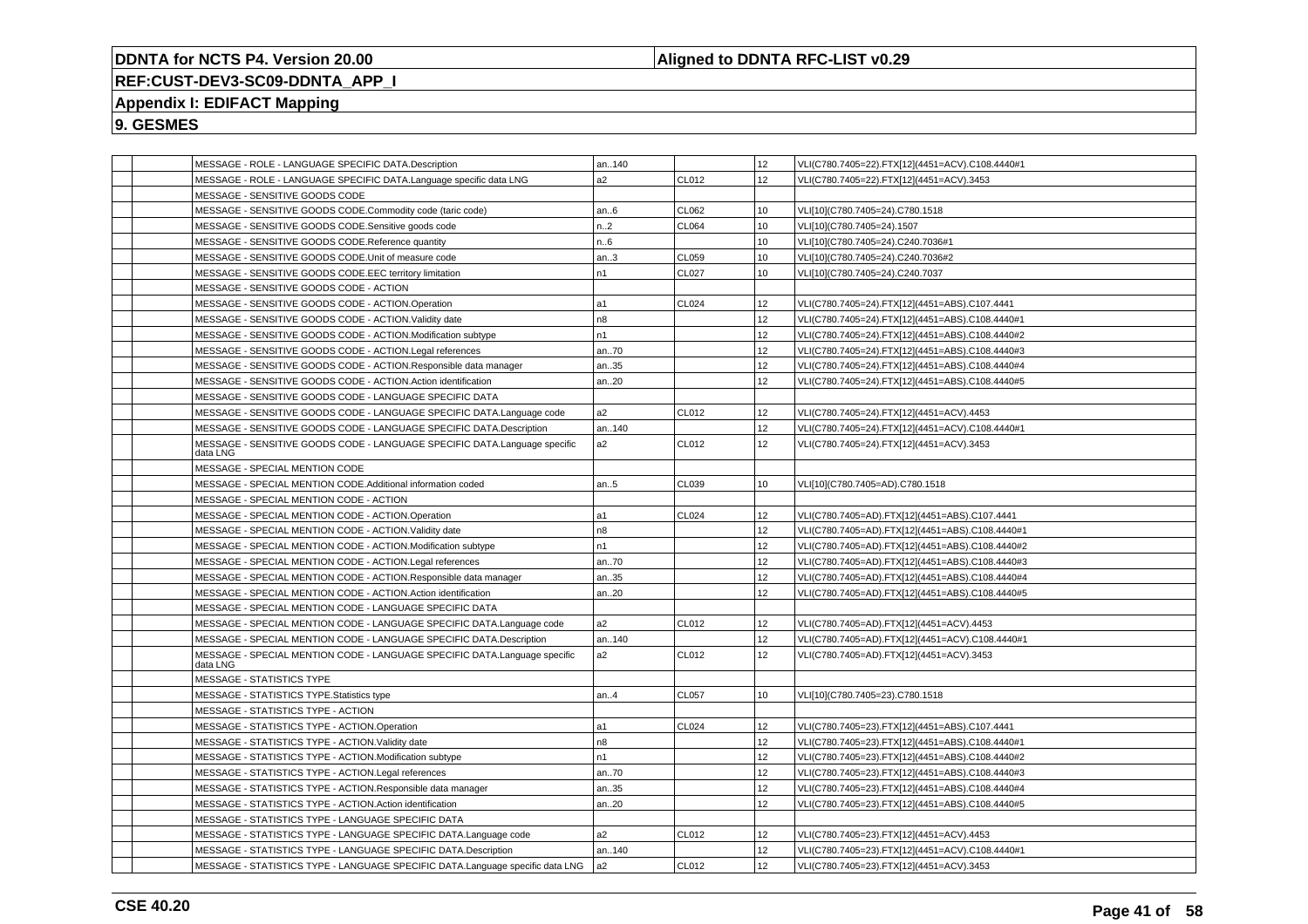### **Aligned to DDNTA RFC-LIST v0.29**

# **REF:CUST-DEV3-SC09-DDNTA\_APP\_I**

### **Appendix I: EDIFACT Mapping**

|  | MESSAGE - TRAFFIC TYPE                                                                             |                |                   |                 |                                                 |
|--|----------------------------------------------------------------------------------------------------|----------------|-------------------|-----------------|-------------------------------------------------|
|  | MESSAGE - TRAFFIC TYPE.Traffic type                                                                | an.3           | CL020             | 10              | VLI[10](C780.7405=26).C780.1518                 |
|  | MESSAGE - TRAFFIC TYPE - ACTION                                                                    |                |                   |                 |                                                 |
|  | MESSAGE - TRAFFIC TYPE - ACTION.Operation                                                          | a1             | CL024             | 12              | VLI(C780.7405=26).FTX[12](4451=ABS).C107.4441   |
|  | MESSAGE - TRAFFIC TYPE - ACTION. Validity date                                                     | n <sub>8</sub> |                   | 12 <sup>°</sup> | VLI(C780.7405=26).FTX[12](4451=ABS).C108.4440#1 |
|  | MESSAGE - TRAFFIC TYPE - ACTION.Modification subtype                                               | n <sub>1</sub> |                   | 12              | VLI(C780.7405=26).FTX[12](4451=ABS).C108.4440#2 |
|  | MESSAGE - TRAFFIC TYPE - ACTION.Legal references                                                   | an70           |                   | 12              | VLI(C780.7405=26).FTX[12](4451=ABS).C108.4440#3 |
|  | MESSAGE - TRAFFIC TYPE - ACTION.Responsible data manager                                           | an35           |                   | 12              | VLI(C780.7405=26).FTX[12](4451=ABS).C108.4440#4 |
|  | MESSAGE - TRAFFIC TYPE - ACTION.Action identification                                              | an20           |                   | 12              | VLI(C780.7405=26).FTX[12](4451=ABS).C108.4440#5 |
|  | MESSAGE - TRAFFIC TYPE - LANGUAGE SPECIFIC DATA                                                    |                |                   |                 |                                                 |
|  | MESSAGE - TRAFFIC TYPE - LANGUAGE SPECIFIC DATA.Language code                                      | a2             | CL012             | 12              | VLI(C780.7405=26).FTX[12](4451=ACV).4453        |
|  | MESSAGE - TRAFFIC TYPE - LANGUAGE SPECIFIC DATA.Description                                        | an140          |                   | 12              | VLI(C780.7405=26).FTX[12](4451=ACV).C108.4440#1 |
|  | MESSAGE - TRAFFIC TYPE - LANGUAGE SPECIFIC DATA.Language specific data LNG                         | a <sub>2</sub> | CL012             | 12              | VLI(C780.7405=26).FTX[12](4451=ACV).3453        |
|  | MESSAGE - CUSTOMS OPERATION STATE TYPE                                                             |                |                   |                 |                                                 |
|  | MESSAGE - CUSTOMS OPERATION STATE TYPE.Customs Operation State Types                               | an.3           | CL058             | 10              | VLI[10](C780.7405=20).C780.1518                 |
|  | MESSAGE - CUSTOMS OPERATION STATE TYPE - ACTION                                                    |                |                   |                 |                                                 |
|  | MESSAGE - CUSTOMS OPERATION STATE TYPE - ACTION.Operation                                          | l a1           | CL <sub>024</sub> | 12              | VLI(C780.7405=20).FTX[12](4451=ABS).C107.4441   |
|  | MESSAGE - CUSTOMS OPERATION STATE TYPE - ACTION.Validity date                                      | n8             |                   | 12              | VLI(C780.7405=20).FTX[12](4451=ABS).C108.4440#1 |
|  | MESSAGE - CUSTOMS OPERATION STATE TYPE - ACTION.Modification subtype                               | n1             |                   | 12 <sup>2</sup> | VLI(C780.7405=20).FTX[12](4451=ABS).C108.4440#2 |
|  | MESSAGE - CUSTOMS OPERATION STATE TYPE - ACTION.Legal references                                   | an70           |                   | 12              | VLI(C780.7405=20).FTX[12](4451=ABS).C108.4440#3 |
|  | MESSAGE - CUSTOMS OPERATION STATE TYPE - ACTION.Responsible data manager                           | an35           |                   | 12              | VLI(C780.7405=20).FTX[12](4451=ABS).C108.4440#4 |
|  | MESSAGE - CUSTOMS OPERATION STATE TYPE - ACTION.Action identification                              | an20           |                   | 12              | VLI(C780.7405=20).FTX[12](4451=ABS).C108.4440#5 |
|  | MESSAGE - CUSTOMS OPERATION STATE TYPE - LANGUAGE SPECIFIC DATA                                    |                |                   |                 |                                                 |
|  | MESSAGE - CUSTOMS OPERATION STATE TYPE - LANGUAGE SPECIFIC DATA.Language   a2<br>code              |                | CL012             | 12              | VLI(C780.7405=20).FTX[12](4451=ACV).4453        |
|  | MESSAGE - CUSTOMS OPERATION STATE TYPE - LANGUAGE SPECIFIC<br>DATA.Description                     | an140          |                   | 12 <sup>°</sup> | VLI(C780.7405=20).FTX[12](4451=ACV).C108.4440#1 |
|  | MESSAGE - CUSTOMS OPERATION STATE TYPE - LANGUAGE SPECIFIC DATA.Language   a2<br>specific data LNG |                | CL012             | 12              | VLI(C780.7405=20).FTX[12](4451=ACV).3453        |
|  | MESSAGE - UNIT OF MEASURE                                                                          |                |                   |                 |                                                 |
|  | MESSAGE - UNIT OF MEASURE.Unit of measure code                                                     | an3            | CL059             | 10              | VLI[10](C780.7405=AC).C780.1518                 |
|  | MESSAGE - UNIT OF MEASURE - ACTION                                                                 |                |                   |                 |                                                 |
|  | MESSAGE - UNIT OF MEASURE - ACTION.Operation                                                       | l a1           | CL024             | 12 <sup>°</sup> | VLI(C780.7405=AC).FTX[12](4451=ABS).C107.4441   |
|  | MESSAGE - UNIT OF MEASURE - ACTION. Validity date                                                  | n8             |                   | 12              | VLI(C780.7405=AC).FTX[12](4451=ABS).C108.4440#1 |
|  | MESSAGE - UNIT OF MEASURE - ACTION.Modification subtype                                            | n <sub>1</sub> |                   | 12              | VLI(C780.7405=AC).FTX[12](4451=ABS).C108.4440#2 |
|  | MESSAGE - UNIT OF MEASURE - ACTION.Legal references                                                | an70           |                   | 12              | VLI(C780.7405=AC).FTX[12](4451=ABS).C108.4440#3 |
|  | MESSAGE - UNIT OF MEASURE - ACTION.Responsible data manager                                        | an35           |                   | 12              | VLI(C780.7405=AC).FTX[12](4451=ABS).C108.4440#4 |
|  | MESSAGE - UNIT OF MEASURE - ACTION.Action identification                                           | an20           |                   | 12              | VLI(C780.7405=AC).FTX[12](4451=ABS).C108.4440#5 |
|  | MESSAGE - UNIT OF MEASURE - LANGUAGE SPECIFIC DATA                                                 |                |                   |                 |                                                 |
|  | MESSAGE - UNIT OF MEASURE - LANGUAGE SPECIFIC DATA.Language code                                   | a2             | CL012             | 12              | VLI(C780.7405=AC).FTX[12](4451=ACV).4453        |
|  | MESSAGE - UNIT OF MEASURE - LANGUAGE SPECIFIC DATA.Description                                     | an140          |                   | 12              | VLI(C780.7405=AC).FTX[12](4451=ACV).C108.4440#1 |
|  | MESSAGE - UNIT OF MEASURE - LANGUAGE SPECIFIC DATA.Language specific data LNG   a2                 |                | CL012             | 12              | VLI(C780.7405=AC).FTX[12](4451=ACV).3453        |
|  | MESSAGE - UN/LOCODE                                                                                |                |                   |                 |                                                 |
|  | MESSAGE - UN/LOCODE.Country code                                                                   | a <sub>2</sub> | CL008             | 10              | VLI[10](C780.7405=AB).1507                      |
|  | MESSAGE - UN/LOCODE.UN/LOCODE id                                                                   | a3             |                   | 10              | VLI[10](C780.7405=AB).C780.1518                 |
|  | MESSAGE - UN/LOCODE.UN/LOCODE name                                                                 | an29           |                   | 10              | VLI[10](C780.7405=AB).C082.3039                 |
|  | MESSAGE - UN/LOCODE - ACTION                                                                       |                |                   |                 |                                                 |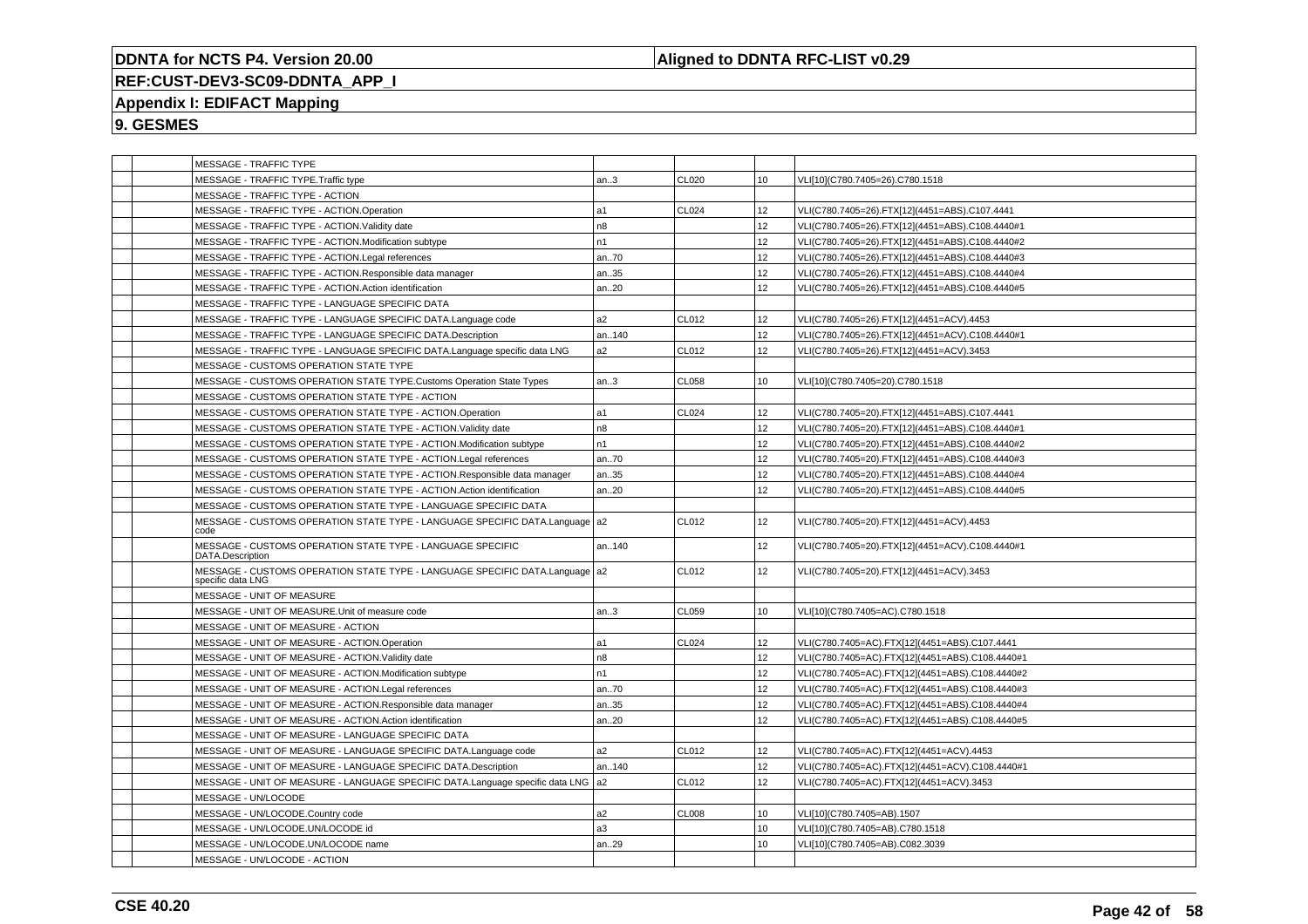### **Aligned to DDNTA RFC-LIST v0.29**

# **REF:CUST-DEV3-SC09-DDNTA\_APP\_I**

### **Appendix I: EDIFACT Mapping**

|  | MESSAGE - UN/LOCODE - ACTION.Operation                                                                            | a1              | CL024        | 12              | VLI(C780.7405=AB).FTX[12](4451=ABS).C107.4441                  |
|--|-------------------------------------------------------------------------------------------------------------------|-----------------|--------------|-----------------|----------------------------------------------------------------|
|  | MESSAGE - UN/LOCODE - ACTION. Validity date                                                                       | n8              |              | 12              | VLI(C780.7405=AB).FTX[12](4451=ABS).C108.4440#1                |
|  | MESSAGE - UN/LOCODE - ACTION.Modification subtype                                                                 | n1              |              | 12              | VLI(C780.7405=AB).FTX[12](4451=ABS).C108.4440#2                |
|  | MESSAGE - UN/LOCODE - ACTION.Legal references                                                                     | an70            |              | 12              | VLI(C780.7405=AB).FTX[12](4451=ABS).C108.4440#3                |
|  | MESSAGE - UN/LOCODE - ACTION.Responsible data manager                                                             | an35            |              | 12              | VLI(C780.7405=AB).FTX[12](4451=ABS).C108.4440#4                |
|  | MESSAGE - UN/LOCODE - ACTION.Action identification                                                                | an20            |              | 12              | VLI(C780.7405=AB).FTX[12](4451=ABS).C108.4440#5                |
|  | <b>MESSAGE - TRANSPORT MODE</b>                                                                                   |                 |              |                 |                                                                |
|  | MESSAGE - TRANSPORT MODE.Transport mode                                                                           | n. 2            | <b>CL018</b> | 10              | VLI[10](C780.7405=27).C780.1518                                |
|  | MESSAGE - TRANSPORT MODE - ACTION                                                                                 |                 |              |                 |                                                                |
|  | MESSAGE - TRANSPORT MODE - ACTION.Operation                                                                       | a1              | CL024        | 12              | VLI(C780.7405=27).FTX[12](4451=ABS).C107.4441                  |
|  | MESSAGE - TRANSPORT MODE - ACTION. Validity date                                                                  | n8              |              | 12 <sup>°</sup> | VLI(C780.7405=27).FTX[12](4451=ABS).C108.4440#1                |
|  | MESSAGE - TRANSPORT MODE - ACTION.Modification subtype                                                            | n1              |              | 12              | VLI(C780.7405=27).FTX[12](4451=ABS).C108.4440#2                |
|  | MESSAGE - TRANSPORT MODE - ACTION.Legal references                                                                | an70            |              | 12              | VLI(C780.7405=27).FTX[12](4451=ABS).C108.4440#3                |
|  | MESSAGE - TRANSPORT MODE - ACTION.Responsible data manager                                                        | an35            |              | 12              | VLI(C780.7405=27).FTX[12](4451=ABS).C108.4440#4                |
|  | MESSAGE - TRANSPORT MODE - ACTION.Action identification                                                           | an20            |              | 12              | VLI(C780.7405=27).FTX[12](4451=ABS).C108.4440#5                |
|  | MESSAGE - TRANSPORT MODE - LANGUAGE SPECIFIC DATA                                                                 |                 |              |                 |                                                                |
|  | MESSAGE - TRANSPORT MODE - LANGUAGE SPECIFIC DATA.Language code                                                   | a2              | CL012        | 12              | VLI(C780.7405=27).FTX[12](4451=ACV).4453                       |
|  | MESSAGE - TRANSPORT MODE - LANGUAGE SPECIFIC DATA.Description                                                     | an140           |              | 12              | VLI(C780.7405=27).FTX[12](4451=ACV).C108.4440#1                |
|  | MESSAGE - TRANSPORT MODE - LANGUAGE SPECIFIC DATA.Language specific data<br>LNG                                   | a2              | CL012        | 12              | VLI(C780.7405=27).FTX[12](4451=ACV).3453                       |
|  | MESSAGE - QUERY ON GUARANTEE TYPE                                                                                 |                 |              |                 |                                                                |
|  | MESSAGE - QUERY ON GUARANTEE TYPE.Query identifier                                                                | n1              | CL054        | 10              | VLI[10](C780.7405=AG).C780.1518                                |
|  | MESSAGE - QUERY ON GUARANTEE TYPE - ACTION                                                                        |                 |              |                 |                                                                |
|  | MESSAGE - QUERY ON GUARANTEE TYPE - ACTION.Operation                                                              | a1              | CL024        | 12              | VLI(C780.7405=AG).FTX[12](4451=ABS).C107.4441                  |
|  | MESSAGE - QUERY ON GUARANTEE TYPE - ACTION. Validity date                                                         | n <sub>8</sub>  |              | 12              | VLI(C780.7405=AG).FTX[12](4451=ABS).C108.4440#1                |
|  | MESSAGE - QUERY ON GUARANTEE TYPE - ACTION.Modification subtype                                                   | n1              |              | 12              | VLI(C780.7405=AG).FTX[12](4451=ABS).C108.4440#2                |
|  | MESSAGE - QUERY ON GUARANTEE TYPE - ACTION.Legal references                                                       | an70            |              | 12 <sup>°</sup> | VLI(C780.7405=AG).FTX[12](4451=ABS).C108.4440#3                |
|  | MESSAGE - QUERY ON GUARANTEE TYPE - ACTION.Responsible data manager                                               | an35            |              | 12              | VLI(C780.7405=AG).FTX[12](4451=ABS).C108.4440#4                |
|  | MESSAGE - QUERY ON GUARANTEE TYPE - ACTION.Action identification                                                  | an20            |              | 12              | VLI(C780.7405=AG).FTX[12](4451=ABS).C108.4440#5                |
|  | MESSAGE - QUERY ON GUARANTEE TYPE - LANGUAGE SPECIFIC DATA                                                        |                 |              |                 |                                                                |
|  | MESSAGE - QUERY ON GUARANTEE TYPE - LANGUAGE SPECIFIC DATA.Language code                                          | a <sub>2</sub>  | CL012        | 12              | VLI(C780.7405=AG).FTX[12](4451=ACV).4453                       |
|  | MESSAGE - QUERY ON GUARANTEE TYPE - LANGUAGE SPECIFIC DATA.Description                                            | an140           |              | 12              | VLI(C780.7405=AG).FTX[12](4451=ACV).C108.4440#1                |
|  | MESSAGE - QUERY ON GUARANTEE TYPE - LANGUAGE SPECIFIC DATA.Language<br>specific data LNG                          | a2              | CL012        | 12              | VLI(C780.7405=AG).FTX[12](4451=ACV).3453                       |
|  | MESSAGE - SENDING COUNTRY                                                                                         |                 |              |                 |                                                                |
|  | MESSAGE - SENDING COUNTRY.Country code                                                                            | a2              | <b>CL008</b> | 31              | DSI[31](C782.1520=MS).C782.7405                                |
|  | MESSAGE - SENDING COUNTRY.Year                                                                                    | n4              |              | 31              | DSI[31](C782.1520=MS).C082.3039                                |
|  | MESSAGE - SENDING COUNTRY.Month                                                                                   | an2             | CL026        | 31              | DSI[31](C782.1520=MS).C082.1131                                |
|  | MESSAGE - SENDING COUNTRY - SYSTEM APPLICABILITY                                                                  |                 |              |                 |                                                                |
|  | MESSAGE - SENDING COUNTRY - SYSTEM APPLICABILITY.System code                                                      | n.2             | CL136        | 37              | DSI(C782.1520=MS).IDE[37](7495=1).C206.7402                    |
|  | MESSAGE - SENDING COUNTRY - SYSTEM APPLICABILITY - STATISTICAL<br><b>CHARACTERISTICS</b>                          |                 |              |                 |                                                                |
|  | MESSAGE - SENDING COUNTRY - SYSTEM APPLICABILITY - STATISTICAL<br>CHARACTERISTICS.Statistics type                 | an <sub>4</sub> | <b>CL057</b> | 42              | DSI(C782.1520=MS).IDE(7495=1).SCD[42](7497=2).C786.7512        |
|  | MESSAGE - SENDING COUNTRY - SYSTEM APPLICABILITY - STATISTICAL<br>CHARACTERISTICS - SERIES ELEMENTS               |                 |              |                 |                                                                |
|  | MESSAGE - SENDING COUNTRY - SYSTEM APPLICABILITY - STATISTICAL<br>CHARACTERISTICS - SERIES ELEMENTS.Other country | a2              | <b>CL008</b> | 45              | DSI(C782.1520=MS).IDE(7495=1).SCD(7497=2).CDV[45](4513=3).9434 |
|  |                                                                                                                   |                 |              |                 |                                                                |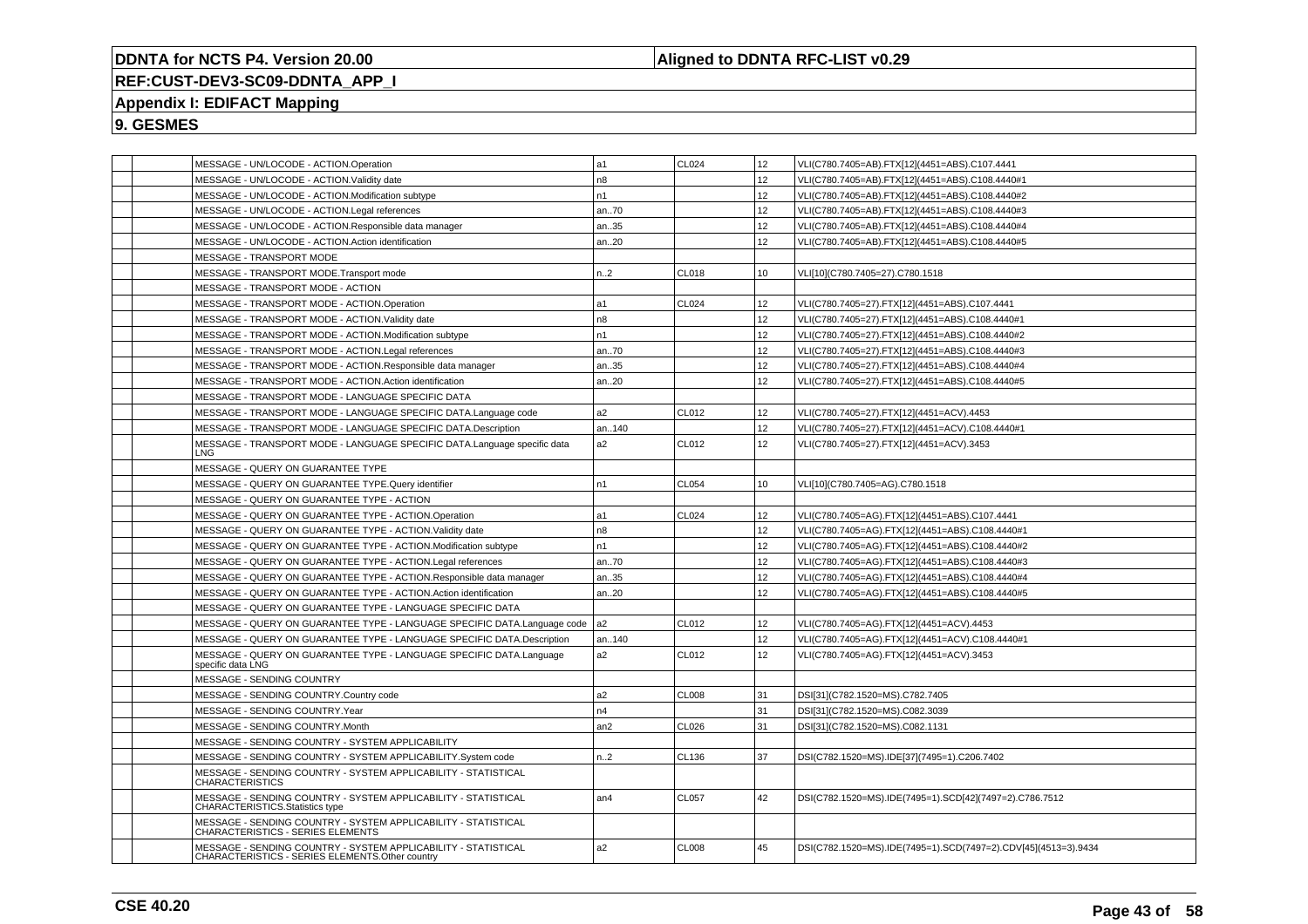### **Aligned to DDNTA RFC-LIST v0.29**

## **REF:CUST-DEV3-SC09-DDNTA\_APP\_I**

### **Appendix I: EDIFACT Mapping**

|  | MESSAGE - SENDING COUNTRY - SYSTEM APPLICABILITY - STATISTICAL<br>CHARACTERISTICS - SERIES ELEMENTS.Counter | n.9            |              | 45              | DSI(C782.1520=MS).IDE(7495=1).SCD(7497=2).CDV[45](4513=3).9426 |
|--|-------------------------------------------------------------------------------------------------------------|----------------|--------------|-----------------|----------------------------------------------------------------|
|  | MESSAGE - SPECIFIC NOTES CODE                                                                               |                |              |                 |                                                                |
|  | MESSAGE - SPECIFIC NOTES CODE.Specific notes code                                                           | an6            | <b>CL067</b> | 10              | VLI[10](C780.7405=67).C780.1518                                |
|  | MESSAGE - SPECIFIC NOTES CODE - ACTION                                                                      |                |              |                 |                                                                |
|  | MESSAGE - SPECIFIC NOTES CODE - ACTION.Operation                                                            | a1             | <b>CL024</b> | 12 <sup>2</sup> | VLI(C780.7405=67).FTX[12](4451=ABS).C107.4441                  |
|  | MESSAGE - SPECIFIC NOTES CODE - ACTION. Validity date                                                       | n <sub>8</sub> |              | 12              | VLI(C780.7405=67).FTX[12](4451=ABS).C108.4440#1                |
|  | MESSAGE - SPECIFIC NOTES CODE - ACTION.Modification subtype                                                 | n <sub>1</sub> |              | 12              | VLI(C780.7405=67).FTX[12](4451=ABS).C108.4440#2                |
|  | MESSAGE - SPECIFIC NOTES CODE - ACTION.Legal references                                                     | an70           |              | 12 <sup>2</sup> | VLI(C780.7405=67).FTX[12](4451=ABS).C108.4440#3                |
|  | MESSAGE - SPECIFIC NOTES CODE - ACTION.Responsible data manager                                             | an35           |              | 12 <sup>2</sup> | VLI(C780.7405=67).FTX[12](4451=ABS).C108.4440#4                |
|  | MESSAGE - SPECIFIC NOTES CODE - ACTION.Action identification                                                | an20           |              | 12 <sup>2</sup> | VLI(C780.7405=67).FTX[12](4451=ABS).C108.4440#5                |
|  | MESSAGE - SPECIFIC NOTES CODE - LANGUAGE SPECIFIC DATA                                                      |                |              |                 |                                                                |
|  | MESSAGE - SPECIFIC NOTES CODE - LANGUAGE SPECIFIC DATA.Language code                                        | a2             | CL012        | 12 <sup>2</sup> | VLI(C780.7405=67).FTX[12](4451=ACV).4453                       |
|  | MESSAGE - SPECIFIC NOTES CODE - LANGUAGE SPECIFIC DATA.Description                                          | an350          |              | 12              | VLI(C780.7405=67).FTX[12](4451=ACV).C108.4440#1                |
|  | MESSAGE - SPECIFIC NOTES CODE - LANGUAGE SPECIFIC DATA.Language specific data   a2<br>LNG-                  |                | CL012        | 12              | VLI(C780.7405=67).FTX[12](4451=ACV).3453                       |
|  | MESSAGE - COMPLEMENTARY CODE                                                                                |                |              |                 |                                                                |
|  | MESSAGE - COMPLEMENTARY CODE.Complementary code                                                             | n <sub>1</sub> | <b>CL086</b> | 10              | VLI[10](C780.7405=40).C780.1518                                |
|  | MESSAGE - COMPLEMENTARY CODE - LANGUAGE SPECIFIC DATA                                                       |                |              |                 |                                                                |
|  | MESSAGE - COMPLEMENTARY CODE - LANGUAGE SPECIFIC DATA.Language code                                         | a2             | CL012        | 12              | VLI(C780.7405=40).FTX[12](4451=ACV).4453                       |
|  | MESSAGE - COMPLEMENTARY CODE - LANGUAGE SPECIFIC DATA.Description                                           | an140          |              | 12 <sup>2</sup> | VLI(C780.7405=40).FTX[12](4451=ACV).C108.4440#1                |
|  | MESSAGE - COMPLEMENTARY CODE - LANGUAGE SPECIFIC DATA.Language specific<br>data LNG                         | a2             | CL012        | 12              | VLI(C780.7405=40).FTX[12](4451=ACV).3453                       |
|  | MESSAGE - COMPLEMENTARY CODE - ACTION                                                                       |                |              |                 |                                                                |
|  | MESSAGE - COMPLEMENTARY CODE - ACTION.Operation                                                             | a1             | <b>CL024</b> | 12 <sup>2</sup> | VLI(C780.7405=40).FTX[12](4451=ABS).C107.4441                  |
|  | MESSAGE - COMPLEMENTARY CODE - ACTION. Validity date                                                        | n <sub>8</sub> |              | 12 <sup>2</sup> | VLI(C780.7405=40).FTX[12](4451=ABS).C108.4440#1                |
|  | MESSAGE - COMPLEMENTARY CODE - ACTION.Modification subtype                                                  | n1             |              | 12              | VLI(C780.7405=40).FTX[12](4451=ABS).C108.4440#2                |
|  | MESSAGE - COMPLEMENTARY CODE - ACTION.Legal references                                                      | an70           |              | 12              | VLI(C780.7405=40).FTX[12](4451=ABS).C108.4440#3                |
|  | MESSAGE - COMPLEMENTARY CODE - ACTION.Responsible data manager                                              | an35           |              | 12              | VLI(C780.7405=40).FTX[12](4451=ABS).C108.4440#4                |
|  | MESSAGE - COMPLEMENTARY CODE - ACTION.Action identification                                                 | an20           |              | 12 <sup>2</sup> | VLI(C780.7405=40).FTX[12](4451=ABS).C108.4440#5                |
|  | MESSAGE - EXPORT QUERY REASON CODE                                                                          |                |              |                 |                                                                |
|  | MESSAGE - EXPORT QUERY REASON CODE.Export_Query Reason Code                                                 | an.3           | <b>CL089</b> | 10              | VLI[10](C780.7405=45).C780.1518                                |
|  | MESSAGE - EXPORT QUERY REASON CODE - LANGUAGE SPECIFIC DATA                                                 |                |              |                 |                                                                |
|  | MESSAGE - EXPORT QUERY REASON CODE - LANGUAGE SPECIFIC DATA.Language<br>code                                | a2             | CL012        | 12              | VLI(C780.7405=45).FTX[12](4451=ACV).4453                       |
|  | MESSAGE - EXPORT QUERY REASON CODE - LANGUAGE SPECIFIC DATA.Description                                     | an140          |              | 12 <sup>2</sup> | VLI(C780.7405=45).FTX[12](4451=ACV).C108.4440#1                |
|  | MESSAGE - EXPORT QUERY REASON CODE - LANGUAGE SPECIFIC DATA.Language<br>specific data LNG                   | a2             | CL012        | 12              | VLI(C780.7405=45).FTX[12](4451=ACV).3453                       |
|  | MESSAGE - EXPORT QUERY REASON CODE - ACTION                                                                 |                |              |                 |                                                                |
|  | MESSAGE - EXPORT QUERY REASON CODE - ACTION.Operation                                                       | a1             | <b>CL024</b> | 12 <sup>2</sup> | VLI(C780.7405=45).FTX[12](4451=ABS).C107.4441                  |
|  | MESSAGE - EXPORT QUERY REASON CODE - ACTION. Validity date                                                  | n <sub>8</sub> |              | 12              | VLI(C780.7405=45).FTX[12](4451=ABS).C108.4440#1                |
|  | MESSAGE - EXPORT QUERY REASON CODE - ACTION.Modification subtype                                            | n1             |              | 12              | VLI(C780.7405=45).FTX[12](4451=ABS).C108.4440#2                |
|  | MESSAGE - EXPORT QUERY REASON CODE - ACTION.Legal references                                                | an70           |              | 12 <sup>2</sup> | VLI(C780.7405=45).FTX[12](4451=ABS).C108.4440#3                |
|  | MESSAGE - EXPORT QUERY REASON CODE - ACTION.Responsible data manager                                        | an35           |              | 12              | VLI(C780.7405=45).FTX[12](4451=ABS).C108.4440#4                |
|  | MESSAGE - EXPORT QUERY REASON CODE - ACTION.Action identification                                           | an.20          |              | 12              | VLI(C780.7405=45).FTX[12](4451=ABS).C108.4440#5                |
|  | <b>MESSAGE - INCOTERM CODE</b>                                                                              |                |              |                 |                                                                |
|  | MESSAGE - INCOTERM CODE.Incoterm Code                                                                       | a3             | <b>CL090</b> | 10              | VLI[10](C780.7405=46).C780.1518                                |
|  | MESSAGE - INCOTERM CODE - LANGUAGE SPECIFIC DATA                                                            |                |              |                 |                                                                |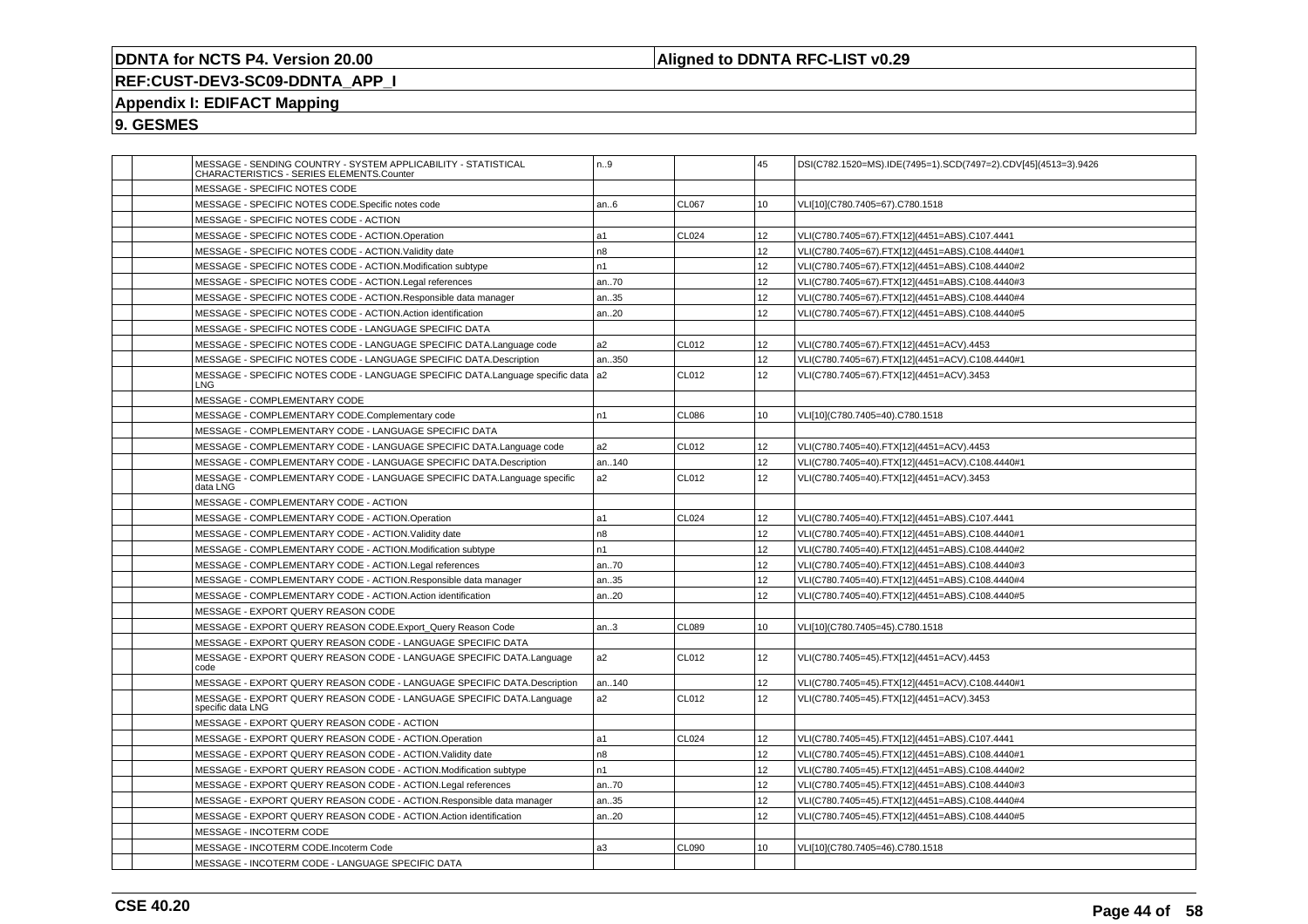### **Aligned to DDNTA RFC-LIST v0.29**

## **REF:CUST-DEV3-SC09-DDNTA\_APP\_I**

### **Appendix I: EDIFACT Mapping**

|  | MESSAGE - INCOTERM CODE - LANGUAGE SPECIFIC DATA.Language code                              | a2             | CL012        | 12 <sup>2</sup>  | VLI(C780.7405=46).FTX[12](4451=ACV).4453        |
|--|---------------------------------------------------------------------------------------------|----------------|--------------|------------------|-------------------------------------------------|
|  | MESSAGE - INCOTERM CODE - LANGUAGE SPECIFIC DATA.Description                                | an140          |              | 12 <sup>2</sup>  | VLI(C780.7405=46).FTX[12](4451=ACV).C108.4440#1 |
|  | MESSAGE - INCOTERM CODE - LANGUAGE SPECIFIC DATA.Language specific data LNG                 | a <sub>2</sub> | CL012        | 12 <sup>2</sup>  | VLI(C780.7405=46).FTX[12](4451=ACV).3453        |
|  | MESSAGE - INCOTERM CODE - ACTION                                                            |                |              |                  |                                                 |
|  | MESSAGE - INCOTERM CODE - ACTION.Operation                                                  | a1             | CL024        | 12 <sup>2</sup>  | VLI(C780.7405=46).FTX[12](4451=ABS).C107.4441   |
|  | MESSAGE - INCOTERM CODE - ACTION. Validity date                                             | n8             |              | 12               | VLI(C780.7405=46).FTX[12](4451=ABS).C108.4440#1 |
|  | MESSAGE - INCOTERM CODE - ACTION.Modification subtype                                       | n1             |              | 12               | VLI(C780.7405=46).FTX[12](4451=ABS).C108.4440#2 |
|  | MESSAGE - INCOTERM CODE - ACTION.Legal references                                           | an70           |              | 12 <sup>2</sup>  | VLI(C780.7405=46).FTX[12](4451=ABS).C108.4440#3 |
|  | MESSAGE - INCOTERM CODE - ACTION.Responsible data manager                                   | an35           |              | 12               | VLI(C780.7405=46).FTX[12](4451=ABS).C108.4440#4 |
|  | MESSAGE - INCOTERM CODE - ACTION.Action identification                                      | an.20          |              | 12               | VLI(C780.7405=46).FTX[12](4451=ABS).C108.4440#5 |
|  | MESSAGE - NATURE OF TRANSACTION CODE                                                        |                |              |                  |                                                 |
|  | MESSAGE - NATURE OF TRANSACTION CODE.Nature of transaction code                             | n.2            | CL091        | 10 <sup>10</sup> | VLI[10](C780.7405=47).C780.1518                 |
|  | MESSAGE - NATURE OF TRANSACTION CODE - LANGUAGE SPECIFIC DATA                               |                |              |                  |                                                 |
|  | MESSAGE - NATURE OF TRANSACTION CODE - LANGUAGE SPECIFIC DATA.Language<br>code              | a2             | CL012        | 12 <sup>2</sup>  | VLI(C780.7405=47).FTX[12](4451=ACV).4453        |
|  | MESSAGE - NATURE OF TRANSACTION CODE - LANGUAGE SPECIFIC DATA.Description                   | an350          |              | 12               | VLI(C780.7405=47).FTX[12](4451=ACV).C108.4440#1 |
|  | MESSAGE - NATURE OF TRANSACTION CODE - LANGUAGE SPECIFIC DATA.Language<br>specific data LNG | a2             | CL012        | 12               | VLI(C780.7405=47).FTX[12](4451=ACV).3453        |
|  | MESSAGE - NATURE OF TRANSACTION CODE - ACTION                                               |                |              |                  |                                                 |
|  | MESSAGE - NATURE OF TRANSACTION CODE - ACTION.Operation                                     | a1             | CL024        | 12               | VLI(C780.7405=47).FTX[12](4451=ABS).C107.4441   |
|  | MESSAGE - NATURE OF TRANSACTION CODE - ACTION. Validity date                                | n8             |              | 12               | VLI(C780.7405=47).FTX[12](4451=ABS).C108.4440#1 |
|  | MESSAGE - NATURE OF TRANSACTION CODE - ACTION.Modification subtype                          | n1             |              | 12               | VLI(C780.7405=47).FTX[12](4451=ABS).C108.4440#2 |
|  | MESSAGE - NATURE OF TRANSACTION CODE - ACTION.Legal references                              | an70           |              | 12               | VLI(C780.7405=47).FTX[12](4451=ABS).C108.4440#3 |
|  | MESSAGE - NATURE OF TRANSACTION CODE - ACTION.Responsible data manager                      | an35           |              | 12               | VLI(C780.7405=47).FTX[12](4451=ABS).C108.4440#4 |
|  | MESSAGE - NATURE OF TRANSACTION CODE - ACTION.Action identification                         | an.20          |              | 12               | VLI(C780.7405=47).FTX[12](4451=ABS).C108.4440#5 |
|  | MESSAGE - PROCEDURE REQUESTED                                                               |                |              |                  |                                                 |
|  | MESSAGE - PROCEDURE REQUESTED.Procedure requested                                           | an2            | CL092        | 10               | VLI[10](C780.7405=48).C780.1518                 |
|  | MESSAGE - PROCEDURE REQUESTED - LANGUAGE SPECIFIC DATA                                      |                |              |                  |                                                 |
|  | MESSAGE - PROCEDURE REQUESTED - LANGUAGE SPECIFIC DATA.Language code                        | a <sub>2</sub> | CL012        | 12               | VLI(C780.7405=48).FTX[12](4451=ACV).4453        |
|  | MESSAGE - PROCEDURE REQUESTED - LANGUAGE SPECIFIC DATA.Description                          | an350          |              | 12 <sup>2</sup>  | VLI(C780.7405=48).FTX[12](4451=ACV).C108.4440#1 |
|  | MESSAGE - PROCEDURE REQUESTED - LANGUAGE SPECIFIC DATA.Language specific<br>data LNG        | a <sub>2</sub> | CL012        | 12               | VLI(C780.7405=48).FTX[12](4451=ACV).3453        |
|  | MESSAGE - PROCEDURE REQUESTED - ACTION                                                      |                |              |                  |                                                 |
|  | MESSAGE - PROCEDURE REQUESTED - ACTION.Operation                                            | a1             | CL024        | 12               | VLI(C780.7405=48).FTX[12](4451=ABS).C107.4441   |
|  | MESSAGE - PROCEDURE REQUESTED - ACTION. Validity date                                       | n8             |              | 12               | VLI(C780.7405=48).FTX[12](4451=ABS).C108.4440#1 |
|  | MESSAGE - PROCEDURE REQUESTED - ACTION.Modification subtype                                 | n1             |              | 12               | VLI(C780.7405=48).FTX[12](4451=ABS).C108.4440#2 |
|  | MESSAGE - PROCEDURE REQUESTED - ACTION.Legal references                                     | an70           |              | 12 <sup>2</sup>  | VLI(C780.7405=48).FTX[12](4451=ABS).C108.4440#3 |
|  | MESSAGE - PROCEDURE REQUESTED - ACTION.Responsible data manager                             | an35           |              | 12 <sup>2</sup>  | VLI(C780.7405=48).FTX[12](4451=ABS).C108.4440#4 |
|  | MESSAGE - PROCEDURE REQUESTED - ACTION.Action identification                                | an20           |              | 12 <sup>2</sup>  | VLI(C780.7405=48).FTX[12](4451=ABS).C108.4440#5 |
|  | MESSAGE - PREVIOUS PROCEDURE                                                                |                |              |                  |                                                 |
|  | MESSAGE - PREVIOUS PROCEDURE.Previous Procedure                                             | an2            | CL093        | 10 <sup>10</sup> | VLI[10](C780.7405=49).C780.1518                 |
|  | MESSAGE - PREVIOUS PROCEDURE - LANGUAGE SPECIFIC DATA                                       |                |              |                  |                                                 |
|  | MESSAGE - PREVIOUS PROCEDURE - LANGUAGE SPECIFIC DATA.Language code                         | a2             | CL012        | 12               | VLI(C780.7405=49).FTX[12](4451=ACV).4453        |
|  | MESSAGE - PREVIOUS PROCEDURE - LANGUAGE SPECIFIC DATA.Description                           | an350          |              | 12 <sup>2</sup>  | VLI(C780.7405=49).FTX[12](4451=ACV).C108.4440#1 |
|  | MESSAGE - PREVIOUS PROCEDURE - LANGUAGE SPECIFIC DATA.Language specific<br>data LNG         | a2             | CL012        | 12               | VLI(C780.7405=49).FTX[12](4451=ACV).3453        |
|  | MESSAGE - PREVIOUS PROCEDURE - ACTION                                                       |                |              |                  |                                                 |
|  | MESSAGE - PREVIOUS PROCEDURE - ACTION.Operation                                             | a1             | <b>CL024</b> | 12               | VLI(C780.7405=49).FTX[12](4451=ABS).C107.4441   |
|  |                                                                                             |                |              |                  |                                                 |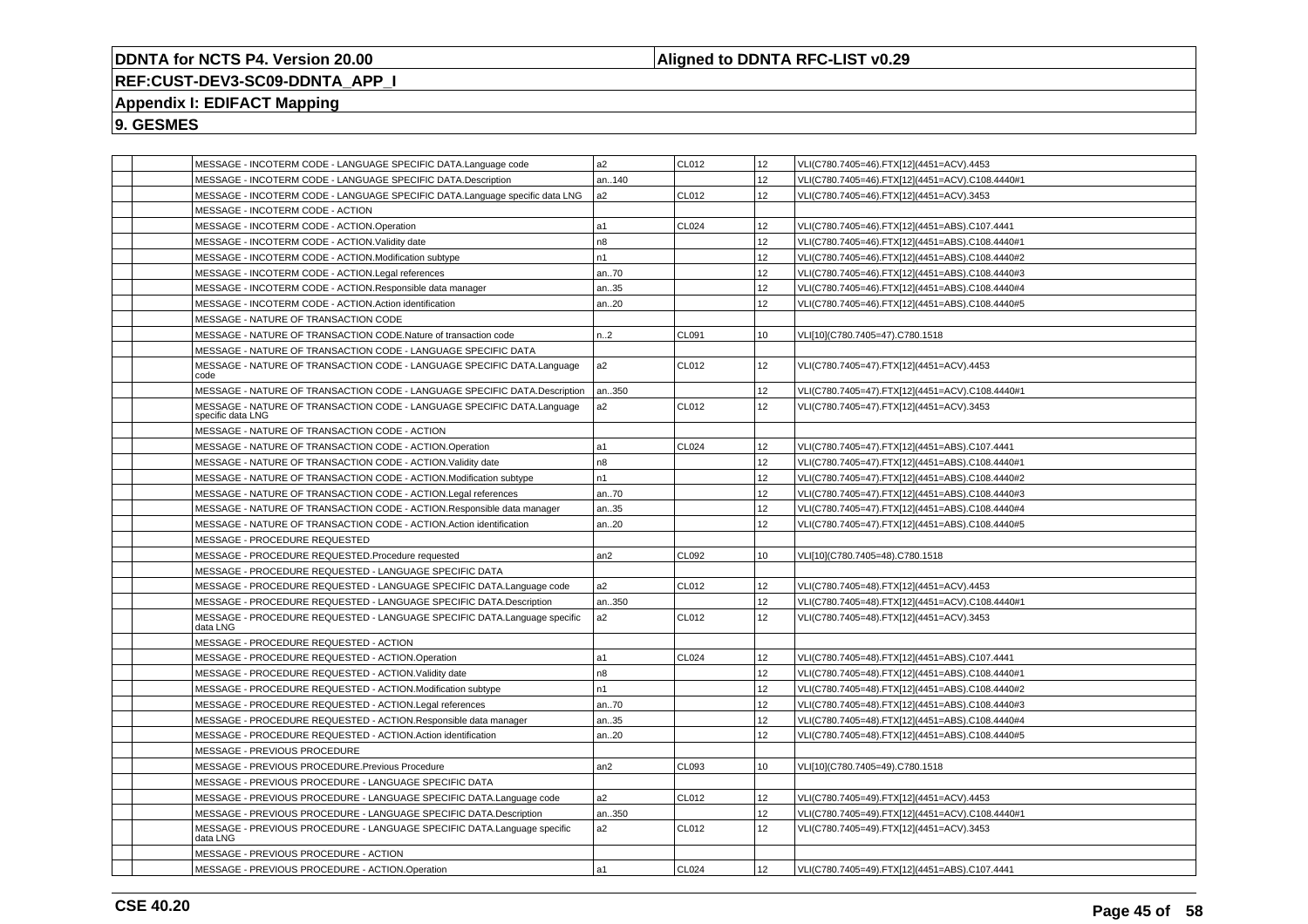### **Aligned to DDNTA RFC-LIST v0.29**

### **REF:CUST-DEV3-SC09-DDNTA\_APP\_I**

### **Appendix I: EDIFACT Mapping**

|  | MESSAGE - PREVIOUS PROCEDURE - ACTION. Validity date                                             | n8             |                   | 12               | VLI(C780.7405=49).FTX[12](4451=ABS).C108.4440#1 |
|--|--------------------------------------------------------------------------------------------------|----------------|-------------------|------------------|-------------------------------------------------|
|  | MESSAGE - PREVIOUS PROCEDURE - ACTION.Modification subtype                                       | n1             |                   | 12               | VLI(C780.7405=49).FTX[12](4451=ABS).C108.4440#2 |
|  | MESSAGE - PREVIOUS PROCEDURE - ACTION.Legal references                                           | an70           |                   | 12               | VLI(C780.7405=49).FTX[12](4451=ABS).C108.4440#3 |
|  | MESSAGE - PREVIOUS PROCEDURE - ACTION.Responsible data manager                                   | an35           |                   | 12               | VLI(C780.7405=49).FTX[12](4451=ABS).C108.4440#4 |
|  | MESSAGE - PREVIOUS PROCEDURE - ACTION.Action identification                                      | an20           |                   | 12               | VLI(C780.7405=49).FTX[12](4451=ABS).C108.4440#5 |
|  | MESSAGE - REPRESENTATIVE STATUS CODE                                                             |                |                   |                  |                                                 |
|  | MESSAGE - REPRESENTATIVE STATUS CODE.Representative status code                                  | n1             | CL094             | 10 <sup>10</sup> | VLI[10](C780.7405=50).C780.1518                 |
|  | MESSAGE - REPRESENTATIVE STATUS CODE - LANGUAGE SPECIFIC DATA                                    |                |                   |                  |                                                 |
|  | MESSAGE - REPRESENTATIVE STATUS CODE - LANGUAGE SPECIFIC DATA.Language<br>code                   | a2             | CL012             | 12               | VLI(C780.7405=50).FTX[12](4451=ACV).4453        |
|  | MESSAGE - REPRESENTATIVE STATUS CODE - LANGUAGE SPECIFIC DATA.Description                        | an140          |                   | 12               | VLI(C780.7405=50).FTX[12](4451=ACV).C108.4440#1 |
|  | MESSAGE - REPRESENTATIVE STATUS CODE - LANGUAGE SPECIFIC DATA.Language<br>specific data LNG      | a2             | CL012             | 12               | VLI(C780.7405=50).FTX[12](4451=ACV).3453        |
|  | MESSAGE - REPRESENTATIVE STATUS CODE - ACTION                                                    |                |                   |                  |                                                 |
|  | MESSAGE - REPRESENTATIVE STATUS CODE - ACTION.Operation                                          | a1             | CL <sub>024</sub> | 12               | VLI(C780.7405=50).FTX[12](4451=ABS).C107.4441   |
|  | MESSAGE - REPRESENTATIVE STATUS CODE - ACTION. Validity date                                     | n8             |                   | 12               | VLI(C780.7405=50).FTX[12](4451=ABS).C108.4440#1 |
|  | MESSAGE - REPRESENTATIVE STATUS CODE - ACTION.Modification subtype                               | n1             |                   | 12               | VLI(C780.7405=50).FTX[12](4451=ABS).C108.4440#2 |
|  | MESSAGE - REPRESENTATIVE STATUS CODE - ACTION.Legal references                                   | an70           |                   | 12               | VLI(C780.7405=50).FTX[12](4451=ABS).C108.4440#3 |
|  | MESSAGE - REPRESENTATIVE STATUS CODE - ACTION.Responsible data manager                           | an35           |                   | 12               | VLI(C780.7405=50).FTX[12](4451=ABS).C108.4440#4 |
|  | MESSAGE - REPRESENTATIVE STATUS CODE - ACTION.Action identification                              | an20           |                   | 12               | VLI(C780.7405=50).FTX[12](4451=ABS).C108.4440#5 |
|  | MESSAGE - RISK ANALYSIS RESULT CODE                                                              |                |                   |                  |                                                 |
|  | MESSAGE - RISK ANALYSIS RESULT CODE.Risk Analysis result code                                    | an1            | <b>CL095</b>      | 10               | VLI[10](C780.7405=51).C780.1518                 |
|  | MESSAGE - RISK ANALYSIS RESULT CODE - ACTION                                                     |                |                   |                  |                                                 |
|  | MESSAGE - RISK ANALYSIS RESULT CODE - ACTION.Operation                                           | a1             | CL024             | 12               | VLI(C780.7405=51).FTX[12](4451=ABS).C107.4441   |
|  | MESSAGE - RISK ANALYSIS RESULT CODE - ACTION. Validity date                                      | n8             |                   | 12 <sup>2</sup>  | VLI(C780.7405=51).FTX[12](4451=ABS).C108.4440#1 |
|  | MESSAGE - RISK ANALYSIS RESULT CODE - ACTION.Modification subtype                                | n1             |                   | 12               | VLI(C780.7405=51).FTX[12](4451=ABS).C108.4440#2 |
|  | MESSAGE - RISK ANALYSIS RESULT CODE - ACTION.Legal references                                    | an70           |                   | 12               | VLI(C780.7405=51).FTX[12](4451=ABS).C108.4440#3 |
|  | MESSAGE - RISK ANALYSIS RESULT CODE - ACTION.Responsible data manager                            | an35           |                   | 12               | VLI(C780.7405=51).FTX[12](4451=ABS).C108.4440#4 |
|  | MESSAGE - RISK ANALYSIS RESULT CODE - ACTION.Action identification                               | an20           |                   | 12               | VLI(C780.7405=51).FTX[12](4451=ABS).C108.4440#5 |
|  | MESSAGE - RISK ANALYSIS RESULT CODE - LANGUAGE SPECIFIC DATA                                     |                |                   |                  |                                                 |
|  | MESSAGE - RISK ANALYSIS RESULT CODE - LANGUAGE SPECIFIC DATA.Language code                       | a2             | CL012             | 12               | VLI(C780.7405=51).FTX[12](4451=ACV).4453        |
|  | MESSAGE - RISK ANALYSIS RESULT CODE - LANGUAGE SPECIFIC DATA.Description                         | an140          |                   | 12               | VLI(C780.7405=51).FTX[12](4451=ACV).C108.4440#1 |
|  | MESSAGE - RISK ANALYSIS RESULT CODE - LANGUAGE SPECIFIC DATA.Language<br>specific data LNG       | a2             | CL012             | 12               | VLI(C780.7405=51).FTX[12](4451=ACV).3453        |
|  | MESSAGE - SPECIFIC CIRCUMSTANCE INDICATOR                                                        |                |                   |                  |                                                 |
|  | MESSAGE - SPECIFIC CIRCUMSTANCE INDICATOR.Specific Circumstance Indicator                        | a1             | CL096             | 10               | VLI[10](C780.7405=52).C780.1518                 |
|  | MESSAGE - SPECIFIC CIRCUMSTANCE INDICATOR - LANGUAGE SPECIFIC DATA                               |                |                   |                  |                                                 |
|  | MESSAGE - SPECIFIC CIRCUMSTANCE INDICATOR - LANGUAGE SPECIFIC<br>DATA.Language code              | a2             | CL012             | 12               | VLI(C780.7405=52).FTX[12](4451=ACV).4453        |
|  | MESSAGE - SPECIFIC CIRCUMSTANCE INDICATOR - LANGUAGE SPECIFIC<br>DATA.Description                | an140          |                   | 12               | VLI(C780.7405=52).FTX[12](4451=ACV).C108.4440#1 |
|  | MESSAGE - SPECIFIC CIRCUMSTANCE INDICATOR - LANGUAGE SPECIFIC<br>DATA.Language specific data LNG | a2             | CL012             | 12               | VLI(C780.7405=52).FTX[12](4451=ACV).3453        |
|  | MESSAGE - SPECIFIC CIRCUMSTANCE INDICATOR - ACTION                                               |                |                   |                  |                                                 |
|  | MESSAGE - SPECIFIC CIRCUMSTANCE INDICATOR - ACTION.Operation                                     | a1             | CL024             | 12               | VLI(C780.7405=52).FTX[12](4451=ABS).C107.4441   |
|  | MESSAGE - SPECIFIC CIRCUMSTANCE INDICATOR - ACTION. Validity date                                | n <sub>8</sub> |                   | 12               | VLI(C780.7405=52).FTX[12](4451=ABS).C108.4440#1 |
|  | MESSAGE - SPECIFIC CIRCUMSTANCE INDICATOR - ACTION.Modification subtype                          | n1             |                   | 12 <sup>2</sup>  | VLI(C780.7405=52).FTX[12](4451=ABS).C108.4440#2 |
|  | MESSAGE - SPECIFIC CIRCUMSTANCE INDICATOR - ACTION.Legal references                              | an70           |                   | 12 <sup>2</sup>  | VLI(C780.7405=52).FTX[12](4451=ABS).C108.4440#3 |
|  |                                                                                                  |                |                   |                  |                                                 |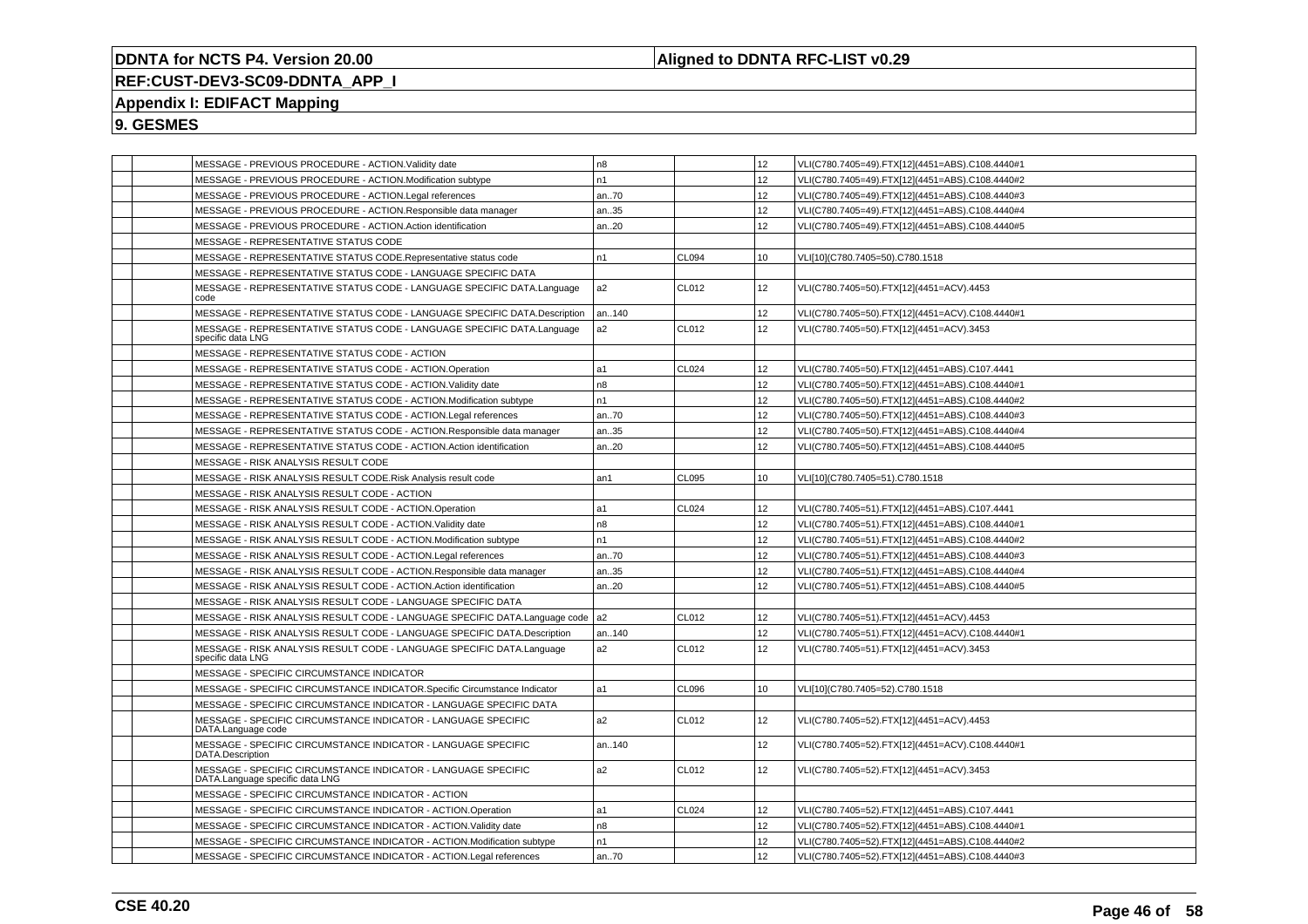### **Aligned to DDNTA RFC-LIST v0.29**

## **REF:CUST-DEV3-SC09-DDNTA\_APP\_I**

### **Appendix I: EDIFACT Mapping**

| MESSAGE - SPECIFIC CIRCUMSTANCE INDICATOR - ACTION.Responsible data manager                                | an35            |              | 12              | VLI(C780.7405=52).FTX[12](4451=ABS).C108.4440#4 |
|------------------------------------------------------------------------------------------------------------|-----------------|--------------|-----------------|-------------------------------------------------|
| MESSAGE - SPECIFIC CIRCUMSTANCE INDICATOR - ACTION.Action identification                                   | an20            |              | 12              | VLI(C780.7405=52).FTX[12](4451=ABS).C108.4440#5 |
| MESSAGE - SUMMARY DECLARATION REJECTION REASON CODE                                                        |                 |              |                 |                                                 |
| MESSAGE - SUMMARY DECLARATION REJECTION REASON CODE.Summary Declaration<br>rejection reason code           | n2              | <b>CL097</b> | 10              | VLI[10](C780.7405=53).C780.1518                 |
| MESSAGE - SUMMARY DECLARATION REJECTION REASON CODE - ACTION                                               |                 |              |                 |                                                 |
| MESSAGE - SUMMARY DECLARATION REJECTION REASON CODE - ACTION.Operation                                     | a1              | CL024        | 12              | VLI(C780.7405=53).FTX[12](4451=ABS).C107.4441   |
| MESSAGE - SUMMARY DECLARATION REJECTION REASON CODE - ACTION. Validity date   n8                           |                 |              | 12              | VLI(C780.7405=53).FTX[12](4451=ABS).C108.4440#1 |
| MESSAGE - SUMMARY DECLARATION REJECTION REASON CODE - ACTION.Modification<br>subtype                       | In1             |              | 12              | VLI(C780.7405=53).FTX[12](4451=ABS).C108.4440#2 |
| MESSAGE - SUMMARY DECLARATION REJECTION REASON CODE - ACTION.Legal<br>references                           | an70            |              | 12              | VLI(C780.7405=53).FTX[12](4451=ABS).C108.4440#3 |
| MESSAGE - SUMMARY DECLARATION REJECTION REASON CODE - ACTION.Responsible   an35<br>data manager            |                 |              | 12              | VLI(C780.7405=53).FTX[12](4451=ABS).C108.4440#4 |
| MESSAGE - SUMMARY DECLARATION REJECTION REASON CODE - ACTION. Action<br>identification                     | an20            |              | 12              | VLI(C780.7405=53).FTX[12](4451=ABS).C108.4440#5 |
| MESSAGE - SUMMARY DECLARATION REJECTION REASON CODE - LANGUAGE<br>SPECIFIC DATA                            |                 |              |                 |                                                 |
| MESSAGE - SUMMARY DECLARATION REJECTION REASON CODE - LANGUAGE<br>SPECIFIC DATA.Language code              | a2              | CL012        | 12              | VLI(C780.7405=53).FTX[12](4451=ACV).4453        |
| MESSAGE - SUMMARY DECLARATION REJECTION REASON CODE - LANGUAGE<br>SPECIFIC DATA.Description                | an140           |              | 12              | VLI(C780.7405=53).FTX[12](4451=ACV).C108.4440#1 |
| MESSAGE - SUMMARY DECLARATION REJECTION REASON CODE - LANGUAGE<br>SPECIFIC DATA.Language specific data LNG | a2              | CL012        | 12              | VLI(C780.7405=53).FTX[12](4451=ACV).3453        |
| MESSAGE - TYPE OF TAX                                                                                      |                 |              |                 |                                                 |
| MESSAGE - TYPE OF TAX. Type of tax                                                                         | an <sub>3</sub> | <b>CL098</b> | 10              | VLI[10](C780.7405=54).C780.1518                 |
| MESSAGE - TYPE OF TAX - LANGUAGE SPECIFIC DATA                                                             |                 |              |                 |                                                 |
| MESSAGE - TYPE OF TAX - LANGUAGE SPECIFIC DATA.Language code                                               | a2              | CL012        | 12              | VLI(C780.7405=54).FTX[12](4451=ACV).4453        |
| MESSAGE - TYPE OF TAX - LANGUAGE SPECIFIC DATA.Description                                                 | an140           |              | 12 <sup>°</sup> | VLI(C780.7405=54).FTX[12](4451=ACV).C108.4440#1 |
| MESSAGE - TYPE OF TAX - LANGUAGE SPECIFIC DATA.Language specific data LNG                                  | a <sub>2</sub>  | CL012        | 12              | VLI(C780.7405=54).FTX[12](4451=ACV).3453        |
| MESSAGE - TYPE OF TAX - ACTION                                                                             |                 |              |                 |                                                 |
| MESSAGE - TYPE OF TAX - ACTION.Operation                                                                   | a1              | <b>CL024</b> | 12              | VLI(C780.7405=54).FTX[12](4451=ABS).C107.4441   |
| MESSAGE - TYPE OF TAX - ACTION. Validity date                                                              | n <sub>8</sub>  |              | 12              | VLI(C780.7405=54).FTX[12](4451=ABS).C108.4440#1 |
| MESSAGE - TYPE OF TAX - ACTION.Modification subtype                                                        | n1              |              | 12              | VLI(C780.7405=54).FTX[12](4451=ABS).C108.4440#2 |
| MESSAGE - TYPE OF TAX - ACTION.Legal references                                                            | an70            |              | 12              | VLI(C780.7405=54).FTX[12](4451=ABS).C108.4440#3 |
| MESSAGE - TYPE OF TAX - ACTION.Responsible data manager                                                    | an35            |              | 12              | VLI(C780.7405=54).FTX[12](4451=ABS).C108.4440#4 |
| MESSAGE - TYPE OF TAX - ACTION.Action identification                                                       | an20            |              | 12              | VLI(C780.7405=54).FTX[12](4451=ABS).C108.4440#5 |
| MESSAGE - WAREHOUSE TYPE                                                                                   |                 |              |                 |                                                 |
| MESSAGE - WAREHOUSE TYPE.Warehouse type                                                                    | a1              | <b>CL099</b> | 10              | VLI[10](C780.7405=55).C780.1518                 |
| MESSAGE - WAREHOUSE TYPE - ACTION                                                                          |                 |              |                 |                                                 |
| MESSAGE - WAREHOUSE TYPE - ACTION.Operation                                                                | a1              | CL024        | 12              | VLI(C780.7405=55).FTX[12](4451=ABS).C107.4441   |
| MESSAGE - WAREHOUSE TYPE - ACTION. Validity date                                                           | n8              |              | 12              | VLI(C780.7405=55).FTX[12](4451=ABS).C108.4440#1 |
| MESSAGE - WAREHOUSE TYPE - ACTION.Modification subtype                                                     | n <sub>1</sub>  |              | 12              | VLI(C780.7405=55).FTX[12](4451=ABS).C108.4440#2 |
| MESSAGE - WAREHOUSE TYPE - ACTION.Legal references                                                         | an70            |              | 12              | VLI(C780.7405=55).FTX[12](4451=ABS).C108.4440#3 |
| MESSAGE - WAREHOUSE TYPE - ACTION.Responsible data manager                                                 | an35            |              | 12 <sup>2</sup> | VLI(C780.7405=55).FTX[12](4451=ABS).C108.4440#4 |
| MESSAGE - WAREHOUSE TYPE - ACTION.Action identification                                                    | an20            |              | 12              | VLI(C780.7405=55).FTX[12](4451=ABS).C108.4440#5 |
| MESSAGE - WAREHOUSE TYPE - LANGUAGE SPECIFIC DATA                                                          |                 |              |                 |                                                 |
| MESSAGE - WAREHOUSE TYPE - LANGUAGE SPECIFIC DATA.Language code                                            | a2              | <b>CL012</b> | 12 <sup>2</sup> | VLI(C780.7405=55).FTX[12](4451=ACV).4453        |
| MESSAGE - WAREHOUSE TYPE - LANGUAGE SPECIFIC DATA.Description                                              | an140           |              | 12              | VLI(C780.7405=55).FTX[12](4451=ACV).C108.4440#1 |
|                                                                                                            |                 |              |                 |                                                 |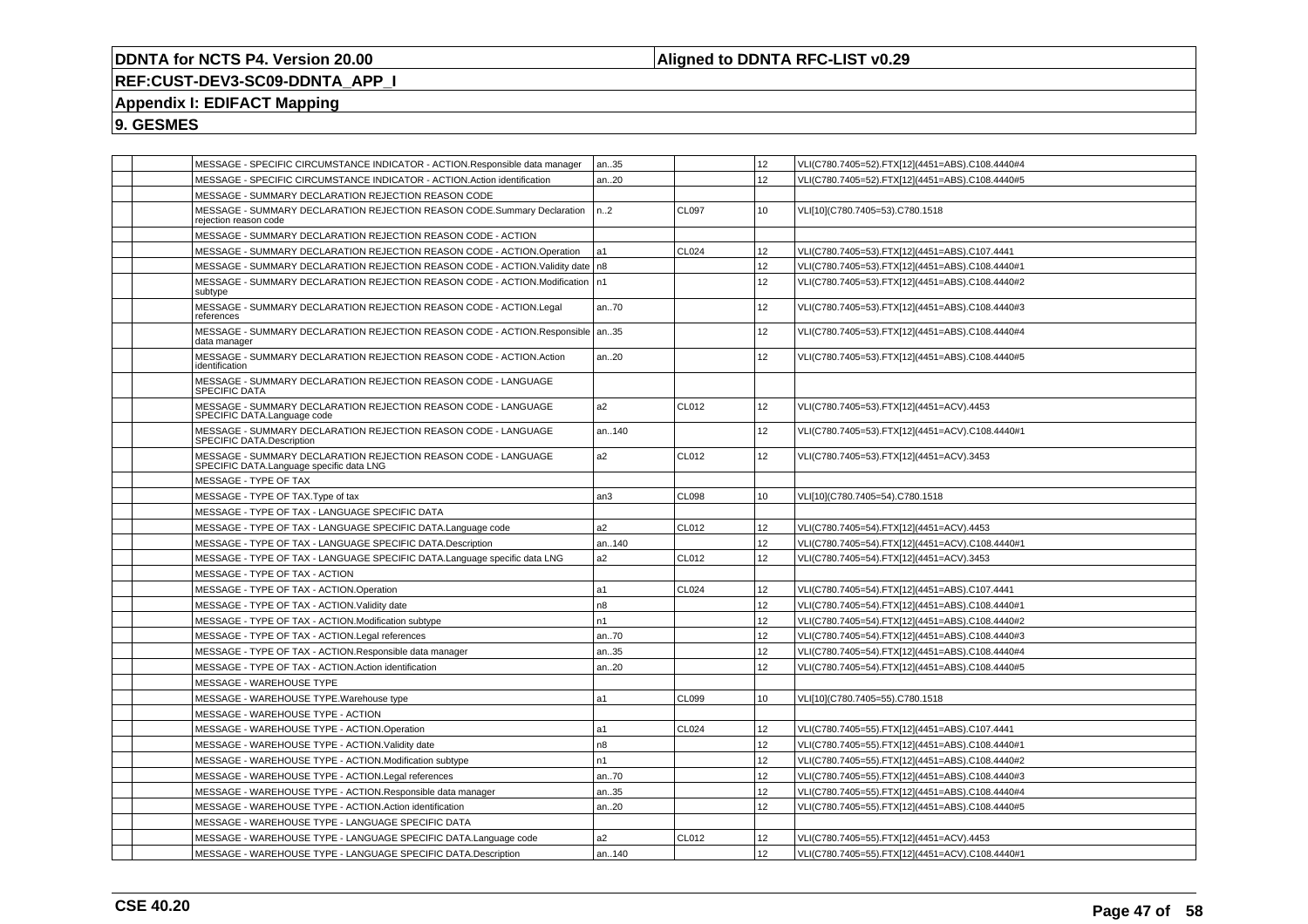### **Aligned to DDNTA RFC-LIST v0.29**

## **REF:CUST-DEV3-SC09-DDNTA\_APP\_I**

### **Appendix I: EDIFACT Mapping**

|  | MESSAGE - WAREHOUSE TYPE - LANGUAGE SPECIFIC DATA.Language specific data<br>LNG               | a2             | CL012 | 12              | VLI(C780.7405=55).FTX[12](4451=ACV).3453        |
|--|-----------------------------------------------------------------------------------------------|----------------|-------|-----------------|-------------------------------------------------|
|  | MESSAGE - UN DANGEROUS GOODS CODE                                                             |                |       |                 |                                                 |
|  | MESSAGE - UN DANGEROUS GOODS CODE.UN dangerous goods code                                     | an4            | CL101 | 10              | VLI[10](C780.7405=56).C780.1518                 |
|  | MESSAGE - UN DANGEROUS GOODS CODE - LANGUAGE SPECIFIC DATA                                    |                |       |                 |                                                 |
|  | MESSAGE - UN DANGEROUS GOODS CODE - LANGUAGE SPECIFIC DATA.Language<br>code                   | a2             | CL012 | 12              | VLI(C780.7405=56).FTX[12](4451=ACV).4453        |
|  | MESSAGE - UN DANGEROUS GOODS CODE - LANGUAGE SPECIFIC DATA.Description                        | an350          |       | 12              | VLI(C780.7405=56).FTX[12](4451=ACV).C108.4440#1 |
|  | MESSAGE - UN DANGEROUS GOODS CODE - LANGUAGE SPECIFIC DATA.Language<br>specific data LNG      | a2             | CL012 | 12              | VLI(C780.7405=56).FTX[12](4451=ACV).3453        |
|  | MESSAGE - UN DANGEROUS GOODS CODE - ACTION                                                    |                |       |                 |                                                 |
|  | MESSAGE - UN DANGEROUS GOODS CODE - ACTION.Operation                                          | a1             | CL024 | 12              | VLI(C780.7405=56).FTX[12](4451=ABS).C107.4441   |
|  | MESSAGE - UN DANGEROUS GOODS CODE - ACTION.Validity date                                      | n8             |       | 12              | VLI(C780.7405=56).FTX[12](4451=ABS).C108.4440#1 |
|  | MESSAGE - UN DANGEROUS GOODS CODE - ACTION.Modification subtype                               | n1             |       | 12              | VLI(C780.7405=56).FTX[12](4451=ABS).C108.4440#2 |
|  | MESSAGE - UN DANGEROUS GOODS CODE - ACTION.Legal references                                   | an.70          |       | 12              | VLI(C780.7405=56).FTX[12](4451=ABS).C108.4440#3 |
|  | MESSAGE - UN DANGEROUS GOODS CODE - ACTION.Responsible data manager                           | an35           |       | 12 <sup>2</sup> | VLI(C780.7405=56).FTX[12](4451=ABS).C108.4440#4 |
|  | MESSAGE - UN DANGEROUS GOODS CODE - ACTION.Action identification                              | an.20          |       | 12              | VLI(C780.7405=56).FTX[12](4451=ABS).C108.4440#5 |
|  | MESSAGE - COMMUNITY NATIONAL PROCEDURE                                                        |                |       |                 |                                                 |
|  | MESSAGE - COMMUNITY NATIONAL PROCEDURE.Community / National Procedure                         | an3            | CL102 | 10              | VLI[10](C780.7405=57).C780.1518                 |
|  | MESSAGE - COMMUNITY NATIONAL PROCEDURE - LANGUAGE SPECIFIC DATA                               |                |       |                 |                                                 |
|  | MESSAGE - COMMUNITY NATIONAL PROCEDURE - LANGUAGE SPECIFIC<br>DATA.Language code              | a2             | CL012 | 12              | VLI(C780.7405=57).FTX[12](4451=ACV).4453        |
|  | MESSAGE - COMMUNITY NATIONAL PROCEDURE - LANGUAGE SPECIFIC<br>DATA.Description                | an350          |       | 12 <sup>2</sup> | VLI(C780.7405=57).FTX[12](4451=ACV).C108.4440#1 |
|  | MESSAGE - COMMUNITY NATIONAL PROCEDURE - LANGUAGE SPECIFIC<br>DATA.Language specific data LNG | a2             | CL012 | 12              | VLI(C780.7405=57).FTX[12](4451=ACV).3453        |
|  | MESSAGE - COMMUNITY NATIONAL PROCEDURE - ACTION                                               |                |       |                 |                                                 |
|  | MESSAGE - COMMUNITY NATIONAL PROCEDURE - ACTION.Operation                                     | a1             | CL024 | 12              | VLI(C780.7405=57).FTX[12](4451=ABS).C107.4441   |
|  | MESSAGE - COMMUNITY NATIONAL PROCEDURE - ACTION. Validity date                                | n8             |       | 12              | VLI(C780.7405=57).FTX[12](4451=ABS).C108.4440#1 |
|  | MESSAGE - COMMUNITY NATIONAL PROCEDURE - ACTION.Modification subtype                          | n1             |       | 12              | VLI(C780.7405=57).FTX[12](4451=ABS).C108.4440#2 |
|  | MESSAGE - COMMUNITY NATIONAL PROCEDURE - ACTION.Legal references                              | an70           |       | 12              | VLI(C780.7405=57).FTX[12](4451=ABS).C108.4440#3 |
|  | MESSAGE - COMMUNITY NATIONAL PROCEDURE - ACTION.Responsible data manager                      | an35           |       | 12              | VLI(C780.7405=57).FTX[12](4451=ABS).C108.4440#4 |
|  | MESSAGE - COMMUNITY NATIONAL PROCEDURE - ACTION.Action identification                         | an20           |       | 12              | VLI(C780.7405=57).FTX[12](4451=ABS).C108.4440#5 |
|  | MESSAGE - PREVIOUS DOCUMENT CATEGORY                                                          |                |       |                 |                                                 |
|  | MESSAGE - PREVIOUS DOCUMENT CATEGORY.Previous Document Category                               | a1             | CL103 | 10              | VLI[10](C780.7405=58).C780.1518                 |
|  | MESSAGE - PREVIOUS DOCUMENT CATEGORY - LANGUAGE SPECIFIC DATA                                 |                |       |                 |                                                 |
|  | MESSAGE - PREVIOUS DOCUMENT CATEGORY - LANGUAGE SPECIFIC DATA.Language<br>code                | a <sub>2</sub> | CL012 | 12              | VLI(C780.7405=58).FTX[12](4451=ACV).4453        |
|  | MESSAGE - PREVIOUS DOCUMENT CATEGORY - LANGUAGE SPECIFIC<br>DATA.Description                  | an140          |       | 12 <sup>2</sup> | VLI(C780.7405=58).FTX[12](4451=ACV).C108.4440#1 |
|  | MESSAGE - PREVIOUS DOCUMENT CATEGORY - LANGUAGE SPECIFIC DATA.Language<br>specific data LNG   | l a2           | CL012 | 12              | VLI(C780.7405=58).FTX[12](4451=ACV).3453        |
|  | MESSAGE - PREVIOUS DOCUMENT CATEGORY - ACTION                                                 |                |       |                 |                                                 |
|  | MESSAGE - PREVIOUS DOCUMENT CATEGORY - ACTION.Operation                                       | a1             | CL024 | 12              | VLI(C780.7405=58).FTX[12](4451=ABS).C107.4441   |
|  | MESSAGE - PREVIOUS DOCUMENT CATEGORY - ACTION. Validity date                                  | n8             |       | 12 <sup>2</sup> | VLI(C780.7405=58).FTX[12](4451=ABS).C108.4440#1 |
|  | MESSAGE - PREVIOUS DOCUMENT CATEGORY - ACTION.Modification subtype                            | n1             |       | 12              | VLI(C780.7405=58).FTX[12](4451=ABS).C108.4440#2 |
|  | MESSAGE - PREVIOUS DOCUMENT CATEGORY - ACTION.Legal references                                | an70           |       | 12 <sup>2</sup> | VLI(C780.7405=58).FTX[12](4451=ABS).C108.4440#3 |
|  | MESSAGE - PREVIOUS DOCUMENT CATEGORY - ACTION.Responsible data manager                        | an35           |       | 12              | VLI(C780.7405=58).FTX[12](4451=ABS).C108.4440#4 |
|  | MESSAGE - PREVIOUS DOCUMENT CATEGORY - ACTION.Action identification                           | an20           |       | 12              | VLI(C780.7405=58).FTX[12](4451=ABS).C108.4440#5 |
|  | MESSAGE - METHOD OF PAYMENT                                                                   |                |       |                 |                                                 |
|  |                                                                                               |                |       |                 |                                                 |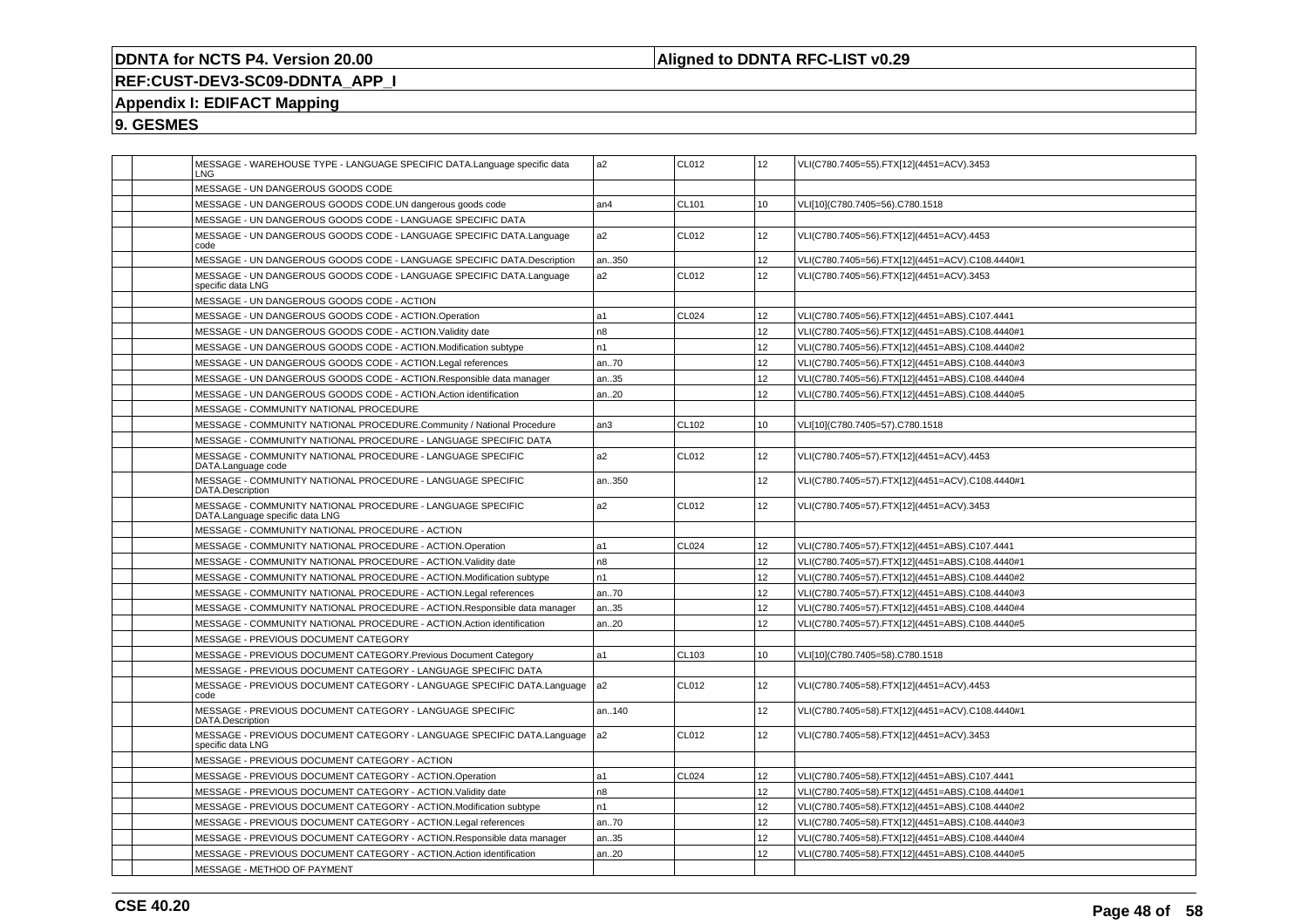### **Aligned to DDNTA RFC-LIST v0.29**

## **REF:CUST-DEV3-SC09-DDNTA\_APP\_I**

### **Appendix I: EDIFACT Mapping**

|  | MESSAGE - METHOD OF PAYMENT.Method of payment                                                        | a1             | CL104        | 10               | VLI[10](C780.7405=59).C780.1518                 |
|--|------------------------------------------------------------------------------------------------------|----------------|--------------|------------------|-------------------------------------------------|
|  | MESSAGE - METHOD OF PAYMENT - ACTION                                                                 |                |              |                  |                                                 |
|  | MESSAGE - METHOD OF PAYMENT - ACTION.Operation                                                       | a1             | CL024        | 12               | VLI(C780.7405=59).FTX[12](4451=ABS).C107.4441   |
|  | MESSAGE - METHOD OF PAYMENT - ACTION. Validity date                                                  | n <sub>8</sub> |              | 12 <sup>2</sup>  | VLI(C780.7405=59).FTX[12](4451=ABS).C108.4440#1 |
|  | MESSAGE - METHOD OF PAYMENT - ACTION.Modification subtype                                            | n1             |              | 12 <sup>2</sup>  | VLI(C780.7405=59).FTX[12](4451=ABS).C108.4440#2 |
|  | MESSAGE - METHOD OF PAYMENT - ACTION.Legal references                                                | an70           |              | 12               | VLI(C780.7405=59).FTX[12](4451=ABS).C108.4440#3 |
|  | MESSAGE - METHOD OF PAYMENT - ACTION.Responsible data manager                                        | an35           |              | 12               | VLI(C780.7405=59).FTX[12](4451=ABS).C108.4440#4 |
|  | MESSAGE - METHOD OF PAYMENT - ACTION.Action identification                                           | an20           |              | 12 <sup>2</sup>  | VLI(C780.7405=59).FTX[12](4451=ABS).C108.4440#5 |
|  | MESSAGE - METHOD OF PAYMENT - LANGUAGE SPECIFIC DATA                                                 |                |              |                  |                                                 |
|  | MESSAGE - METHOD OF PAYMENT - LANGUAGE SPECIFIC DATA.Language code                                   | a2             | CL012        | 12 <sup>2</sup>  | VLI(C780.7405=59).FTX[12](4451=ACV).4453        |
|  | MESSAGE - METHOD OF PAYMENT - LANGUAGE SPECIFIC DATA.Description                                     | an140          |              | 12 <sup>2</sup>  | VLI(C780.7405=59).FTX[12](4451=ACV).C108.4440#1 |
|  | MESSAGE - METHOD OF PAYMENT - LANGUAGE SPECIFIC DATA.Language specific data<br><b>LNG</b>            | a <sub>2</sub> | CL012        | 12               | VLI(C780.7405=59).FTX[12](4451=ACV).3453        |
|  | MESSAGE - TRANSPORT CHARGES METHOD OF PAYMENT                                                        |                |              |                  |                                                 |
|  | MESSAGE - TRANSPORT CHARGES METHOD OF PAYMENT. Transport charges/ Method of a1<br>Payment            |                | CL116        | 10               | VLI[10](C780.7405=72).C780.1518                 |
|  | MESSAGE - TRANSPORT CHARGES METHOD OF PAYMENT - ACTION                                               |                |              |                  |                                                 |
|  | MESSAGE - TRANSPORT CHARGES METHOD OF PAYMENT - ACTION.Operation                                     | a1             | CL024        | 12 <sup>2</sup>  | VLI(C780.7405=72).FTX[12](4451=ABS).C107.4441   |
|  | MESSAGE - TRANSPORT CHARGES METHOD OF PAYMENT - ACTION. Validity date                                | n8             |              | 12               | VLI(C780.7405=72).FTX[12](4451=ABS).C108.4440#1 |
|  | MESSAGE - TRANSPORT CHARGES METHOD OF PAYMENT - ACTION.Modification<br>subtype                       | n <sub>1</sub> |              | 12               | VLI(C780.7405=72).FTX[12](4451=ABS).C108.4440#2 |
|  | MESSAGE - TRANSPORT CHARGES METHOD OF PAYMENT - ACTION. Legal references                             | an70           |              | 12 <sup>2</sup>  | VLI(C780.7405=72).FTX[12](4451=ABS).C108.4440#3 |
|  | MESSAGE - TRANSPORT CHARGES METHOD OF PAYMENT - ACTION.Responsible data<br>manager                   | an35           |              | 12 <sup>2</sup>  | VLI(C780.7405=72).FTX[12](4451=ABS).C108.4440#4 |
|  | MESSAGE - TRANSPORT CHARGES METHOD OF PAYMENT - ACTION.Action identification                         | an20           |              | 12 <sup>2</sup>  | VLI(C780.7405=72).FTX[12](4451=ABS).C108.4440#5 |
|  | MESSAGE - TRANSPORT CHARGES METHOD OF PAYMENT - LANGUAGE SPECIFIC<br><b>DATA</b>                     |                |              |                  |                                                 |
|  | MESSAGE - TRANSPORT CHARGES METHOD OF PAYMENT - LANGUAGE SPECIFIC<br>DATA.Language code              | a2             | <b>CL012</b> | 12 <sup>2</sup>  | VLI(C780.7405=72).FTX[12](4451=ACV).4453        |
|  | MESSAGE - TRANSPORT CHARGES METHOD OF PAYMENT - LANGUAGE SPECIFIC<br>DATA.Description                | an140          |              | 12 <sup>2</sup>  | VLI(C780.7405=72).FTX[12](4451=ACV).C108.4440#1 |
|  | MESSAGE - TRANSPORT CHARGES METHOD OF PAYMENT - LANGUAGE SPECIFIC<br>DATA.Language specific data LNG | a <sub>2</sub> | CL012        | 12               | VLI(C780.7405=72).FTX[12](4451=ACV).3453        |
|  | MESSAGE - DECLARATION TYPE                                                                           |                |              |                  |                                                 |
|  | MESSAGE - DECLARATION TYPE. Type of declaration                                                      | an9            | CL031        | 10               | VLI[10](C780.7405=11).C780.1518                 |
|  | MESSAGE - DECLARATION TYPE - ACTION                                                                  |                |              |                  |                                                 |
|  | MESSAGE - DECLARATION TYPE - ACTION.Operation                                                        | a1             | CL024        | 12               | VLI(C780.7405=11).FTX[12](4451=ABS).C107.4441   |
|  | MESSAGE - DECLARATION TYPE - ACTION. Validity date                                                   | n8             |              | 12               | VLI(C780.7405=11).FTX[12](4451=ABS).C108.4440#1 |
|  | MESSAGE - DECLARATION TYPE - ACTION.Modification subtype                                             | n1             |              | 12               | VLI(C780.7405=11).FTX[12](4451=ABS).C108.4440#2 |
|  | MESSAGE - DECLARATION TYPE - ACTION.Legal references                                                 | an70           |              | 12               | VLI(C780.7405=11).FTX[12](4451=ABS).C108.4440#3 |
|  | MESSAGE - DECLARATION TYPE - ACTION.Responsible data manager                                         | an35           |              | 12               | VLI(C780.7405=11).FTX[12](4451=ABS).C108.4440#4 |
|  | MESSAGE - DECLARATION TYPE - ACTION.Action identification                                            | an.20          |              | 12               | VLI(C780.7405=11).FTX[12](4451=ABS).C108.4440#5 |
|  | MESSAGE - DECLARATION TYPE - LANGUAGE SPECIFIC DATA                                                  |                |              |                  |                                                 |
|  | MESSAGE - DECLARATION TYPE - LANGUAGE SPECIFIC DATA.Language code                                    | a <sub>2</sub> | <b>CL012</b> | 12 <sup>2</sup>  | VLI(C780.7405=11).FTX[12](4451=ACV).4453        |
|  | MESSAGE - DECLARATION TYPE - LANGUAGE SPECIFIC DATA.Description                                      | an140          |              | 12 <sup>2</sup>  | VLI(C780.7405=11).FTX[12](4451=ACV).C108.4440#1 |
|  | MESSAGE - DECLARATION TYPE - LANGUAGE SPECIFIC DATA.Language specific data<br>LNG                    | a2             | CL012        | 12 <sup>2</sup>  | VLI(C780.7405=11).FTX[12](4451=ACV).3453        |
|  | MESSAGE - DECLARATION TYPE (BOX 1.2)                                                                 |                |              |                  |                                                 |
|  | MESSAGE - DECLARATION TYPE (BOX 1.2). Type of declaration (Box 1.2)                                  | a1             | <b>CL087</b> | 10 <sup>10</sup> | VLI[10](C780.7405=82).C780.1518                 |
|  | MESSAGE - DECLARATION TYPE (BOX 1.2) - ACTION                                                        |                |              |                  |                                                 |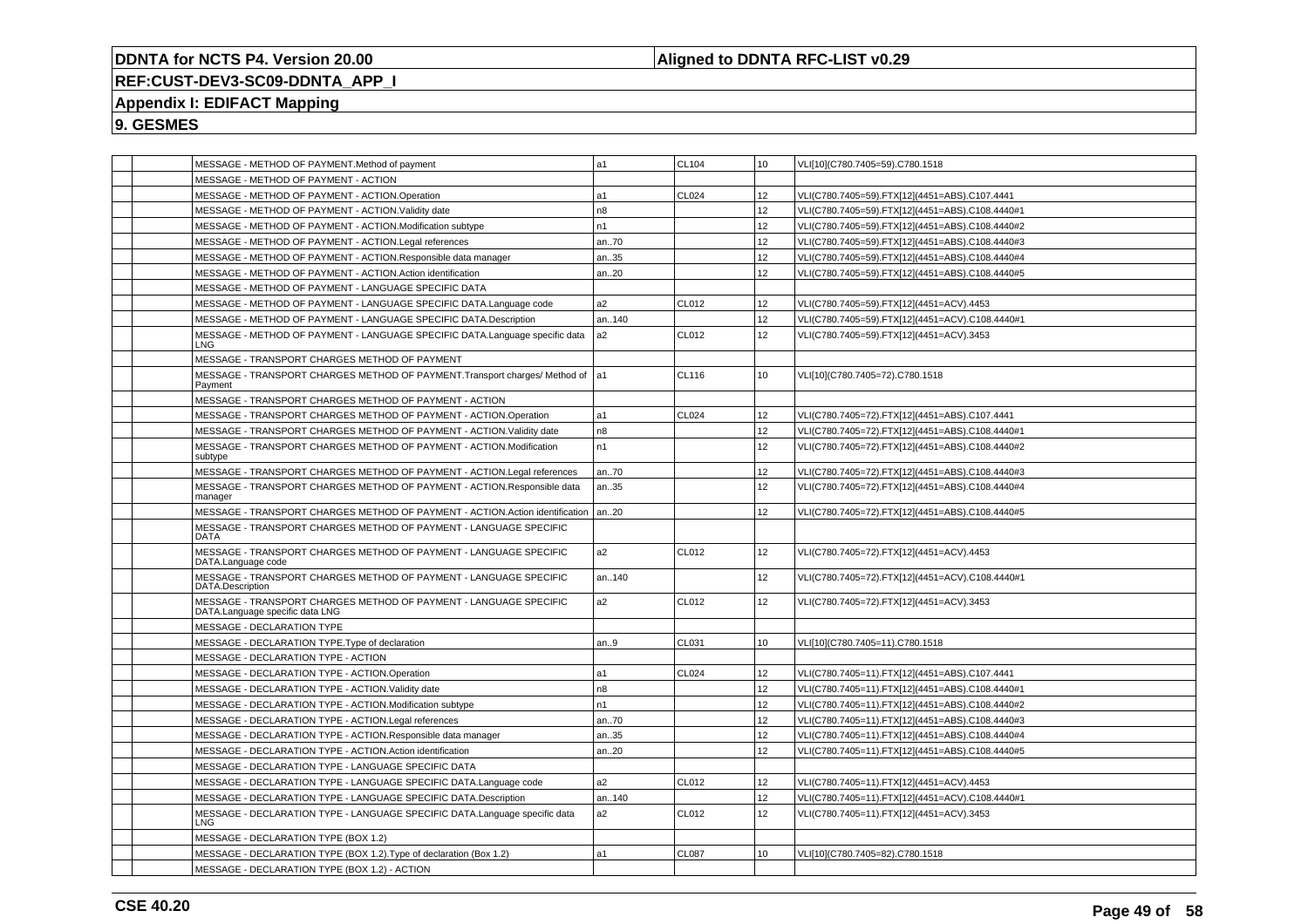### **Aligned to DDNTA RFC-LIST v0.29**

### **REF:CUST-DEV3-SC09-DDNTA\_APP\_I**

### **Appendix I: EDIFACT Mapping**

| MESSAGE - DECLARATION TYPE (BOX 1.2) - ACTION.Operation                                     | la1            | <b>CL024</b> | 12 | VLI(C780.7405=82).FTX[12](4451=ABS).C107.4441   |
|---------------------------------------------------------------------------------------------|----------------|--------------|----|-------------------------------------------------|
| MESSAGE - DECLARATION TYPE (BOX 1.2) - ACTION. Validity date                                | n8             |              | 12 | VLI(C780.7405=82).FTX[12](4451=ABS).C108.4440#1 |
| MESSAGE - DECLARATION TYPE (BOX 1.2) - ACTION.Modification subtype                          | n1             |              | 12 | VLI(C780.7405=82).FTX[12](4451=ABS).C108.4440#2 |
| MESSAGE - DECLARATION TYPE (BOX 1.2) - ACTION.Legal references                              | an70           |              | 12 | VLI(C780.7405=82).FTX[12](4451=ABS).C108.4440#3 |
| MESSAGE - DECLARATION TYPE (BOX 1.2) - ACTION.Responsible data manager                      | an35           |              | 12 | VLI(C780.7405=82).FTX[12](4451=ABS).C108.4440#4 |
| MESSAGE - DECLARATION TYPE (BOX 1.2) - ACTION.Action identification                         | an20           |              | 12 | VLI(C780.7405=82).FTX[12](4451=ABS).C108.4440#5 |
| MESSAGE - DECLARATION TYPE (BOX 1.2) - LANGUAGE SPECIFIC DATA                               |                |              |    |                                                 |
| MESSAGE - DECLARATION TYPE (BOX 1.2) - LANGUAGE SPECIFIC DATA.Language code                 | a <sub>2</sub> | CL012        | 12 | VLI(C780.7405=82).FTX[12](4451=ACV).4453        |
| MESSAGE - DECLARATION TYPE (BOX 1.2) - LANGUAGE SPECIFIC DATA.Description                   | an140          |              | 12 | VLI(C780.7405=82).FTX[12](4451=ACV).C108.4440#1 |
| MESSAGE - DECLARATION TYPE (BOX 1.2) - LANGUAGE SPECIFIC DATA.Language<br>specific data LNG | a <sub>2</sub> | CL012        | 12 | VLI(C780.7405=82).FTX[12](4451=ACV).3453        |
| <b>MESSAGE - INFORMATION</b>                                                                |                |              |    |                                                 |
| <b>MESSAGE - INFORMATION.Information Code</b>                                               | n <sub>2</sub> | CL119        | 10 | VLI[10](C780.7405=37).C780.1518                 |
| MESSAGE - INFORMATION - ACTION                                                              |                |              |    |                                                 |
| MESSAGE - INFORMATION - ACTION.Operation                                                    | a1             | CL024        | 12 | VLI(C780.7405=37).FTX[12](4451=ABS).C107.4441   |
| MESSAGE - INFORMATION - ACTION. Validity date                                               | n8             |              | 12 | VLI(C780.7405=37).FTX[12](4451=ABS).C108.4440#1 |
| MESSAGE - INFORMATION - ACTION.Modification subtype                                         | n1             |              | 12 | VLI(C780.7405=37).FTX[12](4451=ABS).C108.4440#2 |
| MESSAGE - INFORMATION - ACTION.Legal references                                             | an70           |              | 12 | VLI(C780.7405=37).FTX[12](4451=ABS).C108.4440#3 |
| MESSAGE - INFORMATION - ACTION.Responsible data manager                                     | an35           |              | 12 | VLI(C780.7405=37).FTX[12](4451=ABS).C108.4440#4 |
| MESSAGE - INFORMATION - ACTION.Action identification                                        | an20           |              | 12 | VLI(C780.7405=37).FTX[12](4451=ABS).C108.4440#5 |
| MESSAGE - INFORMATION - LANGUAGE SPECIFIC DATA                                              |                |              |    |                                                 |
| MESSAGE - INFORMATION - LANGUAGE SPECIFIC DATA.Language code                                | a2             | CL012        | 12 | VLI(C780.7405=37).FTX[12](4451=ACV).4453        |
| MESSAGE - INFORMATION - LANGUAGE SPECIFIC DATA.Description                                  | an140          |              | 12 | VLI(C780.7405=37).FTX[12](4451=ACV).C108.4440#1 |
| MESSAGE - INFORMATION - LANGUAGE SPECIFIC DATA.Language specific data LNG                   | a2             | CL012        | 12 | VLI(C780.7405=37).FTX[12](4451=ACV).3453        |
| MESSAGE - PREVIOUS DOCUMENT TYPE                                                            |                |              |    |                                                 |
| MESSAGE - PREVIOUS DOCUMENT TYPE. Previous document type                                    | an6            | CL014        | 10 | VLI[10](C780.7405=84).C780.1518                 |
| MESSAGE - PREVIOUS DOCUMENT TYPE - ACTION                                                   |                |              |    |                                                 |
| MESSAGE - PREVIOUS DOCUMENT TYPE - ACTION.Operation                                         | а1             | CL024        | 12 | VLI(C780.7405=84).FTX[12](4451=ABS).C107.4441   |
| MESSAGE - PREVIOUS DOCUMENT TYPE - ACTION. Validity date                                    | n8             |              | 12 | VLI(C780.7405=84).FTX[12](4451=ABS).C108.4440#1 |
| MESSAGE - PREVIOUS DOCUMENT TYPE - ACTION.Modification subtype                              | n1             |              | 12 | VLI(C780.7405=84).FTX[12](4451=ABS).C108.4440#2 |
| MESSAGE - PREVIOUS DOCUMENT TYPE - ACTION.Legal references                                  | an70           |              | 12 | VLI(C780.7405=84).FTX[12](4451=ABS).C108.4440#3 |
| MESSAGE - PREVIOUS DOCUMENT TYPE - ACTION.Responsible data manager                          | an35           |              | 12 | VLI(C780.7405=84).FTX[12](4451=ABS).C108.4440#4 |
| MESSAGE - PREVIOUS DOCUMENT TYPE - ACTION.Action identification                             | an20           |              | 12 | VLI(C780.7405=84).FTX[12](4451=ABS).C108.4440#5 |
| MESSAGE - PREVIOUS DOCUMENT TYPE - LANGUAGE SPECIFIC DATA                                   |                |              |    |                                                 |
| MESSAGE - PREVIOUS DOCUMENT TYPE - LANGUAGE SPECIFIC DATA.Language code                     | a2             | CL012        | 12 | VLI(C780.7405=84).FTX[12](4451=ACV).4453        |
| MESSAGE - PREVIOUS DOCUMENT TYPE - LANGUAGE SPECIFIC DATA.Description                       | an140          |              | 12 | VLI(C780.7405=84).FTX[12](4451=ACV).C108.4440#1 |
| MESSAGE - PREVIOUS DOCUMENT TYPE - LANGUAGE SPECIFIC DATA.Language<br>specific data LNG     | a2             | CL012        | 12 | VLI(C780.7405=84).FTX[12](4451=ACV).3453        |
| MESSAGE - REQUESTED INFORMATION                                                             |                |              |    |                                                 |
| MESSAGE - REQUESTED INFORMATION.Requested Information Code                                  | n <sub>1</sub> | CL118        | 10 | VLI[10](C780.7405=38).C780.1518                 |
| MESSAGE - REQUESTED INFORMATION - LANGUAGE SPECIFIC DATA                                    |                |              |    |                                                 |
| MESSAGE - REQUESTED INFORMATION - LANGUAGE SPECIFIC DATA.Language code                      | a2             | CL012        | 12 | VLI(C780.7405=38).FTX[12](4451=ACV).4453        |
| MESSAGE - REQUESTED INFORMATION - LANGUAGE SPECIFIC DATA.Description                        | an140          |              | 12 | VLI(C780.7405=38).FTX[12](4451=ACV).C108.4440#1 |
| MESSAGE - REQUESTED INFORMATION - LANGUAGE SPECIFIC DATA.Language specific<br>data LNG      | a <sub>2</sub> | CL012        | 12 | VLI(C780.7405=38).FTX[12](4451=ACV).3453        |
| MESSAGE - REQUESTED INFORMATION - ACTION                                                    |                |              |    |                                                 |
| MESSAGE - REQUESTED INFORMATION - ACTION.Operation                                          | a1             | CL024        | 12 | VLI(C780.7405=38).FTX[12](4451=ABS).C107.4441   |
|                                                                                             |                |              |    |                                                 |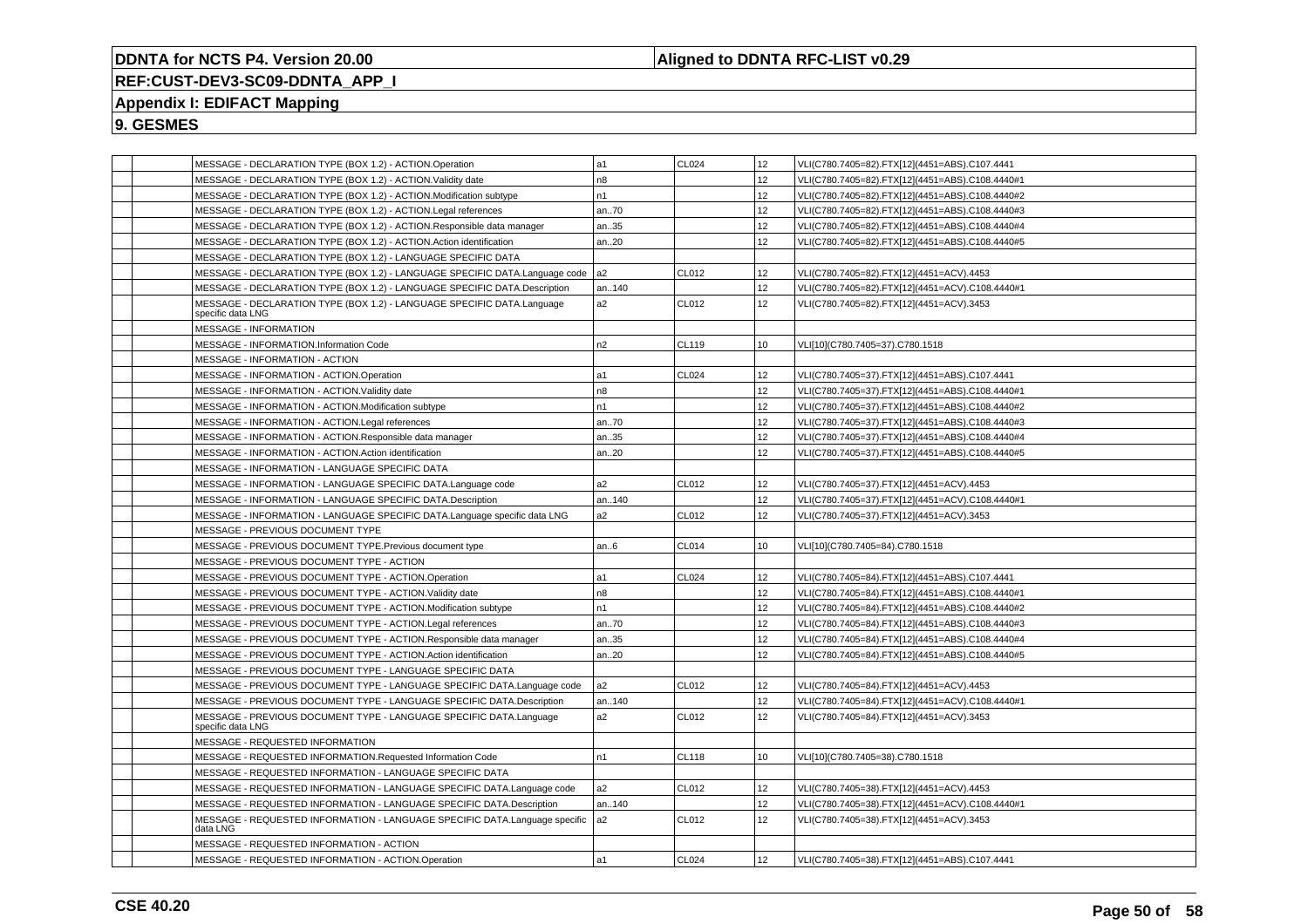### **Aligned to DDNTA RFC-LIST v0.29**

### **REF:CUST-DEV3-SC09-DDNTA\_APP\_I**

### **Appendix I: EDIFACT Mapping**

|  | MESSAGE - REQUESTED INFORMATION - ACTION. Validity date                                            | n8             |       | 12              | VLI(C780.7405=38).FTX[12](4451=ABS).C108.4440#1 |
|--|----------------------------------------------------------------------------------------------------|----------------|-------|-----------------|-------------------------------------------------|
|  | MESSAGE - REQUESTED INFORMATION - ACTION.Modification subtype                                      | n1             |       | 12              | VLI(C780.7405=38).FTX[12](4451=ABS).C108.4440#2 |
|  | MESSAGE - REQUESTED INFORMATION - ACTION.Legal references                                          | an70           |       | 12              | VLI(C780.7405=38).FTX[12](4451=ABS).C108.4440#3 |
|  | MESSAGE - REQUESTED INFORMATION - ACTION.Responsible data manager                                  | an35           |       | 12              | VLI(C780.7405=38).FTX[12](4451=ABS).C108.4440#4 |
|  | MESSAGE - REQUESTED INFORMATION - ACTION.Action identification                                     | an20           |       | 12 <sup>2</sup> | VLI(C780.7405=38).FTX[12](4451=ABS).C108.4440#5 |
|  | MESSAGE - ITEM NUMBER REJECTION REASON CODE                                                        |                |       |                 |                                                 |
|  | MESSAGE - ITEM NUMBER REJECTION REASON CODE. Item number rejection reason code   n2                |                | CL106 | 10              | VLI[10](C780.7405=41).C780.1518                 |
|  | MESSAGE - ITEM NUMBER REJECTION REASON CODE - ACTION                                               |                |       |                 |                                                 |
|  | MESSAGE - ITEM NUMBER REJECTION REASON CODE - ACTION.Operation                                     | a1             | CL024 | 12              | VLI(C780.7405=41).FTX[12](4451=ABS).C107.4441   |
|  | MESSAGE - ITEM NUMBER REJECTION REASON CODE - ACTION.Validity date                                 | n8             |       | 12              | VLI(C780.7405=41).FTX[12](4451=ABS).C108.4440#1 |
|  | MESSAGE - ITEM NUMBER REJECTION REASON CODE - ACTION.Modification subtype                          | n1             |       | 12              | VLI(C780.7405=41).FTX[12](4451=ABS).C108.4440#2 |
|  | MESSAGE - ITEM NUMBER REJECTION REASON CODE - ACTION.Legal references                              | an70           |       | 12              | VLI(C780.7405=41).FTX[12](4451=ABS).C108.4440#3 |
|  | MESSAGE - ITEM NUMBER REJECTION REASON CODE - ACTION.Responsible data<br>manager                   | an35           |       | 12              | VLI(C780.7405=41).FTX[12](4451=ABS).C108.4440#4 |
|  | MESSAGE - ITEM NUMBER REJECTION REASON CODE - ACTION.Action identification                         | an20           |       | 12 <sup>2</sup> | VLI(C780.7405=41).FTX[12](4451=ABS).C108.4440#5 |
|  | MESSAGE - ITEM NUMBER REJECTION REASON CODE - LANGUAGE SPECIFIC DATA                               |                |       |                 |                                                 |
|  | MESSAGE - ITEM NUMBER REJECTION REASON CODE - LANGUAGE SPECIFIC<br>DATA.Language code              | a2             | CL012 | 12              | VLI(C780.7405=41).FTX[12](4451=ACV).4453        |
|  | MESSAGE - ITEM NUMBER REJECTION REASON CODE - LANGUAGE SPECIFIC<br>DATA.Description                | an140          |       | 12              | VLI(C780.7405=41).FTX[12](4451=ACV).C108.4440#1 |
|  | MESSAGE - ITEM NUMBER REJECTION REASON CODE - LANGUAGE SPECIFIC<br>DATA.Language specific data LNG | a2             | CL012 | 12              | VLI(C780.7405=41).FTX[12](4451=ACV).3453        |
|  | MESSAGE - CUSTOMS INTERVENTION                                                                     |                |       |                 |                                                 |
|  | MESSAGE - CUSTOMS INTERVENTION.Customs Intervention code                                           | an.4           | CL108 | 10              | VLI[10](C780.7405=39).C780.1518                 |
|  | MESSAGE - CUSTOMS INTERVENTION - ACTION                                                            |                |       |                 |                                                 |
|  | MESSAGE - CUSTOMS INTERVENTION - ACTION.Operation                                                  | a1             | CL024 | 12              | VLI(C780.7405=39).FTX[12](4451=ABS).C107.4441   |
|  | MESSAGE - CUSTOMS INTERVENTION - ACTION. Validity date                                             | n8             |       | 12              | VLI(C780.7405=39).FTX[12](4451=ABS).C108.4440#1 |
|  | MESSAGE - CUSTOMS INTERVENTION - ACTION.Modification subtype                                       | n1             |       | 12              | VLI(C780.7405=39).FTX[12](4451=ABS).C108.4440#2 |
|  | MESSAGE - CUSTOMS INTERVENTION - ACTION.Legal references                                           | an70           |       | 12              | VLI(C780.7405=39).FTX[12](4451=ABS).C108.4440#3 |
|  | MESSAGE - CUSTOMS INTERVENTION - ACTION.Responsible data manager                                   | an35           |       | 12              | VLI(C780.7405=39).FTX[12](4451=ABS).C108.4440#4 |
|  | MESSAGE - CUSTOMS INTERVENTION - ACTION.Action identification                                      | an.20          |       | 12 <sup>2</sup> | VLI(C780.7405=39).FTX[12](4451=ABS).C108.4440#5 |
|  | MESSAGE - CUSTOMS INTERVENTION - LANGUAGE SPECIFIC DATA                                            |                |       |                 |                                                 |
|  | MESSAGE - CUSTOMS INTERVENTION - LANGUAGE SPECIFIC DATA.Language code                              | a2             | CL012 | 12              | VLI(C780.7405=39).FTX[12](4451=ACV).4453        |
|  | MESSAGE - CUSTOMS INTERVENTION - LANGUAGE SPECIFIC DATA.Description                                | an140          |       | 12              | VLI(C780.7405=39).FTX[12](4451=ACV).C108.4440#1 |
|  | MESSAGE - CUSTOMS INTERVENTION - LANGUAGE SPECIFIC DATA.Language specific<br>data LNG              | a2             | CL012 | 12              | VLI(C780.7405=39).FTX[12](4451=ACV).3453        |
|  | <b>MESSAGE - INFORMATION TYPE</b>                                                                  |                |       |                 |                                                 |
|  | MESSAGE - INFORMATION TYPE.Information type                                                        | n2             | CL109 | 10              | VLI[10](C780.7405=43).C780.1518                 |
|  | MESSAGE - INFORMATION TYPE - ACTION                                                                |                |       |                 |                                                 |
|  | MESSAGE - INFORMATION TYPE - ACTION.Operation                                                      | a1             | CL024 | 12              | VLI(C780.7405=43).FTX[12](4451=ABS).C107.4441   |
|  | MESSAGE - INFORMATION TYPE - ACTION. Validity date                                                 | n <sub>8</sub> |       | 12              | VLI(C780.7405=43).FTX[12](4451=ABS).C108.4440#1 |
|  | MESSAGE - INFORMATION TYPE - ACTION.Modification subtype                                           | n1             |       | 12              | VLI(C780.7405=43).FTX[12](4451=ABS).C108.4440#2 |
|  | MESSAGE - INFORMATION TYPE - ACTION.Legal references                                               | an70           |       | 12              | VLI(C780.7405=43).FTX[12](4451=ABS).C108.4440#3 |
|  | MESSAGE - INFORMATION TYPE - ACTION.Responsible data manager                                       | an35           |       | 12              | VLI(C780.7405=43).FTX[12](4451=ABS).C108.4440#4 |
|  | MESSAGE - INFORMATION TYPE - ACTION.Action identification                                          | an20           |       | 12 <sup>2</sup> | VLI(C780.7405=43).FTX[12](4451=ABS).C108.4440#5 |
|  | MESSAGE - INFORMATION TYPE - LANGUAGE SPECIFIC DATA                                                |                |       |                 |                                                 |
|  | MESSAGE - INFORMATION TYPE - LANGUAGE SPECIFIC DATA.Language code                                  | a2             | CL012 | 12 <sup>2</sup> | VLI(C780.7405=43).FTX[12](4451=ACV).4453        |
|  | MESSAGE - INFORMATION TYPE - LANGUAGE SPECIFIC DATA.Description                                    | an140          |       | 12 <sup>2</sup> | VLI(C780.7405=43).FTX[12](4451=ACV).C108.4440#1 |
|  |                                                                                                    |                |       |                 |                                                 |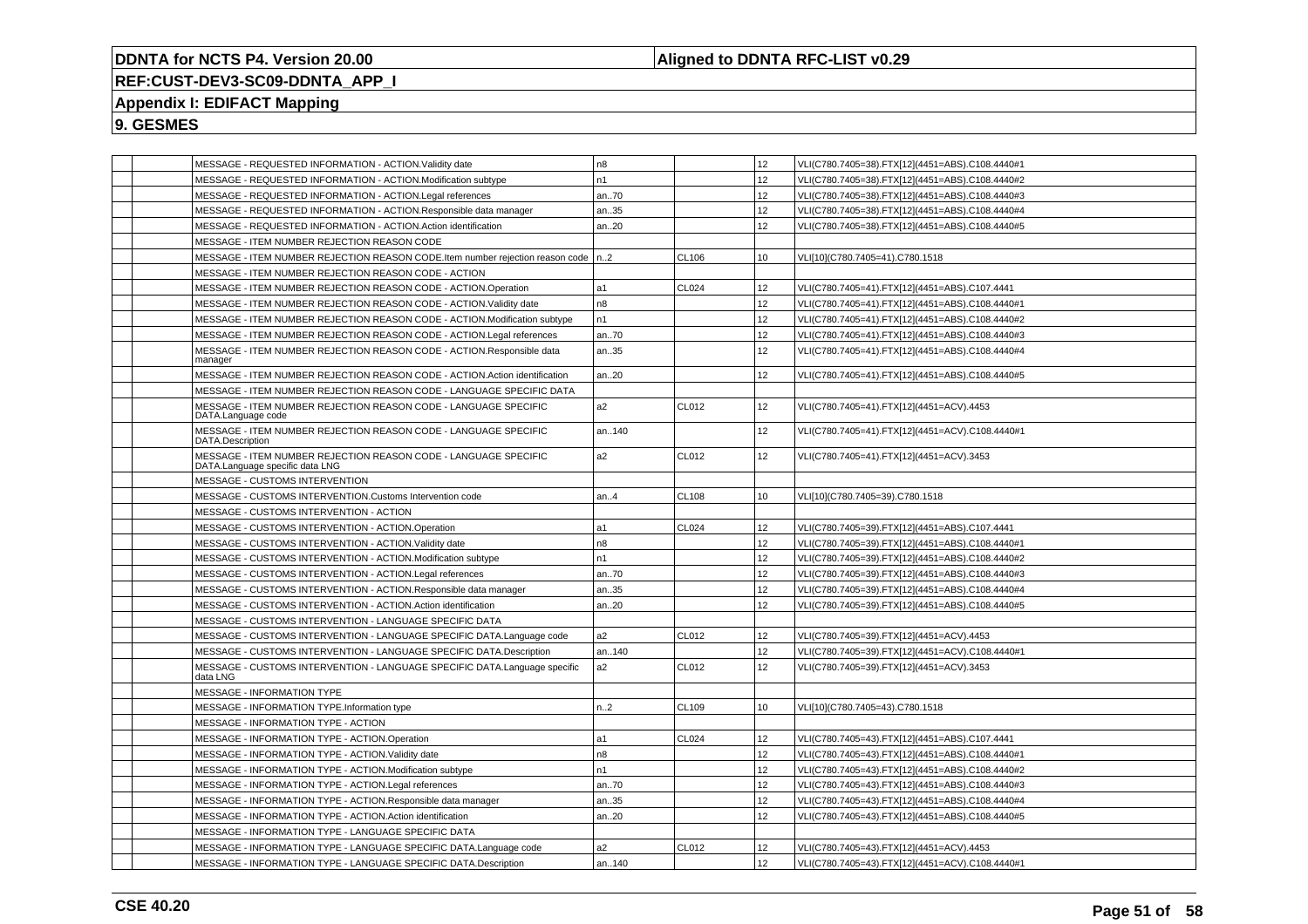### **Aligned to DDNTA RFC-LIST v0.29**

**REF:CUST-DEV3-SC09-DDNTA\_APP\_I**

### **Appendix I: EDIFACT Mapping**

|  | MESSAGE - INFORMATION TYPE - LANGUAGE SPECIFIC DATA.Language specific data<br>LNG | a <sub>2</sub>   | CL012  | 12 | VLI(C780.7405=43).FTX[12](4451=ACV).3453        |
|--|-----------------------------------------------------------------------------------|------------------|--------|----|-------------------------------------------------|
|  | MESSAGE - RESPONSE CODE                                                           |                  |        |    |                                                 |
|  | MESSAGE - RESPONSE CODE.Response Code                                             | n <sub>1</sub> 2 | CL029  | 10 | VLI[10](C780.7405=44).C780.1518                 |
|  | MESSAGE - RESPONSE CODE - LANGUAGE SPECIFIC DATA                                  |                  |        |    |                                                 |
|  | MESSAGE - RESPONSE CODE - LANGUAGE SPECIFIC DATA.Language code                    | a2               | CL012  | 12 | VLI(C780.7405=44).FTX[12](4451=ACV).4453        |
|  | MESSAGE - RESPONSE CODE - LANGUAGE SPECIFIC DATA.Description                      | an140            |        | 12 | VLI(C780.7405=44).FTX[12](4451=ACV).C108.4440#1 |
|  | MESSAGE - RESPONSE CODE - LANGUAGE SPECIFIC DATA.Language specific data LNG       | l a2             | ICL012 | 12 | VLI(C780.7405=44).FTX[12](4451=ACV).3453        |
|  | MESSAGE - RESPONSE CODE - ACTION                                                  |                  |        |    |                                                 |
|  | MESSAGE - RESPONSE CODE - ACTION.Operation                                        |                  | CL024  | 12 | VLI(C780.7405=44).FTX[12](4451=ABS).C107.4441   |
|  | MESSAGE - RESPONSE CODE - ACTION. Validity date                                   | უ8               |        | 12 | VLI(C780.7405=44).FTX[12](4451=ABS).C108.4440#1 |
|  | MESSAGE - RESPONSE CODE - ACTION.Modification subtype                             |                  |        | 12 | VLI(C780.7405=44).FTX[12](4451=ABS).C108.4440#2 |
|  | MESSAGE - RESPONSE CODE - ACTION.Legal references                                 | an70             |        | 12 | VLI(C780.7405=44).FTX[12](4451=ABS).C108.4440#3 |
|  | MESSAGE - RESPONSE CODE - ACTION.Responsible data manager                         | an35             |        | 12 | VLI(C780.7405=44).FTX[12](4451=ABS).C108.4440#4 |
|  | MESSAGE - RESPONSE CODE - ACTION.Action identification                            | an20             |        | 12 | VLI(C780.7405=44).FTX[12](4451=ABS).C108.4440#5 |
|  |                                                                                   |                  |        |    |                                                 |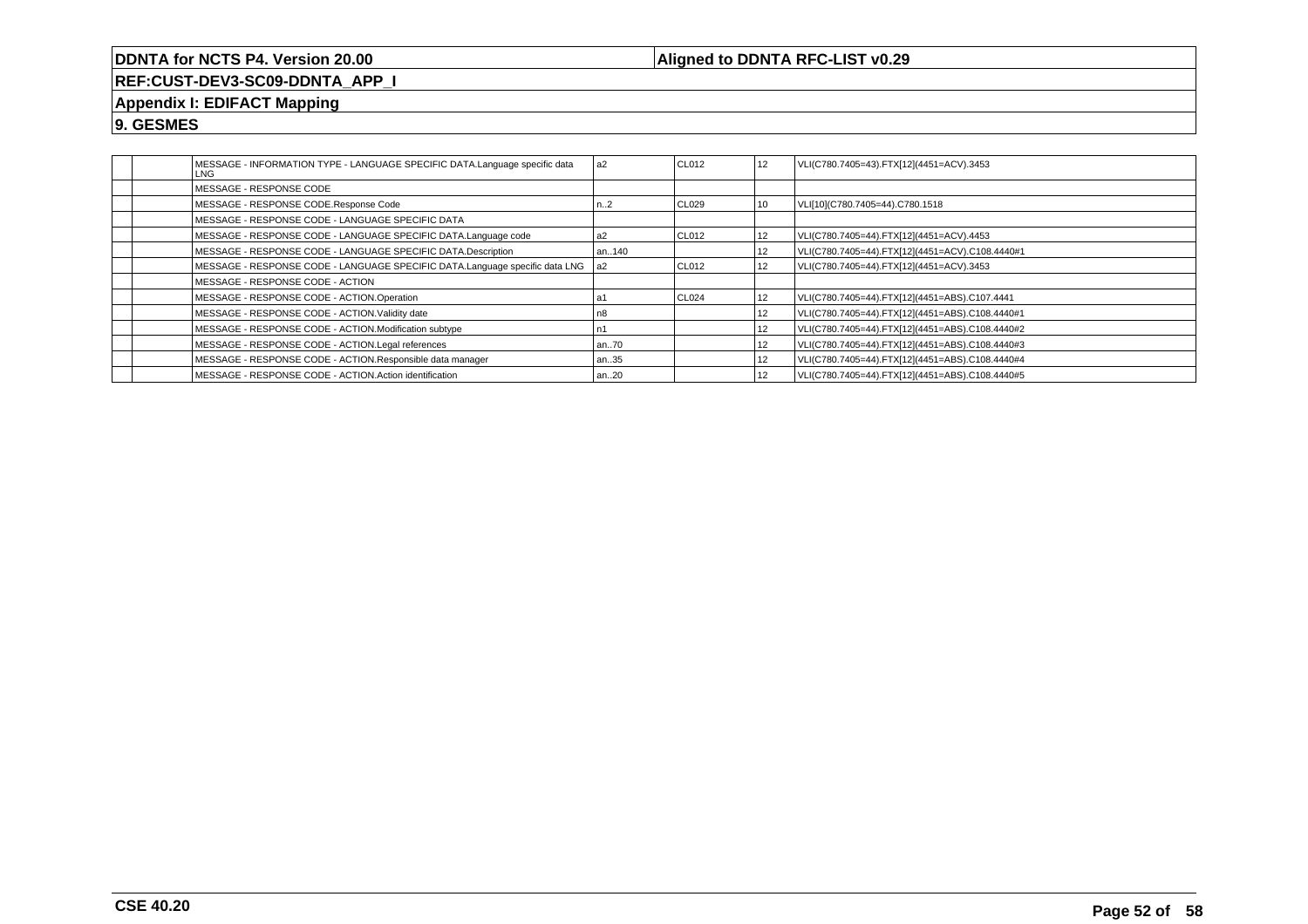### **Aligned to DDNTA RFC-LIST v0.29**

**REF:CUST-DEV3-SC09-DDNTA\_APP\_I**

**Appendix I: EDIFACT Mapping**

**10. PARTTC**

|  | <b>SAD Box Message Element</b>                                                           | <b>Data</b><br><b>Type</b> | <b>Codelist</b> |                 | <b>Pos EDIFACT Mapping</b>                                                   |
|--|------------------------------------------------------------------------------------------|----------------------------|-----------------|-----------------|------------------------------------------------------------------------------|
|  | <b>MESSAGE</b>                                                                           |                            |                 |                 |                                                                              |
|  | MESSAGE.Syntax identifier                                                                | a4                         | CL021           | $\Omega$        | UNB[0].S001.0001                                                             |
|  | MESSAGE.Syntax version number                                                            | n <sub>1</sub>             | <b>CL022</b>    | $\Omega$        | UNB[0].S001.0002                                                             |
|  | MESSAGE.Message sender                                                                   | an35                       |                 |                 | UNB[0].S002.0004                                                             |
|  | MESSAGE.Sender identification code qualifier                                             | an.4                       |                 | $\Omega$        | UNB[0].S002.0007                                                             |
|  | MESSAGE.Message recipient                                                                | an35                       |                 |                 | UNB[0].S003.0010                                                             |
|  | MESSAGE.Recipient identification code qualifier                                          | an.4                       |                 | $\Omega$        | UNB[0].S003.0007                                                             |
|  | MESSAGE.Date of preparation                                                              | n6                         |                 | $\Omega$        | UNB[0].S004.0017                                                             |
|  | MESSAGE. Time of preparation                                                             | n4                         |                 | 0               | UNB[0].S004.0019                                                             |
|  | MESSAGE.Interchange control reference                                                    | an14                       |                 |                 | UNB[0].0020                                                                  |
|  | MESSAGE.Interchange control reference                                                    | an14                       |                 | 32              | UNZ[32].0020                                                                 |
|  | MESSAGE.Recipient's reference/password                                                   | an14                       |                 | $\Omega$        | UNB[0].S005.0022                                                             |
|  | MESSAGE.Recipient's reference/password qualifier                                         | an2                        |                 | $\Omega$        | UNB[0].S005.0025                                                             |
|  | MESSAGE.Application reference                                                            | an14                       |                 |                 | UNB[0].0026                                                                  |
|  | MESSAGE.Priority                                                                         | a <sub>1</sub>             |                 | $\Omega$        | UNB[0].0029                                                                  |
|  | MESSAGE.Acknowledgement request                                                          | n1                         | <b>CL027</b>    | $\Omega$        | UNB[0].0031                                                                  |
|  | MESSAGE.Communications agreement id                                                      | an35                       |                 | $\Omega$        | UNB[0].0032                                                                  |
|  | MESSAGE.Test indicator                                                                   | n1                         | CL027           |                 | UNB[0].0035                                                                  |
|  | MESSAGE.Message identification                                                           | an14                       |                 |                 | UNH[1](S009.0065=PARTTC)(S009.0052=D)(S009.0054=96B)(S009.0051=EC).0062      |
|  | MESSAGE.Message identification                                                           | an14                       |                 | 31              | UNT[31].0062                                                                 |
|  | MESSAGE.Message type                                                                     | an.6                       | CL060           |                 | UNH[1](S009.0065=PARTTC)(S009.0052=D)(S009.0054=96B)(S009.0051=EC).S009.0057 |
|  | <b>MESSAGE - HEADER</b>                                                                  |                            |                 |                 |                                                                              |
|  | MESSAGE - HEADER.Period from date                                                        | n8                         |                 | 3               | DTM[3](C507.2005=200).C507.2380                                              |
|  | MESSAGE - HEADER.Period to date                                                          | n8                         |                 | 3               | DTM[3](C507.2005=201).C507.2380                                              |
|  | MESSAGE - HEADER.Extraction                                                              | n <sub>1</sub>             | <b>CL027</b>    | 3               | DTM[3](C507.2005=202).C507.2380                                              |
|  | MESSAGE - CUSTOMS OFFICE INFORMATION                                                     |                            |                 |                 |                                                                              |
|  | MESSAGE - CUSTOMS OFFICE INFORMATION.Reference number                                    | an <sub>8</sub>            | <b>CL141</b>    | 12              | NAD[12](3035=EU).C080.3036#1                                                 |
|  | MESSAGE - CUSTOMS OFFICE INFORMATION.Reference number main office                        | an <sub>8</sub>            |                 | 12              | NAD[12](3035=EU).C080.3036#4                                                 |
|  | MESSAGE - CUSTOMS OFFICE INFORMATION. Reference number higher authority                  | an <sub>8</sub>            |                 | 12              | NAD[12](3035=EU).C080.3036#2                                                 |
|  | MESSAGE - CUSTOMS OFFICE INFORMATION.Reference number take-over                          | an8                        |                 | 12              | NAD[12](3035=EU).C080.3036#3                                                 |
|  | MESSAGE - CUSTOMS OFFICE INFORMATION.Reference number Competent Authority of<br>Enguiry  | an <sub>8</sub>            |                 | 12 <sup>2</sup> | NAD[12](3035=EU).C080.3036#5                                                 |
|  | MESSAGE - CUSTOMS OFFICE INFORMATION.Reference number Competent Authority of<br>Recovery | an8                        |                 | 12              | NAD[12](3035=EU).C058.3124#1                                                 |
|  | MESSAGE - CUSTOMS OFFICE INFORMATION.Country code                                        | a2                         | <b>CL070</b>    | 12              | NAD[12](3035=EU).3207                                                        |
|  | MESSAGE - CUSTOMS OFFICE INFORMATION.UN/LOCODE id                                        | a3                         |                 | 12              | NAD[12](3035=EU).C082.3039                                                   |
|  | MESSAGE - CUSTOMS OFFICE INFORMATION.Region code                                         | an.3                       |                 | 12 <sup>2</sup> | NAD[12](3035=EU).3164                                                        |
|  | MESSAGE - CUSTOMS OFFICE INFORMATION.NCTS entry date                                     | n8                         |                 | 13              | NAD(3035=EU).DTM[13](C507.2005=146).C507.2380                                |
|  | MESSAGE - CUSTOMS OFFICE INFORMATION.Nearest office                                      | an175                      |                 | 15              | NAD(3035=EU).FTX[15](4451=AAI).C108.4440#1                                   |
|  | MESSAGE - CUSTOMS OFFICE INFORMATION.Nearest office LNG                                  | a2                         | CL012           | 15              | NAD(3035=EU).FTX[15](4451=AAI).3453                                          |
|  | MESSAGE - CUSTOMS OFFICE INFORMATION.Postal code                                         | an.9                       |                 | 12 <sup>2</sup> | NAD[12](3035=EU).3251                                                        |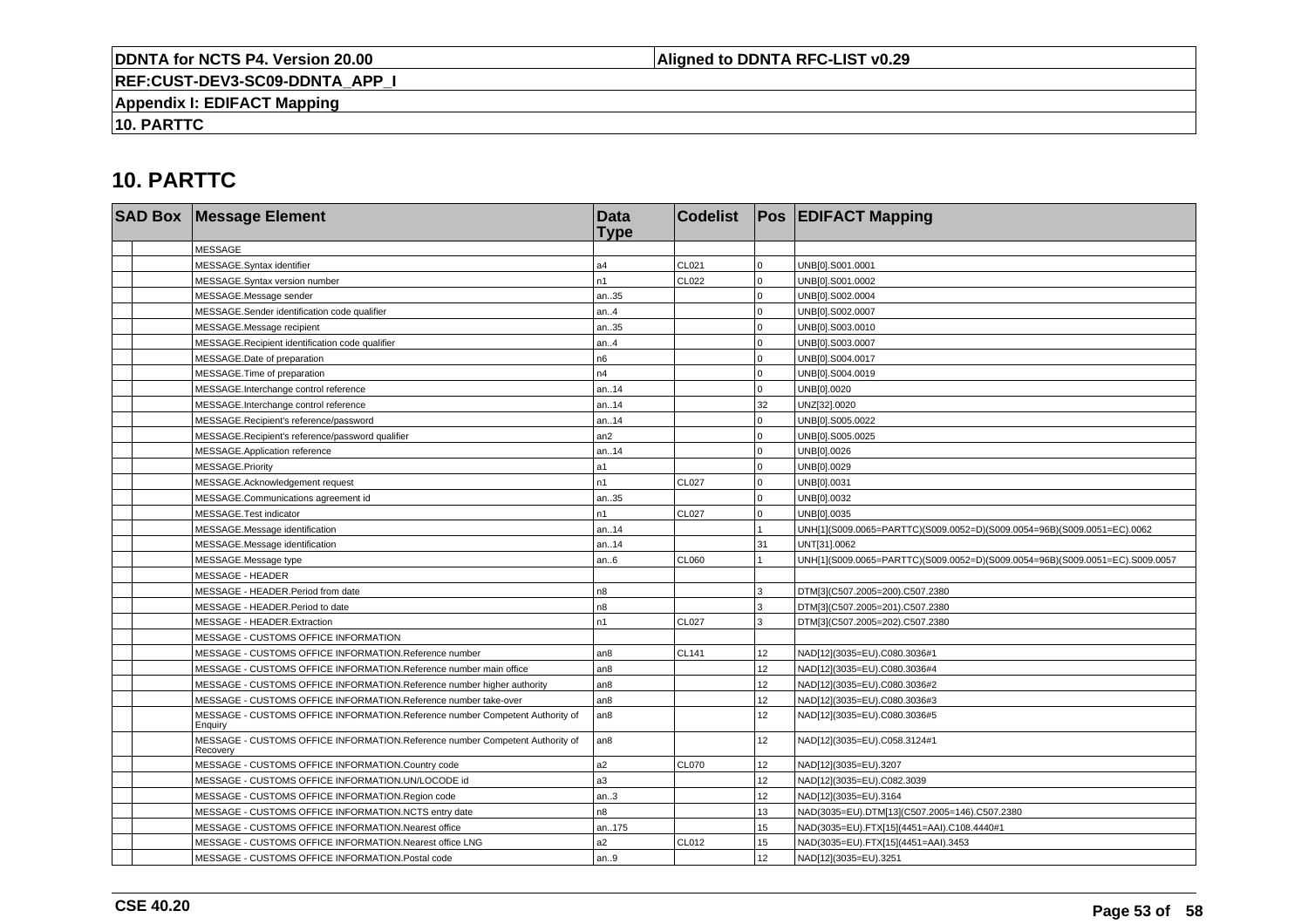### **Aligned to DDNTA RFC-LIST v0.29**

## **REF:CUST-DEV3-SC09-DDNTA\_APP\_I**

### **Appendix I: EDIFACT Mapping**

|  | MESSAGE - CUSTOMS OFFICE INFORMATION.Phone number                                                                              | an35           |              | 21 | NAD(3035=EU).CTA(3139=IC).COM[21](C076.3155=TE).C076.3148 |
|--|--------------------------------------------------------------------------------------------------------------------------------|----------------|--------------|----|-----------------------------------------------------------|
|  | MESSAGE - CUSTOMS OFFICE INFORMATION.Fax number                                                                                | an35           |              | 21 | NAD(3035=EU).CTA(3139=IC).COM[21](C076.3155=FX).C076.3148 |
|  | MESSAGE - CUSTOMS OFFICE INFORMATION. Telex number                                                                             | an35           |              | 21 | NAD(3035=EU).CTA(3139=IC).COM[21](C076.3155=TL).C076.3148 |
|  | MESSAGE - CUSTOMS OFFICE INFORMATION.E-mail address                                                                            | an70           |              | 21 | NAD(3035=EU).CTA(3139=IC).COM[21](C076.3155=EM).C076.3148 |
|  | MESSAGE - CUSTOMS OFFICE INFORMATION.Geo info code                                                                             | an.6           | CL015        | 12 | NAD[12](3035=EU).C059.3042#1                              |
|  | MESSAGE - CUSTOMS OFFICE INFORMATION. Trader dedicated                                                                         | n <sub>1</sub> | <b>CL027</b> | 18 | NAD(3035=EU).RFF[18](C506.1153=ADZ).C506.1154             |
|  | MESSAGE - CUSTOMS OFFICE INFORMATION - ACTION                                                                                  |                |              |    |                                                           |
|  | MESSAGE - CUSTOMS OFFICE INFORMATION - ACTION.Operation                                                                        | a1             | CL024        | 15 | NAD(3035=EU).FTX[15](4451=ABS).C107.4441                  |
|  | MESSAGE - CUSTOMS OFFICE INFORMATION - ACTION. Validity date                                                                   | n8             |              | 15 | NAD(3035=EU).FTX[15](4451=ABS).C108.4440#1                |
|  | MESSAGE - CUSTOMS OFFICE INFORMATION - ACTION.Modification subtype                                                             | n1             |              | 15 | NAD(3035=EU).FTX[15](4451=ABS).C108.4440#2                |
|  | MESSAGE - CUSTOMS OFFICE INFORMATION - ACTION.Action identification                                                            | an20           |              | 15 | NAD(3035=EU).FTX[15](4451=ABS).C108.4440#5                |
|  | MESSAGE - CUSTOMS OFFICE INFORMATION - (DEDICATED) TRADER                                                                      |                |              |    |                                                           |
|  | MESSAGE - CUSTOMS OFFICE INFORMATION - (DEDICATED) TRADER.Name                                                                 | an35           |              | 20 | NAD(3035=EU).CTA[20](3139=AX).C056.3412                   |
|  | MESSAGE - CUSTOMS OFFICE INFORMATION - (DEDICATED) TRADER.Language code                                                        | a2             | CL012        | 21 | NAD(3035=EU).CTA(3139=AX).COM[21](C076.3155=EI).C076.3148 |
|  | MESSAGE - CUSTOMS OFFICE INFORMATION - (DEDICATED) TRADER.TIN                                                                  | an17           |              | 20 | NAD(3035=EU).CTA[20](3139=AX).C056.3413                   |
|  | MESSAGE - CUSTOMS OFFICE INFORMATION - CUSTOMS OFFICE SPECIFIC NOTES                                                           |                |              |    |                                                           |
|  | MESSAGE - CUSTOMS OFFICE INFORMATION - CUSTOMS OFFICE SPECIFIC<br>NOTES.Specific notes code                                    | an.6           | <b>CL067</b> | 15 | NAD(3035=EU).FTX[15](4451=ACB).C107.4441                  |
|  | MESSAGE - CUSTOMS OFFICE INFORMATION - CUSTOMS OFFICE LSD                                                                      |                |              |    |                                                           |
|  | MESSAGE - CUSTOMS OFFICE INFORMATION - CUSTOMS OFFICE LSD.Language code                                                        | a2             | CL012        | 24 | NAD(3035=EU).TOD[24](4055=5).4215                         |
|  | MESSAGE - CUSTOMS OFFICE INFORMATION - CUSTOMS OFFICE LSD.Customs office<br>usual name                                         | an35           |              | 24 | NAD(3035=EU).TOD[24](4055=5).C100.4052#1                  |
|  | MESSAGE - CUSTOMS OFFICE INFORMATION - CUSTOMS OFFICE LSD.Customs office<br>usual name LNG                                     | a2             | CL012        | 24 | NAD(3035=EU).TOD[24](4055=5).C100.1131                    |
|  | MESSAGE - CUSTOMS OFFICE INFORMATION - CUSTOMS OFFICE LSD. Street and<br>number                                                | an35           |              | 24 | NAD(3035=EU).TOD[24](4055=5).C100.4052#2                  |
|  | MESSAGE - CUSTOMS OFFICE INFORMATION - CUSTOMS OFFICE LSD. Street and<br>number LNG                                            | a2             | CL012        | 24 | NAD(3035=EU).TOD[24](4055=5).C100.3055                    |
|  | MESSAGE - CUSTOMS OFFICE INFORMATION - CUSTOMS OFFICE LSD.City                                                                 | an35           |              | 26 | NAD(3035=EU).TOD(4055=5).LOC[26](3227=89).C517.3224       |
|  | MESSAGE - CUSTOMS OFFICE INFORMATION - CUSTOMS OFFICE LSD.City LNG                                                             | a <sub>2</sub> | CL012        | 26 | NAD(3035=EU).TOD(4055=5).LOC[26](3227=89).C517.3225       |
|  | MESSAGE - CUSTOMS OFFICE INFORMATION - CUSTOMS OFFICE LSD. Prefix-suffix level                                                 | an1            | CL053        | 26 | NAD(3035=EU).TOD(4055=5).LOC[26](3227=89).C553.3233       |
|  | MESSAGE - CUSTOMS OFFICE INFORMATION - CUSTOMS OFFICE LSD. Prefix-suffix flag                                                  | n1             | <b>CL027</b> | 26 | NAD(3035=EU).TOD(4055=5).LOC[26](3227=89).C553.3232       |
|  | MESSAGE - CUSTOMS OFFICE INFORMATION - CUSTOMS OFFICE LSD.Prefix-suffix name   an35                                            |                |              | 26 | NAD(3035=EU).TOD(4055=5).LOC[26](3227=89).C519.3222       |
|  | MESSAGE - CUSTOMS OFFICE INFORMATION - CUSTOMS OFFICE LSD.Prefix-suffix name   a2<br>LNG                                       |                | CL012        | 26 | NAD(3035=EU).TOD(4055=5).LOC[26](3227=89).C519.3223       |
|  | MESSAGE - CUSTOMS OFFICE INFORMATION - CUSTOMS OFFICE LSD. Space to add                                                        | n <sub>1</sub> | CL027        | 24 | NAD(3035=EU).TOD[24](4055=5).C100.4053                    |
|  | MESSAGE - CUSTOMS OFFICE INFORMATION - CUSTOMS OFFICE TIMETABLE                                                                |                |              |    |                                                           |
|  | MESSAGE - CUSTOMS OFFICE INFORMATION - CUSTOMS OFFICE TIMETABLE.Season<br>code                                                 | n1             |              | 24 | NAD(3035=EU).TOD[24](4055=1).4215                         |
|  | MESSAGE - CUSTOMS OFFICE INFORMATION - CUSTOMS OFFICE TIMETABLE.Season<br>name                                                 | an35           |              | 24 | NAD(3035=EU).TOD[24](4055=1).C100.4052#1                  |
|  | MESSAGE - CUSTOMS OFFICE INFORMATION - CUSTOMS OFFICE TIMETABLE.Season<br>name LNG                                             | a2             | CL012        | 24 | NAD(3035=EU).TOD[24](4055=1).C100.4053                    |
|  | MESSAGE - CUSTOMS OFFICE INFORMATION - CUSTOMS OFFICE TIMETABLE.Season<br>start date                                           | n8             |              | 25 | NAD(3035=EU).TOD(4055=1).DTM[25](C507.2005=194).C507.2380 |
|  | MESSAGE - CUSTOMS OFFICE INFORMATION - CUSTOMS OFFICE TIMETABLE.Season<br>end date                                             | n8             |              | 25 | NAD(3035=EU).TOD(4055=1).DTM[25](C507.2005=206).C507.2380 |
|  | MESSAGE - CUSTOMS OFFICE INFORMATION - CUSTOMS OFFICE TIMETABLE -<br><b>CUSTOMS OFFICE TIMETABLE LINE</b>                      |                |              |    |                                                           |
|  | MESSAGE - CUSTOMS OFFICE INFORMATION - CUSTOMS OFFICE TIMETABLE -<br>CUSTOMS OFFICE TIMETABLE LINE.Day in the week (begin day) | n1             | CL105        | 26 | NAD(3035=EU).TOD(4055=1).LOC[26](3227=22).C517.1131       |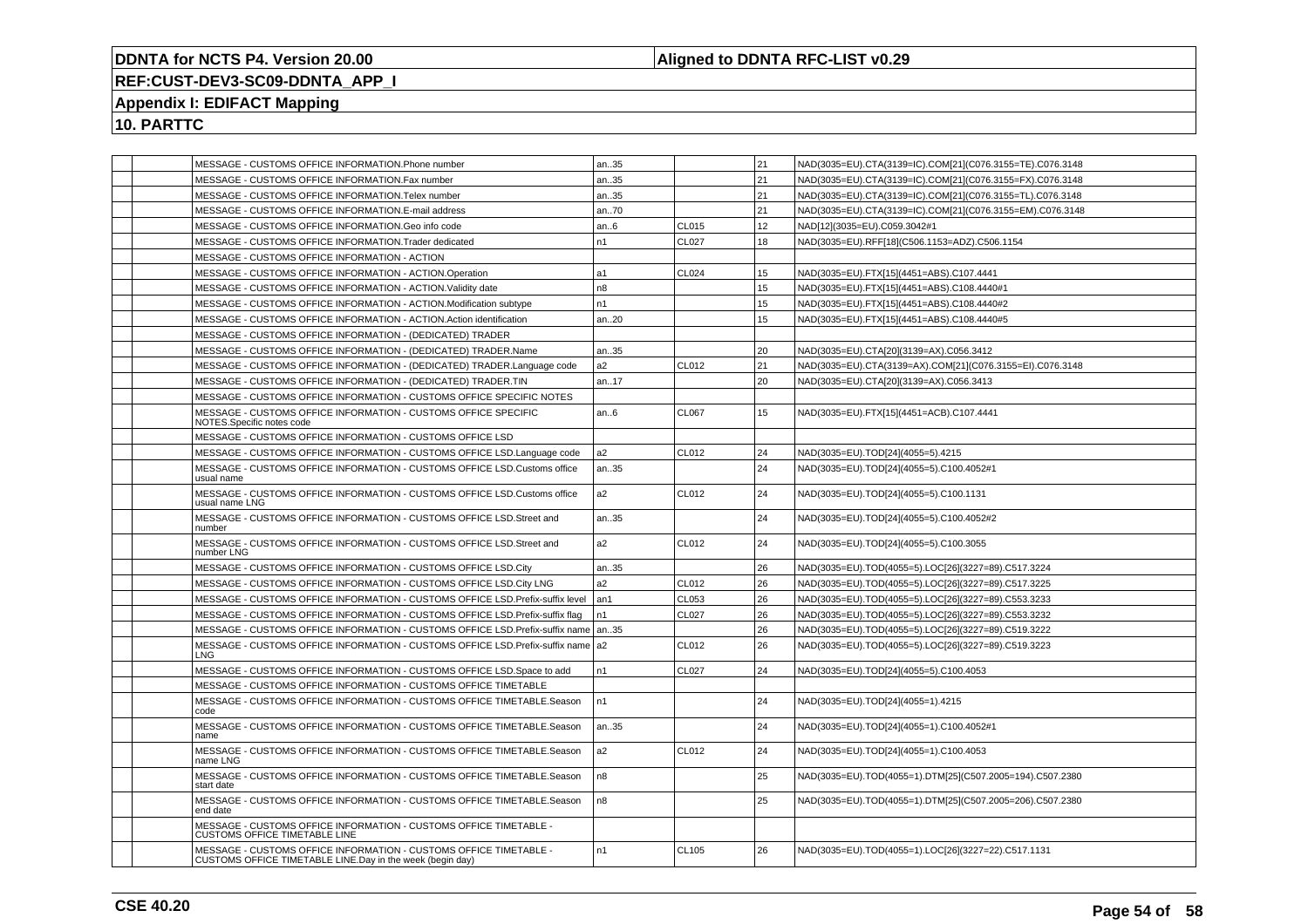### **Aligned to DDNTA RFC-LIST v0.29**

## **REF:CUST-DEV3-SC09-DDNTA\_APP\_I**

### **Appendix I: EDIFACT Mapping**

|  | MESSAGE - CUSTOMS OFFICE INFORMATION - CUSTOMS OFFICE TIMETABLE -<br>CUSTOMS OFFICE TIMETABLE LINE.Opening hours time first period from                       | n4             |              | 26              | NAD(3035=EU).TOD(4055=1).LOC[26](3227=22).C517.3225               |
|--|---------------------------------------------------------------------------------------------------------------------------------------------------------------|----------------|--------------|-----------------|-------------------------------------------------------------------|
|  | MESSAGE - CUSTOMS OFFICE INFORMATION - CUSTOMS OFFICE TIMETABLE -<br>CUSTOMS OFFICE TIMETABLE LINE.Opening hours time first period to                         | n4             |              | 26              | NAD(3035=EU).TOD(4055=1).LOC[26](3227=22).C517.3224               |
|  | MESSAGE - CUSTOMS OFFICE INFORMATION - CUSTOMS OFFICE TIMETABLE -<br>CUSTOMS OFFICE TIMETABLE LINE.Day in the week (end day)                                  | n1             | CL105        | 26              | NAD(3035=EU).TOD(4055=1).LOC[26](3227=22).C519.1131               |
|  | MESSAGE - CUSTOMS OFFICE INFORMATION - CUSTOMS OFFICE TIMETABLE -<br>CUSTOMS OFFICE TIMETABLE LINE.Opening hours time second period from                      | n4             |              | 26              | NAD(3035=EU).TOD(4055=1).LOC[26](3227=22).C519.3223               |
|  | MESSAGE - CUSTOMS OFFICE INFORMATION - CUSTOMS OFFICE TIMETABLE -<br>CUSTOMS OFFICE TIMETABLE LINE. Opening hours time second period to                       | n4             |              | 26              | NAD(3035=EU).TOD(4055=1).LOC[26](3227=22).C519.3222               |
|  | MESSAGE - CUSTOMS OFFICE INFORMATION - CUSTOMS OFFICE TIMETABLE -<br>CUSTOMS OFFICE TIMETABLE LINE - CUSTOMS OFFICE ROLE / TRAFFIC<br><b>COMPETENCE</b>       |                |              |                 |                                                                   |
|  | MESSAGE - CUSTOMS OFFICE INFORMATION - CUSTOMS OFFICE TIMETABLE -<br>CUSTOMS OFFICE TIMETABLE LINE - CUSTOMS OFFICE ROLE / TRAFFIC<br>COMPETENCE.Role         | an.3           | CL056        | 27              | NAD(3035=EU).TOD(4055=1).LOC(3227=22).FTX[27](4451=ADA).4453      |
|  | MESSAGE - CUSTOMS OFFICE INFORMATION - CUSTOMS OFFICE TIMETABLE -<br>CUSTOMS OFFICE TIMETABLE LINE - CUSTOMS OFFICE ROLE / TRAFFIC<br>COMPETENCE.Traffic type | an.3           | <b>CL020</b> | 27              | NAD(3035=EU).TOD(4055=1).LOC(3227=22).FTX[27](4451=ADA).C107.4441 |
|  | <b>MESSAGE - COUNTRY/REGION</b>                                                                                                                               |                |              |                 |                                                                   |
|  | MESSAGE - COUNTRY/REGION.Country code                                                                                                                         | a2             | <b>CL070</b> | 12 <sup>2</sup> | NAD[12](3035=N2).3229                                             |
|  | MESSAGE - COUNTRY/REGION.Country/region code                                                                                                                  | an.3           |              | 12 <sup>2</sup> | NAD[12](3035=N2).3207                                             |
|  | MESSAGE - COUNTRY/REGION - ACTION                                                                                                                             |                |              |                 |                                                                   |
|  | MESSAGE - COUNTRY/REGION - ACTION.Operation                                                                                                                   | a1             | CL024        | 15              | NAD(3035=N2).FTX[15](4451=ABS).C107.4441                          |
|  | MESSAGE - COUNTRY/REGION - ACTION.Validity date                                                                                                               | n <sub>8</sub> |              | 15              | NAD(3035=N2).FTX[15](4451=ABS).C108.4440#1                        |
|  | MESSAGE - COUNTRY/REGION - ACTION.Modification subtype                                                                                                        | n1             |              | 15              | NAD(3035=N2).FTX[15](4451=ABS).C108.4440#2                        |
|  | MESSAGE - COUNTRY/REGION - ACTION.Action identification                                                                                                       | an20           |              | 15              | NAD(3035=N2).FTX[15](4451=ABS).C108.4440#5                        |
|  | MESSAGE - COUNTRY/REGION - COUNTRY/REGION LSD                                                                                                                 |                |              |                 |                                                                   |
|  | MESSAGE - COUNTRY/REGION - COUNTRY/REGION LSD.Language code                                                                                                   | a2             | CL012        | 15              | NAD(3035=N2).FTX[15](4451=ACV).3453                               |
|  | MESSAGE - COUNTRY/REGION - COUNTRY/REGION LSD.Country/region name                                                                                             | an35           |              | 15              | NAD(3035=N2).FTX[15](4451=ACV).C108.4440#1                        |
|  | MESSAGE - COUNTRY/REGION - COUNTRY/REGION LSD.Country/region name LNG                                                                                         | a2             | CL012        | 15              | NAD(3035=N2).FTX[15](4451=ACV).C108.4440#2                        |
|  | MESSAGE - COUNTRY/REGION - COUNTRY/REGION HOLIDAYS                                                                                                            |                |              |                 |                                                                   |
|  | MESSAGE - COUNTRY/REGION - COUNTRY/REGION HOLIDAYS.Variable holiday date                                                                                      | n1             | CL027        | 24              | NAD(3035=N2).TOD[24](4055=6).C100.3055                            |
|  | MESSAGE - COUNTRY/REGION - COUNTRY/REGION HOLIDAYS.Day                                                                                                        | an2            |              | 24              | NAD(3035=N2).TOD[24](4055=6).C100.4053                            |
|  | MESSAGE - COUNTRY/REGION - COUNTRY/REGION HOLIDAYS.Month                                                                                                      | an2            | CL026        | 24              | NAD(3035=N2).TOD[24](4055=6).C100.1131                            |
|  | MESSAGE - COUNTRY/REGION - COUNTRY/REGION HOLIDAYS.Year                                                                                                       | n4             |              | 24              | NAD(3035=N2).TOD[24](4055=6).C100.4052#1                          |
|  | MESSAGE - COUNTRY/REGION - COUNTRY/REGION HOLIDAYS - COUNTRY/REGION<br><b>HOLIDAYS LSD</b>                                                                    |                |              |                 |                                                                   |
|  | MESSAGE - COUNTRY/REGION - COUNTRY/REGION HOLIDAYS - COUNTRY/REGION<br>HOLIDAYS LSD.Language code                                                             | a2             | CL012        | 26              | NAD(3035=N2).TOD(4055=6).LOC[26](3227=89).5479                    |
|  | MESSAGE - COUNTRY/REGION - COUNTRY/REGION HOLIDAYS - COUNTRY/REGION<br>HOLIDAYS LSD. Public holiday name                                                      | an35           |              | 26              | NAD(3035=N2).TOD(4055=6).LOC[26](3227=89).C517.3224               |
|  | MESSAGE - COUNTRY/REGION - COUNTRY/REGION HOLIDAYS - COUNTRY/REGION<br>HOLIDAYS LSD.Public holiday name LNG                                                   | a2             | CL012        | 26              | NAD(3035=N2).TOD(4055=6).LOC[26](3227=89).C517.3225               |
|  | MESSAGE - COUNTRY HOLIDAYS                                                                                                                                    |                |              |                 |                                                                   |
|  | MESSAGE - COUNTRY HOLIDAYS.Country code                                                                                                                       | a2             | <b>CL070</b> | 12 <sup>2</sup> | NAD[12](3035=N1).3207                                             |
|  | MESSAGE - COUNTRY HOLIDAYS - ACTION                                                                                                                           |                |              |                 |                                                                   |
|  | MESSAGE - COUNTRY HOLIDAYS - ACTION.Operation                                                                                                                 | a1             | CL024        | 15              | NAD(3035=N1).FTX[15](4451=ABS).C107.4441                          |
|  | MESSAGE - COUNTRY HOLIDAYS - ACTION. Validity date                                                                                                            | n8             |              | 15              | NAD(3035=N1).FTX[15](4451=ABS).C108.4440#1                        |
|  | MESSAGE - COUNTRY HOLIDAYS - ACTION.Modification subtype                                                                                                      | n1             |              | 15              | NAD(3035=N1).FTX[15](4451=ABS).C108.4440#2                        |
|  | MESSAGE - COUNTRY HOLIDAYS - ACTION.Action identification                                                                                                     | an20           |              | 15              | NAD(3035=N1).FTX[15](4451=ABS).C108.4440#5                        |
|  | MESSAGE - COUNTRY HOLIDAYS - COUNTRY HOLIDAYS DATA                                                                                                            |                |              |                 |                                                                   |
|  |                                                                                                                                                               |                |              |                 |                                                                   |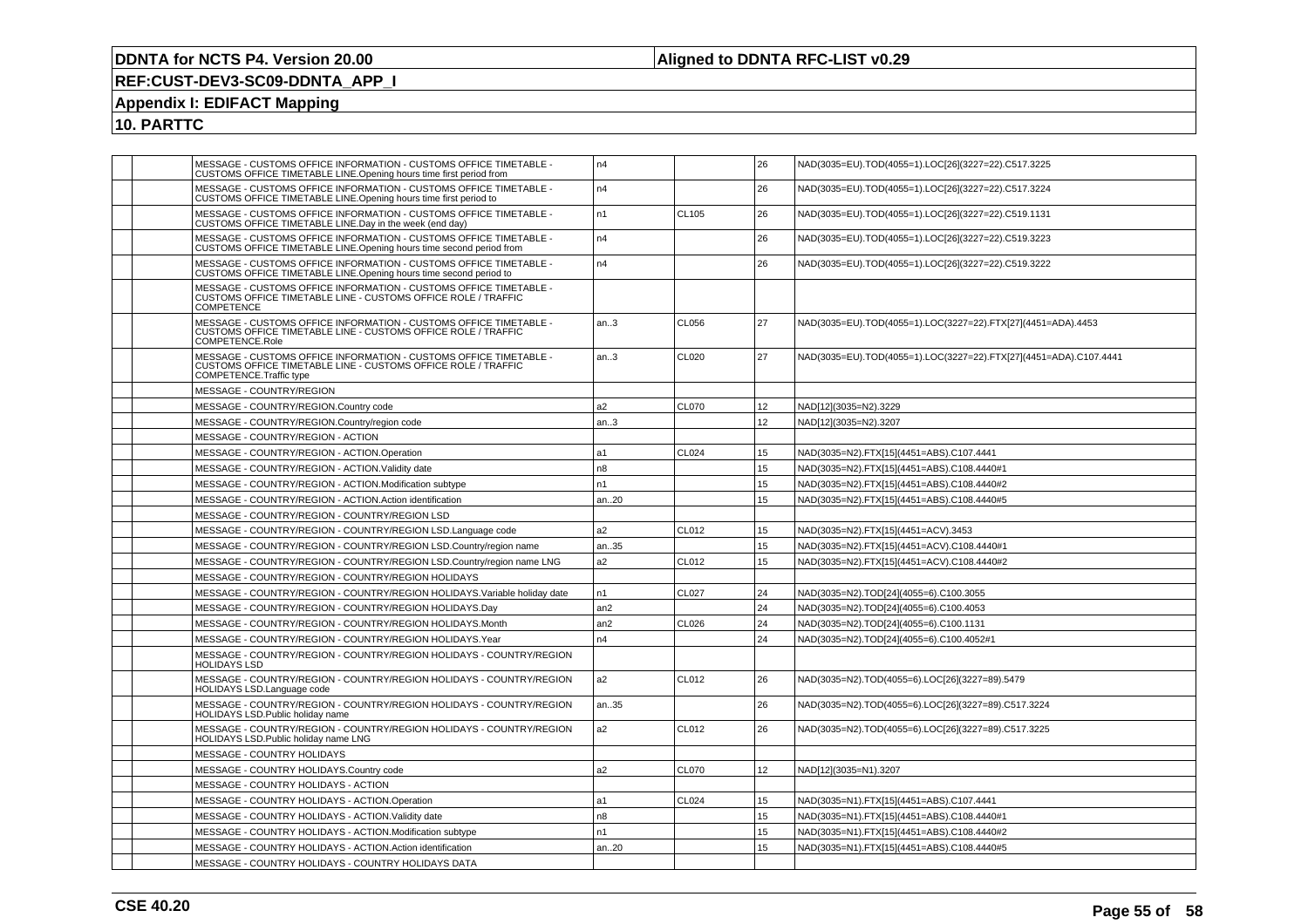### **Aligned to DDNTA RFC-LIST v0.29**

**REF:CUST-DEV3-SC09-DDNTA\_APP\_I**

#### **Appendix I: EDIFACT Mapping**

|  | MESSAGE - COUNTRY HOLIDAYS - COUNTRY HOLIDAYS DATA.Variable holiday date                                   | l n1  | I CL027 | 24 | NAD(3035=N1).TOD[24](4055=6).C100.3055              |
|--|------------------------------------------------------------------------------------------------------------|-------|---------|----|-----------------------------------------------------|
|  | MESSAGE - COUNTRY HOLIDAYS - COUNTRY HOLIDAYS DATA.Day                                                     | l an2 |         | 24 | NAD(3035=N1).TOD[24](4055=6).C100.4053              |
|  | IMESSAGE - COUNTRY HOLIDAYS - COUNTRY HOLIDAYS DATA.Month                                                  | l an2 | CL026   | 24 | NAD(3035=N1).TOD[24](4055=6).C100.1131              |
|  | MESSAGE - COUNTRY HOLIDAYS - COUNTRY HOLIDAYS DATA.Year                                                    |       |         | 24 | NAD(3035=N1).TOD[24](4055=6).C100.4052#1            |
|  | MESSAGE - COUNTRY HOLIDAYS - COUNTRY HOLIDAYS DATA - COUNTRY HOLIDAYS<br><b>IDATA LSD</b>                  |       |         |    |                                                     |
|  | IMESSAGE - COUNTRY HOLIDAYS - COUNTRY HOLIDAYS DATA - COUNTRY HOLIDAYS       la2<br>DATA LSD.Language code |       | I CL012 | 26 | NAD(3035=N1).TOD(4055=6).LOC[26](3227=89).5479      |
|  | IMESSAGE - COUNTRY HOLIDAYS - COUNTRY HOLIDAYS DATA - COUNTRY HOLIDAYS<br>DATA LSD.Public holiday name     | lan35 |         | 26 | NAD(3035=N1).TOD(4055=6).LOC[26](3227=89).C517.3224 |
|  | MESSAGE - COUNTRY HOLIDAYS - COUNTRY HOLIDAYS DATA - COUNTRY HOLIDAYS<br>DATA LSD. Public holiday name LNG | l a2  | I CL012 | 26 | NAD(3035=N1).TOD(4055=6).LOC[26](3227=89).C517.3225 |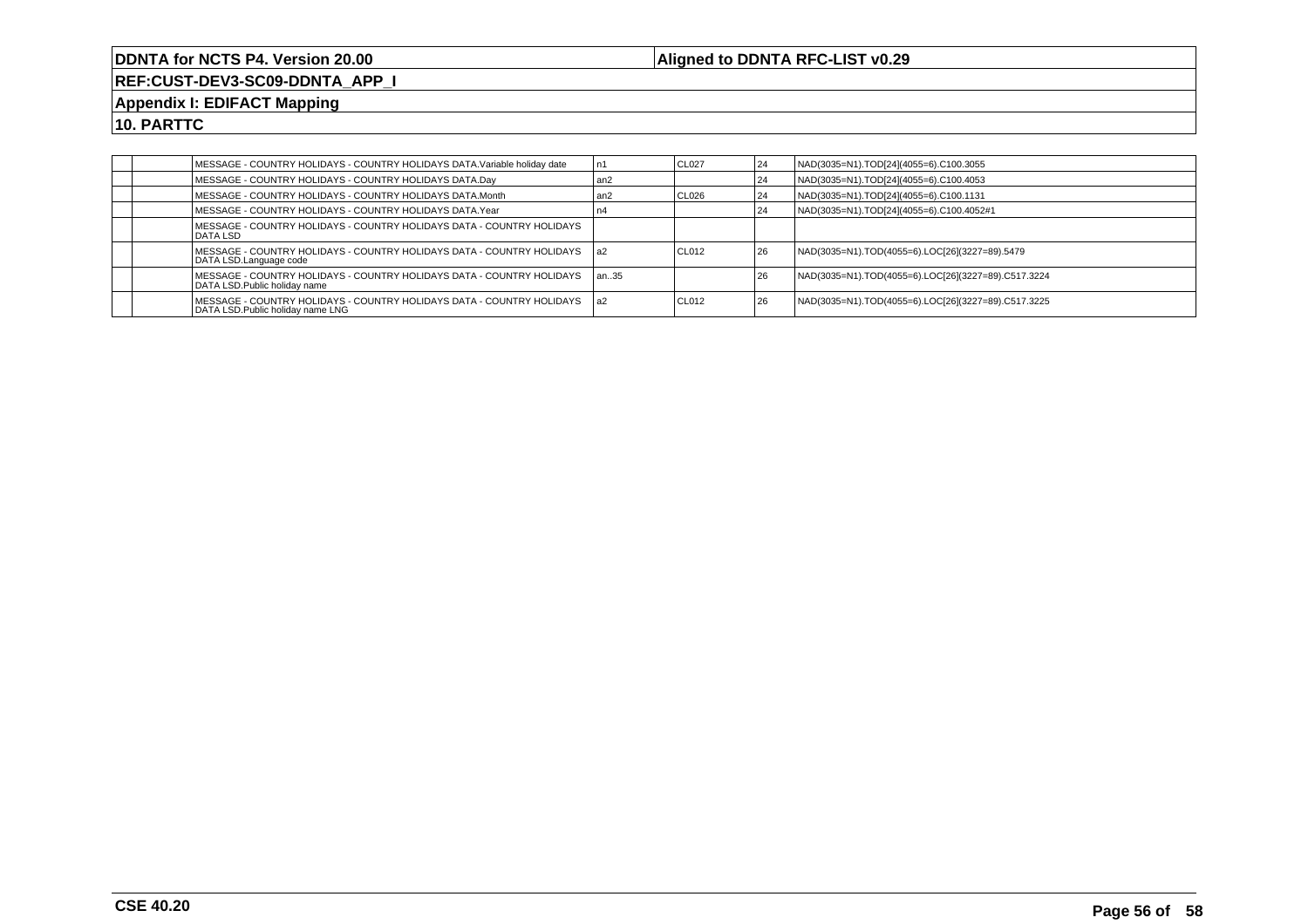### **Aligned to DDNTA RFC-LIST v0.29**

**REF:CUST-DEV3-SC09-DDNTA\_APP\_I**

**Appendix I: EDIFACT Mapping**

**11. SANCRT**

# **11. SANCRT**

| <b>SAD Box Message Element</b>                   | <b>Data</b><br><b>Type</b> | <b>Codelist</b> |                | <b>Pos EDIFACT Mapping</b>                                                   |
|--------------------------------------------------|----------------------------|-----------------|----------------|------------------------------------------------------------------------------|
| <b>MESSAGE</b>                                   |                            |                 |                |                                                                              |
| MESSAGE.Syntax identifier                        | a4                         | CL021           | $\mathbf 0$    | UNB[0].S001.0001                                                             |
| MESSAGE.Syntax version number                    | n1                         | CL022           | 0              | UNB[0].S001.0002                                                             |
| MESSAGE.Message sender                           | an35                       |                 | <sup>n</sup>   | UNB[0].S002.0004                                                             |
| MESSAGE.Sender identification code qualifier     | an.4                       |                 | 0              | UNB[0].S002.0007                                                             |
| MESSAGE.Message recipient                        | an35                       |                 | 0              | UNB[0].S003.0010                                                             |
| MESSAGE.Recipient identification code qualifier  | an.4                       |                 | $\overline{0}$ | UNB[0].S003.0007                                                             |
| MESSAGE.Date of preparation                      | n6                         |                 | $\Omega$       | UNB[0].S004.0017                                                             |
| MESSAGE. Time of preparation                     | n4                         |                 | $\Omega$       | UNB[0].S004.0019                                                             |
| MESSAGE.Interchange control reference            | an14                       |                 | $\Omega$       | UNB[0].0020                                                                  |
| MESSAGE.Interchange control reference            | an14                       |                 | 78             | UNZ[78].0020                                                                 |
| MESSAGE.Recipient's reference/password           | an14                       |                 | 0              | UNB[0].S005.0022                                                             |
| MESSAGE.Recipient's reference/password qualifier | an <sub>2</sub>            |                 | $\Omega$       | UNB[0].S005.0025                                                             |
| MESSAGE.Application reference                    | an14                       |                 | $\Omega$       | UNB[0].0026                                                                  |
| MESSAGE.Priority                                 | a1                         |                 | $\Omega$       | UNB[0].0029                                                                  |
| MESSAGE.Acknowledgement request                  | n1                         | <b>CL027</b>    | $\Omega$       | UNB[0].0031                                                                  |
| MESSAGE.Communications agreement id              | an35                       |                 | $\overline{0}$ | UNB[0].0032                                                                  |
| MESSAGE.Test indicator                           | n1                         | <b>CL027</b>    | $\mathbf{0}$   | UNB[0].0035                                                                  |
| MESSAGE.Message identification                   | an14                       |                 |                | UNH[1](S009.0065=SANCRT)(S009.0052=D)(S009.0054=96B)(S009.0051=UN).0062      |
| MESSAGE.Message identification                   | an14                       |                 | 77             | UNT[77].0062                                                                 |
| MESSAGE.Message type                             | an.6                       | CL060           |                | UNH[1](S009.0065=SANCRT)(S009.0052=D)(S009.0054=96B)(S009.0051=UN).S009.0057 |
| MESSAGE.Common access reference                  | an35                       |                 |                | UNH[1](S009.0065=SANCRT)(S009.0052=D)(S009.0054=96B)(S009.0051=UN).0068      |
| MESSAGE.Message sequence number                  | n2                         |                 |                | UNH[1](S009.0065=SANCRT)(S009.0052=D)(S009.0054=96B)(S009.0051=UN).S010.0070 |
| MESSAGE.First and last transfer                  | a1                         | <b>CL028</b>    |                | UNH[1](S009.0065=SANCRT)(S009.0052=D)(S009.0054=96B)(S009.0051=UN).S010.0073 |
| MESSAGE - (PRINCIPAL) TRADER                     |                            |                 |                |                                                                              |
| MESSAGE - (PRINCIPAL) TRADER.Name                | an35                       |                 | 14             | NAD[14](3035=AF).C080.3036#1                                                 |
| MESSAGE - (PRINCIPAL) TRADER.Street and number   | an35                       |                 | 14             | NAD[14](3035=AF).C059.3042#1                                                 |
| MESSAGE - (PRINCIPAL) TRADER.Postal code         | an.9                       |                 | 14             | NAD[14](3035=AF).3251                                                        |
| MESSAGE - (PRINCIPAL) TRADER.City                | an35                       |                 | 14             | NAD[14](3035=AF).3164                                                        |
| MESSAGE - (PRINCIPAL) TRADER.Country code        | a2                         | <b>CL008</b>    | 14             | NAD[14](3035=AF).3207                                                        |
| MESSAGE - (PRINCIPAL) TRADER.NAD LNG             | a2                         | CL012           | 14             | NAD[14](3035=AF).3229                                                        |
| MESSAGE - (PRINCIPAL) TRADER.TIN                 | an17                       |                 | 14             | NAD[14](3035=AF).C082.3039                                                   |
| MESSAGE - (PRINCIPAL) TRADER.Holder ID TIR       | an17                       |                 | 14             | NAD[14](3035=AF).C080.3036#2                                                 |
| MESSAGE - GUARANTOR                              |                            |                 |                |                                                                              |
| MESSAGE - GUARANTOR.Name                         | an35                       |                 | 14             | NAD[14](3035=SX).C080.3036#1                                                 |
| MESSAGE - GUARANTOR.Street and number            | an35                       |                 | 14             | NAD[14](3035=SX).C059.3042#1                                                 |
| MESSAGE - GUARANTOR. Postal code                 | an9                        |                 | 14             | NAD[14](3035=SX).3251                                                        |
| MESSAGE - GUARANTOR.City                         | an35                       |                 | 14             | NAD[14](3035=SX).3164                                                        |
| MESSAGE - GUARANTOR.Country code                 | a2                         | <b>CL070</b>    | 14             | NAD[14](3035=SX).3207                                                        |
| MESSAGE - GUARANTOR.NAD LNG                      | a2                         | CL012           | 14             | NAD[14](3035=SX).3229                                                        |
| MESSAGE - GUARANTOR.TIN                          | an17                       |                 | 14             | NAD[14](3035=SX).C082.3039                                                   |